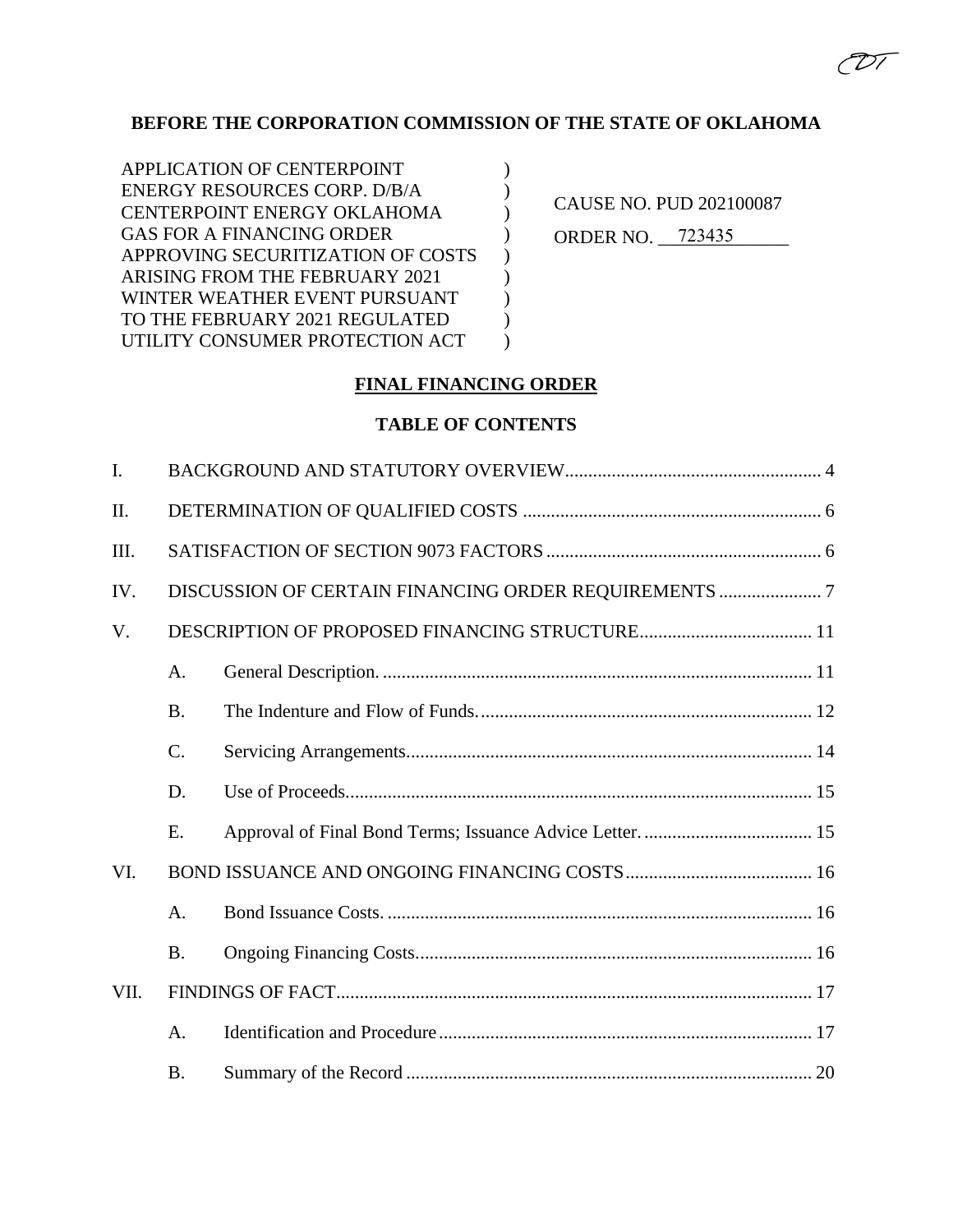| Appendix A<br>Appendix B<br>Appendix C<br><b>Appendix D</b><br><b>Appendix E</b> |           | <b>Form of Issuance Advice Letter</b><br>Winter Event Securitization Cost Recovery Mechanism ("WESCRM") Tariff<br><b>Estimated Issuance and Costs and Ongoing Financing Costs</b><br><b>Form of True-Up Letter</b><br>Form of Non-Standard True-Up Letter |  |
|----------------------------------------------------------------------------------|-----------|-----------------------------------------------------------------------------------------------------------------------------------------------------------------------------------------------------------------------------------------------------------|--|
|                                                                                  | F.        |                                                                                                                                                                                                                                                           |  |
|                                                                                  | Ε.        |                                                                                                                                                                                                                                                           |  |
|                                                                                  | D.        |                                                                                                                                                                                                                                                           |  |
|                                                                                  | C.        |                                                                                                                                                                                                                                                           |  |
|                                                                                  | <b>B.</b> |                                                                                                                                                                                                                                                           |  |
|                                                                                  | A.        |                                                                                                                                                                                                                                                           |  |
| IX.                                                                              |           |                                                                                                                                                                                                                                                           |  |
| VIII.                                                                            |           |                                                                                                                                                                                                                                                           |  |
|                                                                                  | N.        | Customer Credits for Post Financing Order Insurance Proceeds or                                                                                                                                                                                           |  |
|                                                                                  | M.        |                                                                                                                                                                                                                                                           |  |
|                                                                                  | L.        |                                                                                                                                                                                                                                                           |  |
|                                                                                  | K.        |                                                                                                                                                                                                                                                           |  |
|                                                                                  | J.        |                                                                                                                                                                                                                                                           |  |
|                                                                                  | I.        |                                                                                                                                                                                                                                                           |  |
|                                                                                  | H.        |                                                                                                                                                                                                                                                           |  |
|                                                                                  | G.        |                                                                                                                                                                                                                                                           |  |
|                                                                                  | F.        |                                                                                                                                                                                                                                                           |  |
|                                                                                  | E.        |                                                                                                                                                                                                                                                           |  |
|                                                                                  | D.        |                                                                                                                                                                                                                                                           |  |
|                                                                                  | C.        |                                                                                                                                                                                                                                                           |  |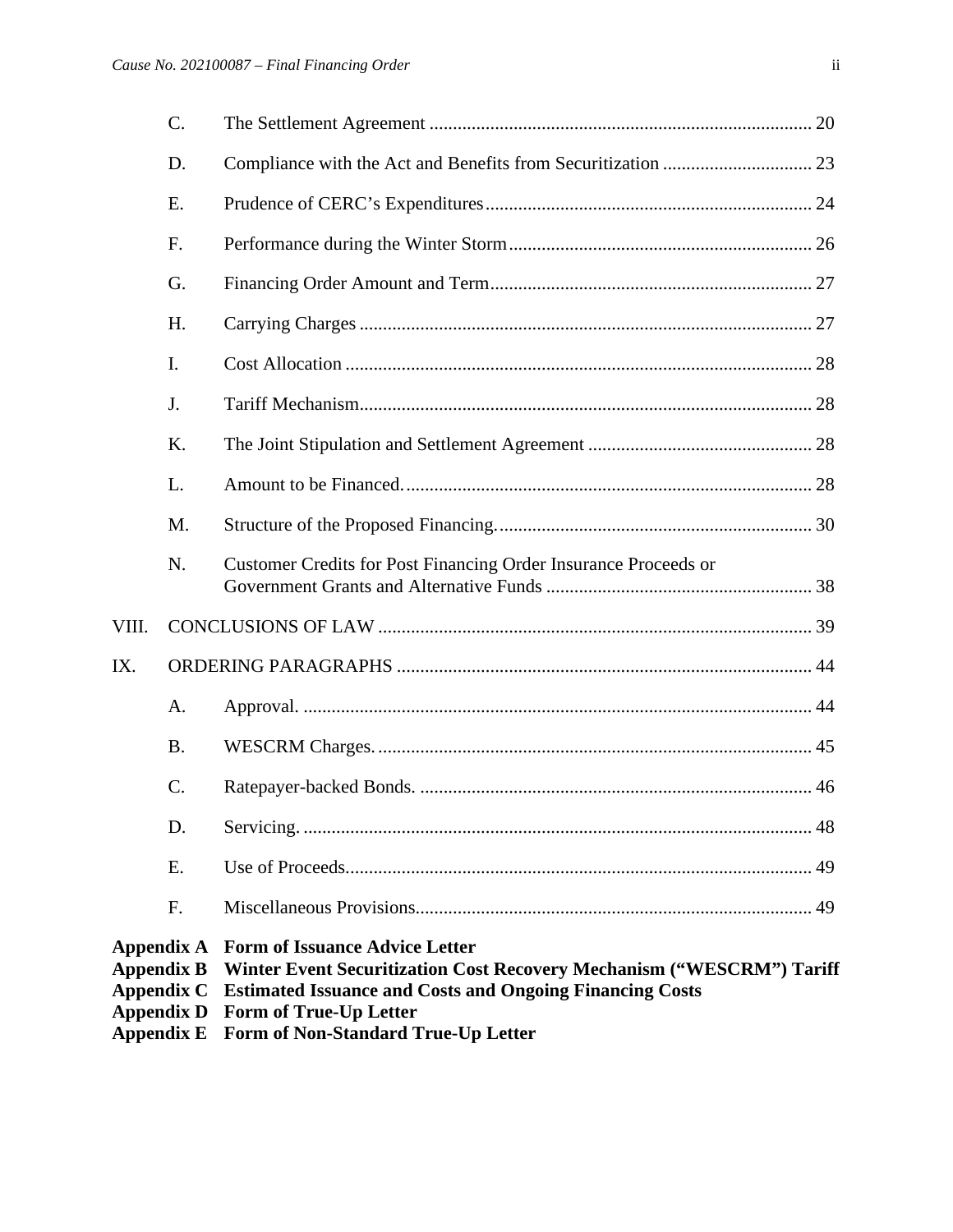#### **FINAL FINANCING ORDER**

| HEARING:     | December 1 and 2, 2021, in Courtroom 301 (some parties appearing by<br>virtual teleconference)<br>2101 North Lincoln Boulevard, Oklahoma City, Oklahoma 73105<br>Before Mary Candler, Administrative Law Judge                                                                                                                                                                                                                                                                                                 |
|--------------|----------------------------------------------------------------------------------------------------------------------------------------------------------------------------------------------------------------------------------------------------------------------------------------------------------------------------------------------------------------------------------------------------------------------------------------------------------------------------------------------------------------|
| APPEARANCES: | Curtis M. Long, Stephanie Hammonds and J. Dillon Curran, Attorneys<br><i>representing</i> CenterPoint Energy Resources Corp., d/b/a<br>CenterPoint Energy Oklahoma Gas<br>Jared B. Haines and A. Chase Snodgrass, Assistant Attorneys General<br><i>representing</i> Office of Attorney General, State of Oklahoma<br>Michael L. Velez, Deputy General Counsel, and Lauren D. Willingham,<br>Assistant General Counsel, <i>representing</i> Public Utility Division,<br><b>Oklahoma Corporation Commission</b> |

Pursuant to 74 OKLA. STAT. §§ 9070-9081, which includes the February 2021 Regulated Utility Consumer Protection Act (the "Act"), the Legislature of the State of Oklahoma recognized "the significant economic impact of the extreme weather event that occurred during the month of February 2021 (herein referred to as the "2021 Winter Weather Event") and the "unprecedented utility costs [that] will be passed through to Oklahoma customers of utilities from regulated utility entities." 74 OKLA. STAT. § 9071. To mitigate the effects on such Oklahoma customers, the Act authorized CenterPoint Energy Resources Corp. d/b/a CenterPoint Energy Oklahoma Gas<sup>[1](#page-2-0)</sup> ("CERC" or the "Company" or the "Utility"), and other utilities subject to the regulatory jurisdiction of the Oklahoma Corporation Commission ("Commission"),<sup>[2](#page-2-1)</sup> to request the recovery of these extreme purchase costs and extraordinary costs (collectively referred to herein and in the Act as "qualified costs") through securitization. This statutory process is designed to mitigate the impact of such costs on existing and future ratepayers taking natural gas distribution service within the sponsoring utility's service territory in effect as of the issuance date of this Order (collectively referred to herein as "customers"), allowing customers to pay their utility bills at a lower amount over a longer period of time. In addition, 74 OKLA. STAT. § 5062.8 was amended to expand the authority of the Oklahoma Development Finance Authority (the "Authority" or the "ODFA") under the Authority's enabling  $act^3$  $act^3$  (as amended, the "Authority Act") to include authority to issue ratepayer-backed bonds authorized by the Act.

<span id="page-2-0"></span><sup>&</sup>lt;sup>1</sup> Pursuant to that certain Asset Purchase Agreement, dated as of April 29, 2021, by and between CenterPoint Energy Resources Corp. ("CERC") and Southern Col Midco, LLC ("Buyer"), an affiliate of Summit Utilities, Inc. (together with Buyer, "Summit"), CERC has agreed to sell and Summit has agreed to purchase substantially all of the assets of the Utility. Pursuant to that Asset Purchase Agreement, CERC will transfer at closing all of its Oklahoma utility assets to Summit Utilities Oklahoma, Inc. ("SUO"), an affiliate of Summit. This transaction is expected to be completed prior to the issuance of the bonds authorized by this Cause, and upon closing, SUO will be the proper recipient of the net proceeds of the bond offering and will also act as the initial servicer of the securitization property, including the billing and collection of the WESCRM Charges under this Financing Order. References to CERC, the "Company" and the "Utility" in this Financing Order and its Appendices shall thus all include SUO as the successor-in-interest to CERC, and as the initial servicer of the securitization property. Communications otherwise matching the forms of the Appendices to this Financing Order which substitute SUO for CERC would be consistent with this Financing Order. <sup>2</sup> The Act sets forth provisions, including requirements, to which the Commission must adhere in its processing of this Cause and in this Order.

<span id="page-2-2"></span><span id="page-2-1"></span><sup>3</sup> 74 OKLA. STAT. § 5062.1 *et seq*.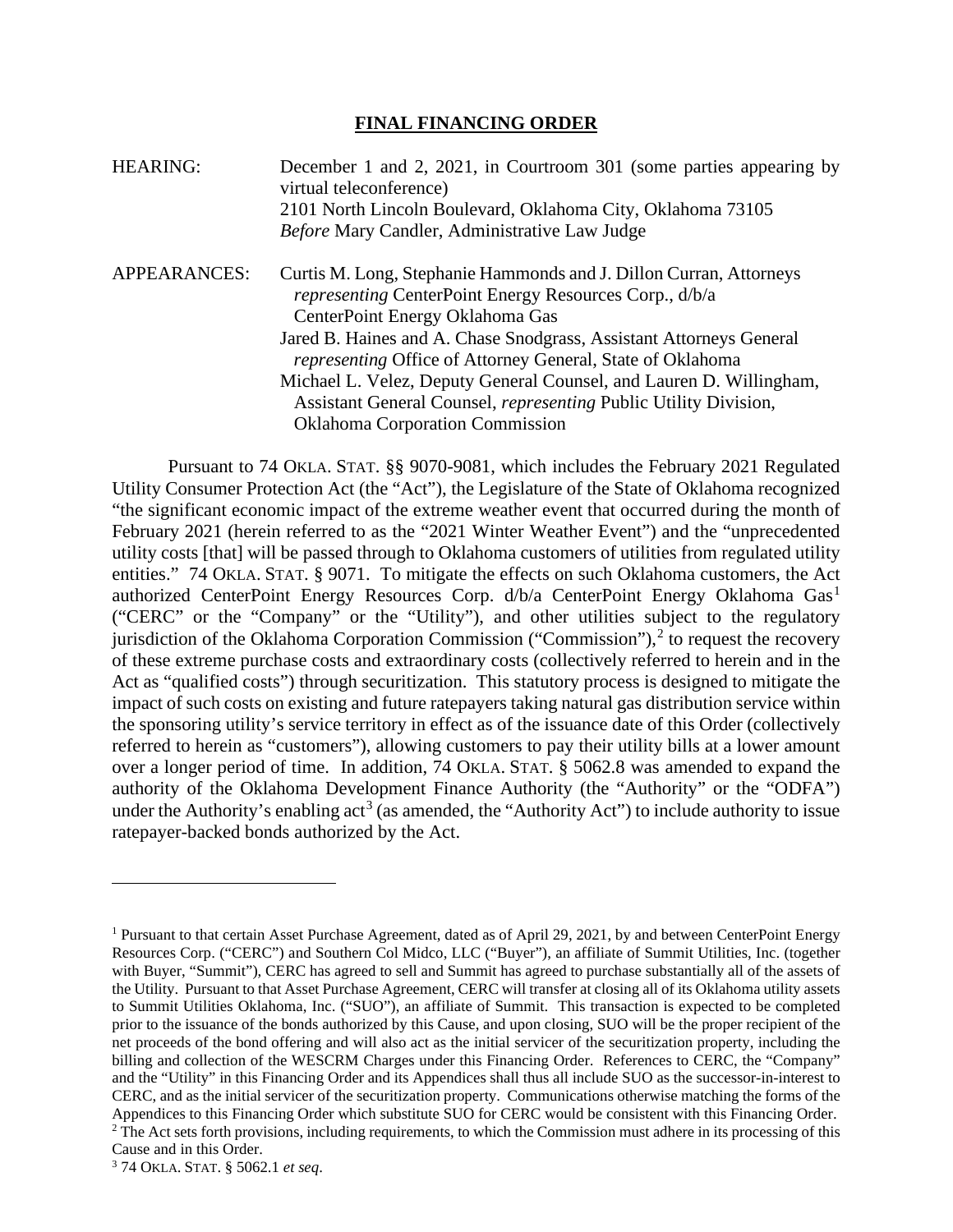On May 17, 2021, CERC filed its Application with the Commission to seek a determination of prudently incurred costs associated with the 2021 Winter Weather Event eligible for recovery through securitization, and to demonstrate that a securitization would result in substantial revenue requirement savings as compared to conventional utility financing and otherwise satisfy the requirements of the Act.

Testimony in support of and against aspects of the Application was filed, with a hearing on the merits scheduled to begin December 1, 2021. Prior to the scheduled hearing, a Joint Stipulation and Settlement Agreement was filed on November 24, 2021 (the "Settlement Agreement"), by and among all parties to this Cause, including CERC, the Public Utility Division of the Oklahoma Corporation Commission ("PUD"), and the Attorney General (collectively, the "Stipulating Parties").

A hearing was conducted on December 1 and 2, 2021, before an Administrative Law Judge ("ALJ"), with Commissioners present. Although the hearing was focused on the proposed Settlement Agreement, the entirety of the testimony and exhibits reflecting the positions of the parties, prior to the Settlement Agreement, was introduced and admitted into the record. Accordingly, the Commission, in reviewing this Cause and issuing this order, has reviewed and bases its decision on the entirety of the record. At the hearing, all parties presented testimony or positions in support of the Settlement Agreement. No party opposed the Settlement Agreement or objected to it and all parties acknowledged or otherwise agreed that securitization provides the most favorable savings to customers. In his Statement of Position, the Attorney General expressed support for securitization after a careful study of CERC's workpapers, testimony, and the significant discovery issued in the Cause. Specifically, the Attorney General stated that he "supports the use of securitization bonds under the [Act] to allow recovery of historic natural gas costs over a longer, more manageable period of time and at a lower interest rate than would otherwise be available."[4](#page-3-0)

Despite the newly enacted option for securitization, which simply offers utilities another mechanism to recover the costs it would otherwise be allowed to collect from its customers, the requirement by the Commission to determine the utility's prudently incurred costs under securitization is far from new. Every year, the Commission reviews and monitors utilities' Fuel Adjustment Clauses ("FAC's") or Purchase Gas Adjustments ("PGA's")  $^5$  $^5$  and the prudency of the utilities' fuel procurement processes and costs for the corresponding calendar year.<sup>[6](#page-3-2)</sup>

<span id="page-3-0"></span><sup>4</sup> Attorney General's Statement of Position at 1.

<span id="page-3-2"></span><span id="page-3-1"></span><sup>5</sup> 17 OKLA. STAT. §§ 251-257. The PUD conducts audits of the FACs to determine whether the application of a utility's current FAC was arithmetically accurate for the calendar year. Such audit ensures the utility charged its customers only the cost of its fuel, purchased gas or purchased power without any additional expenses or return.<br>Pursuant to 17 OKLA. STAT. § 251, regulated utilities cannot earn a return on fuel, purchased gas or purchase <sup>6</sup> OAC 165:50-5-3 requires the Commission to conduct an annual review of a public utility's gas purchases. In connection with the annual review of CERC's gas purchases, PUD also conducts an annual prudence review to examine whether the cost of fuel, purchased gas or purchased power incurred by the Utility was prudent. The prudency review is a comprehensive review that examines the reasonableness of a regulated utility's practices, policies, and decisions regarding fuel-related investments and expenses While a prudence review may consider and incorporate the findings of the fuel audit, it must go beyond the calculations to examine the prudence of a utility's overall fuelrelated policies and decisions, based upon information available when those decisions were made, and whether the resulting charges are just and reasonable.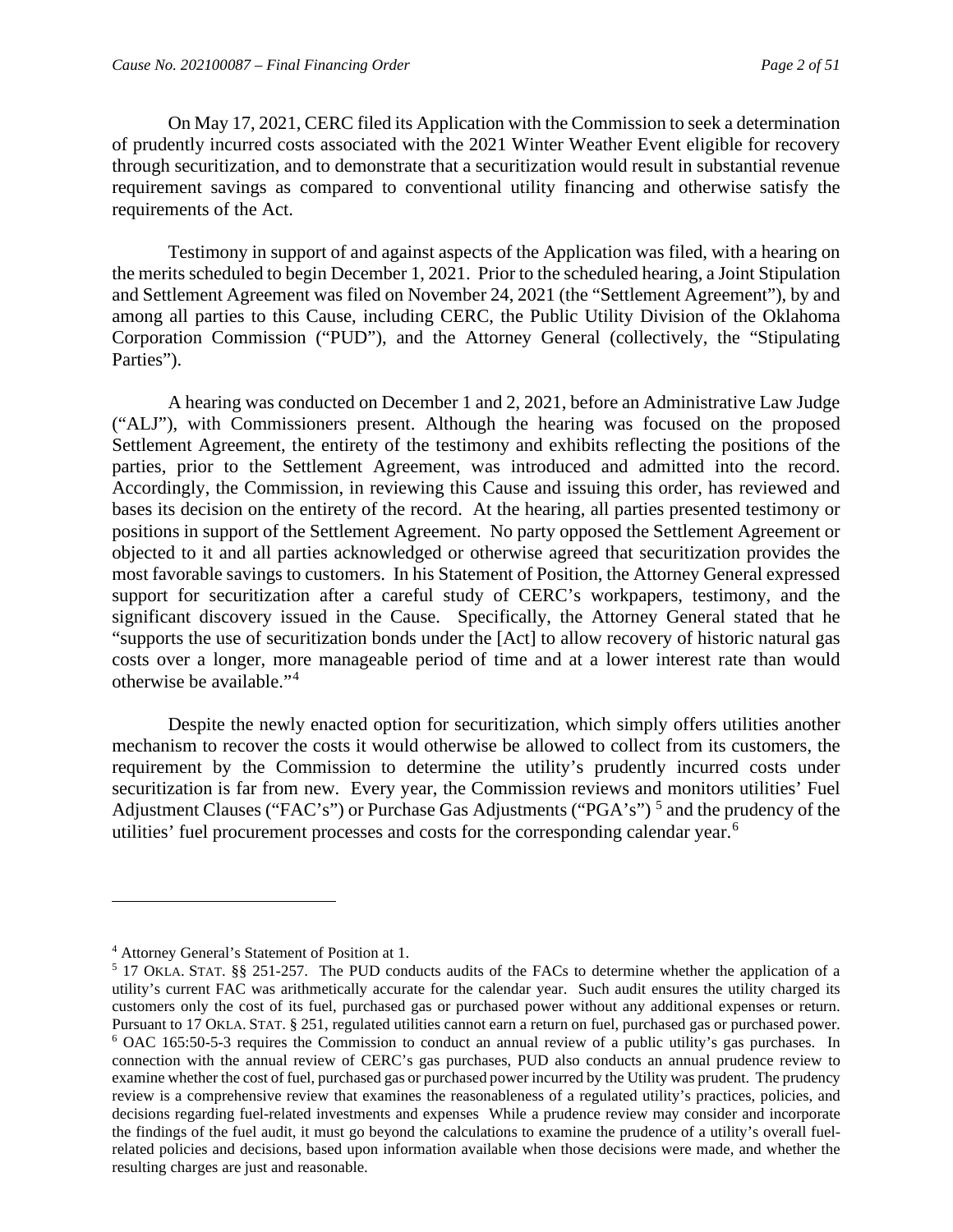In this Cause, PUD conducted a thorough audit and review of all CERC's gas supply costs arising from the 2021 Winter Weather Event, and CERC cooperated fully to facilitate PUD's audit.<sup>[7](#page-4-0)</sup> PUD's review was no different than the annual FAC/prudence cases that PUD has conducted for years. The only distinction here is that the review is limited to the period of time of the 2021 Winter Weather Event.<sup>[8](#page-4-1)</sup>

After thorough review of the record, the Commission determines that CERC is eligible to recover through securitization Extreme Purchase Costs of \$75,678,535, Extraordinary Costs of \$411,781, and carrying costs through the date of issuance of ratepayer-backed bonds calculated in the manner described herein, and certain bond issuance costs (collectively, the "Approved Qualified Costs"). This Final Financing Order ("Order") approves such recovery as more fully detailed herein. Ultimately, this Order: (1) approves the issuance of ratepayer-backed bonds (the "Bonds") by the ODFA to finance the recovery of the Approved Qualified Costs, (2) approves the proposed financing structure and parameters for any final bond issuance; (3) authorizes the creation of securitization property in favor of the Utility, including the right to impose and collect an irrevocable and nonbypassable charge (herein, "winter event securitization charge(s)" or "WESCRM Charge(s)"), (4) authorizes the sale of such securitization property to the ODFA to secure repayment of the Bonds; (5) approves a nonbypassable mechanism to ensure that customers of the utility cannot evade paying the WESCRM Charges as long as the Bonds are outstanding; (6) approves a true-up and reconciliation procedure to ensure that the WESCRM Charges will be adjusted from time to time such that the amounts collected will be sufficient to pay the Bonds and associated financing costs; and (7) approves a tariff to implement the WESCRM Charge, all as described in the Act. This Order is organized to include the following:

- Part I provides a statutory overview of the Act to give context to this Order;
- Part II discusses the determination and quantification of the 2021 Winter Weather Event related qualified costs eligible for recovery under the Act;
- Part III describes how the Utility has demonstrated a securitization will result in customer savings and otherwise satisfy the requirements of the Act;
- Part IV describes how the Utility proposes to structure the securitization and allocate, impose and collect the WESCRM Charges in a manner which satisfies the requirements of the Act;
- Part V describes the Bond structure for the securitization designed to recover the Approved Qualified Costs in a manner which will be consistent with published rating agency criteria to ensure the highest possible ratings on the Bonds to best maximize savings to customers; and
- Part VI describes certain Bond issuance cost associated with the Bond issuance process and ongoing financing costs and their recovery from proceeds of the Bonds or WESCRM Charges, as appropriate.

<span id="page-4-0"></span><sup>&</sup>lt;sup>7</sup> 1Tr. 16:9-24; 2Tr. 64:17-65:4, 70:24-71:10.<br><sup>8</sup> 74 OKLA. STAT. §§ 9072(3) and (6).

<span id="page-4-1"></span>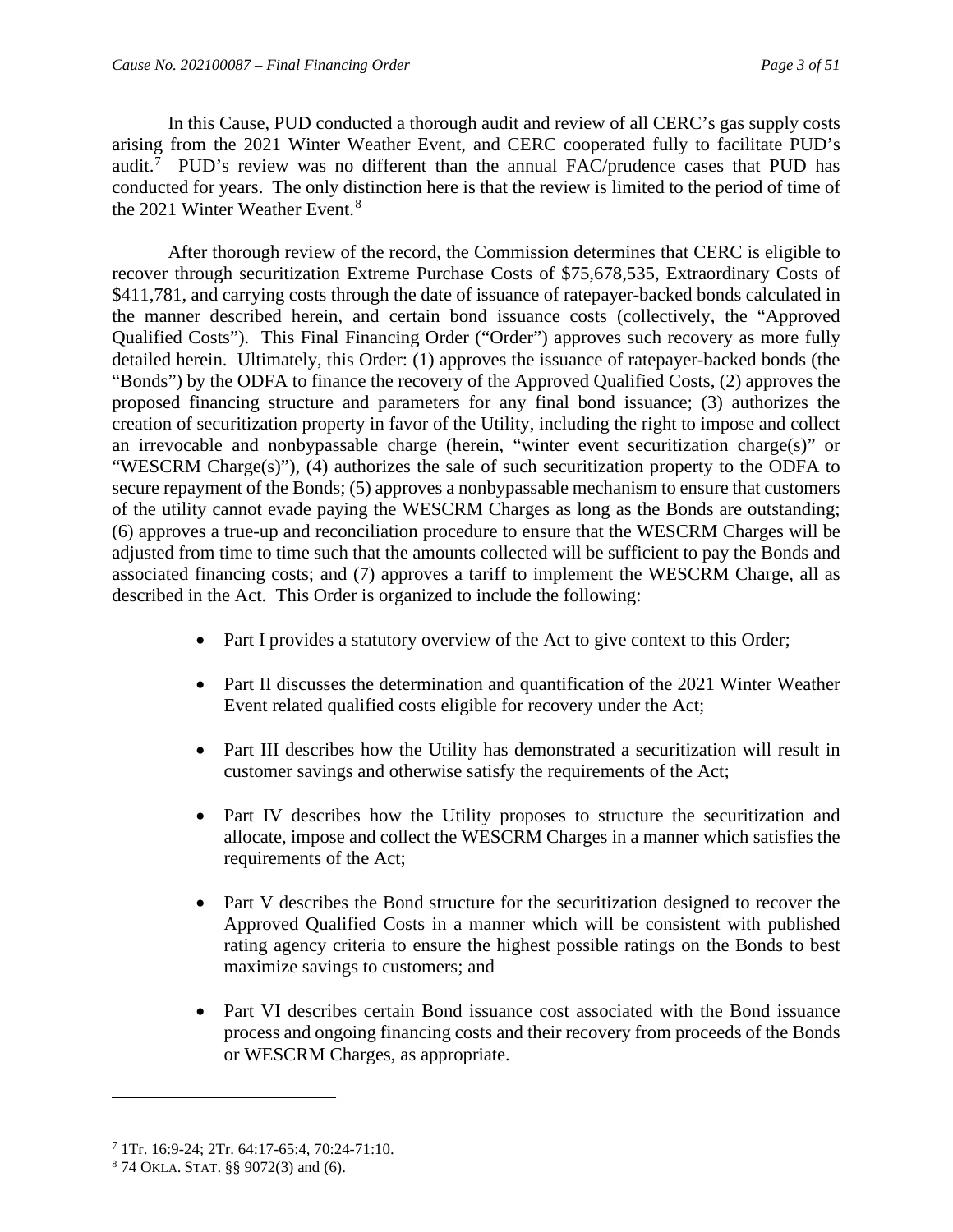#### **I. BACKGROUND AND STATUTORY OVERVIEW**

<span id="page-5-0"></span>In February 2021, Oklahoma experienced an extreme weather event that brought nearly two weeks of record cold temperatures to the state. The extreme cold weather resulted in a shortage of natural gas supply, the failure of certain infrastructure, and increased demand for natural gas and electric power. The extreme weather conditions resulted in extraordinary costs for regulated utilities operating in the state. To mitigate such extraordinary costs, the Oklahoma Legislature enacted, and the Governor of Oklahoma signed into law, the Act to provide financing options to lower the immediate economic impact on consumers.

The Act authorizes the Commission, in any case where a regulated utility is requesting recovery of extreme purchase costs, or extraordinary costs or both related to the 2021 Winter Weather Event eligible for recovery under the Act, to approve the recovery of such costs through securitization in order to mitigate the impact of such recovery on customer bills.<sup>[9](#page-5-1)</sup> The Act provides that the Commission must consider certain factors ("Section 9073 factors") when determining whether the costs should be mitigated by the recovery through ratepayer-backed bonds, including whether the existence of substantial revenue requirement savings through the issuance of the bonds as compared to conventional financing methods, a longer amortization schedule to pay the bonds than would ordinarily be practicable or feasible for the utility to implement such cost recovery and the ability to issue bonds at a cost which would not exhaust the potential savings.<sup>[10](#page-5-2)</sup> The Commission is also required to review the extreme purchase costs and extraordinary costs of the utility and determine whether the amounts incurred would otherwise be recoverable from customers as fair, just, and reasonable expenses and prudently incurred.<sup>[11](#page-5-3)</sup>

Upon the determination that the costs are subject to recovery under the Act, and may be mitigated by the issuance of ratepayer-backed bonds, the Commission is authorized and required to make additional findings and conclusions in a financing order to support the issuance of ratepayer-backed bonds, as provided in 74 OKLA. STAT. § 9074(A). The Utility and intervening parties have submitted testimony addressing such findings and conclusions, which are further addressed in Part IV of this Order.

The Act authorizes the creation of a new property right, called securitization property, to secure payment of the ratepayer-backed bonds.<sup>12</sup> The securitization property consists of the right to receive revenues, in the form of the WESCRM Charge, which must be imposed on and collected from customers through a nonbypassable mechanism to ensure that customers cannot avoid paying the WESCRM Charge. The nonbypassable mechanism must provide that the WESCRM Charge cannot be modified or avoided by the customer within the service territory of the utility in effect as of the date of the applicable financing order through switching utility providers, switching fuel sources or materially changing usage, and must be paid by the customer for as long as the

<span id="page-5-1"></span><sup>9</sup> 74 OKLA. STAT. § 9073.

<span id="page-5-2"></span> $10$  *Id.* at § 9073(C).

<span id="page-5-3"></span><sup>&</sup>lt;sup>11</sup> *Id.* at § 9073(E).

<span id="page-5-4"></span><sup>12</sup> *Id.* at § 9075(A).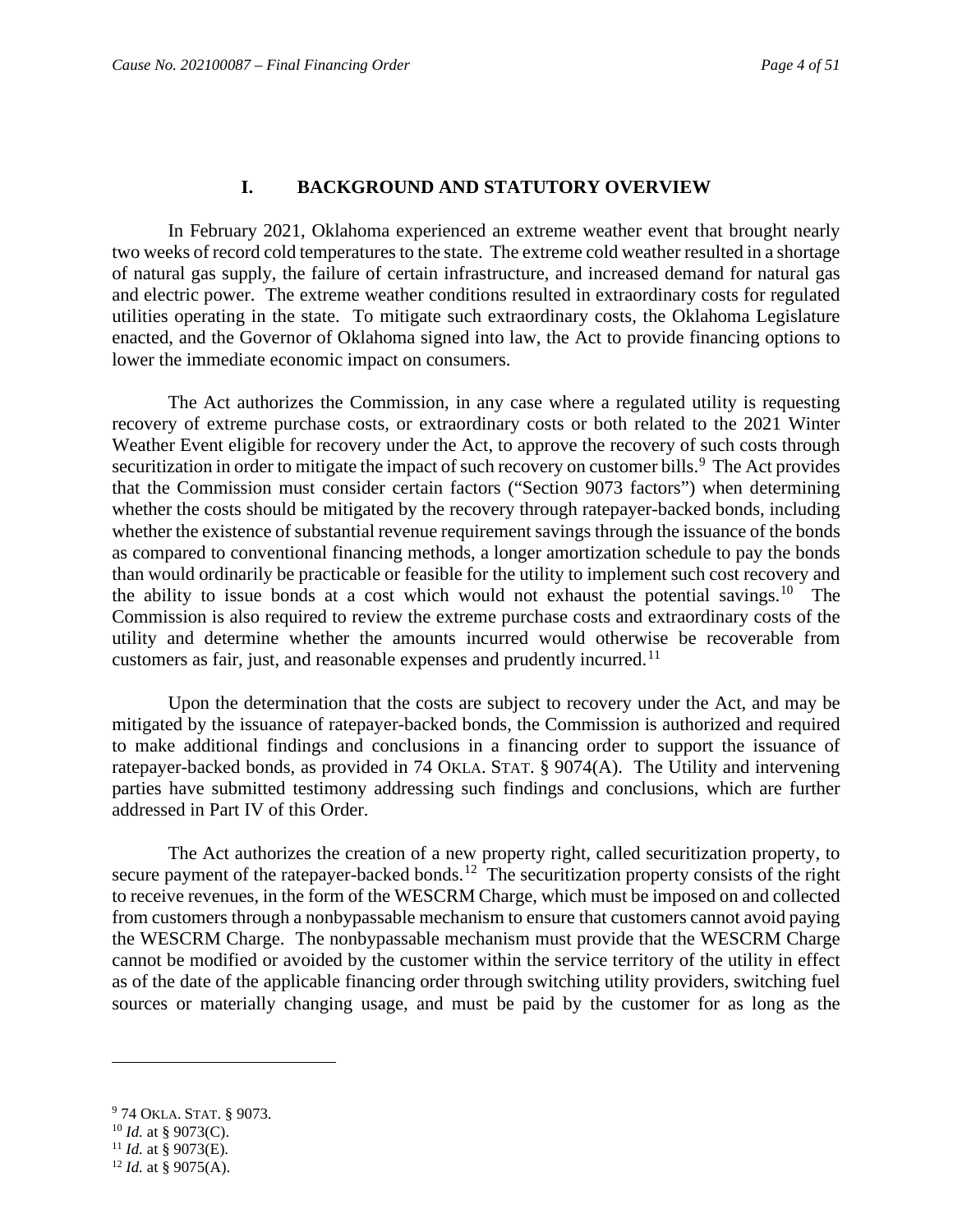ratepayer-backed bonds are outstanding.<sup>[13](#page-6-0)</sup> In addition, the nonbypassable mechanism requires a true-up and reconciliation process by which the WESCRM Charge must be adjusted from time to time to ensure that expected revenues from the charge are sufficient to ensure the timely payment of the bonds, together with all costs necessary to service and administer the bonds.<sup>14</sup> These servicing and administration costs, as well as other costs necessary to manage the structure, all as described more fully herein, are collectively referred to as "ongoing financing costs."

Securitization property constitutes a present property right susceptible of ownership, sale, assignment, transfer, and security interest, and the property will continue to exist until the Bonds issued pursuant to this Order are paid in full and all ongoing financing costs of the Bonds have been recovered in full.<sup>[15](#page-6-2)</sup> In addition, the interests of a pledgee or secured party in securitization property (as well as the revenues and collections arising from the property) are not subject to setoff, counterclaim, surcharge or defense by the Utility or by any customer, or in connection with the bankruptcy of the Utility or any other entity.<sup>[16](#page-6-3)</sup>

The Act authorizes the sale of the securitization property by the Utility to the Authority, which in turn and simultaneously, will issue the Bonds, and pledge the securitization property and any other collateral to the payment of the Bonds.

The Act further provides:

Upon the issuance of any financing order pursuant to this section, the periodic determination of factors for customer collection with true-up and reconciliation authorized by the financing order shall not be removed, adjusted or interrupted by any other regulatory determination of the Commission, except where adjustments are warranted as a result of an audit of amounts actually collected from customers and provided to the Authority or where insurance proceeds, government grants or other funding sources offset or reduce the amount of extreme purchase costs and extraordinary costs to be recovered from customers. No adjustments shall in any manner impair or prevent the collection of sufficient revenues to service and repay ratepayer-backed bonds.[17](#page-6-4)

In this Order, the Commission determines that any insurance proceeds, government grants or other funding sources will not be applied to the payment of the Bonds, but will instead be credited to customers through another mechanism described in this Order.

The Act amends the Authority Act to authorize the ODFA to issue ratepayer-backed bonds authorized pursuant to the Act.<sup>[18](#page-6-5)</sup> In the Authority Act, the State of Oklahoma has pledged to and agreed with the owners of any Bonds issued by the ODFA under the Act that the State will not limit or alter the rights vested in the Authority, including the rights to be held by the Authority in this Order and the securitization property, to fulfill the terms of any agreements made with the

- <span id="page-6-1"></span><sup>14</sup> *Id.* at § 9072(12).
- <span id="page-6-2"></span><sup>15</sup> *Id.* at § 9075(B).
- <span id="page-6-3"></span><sup>16</sup> *Id.* at § 9075(D).
- <span id="page-6-4"></span><sup>17</sup> *Id.* at § 9074(H).
- <span id="page-6-5"></span><sup>18</sup> *Id.* at § 5062.8(28).

<span id="page-6-0"></span><sup>13</sup> *Id.* at § 9072(5).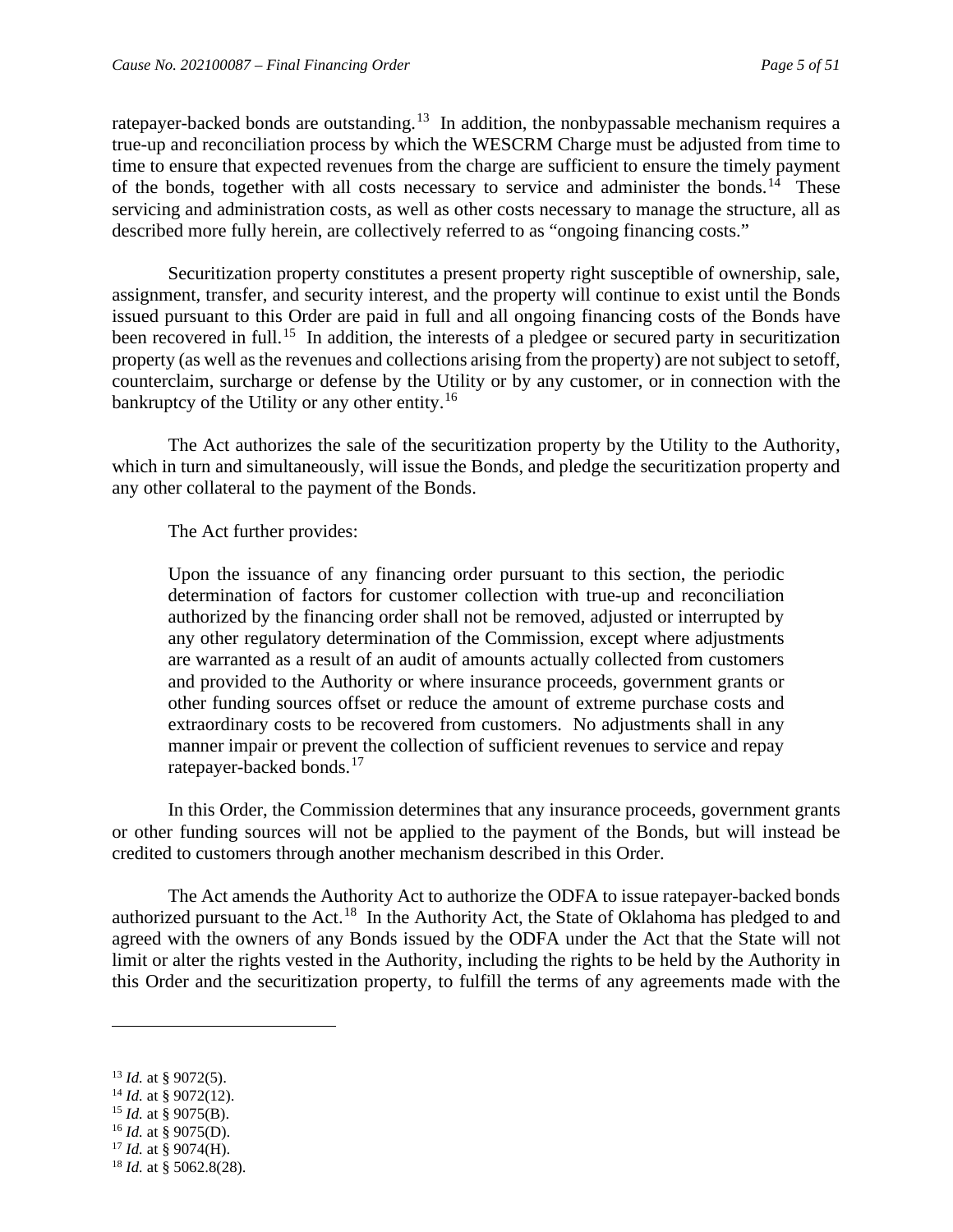owners thereof or in any way impair the rights and remedies of the owners until the Bonds, together with the interest thereon, with interest on any unpaid installments of interest, and all costs and expenses in connection with any action or proceeding by or on behalf of the owners, are fully met and discharged (the "State Pledge").<sup>19</sup> This Order requires the Bonds to include a recitation of the State Pledge.

The Commission may adopt a financing order providing for the retiring and refunding of the Bonds.<sup>[20](#page-7-3)</sup> The Utility has not requested, and this Order does not grant, any authority to refinance the Bonds authorized by this Order. However, this Order does not preclude the filing of a request for a financing order under 74 OKLA. STAT. § 9077(D) to retire or refund the Bonds approved in this Order, after proper notice and hearing, and upon a showing that the customers would benefit and that such a financing is consistent with the terms of the Bonds.

To facilitate compliance and consistency with applicable statutory provisions, this Order adopts the definitions in the Act.

# **II. DETERMINATION OF QUALIFIED COSTS**

<span id="page-7-0"></span>The Stipulating Parties proposed that, among other things, a total of \$75,678,535 of CERC's extreme purchase cost and extraordinary costs of \$411,781, should be deemed prudent and reasonable by the Commission. The Stipulating Parties also proposed that the total amount to be securitized, including CERC's extreme purchase cost, extraordinary cost and other associated costs, including CERC carrying costs and upfront securitization costs authorized for recovery, is estimated to be a total of \$87,678,270 and the Commission should issue a financing order for the securitization of approximately \$87,678,270 as the Approved Qualified Costs.

## **III. SATISFACTION OF SECTION 9073 FACTORS**

<span id="page-7-1"></span>The Act provides that the Commission must consider the Section 9073 factors when determining whether costs will be mitigated by the recovery through ratepayer-backed bonds, including whether substantial revenue requirement savings will be realized through (i) the issuance of the Bonds as compared to conventional financing methods; (ii) a longer amortization schedule to pay the Bonds than would ordinarily be practicable or feasible for the utility to implement such cost recovery; and (iii) the ability to issue Bonds at a cost which would not exhaust or offset the potential savings.

In its testimony, CERC demonstrated that as a result of the issuance of the Bonds, customers will realize substantial revenue requirement savings when compared to traditional utility financing. Based on the amount to securitize per the Settlement Agreement, the Utility's financial analysis indicates that the customers will realize savings in the aggregate amount of approximately \$47 million when comparing a 15-year securitized AAA bond at the expected weighted average interest rate of 2.08% to traditional utility financing at the Utility's most recent approved 9.75% rate of return for the same time period.<sup>21</sup> For a typical residential customer, this amounts to a

<span id="page-7-2"></span><sup>19</sup> *Id.* at § 5062.15.

<span id="page-7-3"></span><sup>20</sup> *Id.* at § 9077(D).

<span id="page-7-4"></span><sup>&</sup>lt;sup>21</sup> Morris Stip. 7:6-15; 2Tr. 12:7 – 14:6; 72:22 – 73:17; Jerasa Rebuttal 5:3-6:9 (present value of customer savings is \$40 million, per Table 2).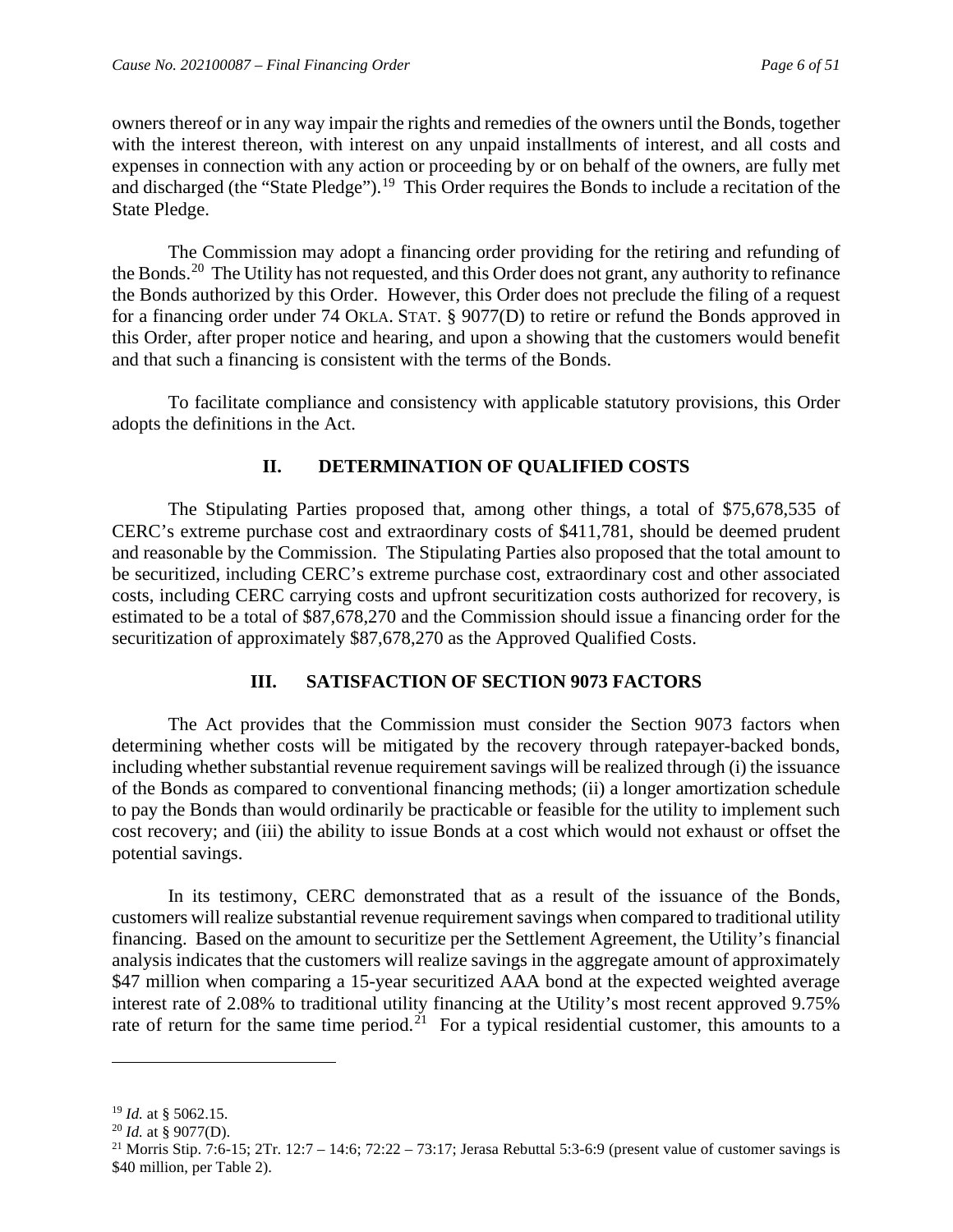monthly savings of approximately \$2.00.<sup>[22](#page-8-1)</sup> Accordingly, the Commission concludes that the substantial revenue requirement savings for customers set forth in the record are indicative of the savings that customers will realize from the approval of securitization approved herein. The Commission agrees that securitization should result in substantial revenue requirement savings.

The Settlement Agreement has also proposed that the Bonds be amortized over a 15-year period, which is a longer amortization schedule than would ordinarily be practicable or feasible for the Utility to finance obligations such as these. However, a shorter amortization period is permitted if a shorter term will provide for a lower monthly charge for customers.

The Utility has demonstrated that the cost of issuing the Bonds will not materially impact potential savings to customers. The total estimated issuance costs of \$10.5 million do not exhaust or offset the net savings of \$47 million expected to accrue to customers from the securitization.<sup>23</sup>

Further, in the Issuance Advice Letter, the form of which is included as Appendix A ("Issuance Advice Letter"), the Utility will provide an updated savings analysis based upon the actual pricing and terms of the Bonds and the final costs of issuance.

Accordingly, in this Order, the Commission determines that the Utility has demonstrated that the issuance of the Bonds will satisfy the Section 9073 factors and should be approved.

## **IV. DISCUSSION OF CERTAIN FINANCING ORDER REQUIREMENTS**

<span id="page-8-0"></span>Pursuant to 74 OKLA. STAT. §9074(A), the Commission is required to include findings and conclusions with respect to certain matters. Certain of these matters, not otherwise discussed in this Order, are addressed below.

*Bond Maturities*: The Stipulating Parties have requested in the Settlement Agreement that the Commission authorize that the Bonds be amortized over a period not to exceed 15 years, using a relatively level annual debt service structure, or a shorter term to obtain the most favorable term for customers that will result in the lowest reasonable monthly charge for customers. In this Order, the Commission finds the Stipulating Parties' proposal to be reasonable and approves the payment of the Bonds based upon relatively level annual debt service structure and with a scheduled final payment date not to exceed 15 years from the date of issuance and a legal final maturity not later than five years after the scheduled final payment date, provided a shorter amortization period is permitted, as determined by ODFA, with approval of the State Deputy Treasurer for Policy and Debt Management,<sup>[24](#page-8-3)</sup> if such a term will provide for a lower monthly charge for customers.

*Irrevocable and Nonbypassable Mechanism to Impose and Adjust Winter Event WESCRM charges*: In order to generate sufficient cash flow to pay the Bonds and related ongoing financing costs, the Stipulating Parties have proposed<sup>[25](#page-8-4)</sup> a mechanism to impose the WESCRM Charge as a monthly per capita charge based on a customer class methodology, calculated based upon factors

<span id="page-8-1"></span> $^{22}$  *Id.* 

<span id="page-8-2"></span><sup>&</sup>lt;sup>23</sup> Jerasa Rebuttal 5:3 – 6:9; Jerasa Rebuttal Exhibit BAJ-3.

<span id="page-8-3"></span><sup>&</sup>lt;sup>24</sup> Referred to in the Act as Deputy Treasurer for Policy and Debt Management and given the title of Deputy Treasurer for Debt Management in 62 O.S. § 695.7(A).

<span id="page-8-4"></span><sup>25</sup> Settlement Agreement, ¶6.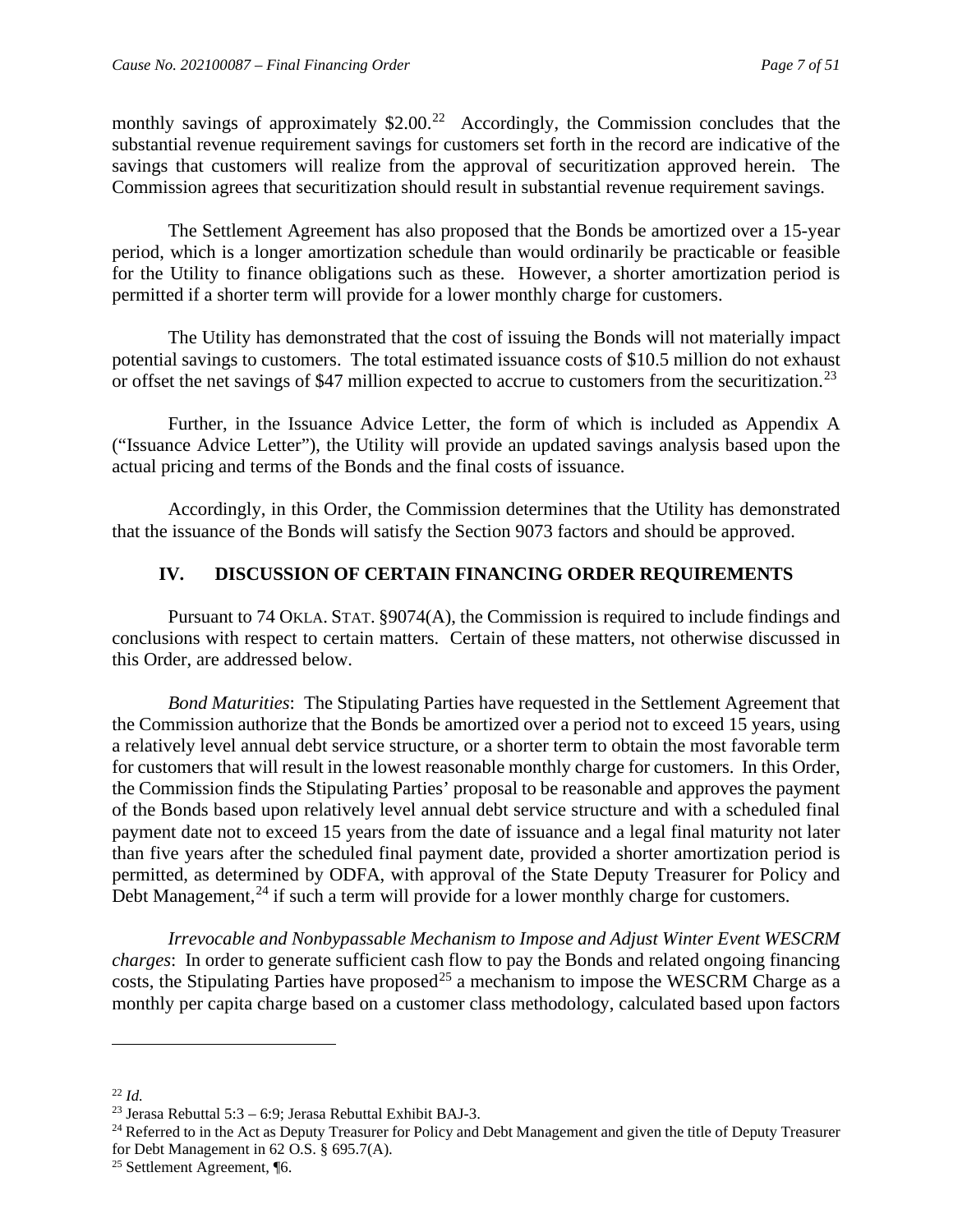described in Appendix B to this Order (the "WESCRM Mechanism"). The WESCRM Mechanism will remain in effect until the complete repayment and retirement of the Bonds and ongoing financing costs authorized by this Order.

The WESCRM Charge would be payable by all sales customers excluding those who were enrolled in the Utility's Voluntary Fixed Price Option ("VFPO")<sup>[26](#page-9-0)</sup> tariff during February 2021, and excluding Low Income Heating Energy Assistance Program ("LIHEAP") customers.<sup>[27](#page-9-1)</sup> Customers enrolling in the VFPO for future enrollment periods will pay the WESCRM Charge. The Utility (as Servicer) will calculate the WESCRM Charge according to the WESCRM Mechanism, including the allocation among tariff rate categories (each a "Customer Class"). The mechanism and, as described below, the allocation among Customer Classes, will, subject to the filing of a non-standard true-up adjustment described below, remain in effect until the complete repayment and retirement of the Bonds and ongoing financing costs authorized by this Order.

As required by 74 OKLA. STAT. § 9074(A)(3), the record also includes evidence that describes features demonstrating how the WESCRM Charge will be nonbypassable to customers. Features that contribute to the irrevocable and nonbypassable character of the recovery mechanisms of the WESCRM include: (1) the fixed monthly securitization charge mitigates against material changes in usage; (2) provisions of this Order mitigate against customer avoidance of the securitization charge by underpayment of a monthly bill by requiring allocation of any such underpayment between the securitization charge and the gas service bill; (3) the semi-annual trueup mechanism will adjust securitization charges based on changes in billing determinants among and within classes of customers; (4) the 15-year term for securitization mitigates against the longterm effects of customer attrition; (5) further mitigating the effects of customer attrition, new customers to the system will be subject to the securitization charge; (6) Oklahoma House Bill 3619 mitigates risk of fuel switching by prohibiting local government from adopting ordinances, rules or codes that restrict connections to a natural gas utility; (7) the cost of conversion from gas to electricity in existing structures mitigates the risk of fuel switching; (8) securitization charges imposed by electric utilities mitigate the risk of fuel switching from gas to electricity; and (9) the indication of market confidence in gas utilities reflected in their high credit ratings. In this Order, the Commission finds that this nonbypassable mechanism satisfies the requirements of the Act and is consistent with obtaining the highest possible ratings on the Bonds.

*Frequency of True-Ups and Reconciliation:* The Stipulating Parties have agreed in the Settlement Agreement that the WESCRM Charge will be adjusted (or trued-up) semi-annually to ensure that the WESCRM Charge collections are sufficient to ensure the timely payment of the Bonds. The Stipulating Parties have further recommended in the Settlement Agreement, by agreeing to the WESCRM Mechanism, that the Utility should submit to PUD any such adjustments of WESCRM Charges by March 31 and September 30 of each year, with the rates to become effective the first billing cycle of May and November, respectively.<sup>[28](#page-9-2)</sup> The timing of the true-up process will allow for a Commission review period of at least 30 days prior to the proposed true-up effective date to allow the Commission to review the proposed true-up.<sup>[29](#page-9-3)</sup> Submission dates and

<span id="page-9-0"></span><sup>&</sup>lt;sup>26</sup> The VFPO allows for residential and small commercial customers to pay a fixed price per dekatherm for the plan year, which runs from each November 1 through October 31 of each year. 2Tr. 24:11-22. <sup>27</sup> 2Tr. 23:25-24:10.

<span id="page-9-2"></span><span id="page-9-1"></span><sup>28</sup> WESCRM Mechanism, Appendix B, §7; Morris Supplemental Testimony Exhibit ALM-1.

<span id="page-9-3"></span><sup>29</sup> *See*, WESCRM Mechanism, Appendix B, §7.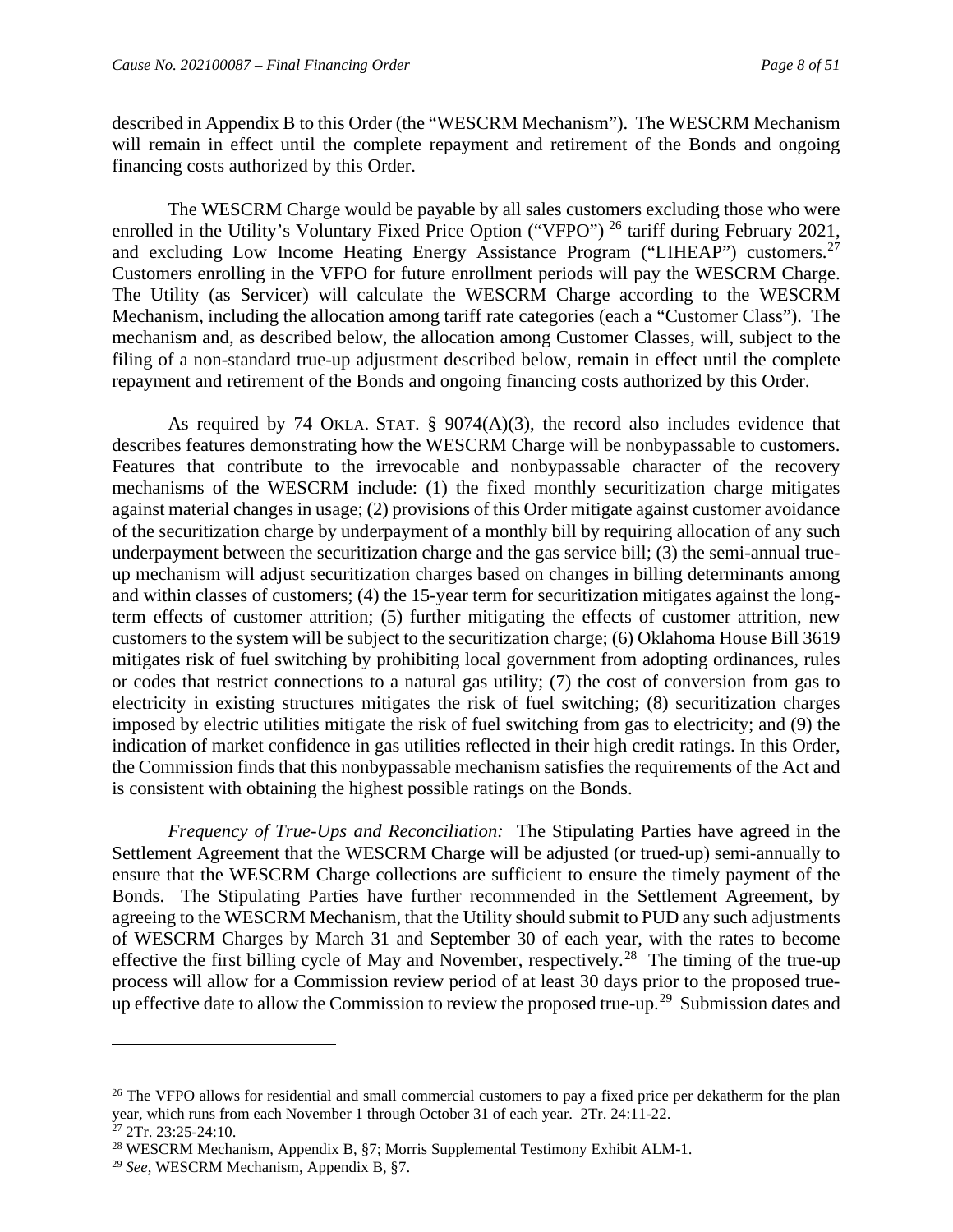timing of applicable rates may change subject to the timing of information from the ODFA. The proposed WESCRM Mechanism further provides that interim true-ups may occur at any time if the servicer forecasts that WESCRM charge collections will be insufficient to make all scheduled payments of principal, interest and other financing costs in respect of the Bonds during the current or next succeeding payment period, or to replenish any draws on the debt service reserve subaccount ("DSRS").<sup>[30](#page-10-0)</sup>

A final true-up will occur at the end of the Term to ensure that only the amount of bond proceeds the Company received, as well as related interest and ongoing financing costs, have been collected from those customers identified in Section 4 of the WESCRM Mechanism. This final true-up may occur through the Company's Gas Supply Rate ("GSR") or as a line item on the customers' bills.  $31$ 

Hilltop Securities, as financial advisor to the Authority and the Commission (the "Financial Advisor") has testified that the true-up should be allowed more frequently if required to obtain the highest possible bond ratings. The Financial Advisor has also testified that the true-up should occur quarterly following the final scheduled payment date of the Bonds. In this Order, the Commission agrees with these recommendations by the Financial Advisor. The true-up will be required semi-annually commencing 12 months prior to the scheduled final payment date of the Bonds and at any time if the Servicer forecasts that WESCRM Charge collections will be insufficient to make all scheduled payments of principal, interest and other financing costs in respect of the Bonds during the current or next succeeding payment period or to replenish any draws on the DSRS or as required to obtain the highest possible ratings on the Bonds by the rating agencies. The frequency and timing of true-ups shall be documented in the Issuance Advice Letter.

The Financial Advisor also testified that, to ensure the highest possible rating on the Bonds, the true-up adjustments requested by the Servicer should be automatic and subject to review by the Commission solely for the correction of mathematical error. The Commission approves this approach, with the clarification that PUD will be responsible for reviewing the true-up adjustments for this purpose. The Commission supports this process to make all reasonable efforts to achieve the highest possible rating on the Bonds.

*Adjustment Methodology*: Each True-Up Letter and Non-Standard True-Up Letter (as described below), the forms of which are included as Appendix D and Appendix E, respectively, to this Order, will calculate a revised WESCRM Charge for the Bonds in accordance with the WESCRM Mechanism. Generally, the WESCRM Charge will be calculated by the Servicer as follows:

• First, the Servicer will calculate the Periodic Payment Requirement (as defined below) for the next six-month period, or if shorter the period from the adjustment date (or, in the case of the initial WESCRM Charge calculation, the closing date of the Bonds) to and including the next bond payment date, as well as the Periodic Payment Requirement for the next succeeding six month period ending on the following bond payment date (each, a "Payment Period"). The "Periodic Payment Requirement" or "PPR" covers all scheduled (or legally due) payments of principal (including, if any,

<span id="page-10-0"></span><sup>30</sup> WESCRM Mechanism, Appendix B, §7; Morris Direct 15:18-19, 17:1-4.

<span id="page-10-1"></span><sup>&</sup>lt;sup>31</sup> WESCRM Mechanism, Appendix B, §7.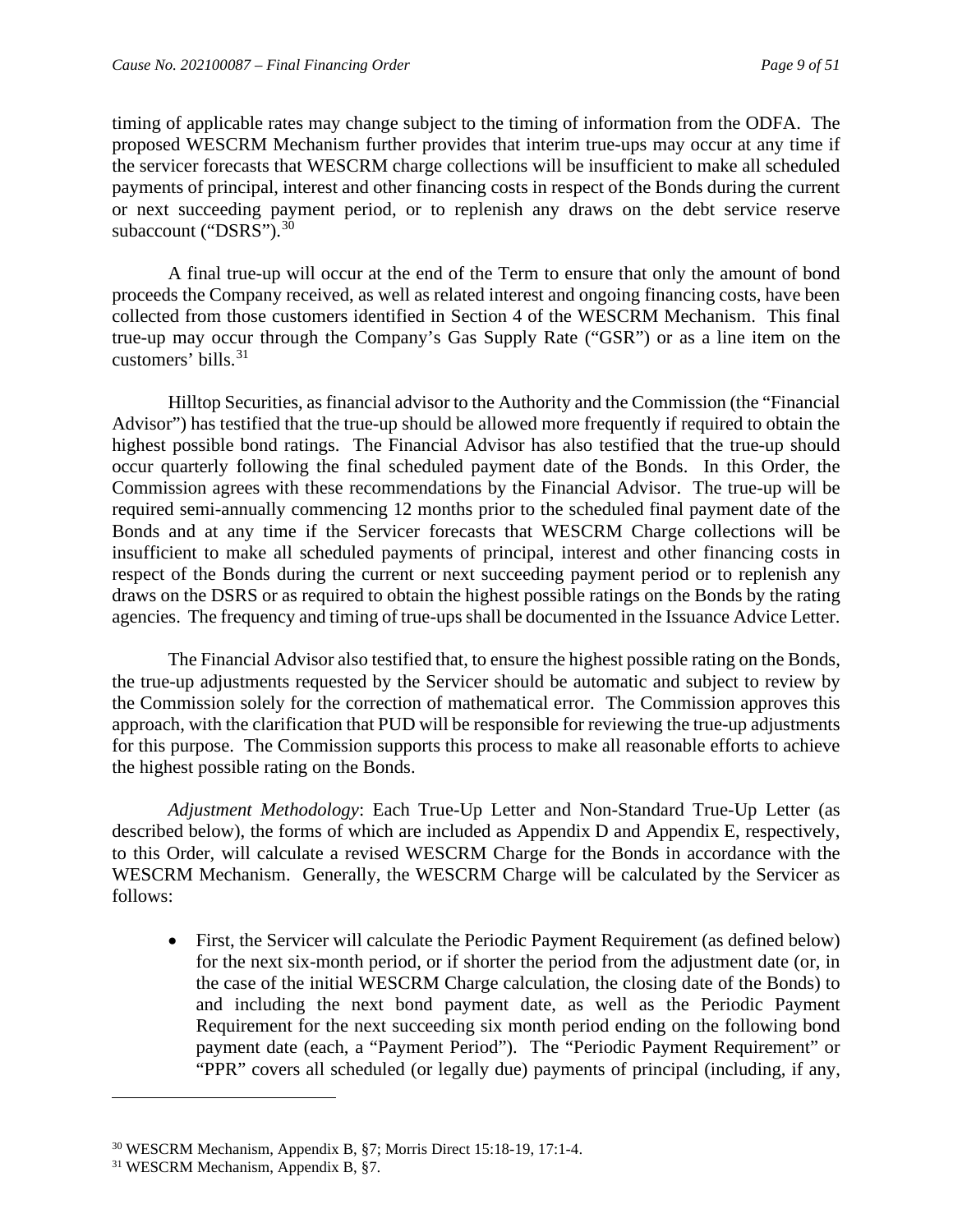prior scheduled but unpaid principal payments), interest, and other ongoing financing costs to be paid with WESCRM Charge revenues during such Payment Period. The Periodic Billing Requirement will then be calculated, using the most recent information of the Servicer regarding write off, average days sales outstanding data or other collection data, to determine the amount of WESCRM Charge revenue that must be billed during each Payment Period to ensure that sufficient WESCRM Charge revenues will be received to satisfy the Periodic Payment Requirement for such Payment Period. Such amount is referred to as the "Periodic Billing Requirement" or "PBR";

- Second, the PBR for each Payment Period is allocated among each WESCRM Customer Class using the Energy Allocation Factor (described below);
- Third, the WESCRM Charge for each Customer Class for each Payment Period is determined by dividing each Customer Class's respective portion of the PBR for the Payment Period by their respective customer count for the Payment Period; and
- Finally, after such calculations are made, the WESCRM Charge for each Customer Class for the next Payment Period and the next succeeding Payment Period will be compared and the higher WESCRM Charge will be the WESCRM Charge effective for such Customer Class on the next adjustment date.

The Servicer will use its latest customer count, as well as its latest write-off, days sales outstanding and other collection and delinquency experience to calculate the WESCRM Charge.

All true-up adjustments to the WESCRM Charges will ensure the billing of WESCRM Charges necessary to satisfy the Periodic Payment Requirement for the Bonds for each Payment Period during such 12-month period (or shorter period) following the adjustment date of the WESCRM Charge. True-up adjustments will be based upon the cumulative differences, regardless of the reason, between the Periodic Payment Requirement and the actual amount of WESCRM Charge collections remitted to the bond trustee for the Bonds.

*Allocation of Revenue Requirements Among Various Customer Classes:* The Stipulating Parties have agreed and recommend that costs associated with the Bonds should be allocated among Customer Classes based on actual usage during the month of February 2021.<sup>32</sup> The resulting allocation among Customer Classes is set out in Sections 4 and 7 of the WESCRM Mechanism (the "Energy Allocation Factors").<sup>33</sup> Except as adjusted in a non-standard true-up adjustment, the Energy Allocation Factors will be fixed for the life of the Bonds. In this Order, the Commission finds such allocation methodology reasonable and equitable to customers, and approves the methodology.

*Non-Standard True-Up Adjustments*: In addition, the Servicer will be required to request a non-standard true-up adjustment to reallocate costs among the Customer Classes if there is a significant change in the number of customers within one or more Customer Class. The Stipulating Parties have proposed that if the current customer count for any customer class changes by 10% or more from the customer count most recently used to determine the billing rates as shown in

<span id="page-11-0"></span><sup>32</sup> *See*, WESCRM Mechanism, Appendix B, §§4,7; Settlement Agreement, ¶ 7.

<span id="page-11-1"></span><sup>33</sup> WESCRM Mechanism, Appendix B §7.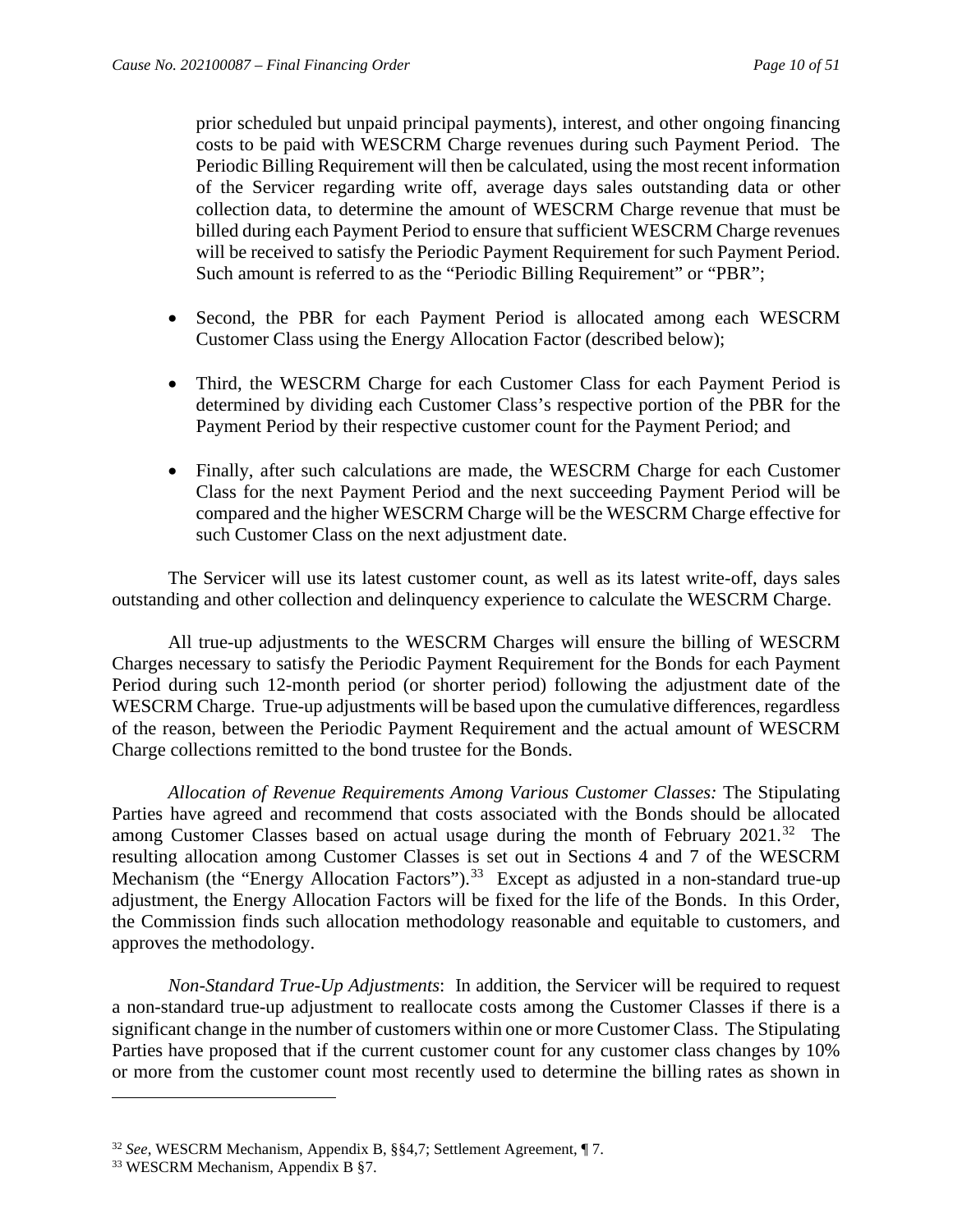Section 5 of the WESCRM Mechanism, then the allocation of both the Energy Allocation Factors and fixed billing rate will be re-determined using twelve months of projected usage.<sup>34</sup> The Commission finds this request reasonable and consistent with an equitable allocation of the costs of debt service and ongoing financing costs associated with the Bonds.

*Frequency of Remittances*: The Financial Advisor has testified that it is customary for a utility to remit securitization charges to the bond trustee on a daily basis, within two business days of receipt of such charges. The Utility has indicated that as Servicer it is capable of remitting, and will remit WESCRM Charges daily within two business days of receipt. The Financial Advisor has further testified that if the daily remittances are made on an estimated basis, the estimated remittances should be reconciled with actual collections no less often than semi-annually, with any over-remittances being returned to the Utility, in its capacity as Servicer, including any successor to the Utility or any subsequent Servicer of the Bonds, through a reduction in the amount of future remittances equal to such over-remittance and any under-remittances being paid over to the bond trustee by the Utility, in its capacity as Servicer, including any successor to the Utility or any subsequent servicer of the Bonds within five business days. The Commission adopts these recommendations of the Financial Advisor.

## **V. DESCRIPTION OF PROPOSED FINANCING STRUCTURE**

<span id="page-12-0"></span>Set forth below is a description of the proposed financing structure, including a proposed servicing arrangement. The Commission finds the proposed structure is reasonable, consistent with the Act, and is approved.

#### <span id="page-12-1"></span>**A. General Description.**

The proposed financing structure includes all of the following:

- Creation of securitization property solely in favor of the Utility, which includes the right to bill and collect the WESCRM Charge;
- Sale of the securitization property to the ODFA pursuant to the sale agreement;
- Issuance of the Bonds by the ODFA, consistent with the provisions set forth in this Order;
- Transfer of the net proceeds of the Bonds by the ODFA to the Utility<sup>[35](#page-12-3)</sup> in consideration for the sale of the securitization property pursuant to the sale agreement;
- Collection on behalf of the ODFA of WESCRM Charges by the Utility or its successors, as collection agent and Servicer, who will be responsible for billing and collecting the WESCRM Charges from customers;

<span id="page-12-2"></span><sup>34</sup> *Id.* 

<span id="page-12-3"></span><sup>35</sup> Pursuant to 74 OKLA. STAT. § 9077(I), the proceeds of the Bonds will be deposited with the State Treasurer pending disposition at the direction of the Authority. The proceeds will be delivered to the Utility pursuant to instructions included in the sale agreement between the Authority and the Utility as further described in this Order.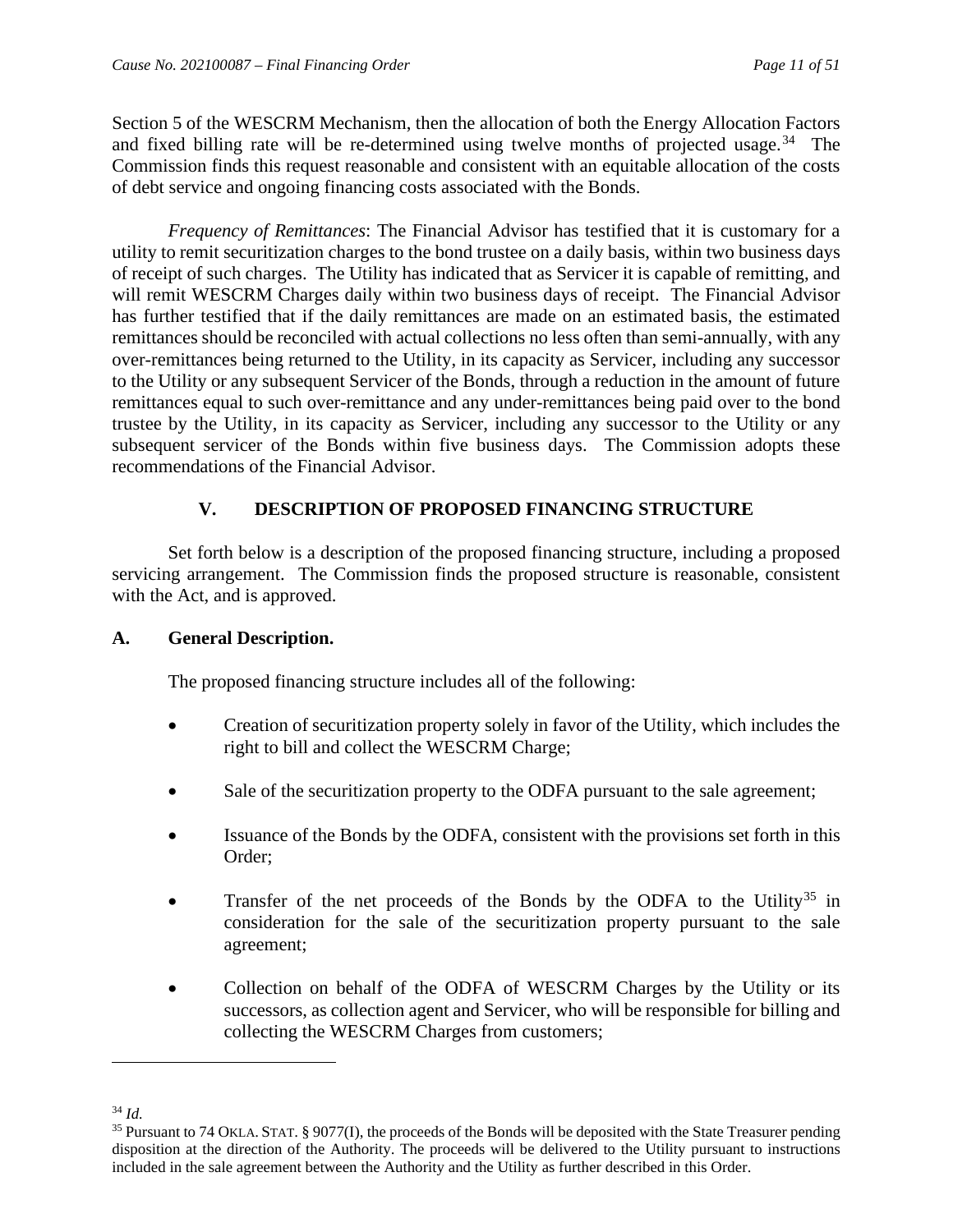- Pledge of the WESCRM Charges and rights under the transaction documents (as more fully defined in the Act, the "securitization property") by the ODFA to the bond trustee as security for repayment of the Bonds;
- Benefits for federal income tax purposes including (i) the exclusion of the WESCRM Charges from the taxable income of the Utility; (ii) avoiding federal corporate income tax on the operations of ODFA; (iii) the Bonds constituting obligations of the ODFA; and
- Automatic true-up and reconciliation mechanism.

Pursuant to the Act, ODFA will be responsible for issuing the Bonds pursuant to an indenture administered by a bond trustee. The Bonds will be secured by and payable solely out of the securitization property created pursuant to this Order and the Act and other collateral, including ODFA's rights under the servicing agreement with the Utility. That collateral will be assigned and pledged to the bond trustee by the ODFA for the benefit of the holders of the Bonds and to secure payment due with respect to the Bonds and related financing costs.

Concurrent with the issuance of the Bonds, the Utility will sell the securitization property to ODFA pursuant to a sale agreement between ODFA and the Utility. This transfer will be structured so that it will qualify as a true sale within the meaning of 74 OKLA. STAT. § 9075(F) and that such rights will become securitization property concurrently with the sale to ODFA as provided in 74 OKLA. STAT. § 9075(G).

Pursuant to a servicing agreement, the Utility will act as the initial Servicer of the securitization property, including billing and collecting the WESCRM Charges for the Authority, and will undertake to collect WESCRM Charges from the customers and remit these collections to the bond trustee on behalf of the Authority. The Utility, in its capacity as Servicer will perform routine billing, collection and reporting duties on behalf of the Authority and will not be permitted to resign as Servicer unless it is no longer legally capable of serving in such capacity and until a successor servicer meeting the requirements set forth in the transaction documents is in place. The Servicer will be responsible for making any required or allowed true-up and reconciliation of the WESCRM Charges. If the Servicer defaults on its obligations under the servicing agreement, the Authority, or the bond trustee, at the direction of a majority of the bondholders, may appoint a successor servicer.

WESCRM Charges will be calculated and adjusted from time to time, pursuant to the WESCRM Mechanism as approved in this Order, to be sufficient at all times to pay all scheduled debt service, any past due amounts and other related ongoing financing costs for the Bonds on a timely basis.

## <span id="page-13-0"></span>**B. The Indenture and Flow of Funds.**

Pursuant to the Act, a bond trustee will be appointed by the State Treasurer and approved by the Authority. The bond trustee will act as a representative on behalf of bondholders, remit payments to bondholders, and ensure bondholders' rights are protected in accordance with the terms of the transaction. The indenture will include provisions for a collection account and related subaccounts, all held by the trustee, for the collection and administration of the WESCRM Charges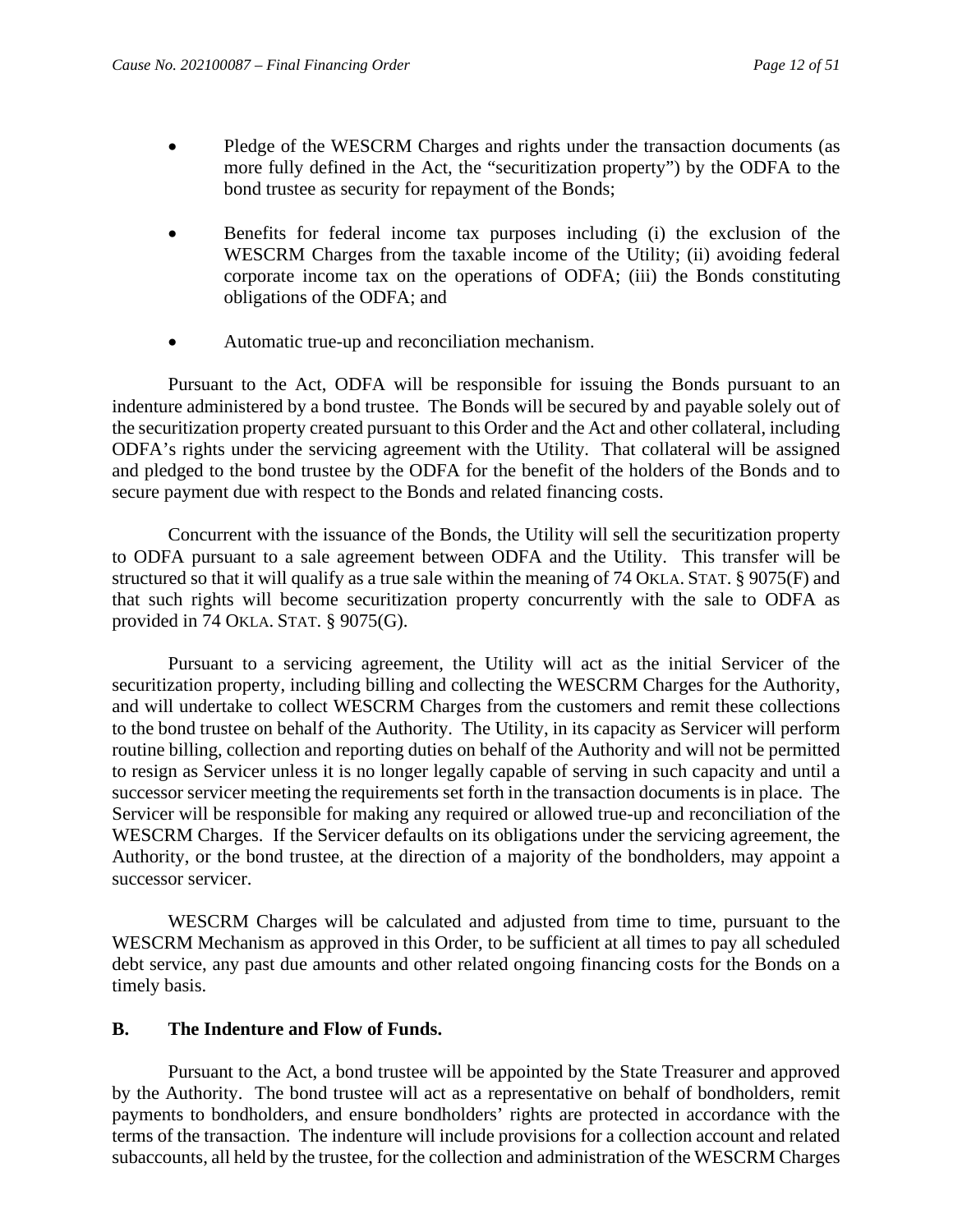and payment or funding of the principal of and interest on the Bonds and ongoing financing costs. The collection account will include the general subaccount, the DSRS and the excess funds subaccount, and may include other subaccounts as required to accommodate other credit enhancement.[36](#page-14-0)

The bond trustee will deposit the WESCRM Charge remittances that the Servicer remits to the credit of the general subaccount. The bond trustee will on a periodic basis apply moneys in the general subaccount to pay expenses of the ODFA and the Utility, in its capacity as Servicer, related to the Bonds, to pay principal of and interest on the Bonds and to pay all other ongoing financing costs. Pending such application, the funds in the general subaccount will be invested by the bond trustee as provided in the indenture, and earnings will be deposited into the general subaccount and applied by the bond trustee to pay principal of and interest on the Bonds and all ongoing financing costs in accordance with the terms of the indenture.

When the Bonds are issued, the bond issuance costs will include a deposit into a cost of issuance account (or subaccount) and a deposit estimated at the time of hearing at 0.50% of the original principal amount of the Bonds to the credit of the DSRS. The DSRS deposit could be higher if required by the rating agencies to obtain the highest possible rating, which benefits customers. The exact amount will be determined by the Authority based upon rating agency considerations and with the advice of the Financial Advisor and the State Deputy Treasurer for Policy and Debt Management, and reflected in the Issuance Advice Letter. The DSRS will serve as collateral to ensure timely payment of scheduled principal of and interest on the Bonds and all ongoing financing costs. The funds in this subaccount will be invested by the bond trustee as provided in the indenture. Any amounts in the DSRS will be available to be used by the bond trustee to pay principal of and interest on the Bonds and certain ongoing financing costs, if necessary, due to a shortfall in WESCRM Charge collections. Any funds drawn from the DSRS to pay these amounts due to a shortfall in the WESCRM Charge collections will be replenished through future WESCRM Charge remittances. Funds remaining in the DSRS will be applied to the final payment of principal of the Bonds.

The excess funds subaccount will hold any WESCRM Charge remittances and investment earnings on the collection account in excess of the amounts needed to pay current principal of and interest on the Bonds and to pay the ongoing financing costs. Any balance in or allocated to the excess funds subaccount on a true-up adjustment date will be used as credit in calculating the next true-up adjustment. The money in this subaccount will be invested by the bond trustee as provided in the indenture, and such money (including investment earnings thereon) will be used by the bond trustee to pay principal of and interest on the Bonds and ongoing financing costs.

Other credit enhancements in the form of subaccounts may be utilized for the financing if such enhancements are anticipated to provide greater revenue requirement savings to customers as determined by the Authority, based upon rating agency considerations and with the advice of the Financial Advisor and the State Deputy Treasurer for Policy and Debt Management. Such credit enhancements will be described in the Issuance Advice Letter.

<span id="page-14-0"></span><sup>&</sup>lt;sup>36</sup> References to accounts and subaccounts herein are for purposes of clarity. The account names and structure will be set forth in the indenture.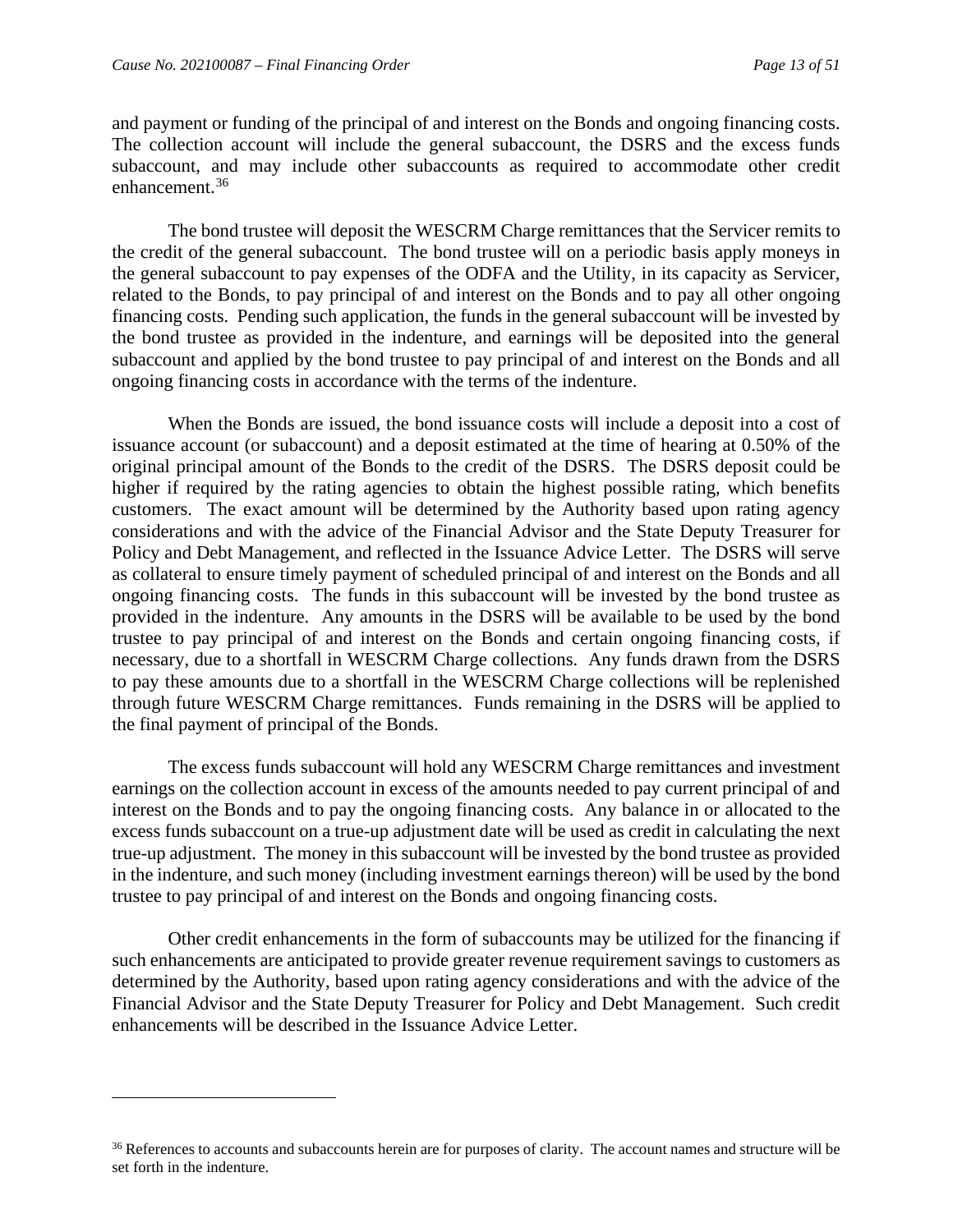In addition to the collection account, there may be such additional accounts and subaccounts, such as a cost of issuance account, as are necessary to segregate amounts received from various sources, or to be used for specified purposes. Such accounts will be administered and utilized as set forth in the servicing agreement and the indenture.

Upon the maturity of the Bonds and the discharge of all obligations in respect thereof, remaining amounts in the collection account will be released by ODFA to the Utility, in its capacity as servicer, for crediting to customers, solely on behalf of the Authority, as required by this Order.

#### <span id="page-15-0"></span>**C. Servicing Arrangements.**

The Financial Advisor has provided testimony concerning the purpose and provisions of the servicing agreement as well as compensation arrangements that reflect investor and rating agency expectations as well as minimize customer costs.

The servicing agreement is an agreement between the Utility, as the initial Servicer of the securitization property, and the Authority, as owner of the securitization property. It sets forth the responsibilities and obligations of the Servicer, including, among other things, billing and collection of winter event securitization charges, responding to customer inquiries, terminating service, filing for true-up adjustments, and remitting collections to the State Treasurer or bond trustee for distribution to bondholders. The servicing agreement prohibits the Utility from resigning as initial Servicer unless it is unlawful for the Utility to continue in such a capacity. The Utility's resignation as Servicer would not be effective until a successor servicer assumes its obligations in order to continue servicing the securitization property without interruption. The Servicer may also be terminated from its responsibilities under certain instances, such as the failure to remit collections within a specified period of time, by the Authority or the bond trustee upon a majority vote of bondholders. Any merger or consolidation of the Servicer with another entity, any purchase of the operation assets of the Servicer, or any transfer of the Servicer's entity or operational assets in connection with a bankruptcy proceeding will require the merged entity, successor or purchaser to assume the Servicer's responsibility under the servicing agreement. The terms of the servicing agreement are critical to the rating agency analysis of the Bonds and the ability to achieve credit ratings in the highest categories.

As compensation for its role as initial Servicer, the Utility is entitled to earn a servicing fee payable out of WESCRM Charge collections. As explained in the Financial Advisor's testimony, it is important to the rating agencies' analysis of the transaction that the Utility receives an arm'slength fee as Servicer of the securitization property. However, it is customary in other utility securitizations for utilities, in their capacity as servicer, to be paid a fee based upon their incremental costs of providing servicing. It is also common for utilities to be required to include the servicing fee, as well as servicing costs not in excess of the servicing fee, as part of their reported revenue requirements in the utility's base rate proceedings. This process ensures that utilities are not paid more than what is minimally required to service the Bonds and to ensure that any excess payments be credited back to customers. The Commission approves this compensation and reconciliation process, as further discussed herein.

As also explained by the Financial Advisor, utility securitizations to date have also permitted an increase in the servicing fee should a successor servicer, which is not part of the utility's business and who decouples the securitization charge bill from other bill amounts, assume the obligations of the utility, as servicer, because the successor servicer would require additional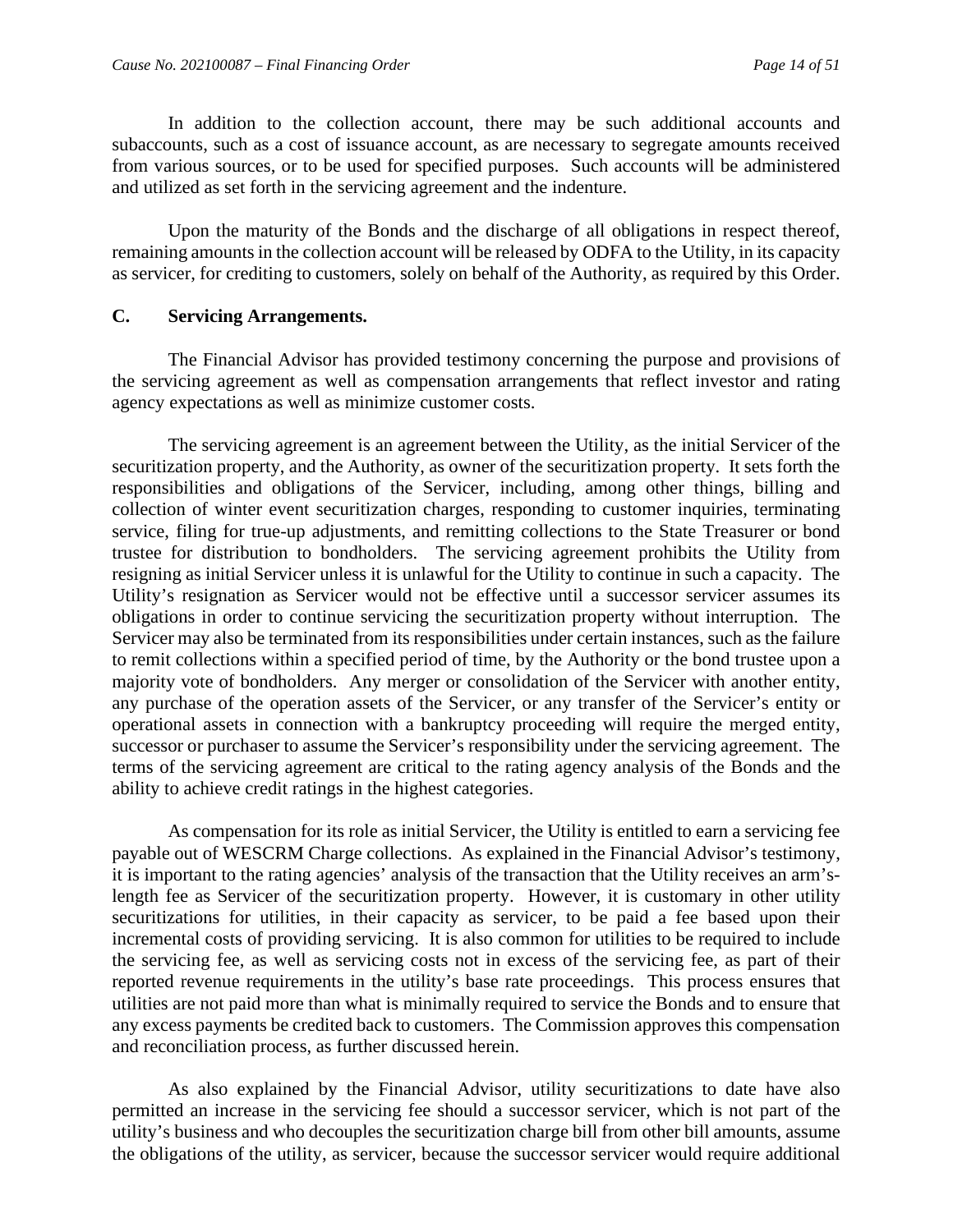inducement due to its lack of a pre-existing servicing relationship with the utility's customers. Financing orders in utility securitizations often approve a substantially higher fee for a successor servicer. The majority of recent transactions have provided for successor servicer annual fees of approximately 0.60% of the initial balance of the bonds or greater. Recent transactions in Texas and Louisiana provided for annual successor servicer fees of up to 0.60% of the initial balance of the bonds; however, recent transactions in California provided that the public utilities commission may approve a higher fee without stating any limit if such fee does not adversely affect the thencurrent ratings on the related bonds. Further, the Financial Advisor stated that a defined successor servicer fee is helpful for rating agencies, who will use the capped fee in their various stress analyses. Similar to the transactions in other jurisdictions, the Financial Advisor has recommended that the proposed financing order allow a successor servicer to collect a higher servicing fee at a rate approved by the Commission provided, however, that no such approval would be required if the annual fee does not exceed 0.60% of the initial balance of the Bonds.

In this Order, the Commission authorizes an annual successor servicing fee up to 0.60% of the initial balance of the Bonds conditioned upon the ODFA having justification for agreement of such servicing fee and satisfaction that the servicing fee will not adversely affect the then-current ratings on the related Bonds. Moreover, should the successor servicer seek a servicing fee higher than 0.60%, such fee is not approved. Any servicing fee higher than 0.60% requires Commission approval in a subsequent proceeding. The Commission approves these servicing arrangements as discussed herein.

#### <span id="page-16-0"></span>**D. Use of Proceeds.**

The proceeds of the Bonds, net of bond issuance costs payable by the Authority (including costs payable to the Utility and amounts required to be deposited to the DSRS) will be deposited with the State Treasury and immediately disbursed pursuant to the instructions of the Authority to the Utility to pay the cost of purchasing the securitization property. The Utility, in turn, will use the proceeds, to pay or reimburse itself for the Approved Qualified Costs pursuant to the terms of this Order.

## <span id="page-16-1"></span>**E. Approval of Final Bond Terms; Issuance Advice Letter.**

The Commission recognizes that certain details of the final Bond structure, such as any overcollateralization requirements or credit enhancements to support payment of the Bonds, and the final terms of the Bonds will depend in part upon the rating criteria of the nationally recognized credit rating agencies which will rate the Bonds and/or, in part, upon the market conditions that exist at the time the Bonds are taken to the market. This Order establishes and approves a financing structure as well as parameters for the Bonds, including maximum final scheduled payment dates, a weighted average interest rate on the Bonds, the method by which the Bonds should be amortized, as well as limits on certain costs to be incurred by the Utility, including Utility bond issuance costs and Utility servicing fees. As authorized by the Act, ODFA, with the advice of the Financial Advisor and with the approval of the State Deputy Treasurer for Policy and Debt Management, will determine and approve the final terms of the Bonds consistent with the terms of this Order. Within three business days of the pricing of the Bonds, ODFA and the Utility will jointly submit to PUD, for information purposes (except with respect to the Utility certification), an Issuance Advice Letter evidencing the final terms of the Bonds, projected (or actual) costs of issuance and ongoing financing costs, projected customer savings, as well as the initial WESCRM Charges. Failure or delay in submitting such report will not affect the validity of the Bonds or their security.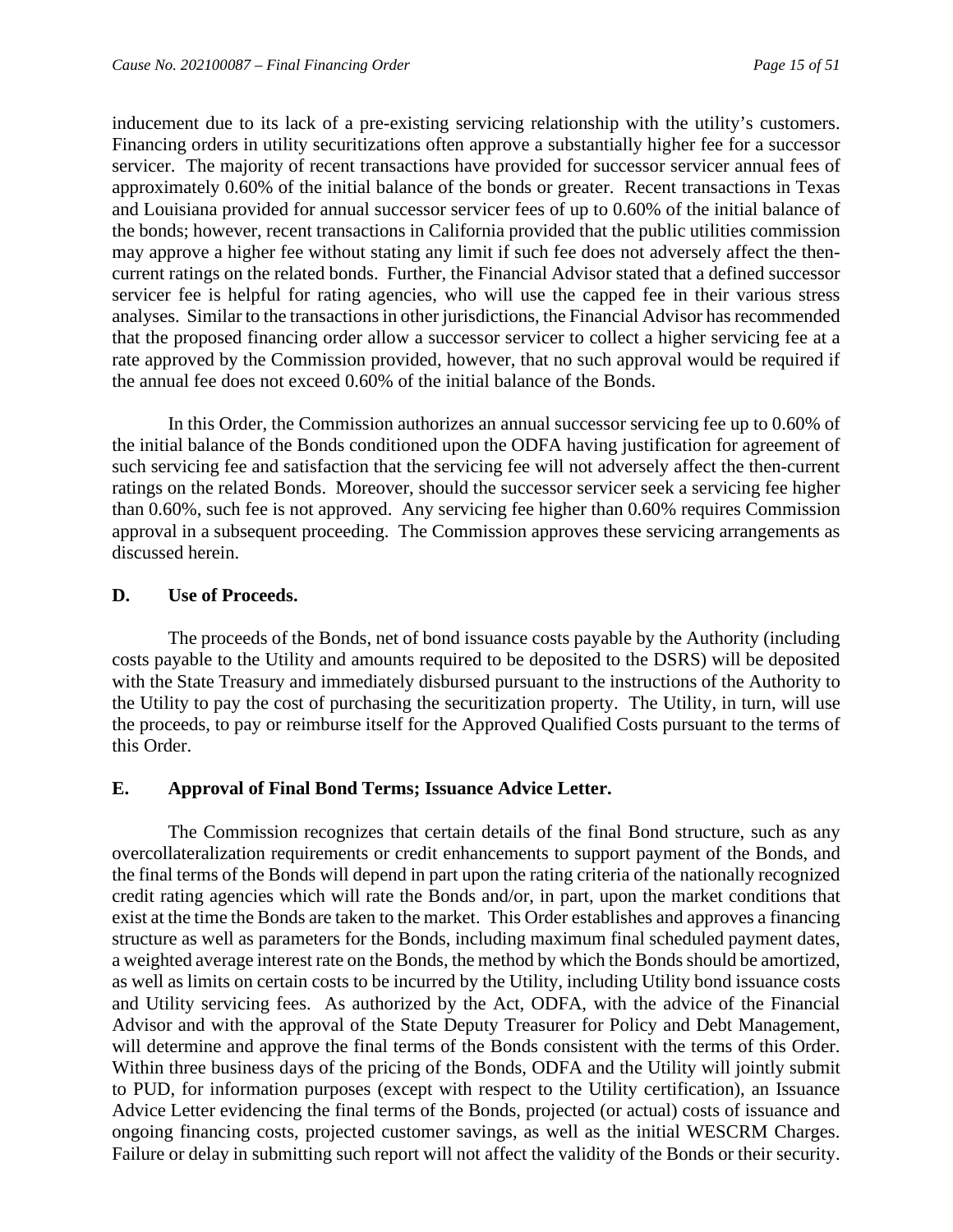#### **VI. BOND ISSUANCE AND ONGOING FINANCING COSTS**

#### <span id="page-17-1"></span><span id="page-17-0"></span>**A. Bond Issuance Costs.**

Bond issuance costs will be incurred in connection with the issuance of the Bonds and will be recoverable from proceeds of the Bonds. Bond issuance costs include, without limitation, the cost of funding the DSRS, underwriting costs (fees and expenses), rating agency fees, costs of obtaining additional credit enhancements (if any), the Commission (including PUD) expenses, fees and expenses of the Authority's and the Utility's accountants and legal advisors (including bond counsel, special counsel and disclosure counsel), fees and expenses of the Financial Advisor, original issue discount, external servicing costs, fees and expenses of bond trustee and its counsel (if any), servicer set up costs, printing and filing costs, non-legal financing proceeding costs and expenses of ODFA, the Utility, the Commission (including PUD) and the State Treasurer or other State officials and miscellaneous administrative costs. ODFA has no control over issuance costs incurred pursuant to a financing under the Act, apart from ODFA related issuance costs. The only issuance costs to be incurred directly by the Utility are servicer set up costs, costs related to regulatory proceedings, miscellaneous administrative costs, external servicing costs and the costs of the Utility's financial and legal advisors (collectively, "Utility Issuance Costs"). The Utility has provided a detailed estimate of its Utility Issuance Costs in its testimony. The Commission will have control over Utility Issuance Costs through its jurisdictional control over the Utility. All other issuance costs (collectively, "Non-Utility Issuance Costs") will be outside the control of the Utility because the issuer of the Bonds, the Authority, is an instrumentality of the state.

The Commission is mindful of the fact that several of the components of bond issuance costs will vary depending upon the size of the final issuance of the Bonds. Specifically, the Commission realizes that some of the following costs may be proportional to the amount of Bonds actually issued, as described in the final Issuance Advice Letter: the DSRS, rating agency fees, special counsel fees, fees and expenses of the Council of Bond Oversight and Attorney General, and underwriters' fees are proportional to the amount of Bonds actually issued. Further, other issuance costs, such as ODFA and Utility legal and accounting fees and expenses, and printing expenses will not be known until the issuance of the Bonds or even thereafter, when final invoices are submitted. In this Order, the Commission approves the recovery by the Utility of the Utility Issuance Costs, subject to a cap of \$500,000 (the "Utility Issuance Cost Cap"). An estimate of the Non-Utility Issuance Costs was described in the testimony of the Financial Advisor and the actual or estimated, such estimate to be closer in time to the date of the issuance of the Bonds, Non-Utility Issuance Costs will be set out in the Issuance Advice Letter. All other Non-Utility Issuance Costs are also approved for recovery, subject to the final approval of costs by the Authority and the State Deputy Treasurer for Policy and Debt Management.

#### <span id="page-17-2"></span>**B. Ongoing Financing Costs.**

Costs will be incurred by the Utility, in its role as servicer, as well as by the Authority and other state agencies in connection with the servicing and administration of the Bonds. These costs should not be included in the principal amount of the Bonds, and are authorized to be recovered through the WESCRM Charges, subject to the true-up of those charges as provided in this Order. The Financial Advisor estimates that these ongoing annual costs (exclusive of debt service on the Bonds and the servicing fee and external accounting costs of the Utility) will be approximately \$436,500 for the first year following the issuance of the Bonds (assuming the Utility is the initial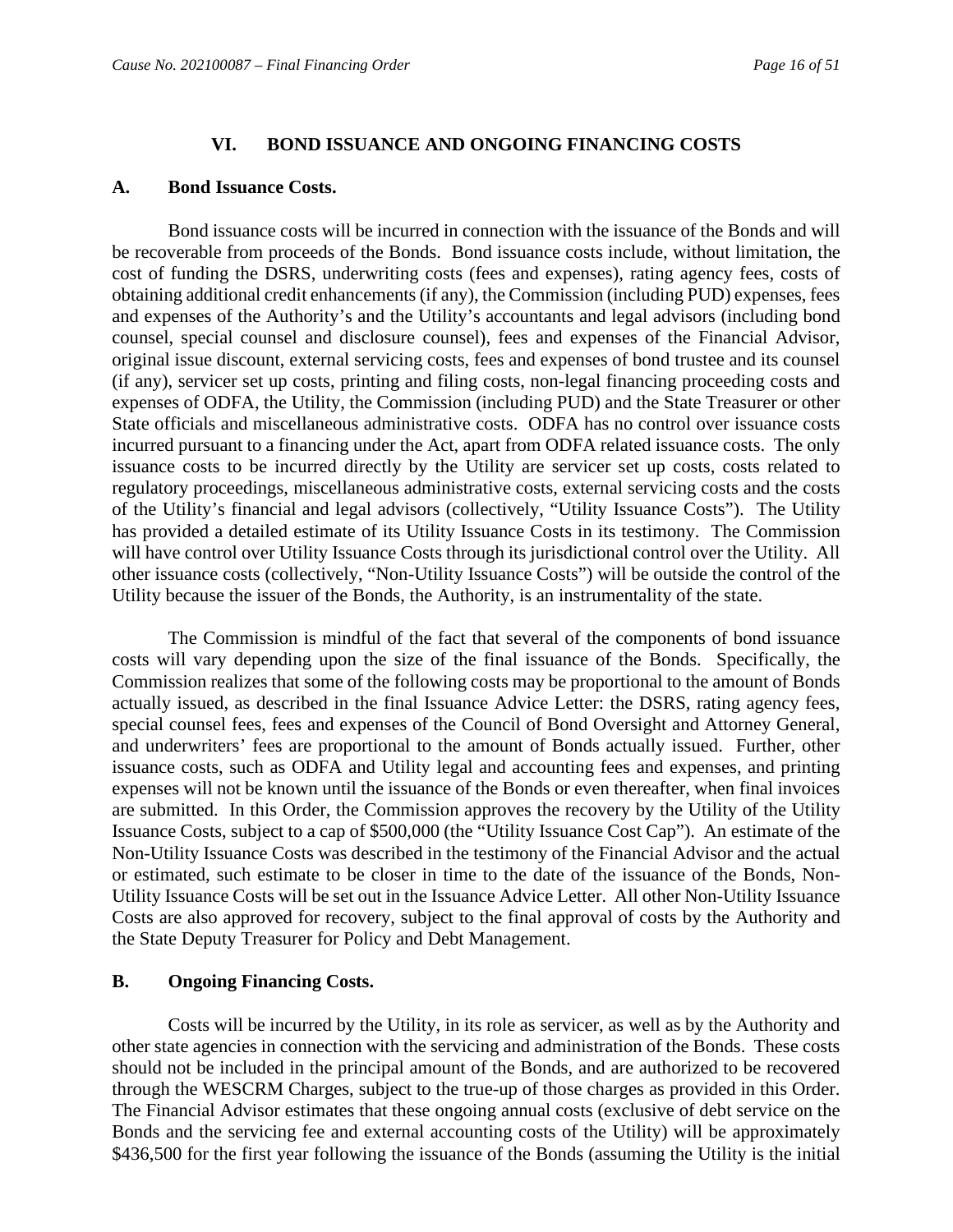Servicer), but many ongoing costs will not be known until they are incurred. The Utility has proposed an annual servicing fee for acting as initial Servicer following the issuance of the Bonds equal to 0.05% of the original principal amount of the Bonds for acting as initial servicer. This fee will be fixed for the life of the Bonds and continuing thereafter until all WESCRM Charges have been billed and collected or written off as uncollectible as long as the Utility continues to act as Servicer. As later discussed, the Utility is directed to include the servicing fee, as well as servicing costs, as part of the Utility's future rate proceeding, as applicable, to ensure that the Utility does not collect more than its incremental costs.

In the event that the Servicer default occurs, the Authority, or the bond trustee acting at the direction of a majority of the bondholders, will be permitted to appoint a successor servicer. The compensation of the successor servicer will be what is required to obtain the services under the servicing agreement. As previously discussed, the Financial Advisor has recommended that the Commission approve a fee up to 0.60% of the initial principal balance of the Bonds in case a successor needs to be appointed, unless the ODFA can reasonably demonstrate to the Commission, in a subsequent proceeding, that the services cannot be obtained at that compensation level under the market conditions at that time. As stated in V(C), the Commission authorizes an annual successor servicing fee up to 0.60% of the initial balance of the Bonds conditioned upon the ODFA having justification for agreement of such servicing fee and satisfaction that the servicing fee will not adversely affect the then-current ratings on the related Bonds. Moreover, should the successor servicer seek a servicing fee higher than 0.60%, such fee is not approved. Any servicing fee higher than 0.60% requires Commission approval in a subsequent proceeding. The Commission approves these servicing arrangements.

As set forth herein, the ODFA, the Utility and the Commission should be and are permitted to recover from WESCRM Charges their ongoing financing costs, as requested by the Utility and ODFA, subject to the cap on the annual servicing fee and conditions described above.

## **VII. FINDINGS OF FACT**

<span id="page-18-0"></span>The Commission makes the following findings of fact:

#### <span id="page-18-1"></span>**A. Identification and Procedure**

#### *Identification of Applicant and Background*

**1.** CERC is a natural gas public utility providing local distribution service to approximately 100,000 residential, commercial, industrial and transportation customers throughout the State of Oklahoma. CERC is subject to the regulatory authority of the Commission with respect to its retail rates and charges for sales of natural gas made within the State of Oklahoma.

**2.** In February 2021, Oklahoma experienced an extreme weather event that brought nearly two weeks of record cold temperatures to the state. The extreme cold weather resulted in a shortage of natural gas supply, the failure of certain infrastructure, and increased demand for natural gas and electric power. The extreme weather conditions resulted in the Utility incurring extreme purchase costs, extraordinary costs or both that would be mitigated by issuing the Bonds.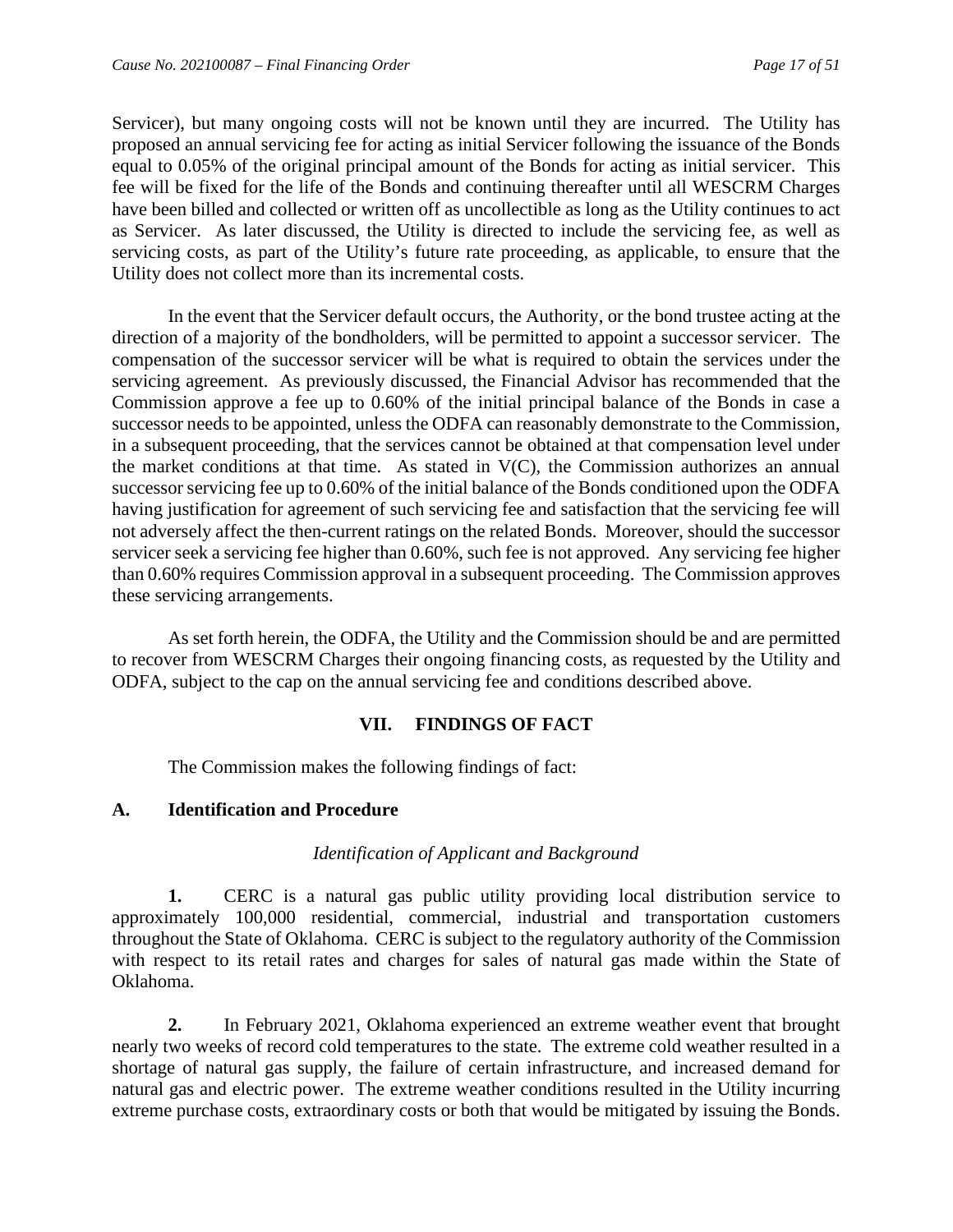#### *Procedural History*

On May 17, 2021, CenterPoint Oklahoma filed its Application in this Cause, for a Financing Order Approving Securitization of Costs Arising from the February 2021 Winter Weather Event Pursuant to the February 2021 Regulated Utility Consumer Protection Act.

On May 18, 2021, the Attorney General of the State of Oklahoma ("Attorney General") filed an Entry of Appearance on behalf of Jared B. Haines and A. Chase Snodgrass.

On June 3, 2021, the Commission's Public Utility Division ("PUD") filed a Motion to Engage a Financial Advisor(s) or Other Consultants, along with a Notice of Hearing setting the Motion to Engage a Financial Advisor(s) or Other Consultants for hearing on June 10, 2021.

On June 10, 2021, the Motion to Engage a Financial Advisor(s) or Other Consultants was heard and recommended.

On June 24, 2021, Order No. 719117, Order Granting Motion of the Public Utility Division to Engage a Financial Advisor(s) or Other Consultants was issued.

On July 28, 2021, the Direct Testimony and Exhibits of Amy L. Morris on Behalf of CenterPoint Energy Resources Corp. D/B/A CenterPoint Energy Oklahoma Gas, the Direct Testimony and Exhibits of Brett A. Jerasa on Behalf of CenterPoint Energy Resources Corp. D/B/A CenterPoint Energy Oklahoma Gas and the Direct Testimony and Exhibits of Brian S. Wagaman on Behalf of CenterPoint Energy Resources Corp. D/B/A CenterPoint Energy Oklahoma Gas were filed.

Also on July 28, 2021, CenterPoint Oklahoma filed a Motion for Order Prescribing Notice of Hearing, a Motion for Protective Order and a Motion to Establish Procedural Schedule, along with Notices of Hearing setting the Motion for Order Prescribing Notice of Hearing, the Motion for Protective Order and the Motion to Establish Procedural Schedule for hearing on August 12, 2021.

On July 29, 2021, CenterPoint Oklahoma filed a Notice of Hearing setting the Motion for Order Prescribing Notice of Hearing for hearing on August 12, 2021.

On August 12, 2021, the Motion for Protective Order and the Motion for Order Prescribing Notice of Hearing were heard and recommended, and the Motion to Establish Procedural Schedule was continued by agreement of the parties to August 19, 2021.

On August 17, 2021, Public Comment was filed.

On August 19, 2021, the Supplemental Testimony and Exhibit of Amy L. Morris on Behalf of CenterPoint Energy Resources Corp. D/B/A CenterPoint Energy Oklahoma Gas was filed.

Also on August 19, 2021, the Motion to Establish Procedural Schedule was continued by agreement of the parties to August 26, 2021.

On August 24, 2021, Order No. 720201, Order Granting for Protective Order was issued.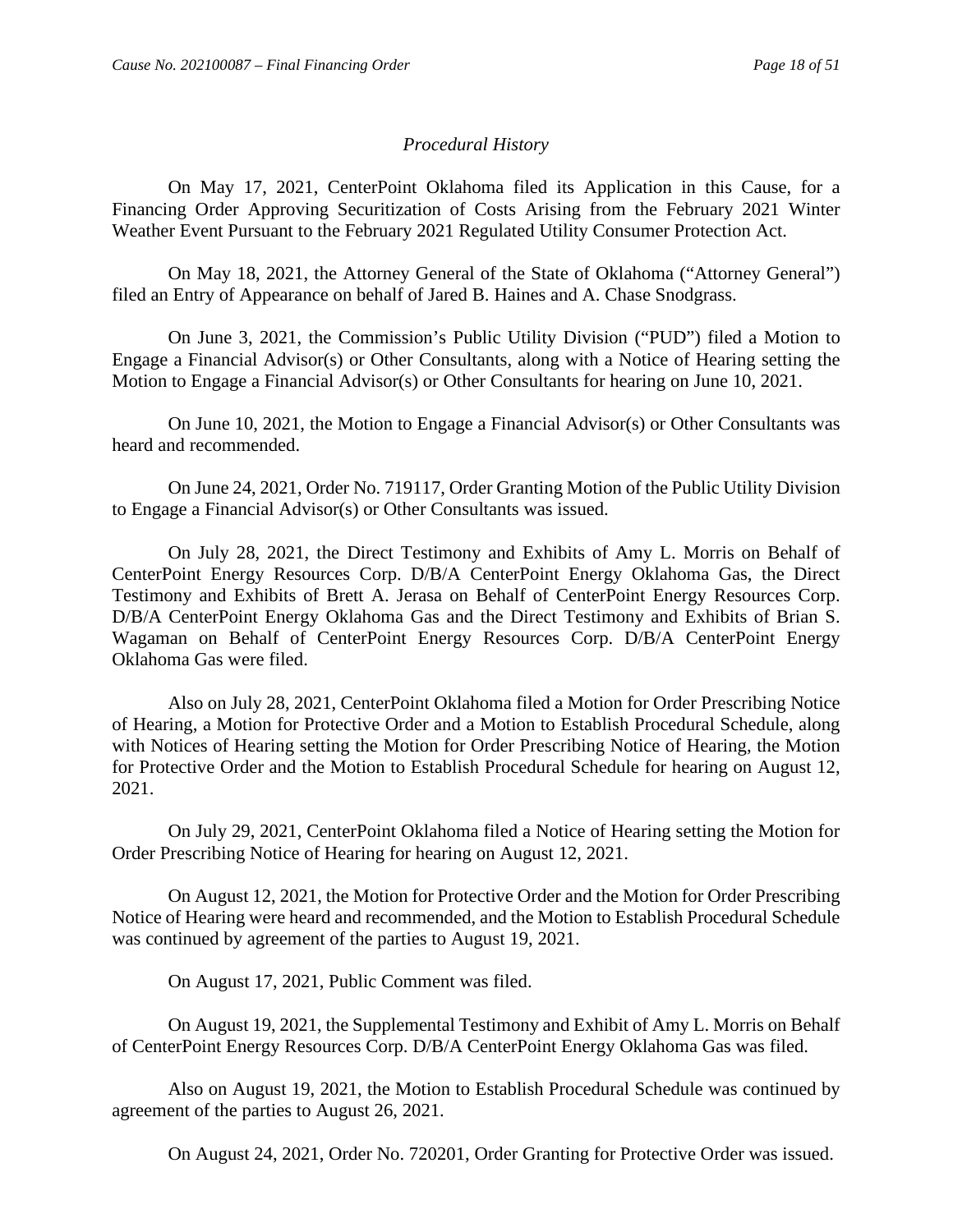On August 26, 2021, the Notice of Withdrawal of Appearance of Johanna Roberts was filed.

Also on August 26, 2021, the Motion to Establish Procedural Schedule was heard and recommended.

On September 9, 2021, Order No. 720478, Order Granting Motion to Establish Procedural Schedule, and Order No. 720479, Order Granting Motion for Order Prescribing Notice of Hearing, were issued.

On September 27, 2021, Order No. 720809, Order Nunc Pro Tunc Correcting Order No. 720478, was issued.

On October 18, 2021, the Responsive Testimony of Isaac D. Stroup, the Responsive Testimony of JoRay McCoy, CFE, MAFF, SMIA, CPO, and the Responsive Testimony of Michael Bartolotta on Behalf of the Public Utility Division were filed.

On October 22, 2021, the Attorney General's Statement of Position was filed.

On November 15, 2021, PUD filed the Summary of Testimony of Isaac D. Stroup, the Summary of Responsive Testimony of JoRay McCoy, CFE, MAFF, SMIA, CPO and the Summary of Responsive Testimony of Michael Bartolotta.

Also on November 15, 2021, CenterPoint Oklahoma filed the Rebuttal Testimony and Exhibits of Amy L. Morris on Behalf of CenterPoint Energy Resources Corp. D/B/A CenterPoint Energy Oklahoma Gasand the Rebuttal Testimony and Exhibits of Brett A. Jerasa on Behalf of CenterPoint Energy Resources Corp. D/B/A CenterPoint Energy Oklahoma Gas..

On November 18, 2021, PUD filed its Exhibit List.

On November 22, 2021, the Attorney General filed his Exhibit List.

On November 24, 2021, CenterPoint Oklahoma filed its Exhibit List.

Also on November 24, 2021, the parties filed a Joint Stipulation and Settlement Agreement.

On November 29, 2021, CenterPoint Oklahoma filed the Settlement Testimony and Exhibit of Amy L. Morris on behalf of CenterPoint Energy Resources Corp. D/B/A CenterPoint Oklahoma Gas.

Also on November 29, 2021, CenterPoint Oklahoma filed an Affidavit of Service certifying compliance with the Commission's Order No. 720479, Order Granting Motion for Order Prescribing Notice of Hearing.

Also on November 29, 2021, PUD filed Testimony of Isaac Stroup in Support of Joint Stipulation and Settlement Agreement.

On November 30, 2021, the Prehearing Conference was heard and recommended.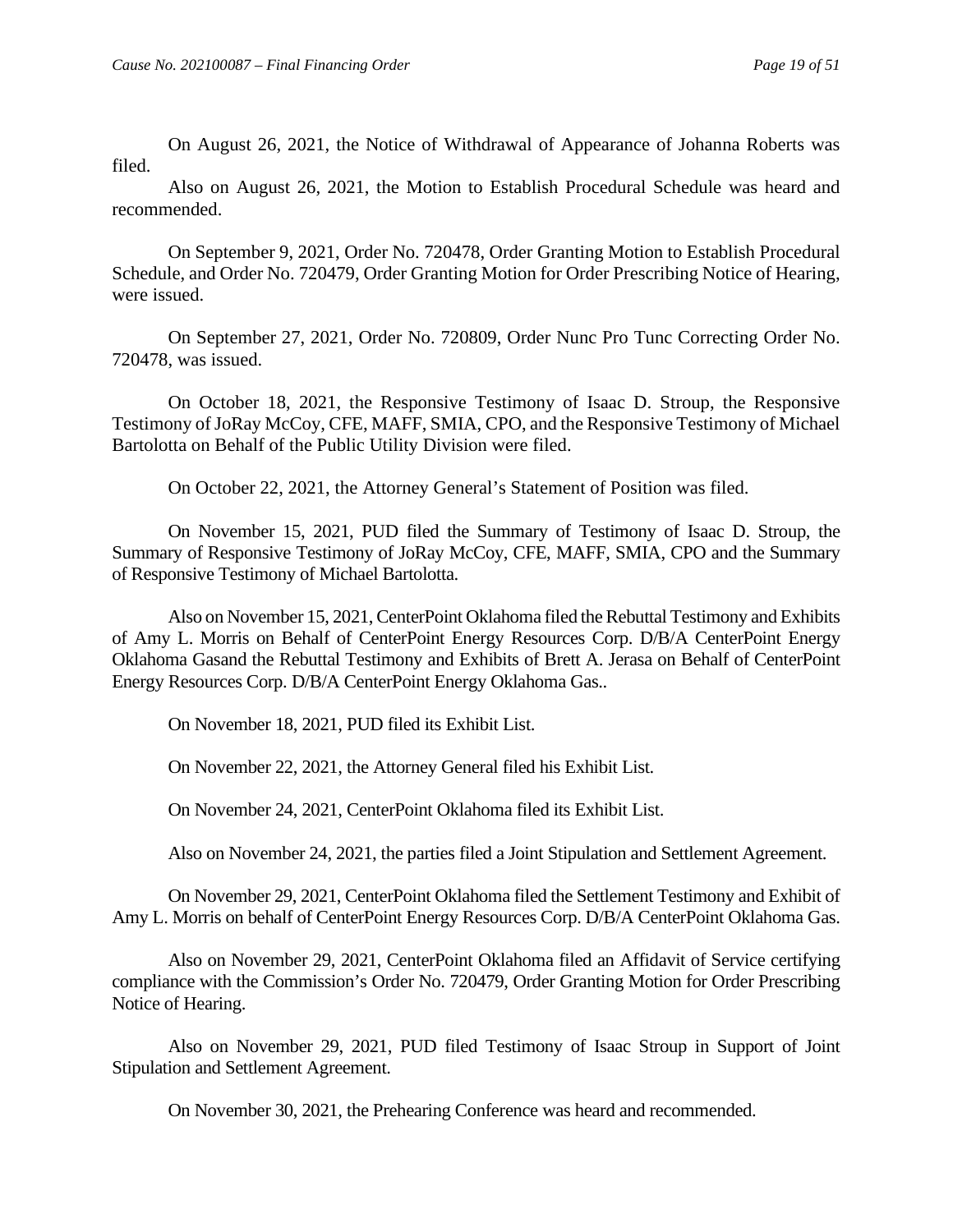On December 1, 2021, the Cause came on for hearing on the merits before the ALJ. CenterPoint Oklahoma presented its first witness, Mr. Brian Wagaman, who presented the facts and circumstances relating to the Company's gas procurement plan, its implementation of the plan, and the results of those efforts during the 2021 winter weather event, and the prudency of the extreme purchase and the extraordinary costs incurred by the Company during the storm. The evidentiary hearing was then continued to December 2, 2021.

Opportunity for public comment was offered on the record on December 1, 2021, at 1:30 p.m. as prescribed by Order No. 720479. No members of the public appeared for public comment, either in Courtroom 301 or on the virtual link provided by the Commission in the Notice of Hearing prescribed by Order No. 720479.

On December 2, 2021, CenterPoint Oklahoma filed the Affidavit of Brett Jerasa, verifying his Direct Testimony and Exhibits filed July 28, 2021, and his Rebuttal Testimony and Exhibits filed November 15, 2021.

Also on December 2, 2021, the continued evidentiary hearing was reconvened and CenterPoint Oklahoma presented Amy L. Morris in support of the Joint Stipulation. PUD presented Isaac Stroup and Michael S. Bartolotta in support of the Joint Stipulation. The ALJ also accepted into the record all verified pre-filed testimony in the Cause. All parties joined in the Joint Stipulation and no party opposed it. At the end of the hearing, the ALJ recommended that the Commission adopt the Joint Stipulation in its entirety.

Also on December 2, 2021, Exhibit #1, US Utility Tariff/Stranded Cost Bonds Rating, and Exhibit #2, Utility Cost Recovery Charge Securitizations Methodology, were filed.

On December 3, 2021, PUD filed the Witness Identification Form of Michael Bartolotta.

On December 8, 2021, a Notice of Transcript Completion for a Transcript of the Proceedings had on the 1<sup>st</sup> Day of December, 2021, before Commissioner Dana Murphy, Commissioner Todd Hiett, Commissioner Bob Anthony and Administrative Law Judge Mary Candler was filed.

On December 20, 2021, a Notice of Transcript Completion for a Transcript of Courtroom Proceedings had on December 2, 2021, before Commissioner Dana Murphy, Commissioner Todd Hiett and the Honorable Judge Mary Candler was filed.

On January 6, 2022, the Attorney General filed a Notice of Withdrawal for A. Chase Snodgrass.

#### <span id="page-21-0"></span>**B. Summary of the Record**

Documents and written testimony filed in this Cause are contained in records kept by the Court Clerk of the Commission. Written and oral testimony was offered at the hearing conducted on December 1 and 2, 2021, and is contained in the transcripts of these proceedings. The written and oral testimony, testimony summaries and statements of position filed of record in this Cause are incorporated herein by reference. The full record of this Cause includes without limitation all items within the definition of "record" as set forth in OAC 165:5-1-3.

#### <span id="page-21-1"></span>**C. The Settlement Agreement**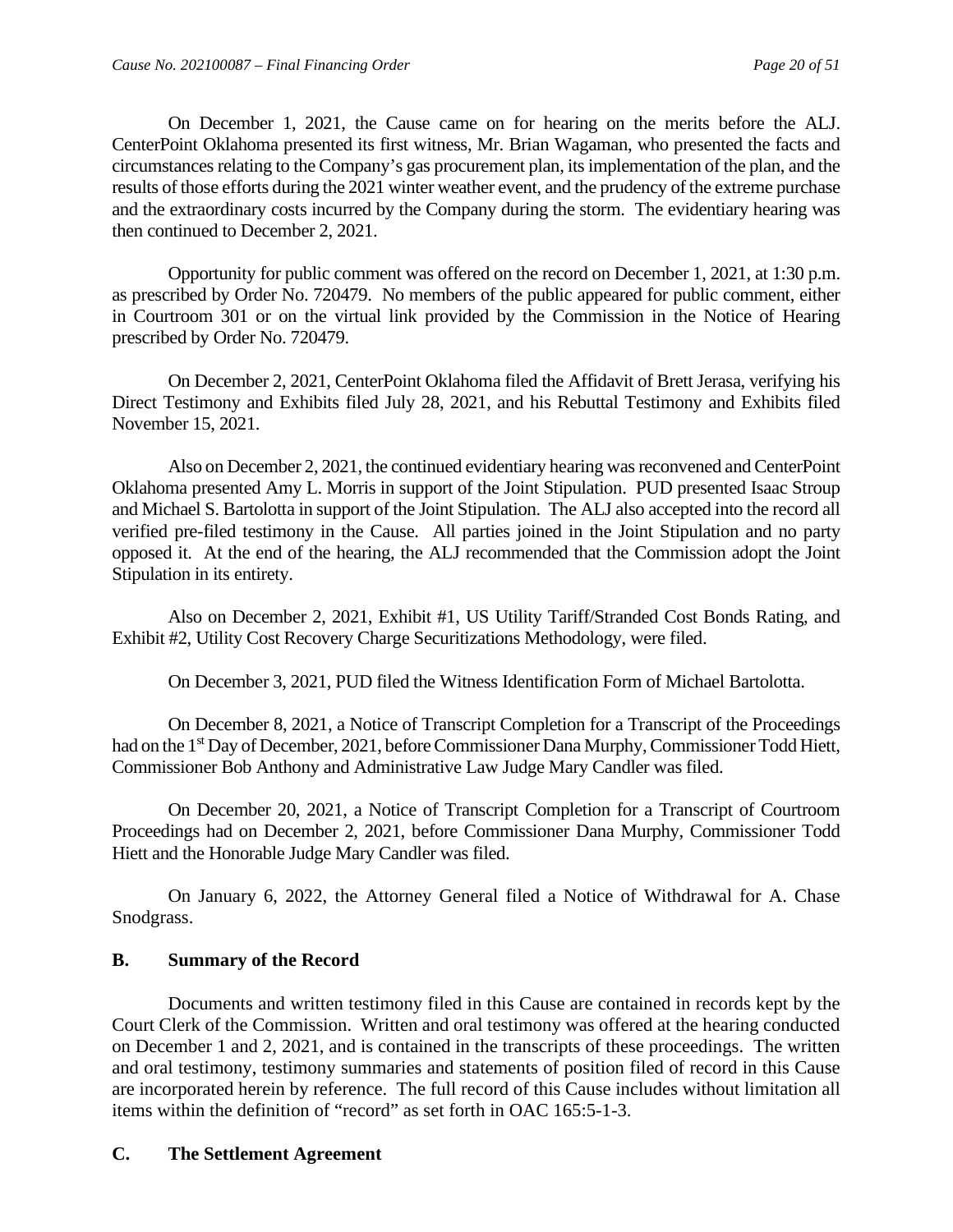The provisions of the Settlement Agreement include the following:

1. In paragraph 1 of the Settlement Agreement, the Stipulating Parties agree that the Commission should find that CERC has provided the requisite information specified in Section 9073(A) of the Act. Also, the Stipulating Parties agree that the Commission should find, pursuant to Section 9073(C) of the Act, that securitization would provide benefits to customers as compared to traditional utility financing.

2. In paragraph 2 of the Settlement Agreement ("*Extreme Purchase Costs*"), the Stipulating Parties agree that CERC has Extreme Purchase Costs estimated to be in the total amount of \$75,678,535. The Stipulating Parties further agree that this figure represents the Company's Extreme Purchase Costs incurred beginning February 7, 2021, and ending February 21, 2021, and that these costs should be deemed prudent by the Commission and that the Commission should determine that these costs incurred would otherwise be recoverable from customers as fair, just and reasonable expenses and prudently incurred.

3. In paragraph 3 of the Settlement Agreement ("*Extraordinary Costs*"), the Stipulating Parties agree that CERC has Extraordinary Costs estimated to be in the total amount of \$411,781. The Stipulating Parties further agree that this figure includes the Company's Extraordinary Costs incurred beginning February 7, 2021, and ending February 21, 2021, and that these costs should be deemed prudent and reasonable by the Commission and that the Commission should determine that these costs incurred would otherwise be recoverable from customers as fair, just and reasonable expenses and prudently incurred.

4. In paragraph 4 of the Settlement Agreement ("*Financing Order Amount and Term*"), the Stipulating Parties agreed as follows:

(a) The total amount of CERC's Extreme Purchase Costs and Extraordinary Costs, with financing costs and upfront securitization costs authorized for securitization is estimated to be \$87,678,270, subject to change based on final costs and carrying costs until securitization. The Stipulating Parties agree that the Commission should issue a financing order as proposed as Rebuttal Exhibit BAJ-4 in the Rebuttal Testimony of CERC's witness Brett Jerasa, filed November 15, 2021, in this Cause, and subject to further refinement and details necessary to achieve the highest bond rating, for the securitization of that estimated amount of \$87,678,270. The Stipulating Parties further agree that the financing order should authorize a 15-year amortization for cost recovery, or a shorter period if necessary, to obtain the most favorable securitization terms for customers resulting in the lowest monthly cost to customers. The financing order issued by the Commission should also incorporate the terms of this Joint Stipulation.

(b) The ODFA should issue bonds and provide CERC with the resulting net proceeds as soon as feasible in 2022 but no later than December 31, 2022.

5. In paragraph 5 of the Settlement Agreement ("*Carrying Charge*"), the Stipulating Parties agree that the Carrying Charge on the Extreme Purchase Costs and the Extraordinary Costs authorized pursuant to Section 9073(F) of the Act shall be based on the actual costs of the credit facilities, loan agreements, loan commitments, or other debt financing used to finance the Extreme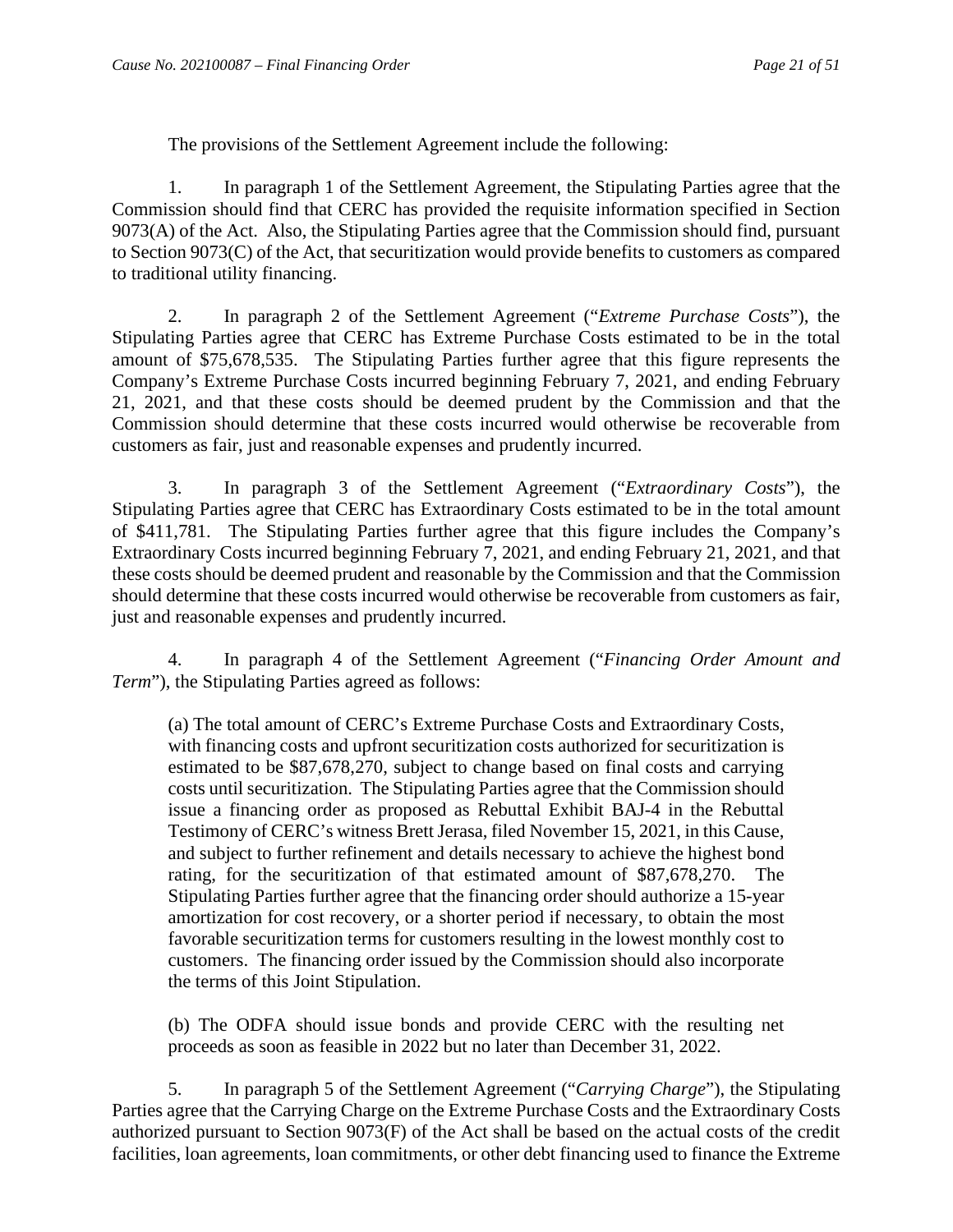Purchase Costs and/or Extraordinary Costs.

6. In paragraph 6 of the Settlement Agreement ("*Winter Event Securitized Cost Recovery Mechanism*"), the Stipulating Parties agree that the WESCRM Mechanism (appended to this Order as Appendix B) should be approved by the Commission. The WESCRM Mechanism incorporates the following principles, as recommended by PUD:

(a) Use of a fixed rate for the securitization charge for each sales tariff;

(b) A disconnect fee pertaining to the "Nonbypassable Mechanism" requirement of the Act;

(c) The WESCRM Charge shall not apply to customers taking service under the VFPO during February 2021;

(d) The disconnect fee referenced in Paragraph 6(b) of the Settlement Agreement shall be subject to a cap, as set out in Section 6 of the WESCRM Mechanism; and

(e) LIHEAP customers listed as eligible with the company for the LIHEAP assistance are exempt from and will not be assigned the WESCRM Charge or the disconnect fee referenced in Paragraph 6(b) of the Settlement Agreement.

7. In paragraph 7 of the Settlement Agreement ("*Allocation Methodology*"), the Stipulating Parties agree to the allocation methodology set forth in Sections 4 and 7 of the WESCRM Mechanism.

8. In paragraph 8 of the Settlement Agreement ("*Future Recoveries*"), the Stipulating Parties agree that pursuant to Section 9073(G) of the Act, after the issuance of ratepayer-backed bonds pursuant to a financing order issued in this Cause, if CERC receives any funds to compensate it for Extreme Purchase Costs or Extraordinary Costs subject to the financing order, or if actual amounts are determined to be lower than estimated amounts securitized by the financing order, then as soon as practicable, these amounts shall be credited to customers through the Company's purchased gas cost recovery mechanism, Rider Schedule No. 1 *Gas Supply Rate* ("GSR"), with an amortization period, if any, to be determined at that time. All amounts returned to customers under Paragraph 8 shall bear carrying charges at the rate authorized in Paragraph 5 of this Joint Stipulation.

9. In paragraph 9 of the Settlement Agreement ("*Summit Transaction*"), the Stipulating Parties agree that pursuant to Order No. 721657 issued on November 16, 2021, in Cause No. PUD 202100114, the Commission has approved a transaction by which CERC will transfer all of its Oklahoma Utility assets to Summit Utilities Oklahoma, Inc. ("SUO"). This transaction is expected to be completed prior to the issuance of Bonds authorized by this Cause and upon such closing, SUO will be the recipient of the net proceeds of the bond offering and will also act as the initial servicer of the securitization property, including the billing and collection of the WESCRM Charges under this Order. References to CERC in the financing order issued in this Cause should be considered to include SUO as the successor-in-interest to CERC and the initial servicer of the securitization property.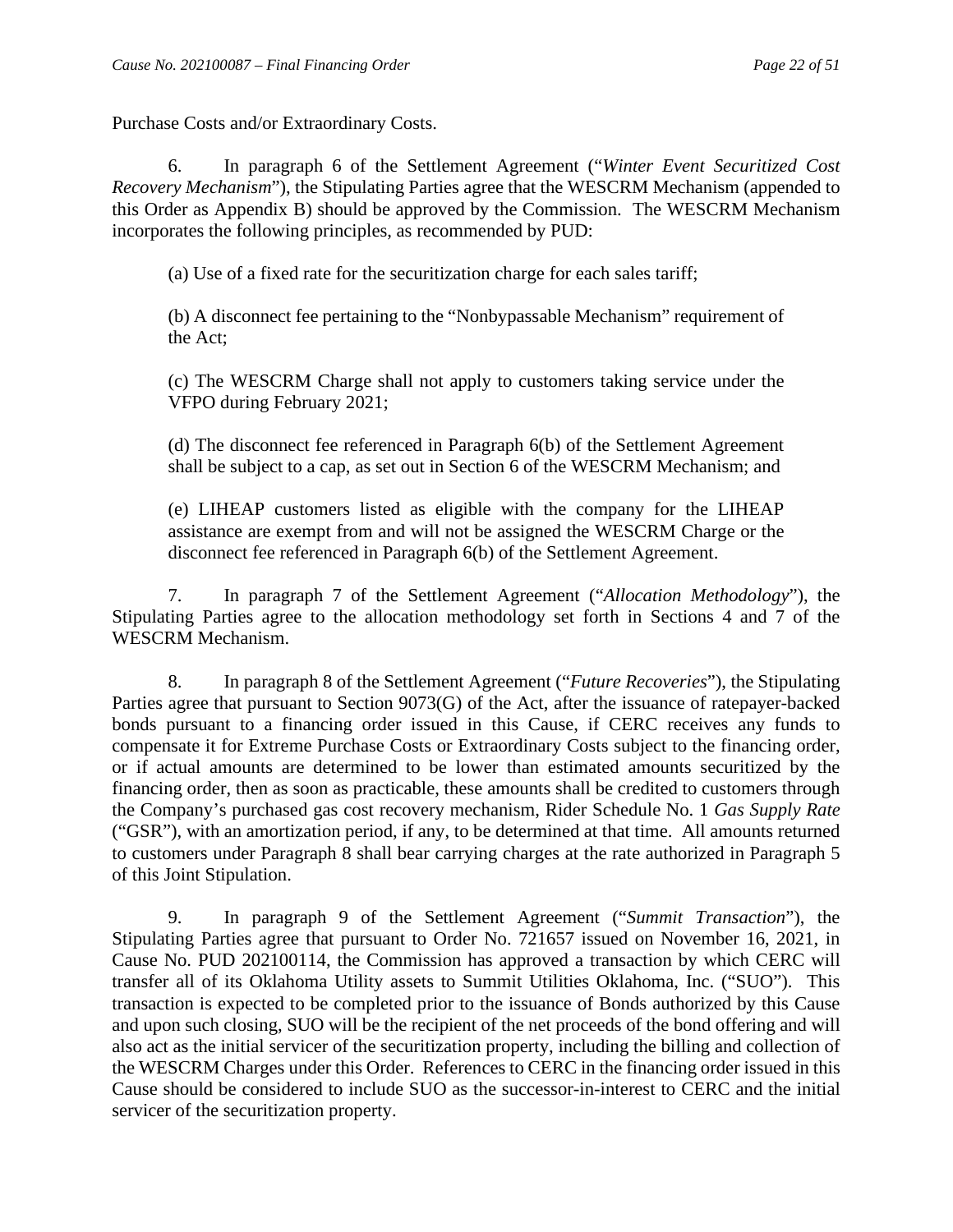#### <span id="page-24-0"></span>**D. Compliance with the Act and Benefits from Securitization**

1. During the winter storm, CERC incurred the Extreme Purchase Costs and Extraordinary Costs set out below, that those costs have been deferred as a regulatory asset as required by Order No. 719248 issued by the Commission on July 1, 2021, in Cause No. PUD 202100042. But for the Commission's action in issuing the order, those extreme and extraordinary costs would have flowed through on customer bills under the Gas Supply Rate ("GSR") Tariff Rider, resulting in charges in monthly residential customer bills in the additional amounts of \$44.61 per month for twelve months. This would have been an increase in typical residential customer bills of 96.56 percent, or almost double the typical bill over a twelve-month period. Morris Direct 11:9-15; Morris Stip. 7:16 – 8:5.

2. Instead of allowing those winter storm costs to pass immediately through to customers, the Commission's Order No. 719248 issued in Cause No. PUD 202100042, provided that CERC should create a deferred account for those costs while an alternative mechanism for recovery was considered. Soon thereafter, the Oklahoma Legislature passed the Act providing for securitization of the costs to "allow customers to pay their utility bills at a lower amount and over a longer period."

3. In compliance with Section 9073(A)(1) of the Act, CERC has presented costs from the winter storm incurred beginning February 7, 2021, and ending February 21, 2021. Those costs are Extreme Purchase Costs, estimated in the total amount of \$75,678,535, and Extraordinary Costs, estimated in the total amount of \$411,781. The Company has presented these amounts for recovery by securitization in this Cause. Morris Stip. 3:11 – 4:4, 5:1-6, 5:13-20.

4. In compliance with Section 9073(A)(2), CERC has demonstrated that with a 15 year recovery period for securitization bonds, the estimated monthly customer impact for a residential customer will be \$4.36. This impact is much less than the estimated customer impact associated with traditional utility financing, estimated as \$6.37 per month (utilizing the Company's weighted average cost of capital and 15-year recovery period). Morris Stip. 7:6-15; 2Tr. 12:7 –  $14:6:72:22 - 73:17.$ 

5. In compliance with Section 9073(A)(2), that securitization as prescribed by the Act with a 15-year recovery period will save customers approximately \$47 million in total as compared to traditional utility financing. Morris Stip. 7:6-15; Jerasa Rebuttal 5:3 – 6:9; 2Tr. 12:7 – 14:6; 72:22 – 73:17.

6. As required by Section 9073(A)(3), CERC did facilitate a timely audit of all costs presented for securitization in this Cause and that the PUD did conduct a timely and thorough audit and that all such costs have been audited and approved by PUD. 1Tr. 16:9-24; 2Tr. 64:17-65:4, 70:24-71:10.

7. The information so provided by CERC is sufficient for the Commission to consider each of the factors set forth in Section 9073(C) of the Act. The total estimated issuance costs of \$10.5 million will not exhaust or offset the net savings of \$47 million expected to accrue to customers from the securitization. Jerasa Rebuttal  $5:3 - 6:9$ ; Jerasa Rebuttal Exhibit BAJ-3.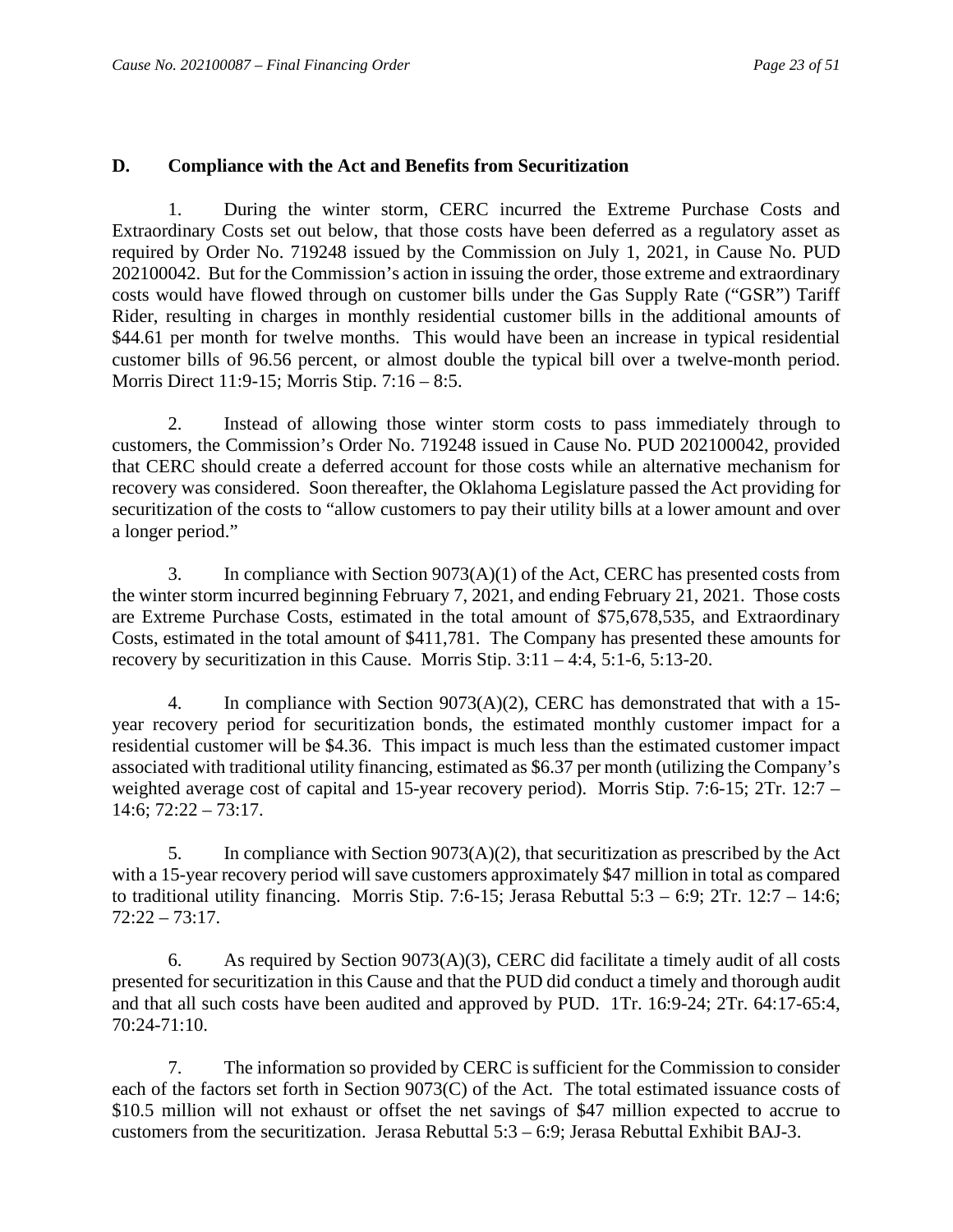8. The Extreme Purchase Costs and Extraordinary Costs presented by CERC and audited by the PUD are subject to the Act and may be mitigated through securitization in order to reduce the utility bill impact on customers, all as required by Section 9073(A) of the Act.

#### <span id="page-25-0"></span>**E. Prudence of CERC's Expenditures**

1. CERC's estimated Extreme Purchase Costs in the total amount of \$75,678,535, were prudently incurred and that these costs would otherwise be recoverable from customers as fair, just and reasonable expenses, as required by Section 4(E) of the Act. Morris Stip. 5:1-6; Wagaman Direct 14:8 – 19:8.

2. CERC's estimated Extraordinary Costs in the total amount of \$411,781 were prudently incurred and that these costs would otherwise be recoverable from customers as fair, just and reasonable expenses, as required by Section 4(E) of the Act. Morris Stip. 5:13-20; Wagaman Direct  $19.9 - 25.2$ .

3. CERC and the ODFA have incurred and will incur issuance costs of securitization and carrying costs estimated to be in the total amount of \$11,587,953. The issuance costs are estimated to be \$10,504,012, and CERC's estimated carrying costs until bond issuance are estimated to be in the amount of \$1,083,941. CERC's carrying costs are the actual effective cost of credit facilities, loan agreements, loan commitments, and other debt financing used to finance the gas supply costs incurred by the winter storm, accrued and accruing, without markup or profit. The Commission further finds that these costs are prudently incurred, reasonable, and otherwise are recoverable from customers as fair, just and reasonable. Morris Stip. 5:21 – 6:5; Jerasa Rebuttal Exhibit BAJ-3.

4. The total amount of CERC's Extreme Purchase Costs and Extraordinary Costs, with all associated costs, including carrying costs authorized for securitization, are estimated to be \$87,678,270, subject to change based on final costs and carrying costs until securitization. This amount is prudently incurred, audited and approved for securitization according to the terms of this Order. Morris Stip. 5:21 – 6:5; 2Tr. 18:14-19:20.

## *Prudence standard*

5. The prudence of CERC's action is based on whether the action was reasonable, given the information the Company's management knew or should have known at the time the decision was made. Prudence inquiries involve a determination of whether the utility's management made a reasonable decision in light of the circumstances existing at the time of the decision and based on information management knew or should have known at the time. *See*, Order No. 516261, Cause No. PUD 200500151 at 106, (December 12, 2005).

## *Planning for Extreme Weather and Diversity of Upstream Supply*

6. Given the unforeseen, unprecedented, and extreme nature of the winter storm, the Company was as prepared as could have reasonably been expected. The testimony presented in this Cause demonstrates thoughtful and effective planning for harsh winter weather. Each spring, the Company prepares and provides to PUD a detailed *Gas Procurement Plan*. Wagaman Direct 2:9-10 (Exhibit BSW-1), 4:8-13. The key considerations of CERC's gas supply portfolio are reliability (secure firm natural gas, storage service and peaking supplies that will be available when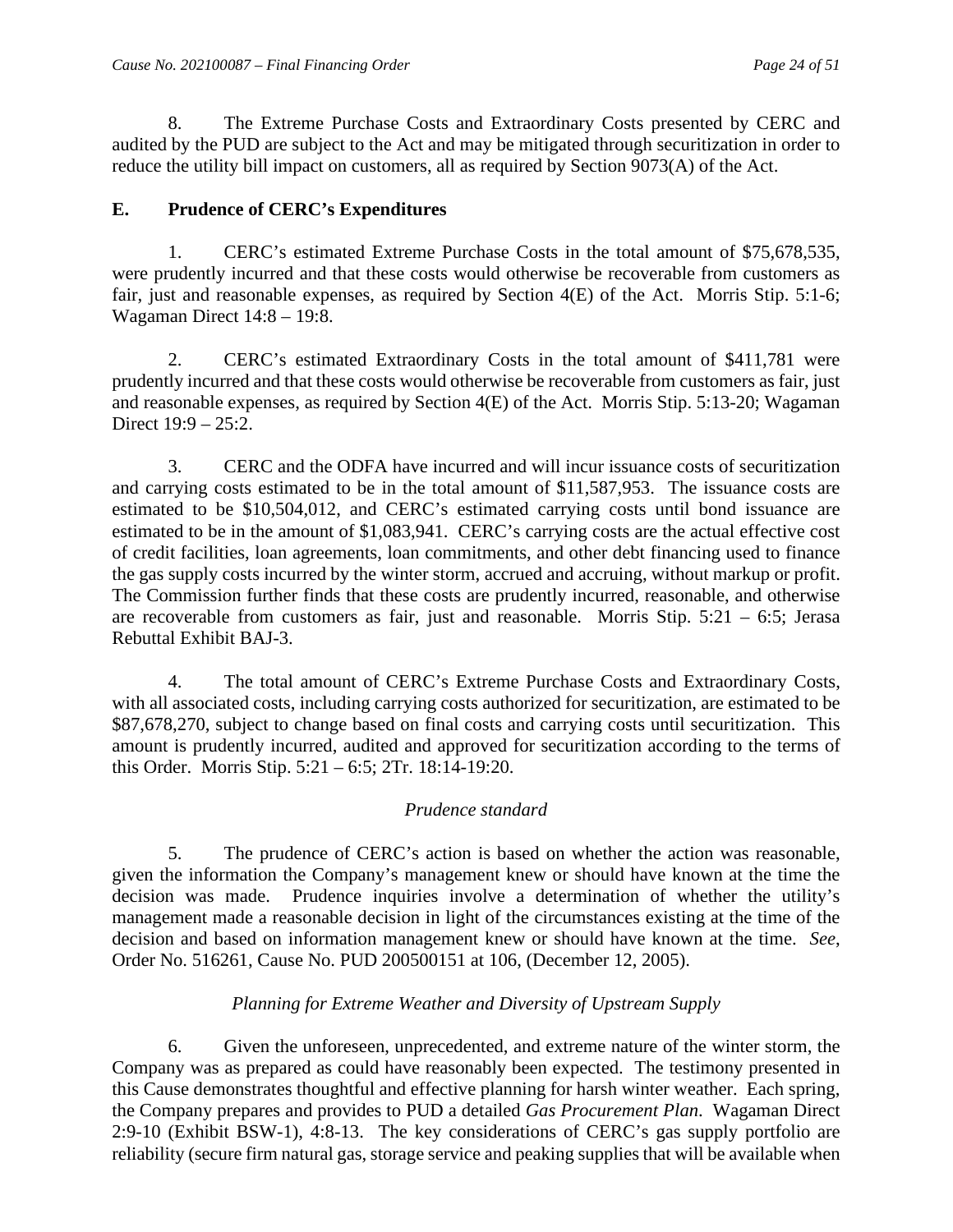its customers demand them and under a wide variety of operating and market conditions), reduced price volatility (mixture of supply at market price and storage withdrawal price that will protect CERC's customers from fly-ups in gas prices as well as stabilize its gas supply cost), and reasonable price (cost of gas supply will be based on market conditions, customers' requirements, and CERC's service obligation). Wagaman Direct 3:5 – 14:6 (*passim*).

7. Pursuant to its *Gas Procurement Plan*, CERC acquired gas supply from multiple suppliers under a variety of contracts of varying types, pricing, and lengths, all secured through competitive bid processes. The Company's supply portfolio includes a variety of baseload contracts, both long-term and seasonal, storage, call-options, as well as gas from the spot or daily market. Wagaman Direct 5:13 – 12:3; 1Tr. 20:19-21:23.

8. This diverse gas supply portfolio benefits customers by establishing multiple suppliers selling gas to the Company at competitive prices under various price mechanisms. This diversity of supply source and pricing inherently mitigates supply and price volatility. Monthly baseload is designed to provide stability of supply every day of the winter season. Gas can be withdrawn from storage at the average injection price, providing stability of both supply and price for the winter season. In colder weather, call options and daily priced gas are also used interchangeably and serve that portion of gas requirements that fluctuate daily depending upon customer demand. This supply portfolio has diverse pricing mechanisms, with baseload contract gas priced against monthly index posting and daily call option contracts priced against both monthly index and the Gas Daily index posting, depending on the contract terms. Wagaman Direct 8:1 – 10:3; 1Tr. 18:8-24, 23:25-24:20.

#### *Storage*

9. CERC uses storage to manage the volatility in both gas supply and gas costs and as a physical hedge. During summer months when demand is lower, the Company buys gas stored in third-party storage facilities to be withdrawn and utilized in higher demand winter months. This stored gas becomes a fixed cost in the winter months during the withdrawal season, based on summer prices. This practice helps stabilize the gas price for sales customers. Wagaman Direct 5:19-23, 13:2-21; 1Tr. 28:21-29:21.

#### *Price Escalation*

10. Beginning Friday, February 12, 2021, natural gas spot prices across the United States skyrocketed to unprecedented levels, with increases of as much as 100 times the typical purchase price, or more. This spike in natural gas prices resulted, at least in part, from the sharp rise in demand for natural gas for heating due to the extreme, artic cold temperatures across much of the country. At the same time demand was rising to record levels, the multi-day stretch of extreme cold weather also led to supply issues. Some suppliers to CERC declared *force majeure* under their respective contracts and failed to fulfill their contracted supply of gas to the Company. Natural gas supply was greatly diminished at this time of unusually high demand, resulting in extraordinarily high prices. The precarious situation limited the availability of both where and when CERC could purchase gas supply. Wagaman Direct 14:11-15, 16:1-3, 17 (Chart 3); 1Tr. 67:11-14.

11. CERC's supply portfolio mitigated against this volatility, but because of upstream gas supply constraints on CERC's suppliers, the Company was obliged to go to the spot market to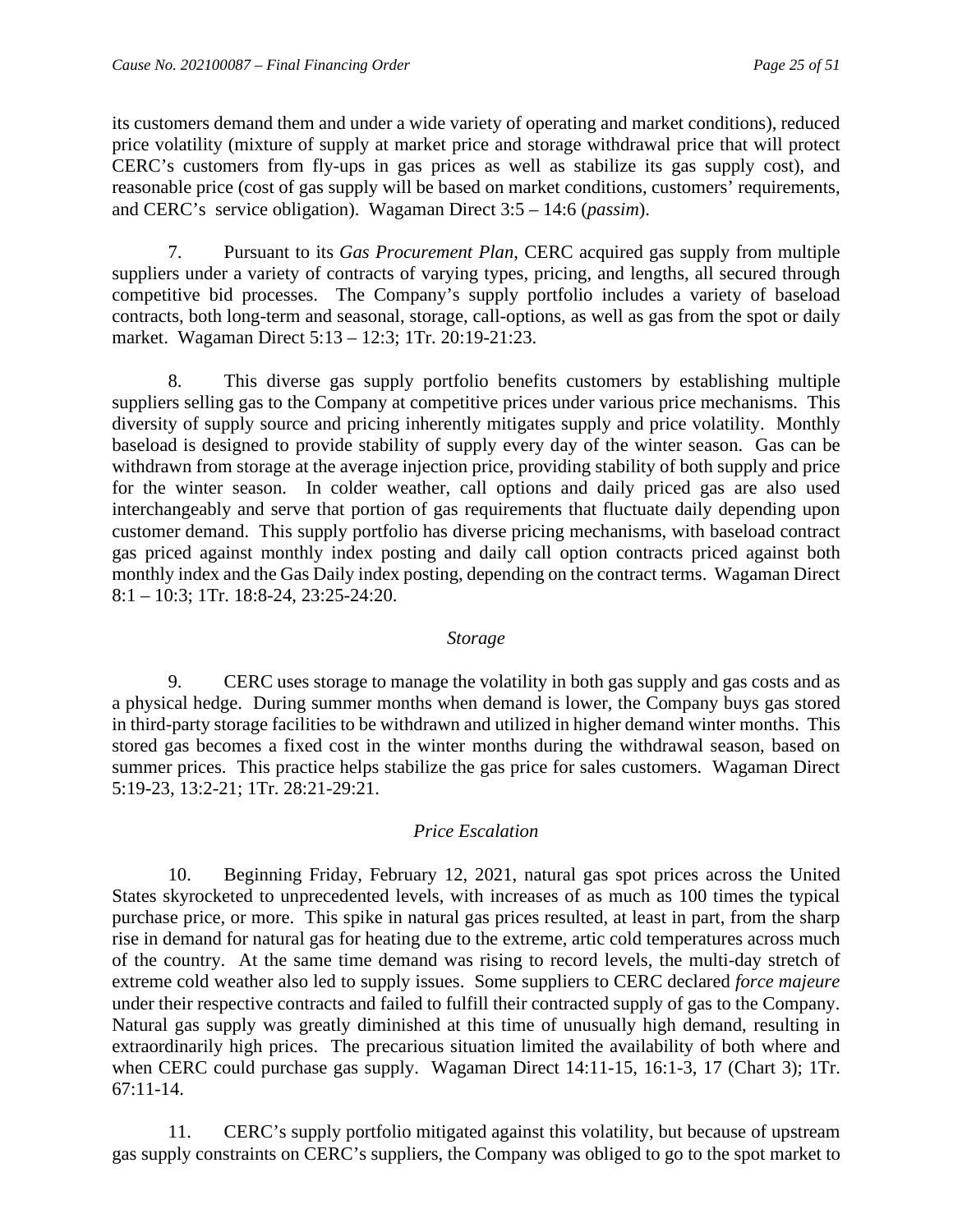make up the difference, to preserve integrity of its distribution system and to maintain service to customers during the extremely cold weather. 1Tr. 32:2-33:24, 36:10-21.

#### *No Profit on Winter Storm*

12. CERC paid unaffiliated suppliers for all the Extreme Purchase Costs, with no markup and no profit component for the Company. All of CERC's gas supply is obtained from entities unaffiliated with CERC. The Company is not a speculative trader in natural gas, nor is it a producer. The task of the Company's Gas Supply Department is to prudently obtain gas from the markets to reliably meet the sales customers' needs. CERC's request in this case did include \$342,953 for imbalance charges from an affiliated upstream transportation provider, which represents the use of gas as a result of an imbalance between CERC's gas supply and the amount removed from upstream transportation facilities. Nevertheless, all upstream costs of the Company are passed through to customers without mark-up. CERC's upstream transportation and storage services are based on competitive prices that are reviewed, audited, and approved by the Commission. Wagaman 4:1-5; Order No. 698418, Cause No. PUD 201900002 (June 26, 2019).

## <span id="page-27-0"></span>**F. Performance during the Winter Storm**

1. The Company's *Gas Procurement Plan* worked well during the winter storm to mitigate volatility of both gas supply and price. During the winter storm, the Company did not curtail any sales customers and experienced no interruptions of service to any sales customers. Some large commercial transport customers were curtailed pursuant to contractual provisions and directives from the upstream pipeline. Gas supply to CERC's Oklahoma system was sufficient to serve to all sales customers. Because of supply constraints by some of the Company's suppliers on February 15 and 16, CERC did not receive all the call option gas supply under contract but was able to make up the difference with storage withdrawals and spot market purchases. Wagaman Direct 18:5-12 (Figure 4); 1Tr. 32:20-33:17, 39:6-24.

2. During the winter storm, CERC was able to cover approximately 85% of its customer demand with gas under contract, and storage withdrawals accounted for about 51% of that. The remaining 15% of demand was covered by purchases in the spot market. Baseload and some call option gas was priced against first-of-month index pricing at approximately \$2.50. Storage gas withdrawn was priced at between \$1.50 and \$1.70. Spot market gas was escalating excessively, and notwithstanding that 85% of the gas volumes were under contract at under \$2.50, the weighted average cost of gas for CERC customers during the storm was \$44. The relative volumes of these gas supply sources are depicted on Figure 4 of Mr. Wagaman's Direct Testimony, p. 18. In total, the Company's baseload, storage, and call options were approximately \$241 million less expensive for its customers than purchasing gas on the spot market. Wagaman 19:1-8; 1Tr. 36:10-37:8; 2Tr. 33:12-24.

3. Had the Company not maintained continuous service and adequate gas supply for its customers during the winter storm, service could have been interrupted for weeks during the worst of the winter heating season. Had gas service been lost to a large segment of the distribution system, to restore service, CERC would have been required to manually turn off all meters on the system, purge and repressure the gas lines, check individual homes one-by-one and if safe to do so, manually turn meters back on. These steps, required to keep customers safe, explain why the Company could not risk losing natural gas supply when it was available, even at a high cost. 1Tr. 41:24-42:23.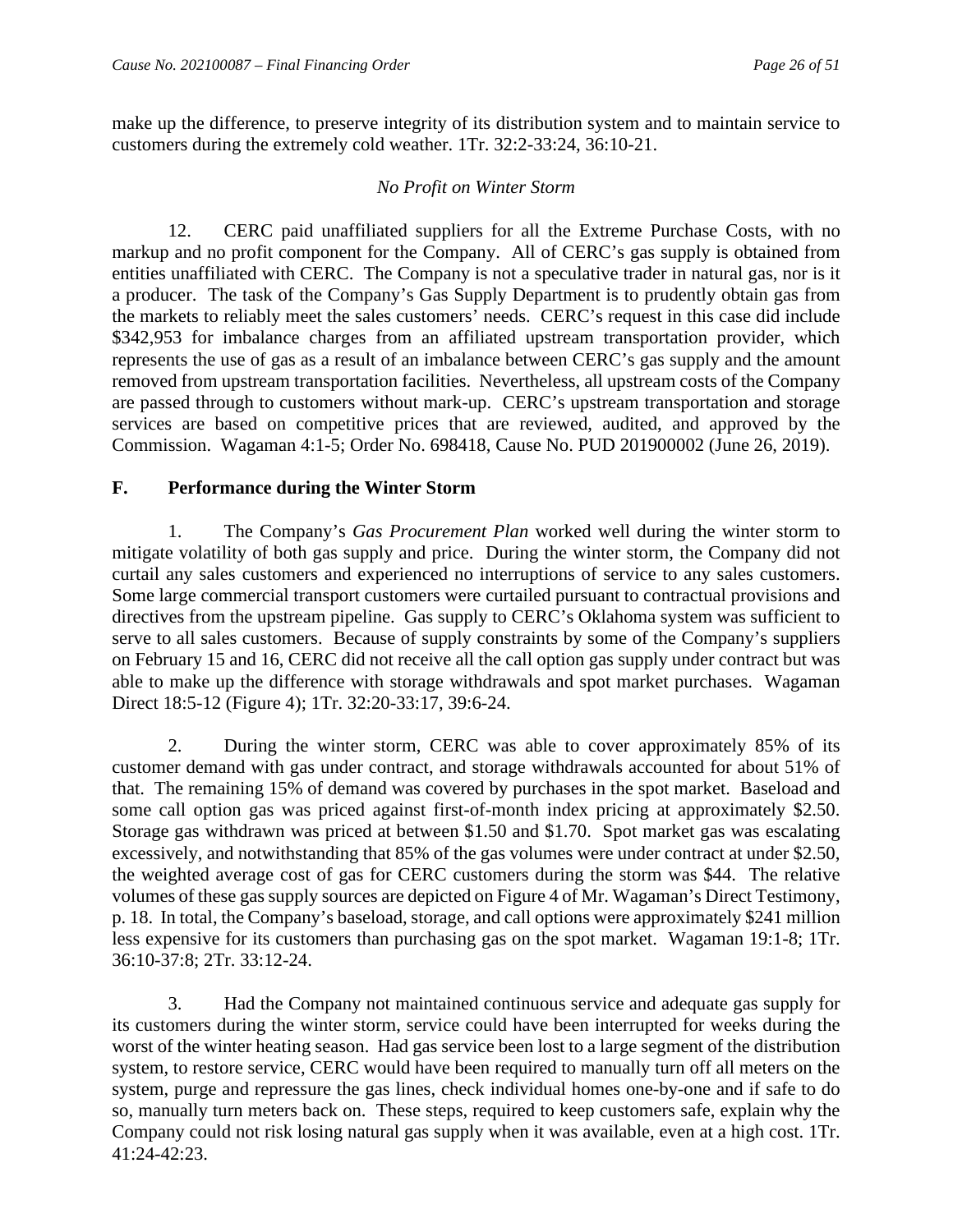#### <span id="page-28-0"></span>**G. Financing Order Amount and Term**

1. Pursuant to Section 9074(A) of the Act, this Order provides for the securitization of the total amount of CERC's Extreme Purchase Costs and Extraordinary Costs, and all associated costs, including carrying costs authorized for securitization in the aggregate estimated amount of \$87,678,270, subject to change based on final costs and carrying costs until securitization. The Commission issues this Order subject to further refinement and details necessary to achieve the highest bond rating, with a 15-year scheduled amortization for cost recovery, or a shorter period if deemed necessary to obtain the most favorable securitization terms for customers resulting in the lowest monthly cost to customers. 2Tr. 18:14-19:20, 21:1-23.

2. The ODFA is requested to issue bonds and provide CERC with the net proceeds as soon as feasible in 2022, but no later than December 31, 2022, provided that, in accordance with Section 9074 (I) of the Act, the Bonds may be issued within twenty-four (24) months after the issuance of this Order. Morris Stip. 6:11-16; 2Tr. 21:24-22:2, 67:14-17.

3. As indicated in the testimony of Michael Bartolotta, CERC (or its potential direct successor in interest, SUO) will act as the initial servicer of the Bonds, and as such is entitled to earn a servicing fee payable out of securitization charge collections, usually expressed as a percentage of the original principal amount of the Bonds, as provided herein. Bartolotta Responsive Testimony 59:6 – 61:13, 63:4-13.

4. Pursuant to Order No. 721657 issued on November 16, 2021, in Cause No. PUD 202100114, the Commission has approved a transaction by which CERC will transfer its Oklahoma utility assets to SUO. This transaction is expected to be completed prior to the issuance of Bonds authorized by this Cause and upon such closing, SUO will be the recipient of the net proceeds of the bond offering and will also act as the initial servicer of the securitization property, including the billing and collection of the WESCRM Charges under this Order. References to CERC in this Order should be considered to include SUO as the successor-in-interest to CERC and the initial servicer of the securitization property. Morris Stip. 11: 13-23.

5. Pursuant to Section 9073(G) of the Act, after the issuance of the ratepayer-backed bonds pursuant to this Order issued in this Cause, if CERC receives any funds to compensate it for Extreme Purchase Costs or Extraordinary Costs subject to this Order, or if actual amounts are determined to be lower than estimated amounts securitized by this Order, then as soon as practicable, these amounts shall be credited to customers through the Company's purchased gas cost recovery mechanism, Rider Schedule No. 1 *Gas Supply Rate* ("GSR"), with an amortization period, if any, to be determined at that time. All amounts so returned to customers shall bear carrying charges at the rate authorized by the next paragraph below. Morris Stip. 8:6-16; 2Tr. 69:2-9.

#### <span id="page-28-1"></span>**H. Carrying Charges**

Pursuant to Section 9073(F) of the Act, the Carrying Charge on the Extreme Purchase Costs and the Extraordinary Costs authorized shall be CERC's actual effective cost of the credit facilities, loan agreements, loan commitments, or other debt financing used to finance the deferred cost related to the winter storm. Morris Stip.  $6:17 - 7:5$ ;  $2Tr. 67:18-23$ .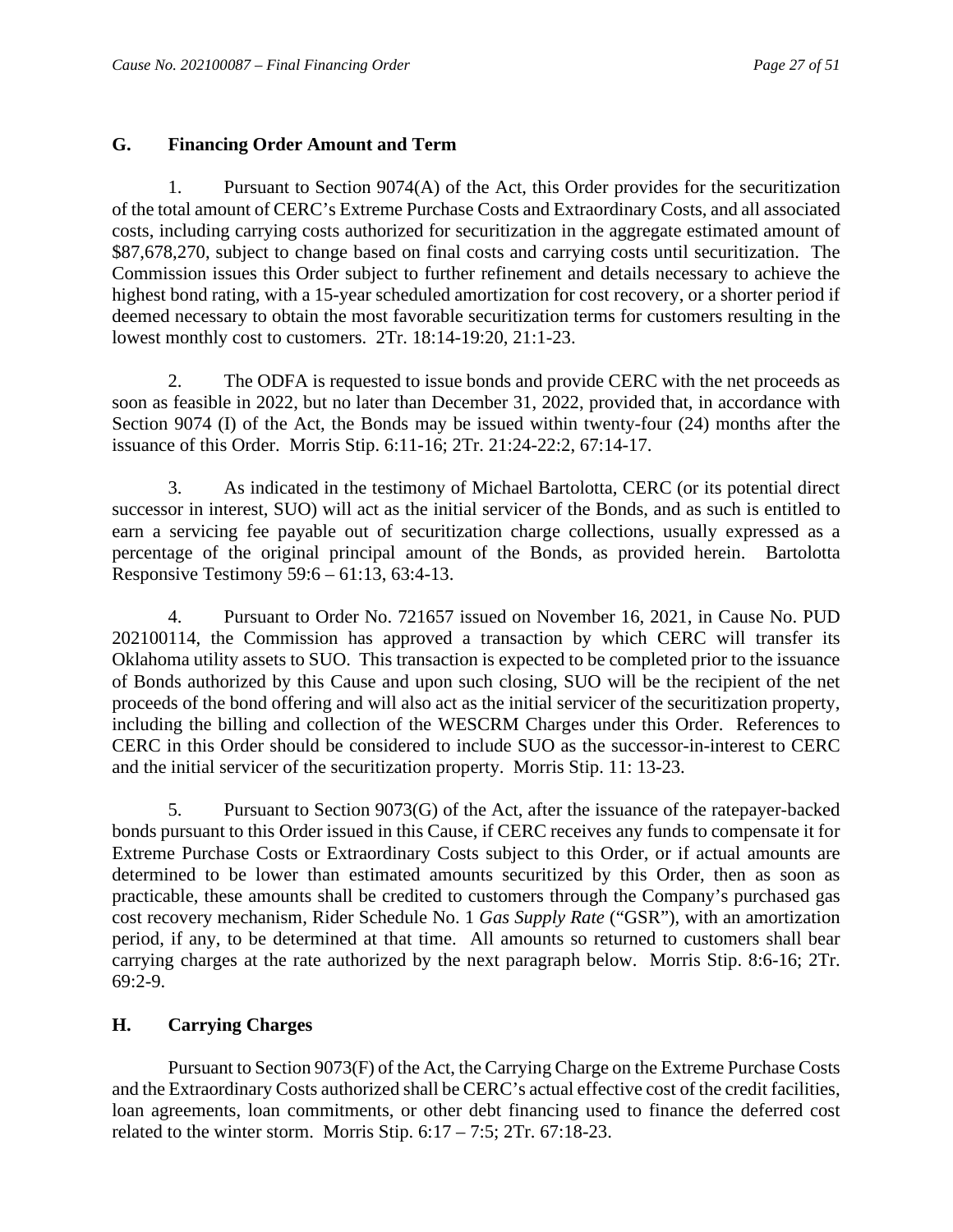## <span id="page-29-0"></span>**I. Cost Allocation**

Pursuant to Section  $9074(A)(5)$  of the Act, securitization costs shall be allocated to classes of sales customers according to the level of usage per class during February 2021. This allocation will align cost with the manner in which costs were incurred during the winter storm. This allocation is approved as fair, just and reasonable. Morris Stip. 11:6-12; 2Tr. 68:17-69:1.

## <span id="page-29-1"></span>**J. Tariff Mechanism**

The WESCRM Mechanism Tariff, consistent with the terms of this order and appended and incorporated as Appendix B, is hereby approved.

# <span id="page-29-2"></span>**K. The Joint Stipulation and Settlement Agreement**

1. The Settlement Agreement represents a resolution of all disputed issues in this Cause between and among all parties to this Cause.

2. No party to this Cause has objected to the Settlement Agreement, and that PUD, the Attorney General, and CERC have all signed it.

3. Based on the record in this Cause, and the Findings of Fact and Conclusions of Law set out in this Order, the Settlement Agreement, as modified herein, should be approved. The Commission finds that the Settlement Agreement, as modified herein, is in the public interest and that its provisions are fair, just, and reasonable.

## <span id="page-29-3"></span>**L. Amount to be Financed.**

# *Approval of Qualified Costs and Amount of Bonds*

1. The Commission has determined that the Utility has incurred Extreme Purchase Costs of \$75,678,535 and Extraordinary Costs of \$411,781, plus carrying costs as the actual effective costs of credit facilities, loan agreements, loan commitments, or other debt financing used to finance the deferred cost related to the event. These costs (collectively, "Weather-Related Qualified Costs"), together with bond issuance costs as described in Part VI of this Order, comprise the Approved Qualified Costs. The Approved Qualified Costs are approved for recovery and are eligible for recovery through the issuance of the Bonds under the Act.

2. The Utility has proposed that when the Bonds are issued, the Utility shall account for the difference in estimated carrying costs through December 31, 2022, and the actual date of issuance of the Bonds through the Issuance Advice Letter process. The Utility's proposal is approved.

3. The ODFA is authorized to issue the Bonds in an amount equal to the sum of the Weather-Related Qualified Costs approved in this Order, including the carrying costs, plus bond issuance costs approved in this Order. Such sum, estimated at \$87,678,270, is herein referred to in this Order as the "Authorized Amount."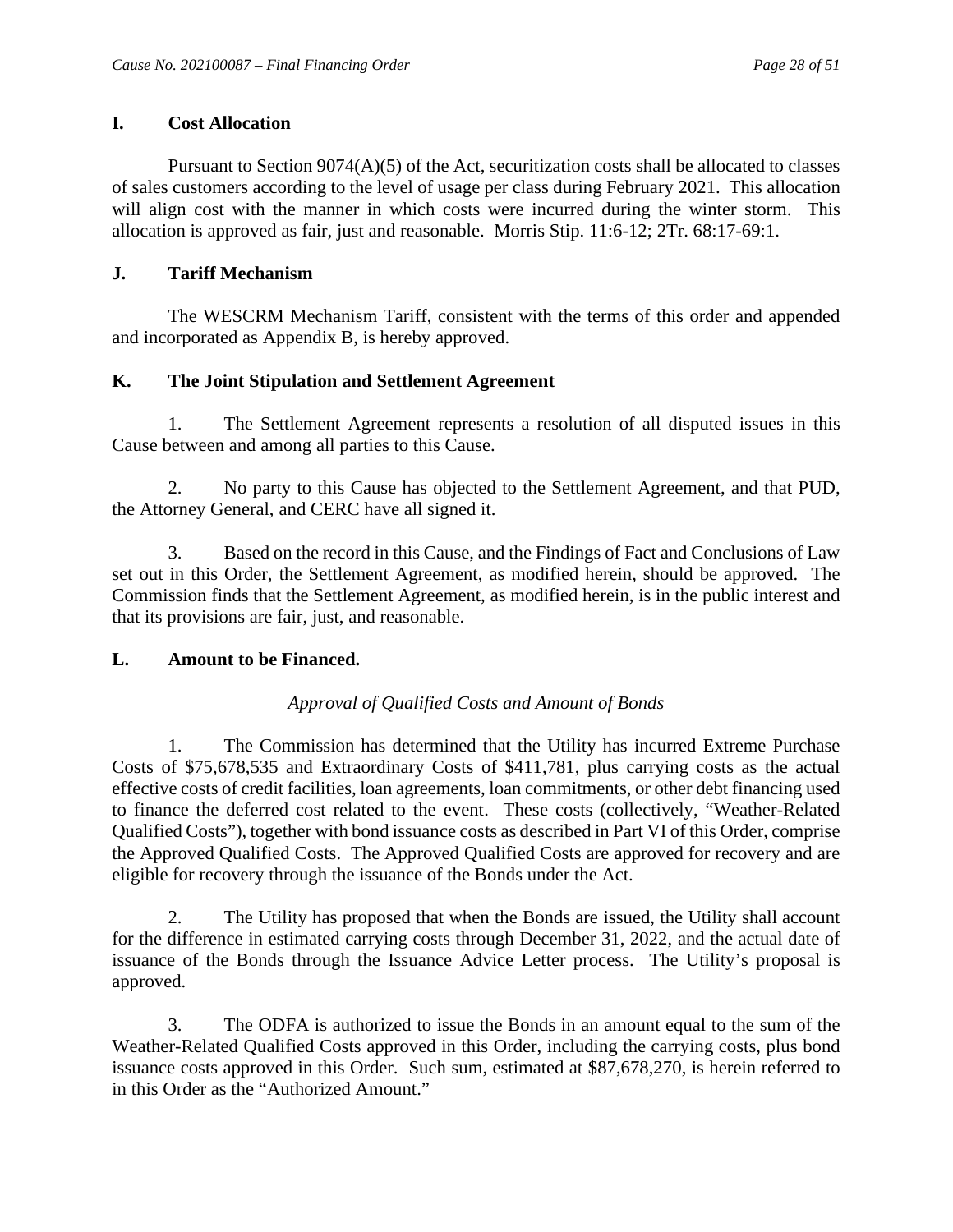## *Bond Issuance Costs and Ongoing Financing Costs*

4. Bond issuance costs (as more fully described in Part VI of this Order) are those that will be incurred in advance of, or in connection with, the issuance of the Bonds, and will be recovered or reimbursed from Bond proceeds (or, if necessary, from WESCRM Charges as described herein).

5. ODFA has no control over bond issuance costs incurred pursuant to a financing order under the Act, apart from ODFA-related issuance costs. The only bond issuance costs to be incurred directly by the Utility are servicer set up costs, costs related to regulatory proceedings, miscellaneous administrative costs, external servicing costs and the costs of Utility's accountants, and financial and legal advisors, which are referred to as Utility Issuance Costs. The Non-Utility Issuance Costs will be outside the control of the Utility because the issuer of the Bonds, the ODFA, is an instrumentality of the state. The Commission will have control over Utility Issuance Costs through its jurisdictional control over the Utility, but in a manner which does not affect the securitization property.

6. Ongoing financing costs (as more fully described in Part VI of this Order) are those costs, in addition to debt service on the Bonds, that will be incurred annually to manage, service and administer the Bonds.

7. Other than the servicing fee (which will cover external information technology costs, bank wire fees and the fees of the Utility's legal counsel), the ongoing financing costs that will be incurred in connection with financing are outside the control of ODFA, since ODFA cannot control the administrative, legal, rating agency and other fees to be incurred by the Utility on an ongoing basis. However, the Commission will have control over some of these ongoing financing costs through its jurisdictional control over the Utility, but in a manner which does not affect the securitization property.

8. The actual bond issuance costs and certain ongoing financing costs will not be known until on or about the date the Bonds are issued; other bond issuance and ongoing financing costs may not be known until such costs are incurred.

9. The Utility has provided estimates of its Utility Issuance Costs which costs shall be capped in an amount not to exceed \$500,000. The Financial Advisor has provided an estimate of Non-Utility Issuance Costs which were estimated at \$2,809,090. These costs will not be capped.

10. The Utility and PUD, through the testimony of the Financial Advisor, have also provided estimates of ongoing financing costs for the first year following the issuance of the Bonds to be approximately \$436,500, if the Utility is the initial Servicer.

11. The ODFA and the Utility shall report to the Commission through PUD, as set forth in the Issuance Advice Letter, the final estimates of bond issuance costs and ongoing financing costs for the first year following issuance.

12. The ODFA's and the Utility's actual or estimated issuance costs, each as specified in the Issuance Advice Letter, shall be paid as follows: the ODFA will pay its Non-Utility Issuance Costs from the proceeds of the Bonds, and the Utility will pay (or reimburse itself) for its Utility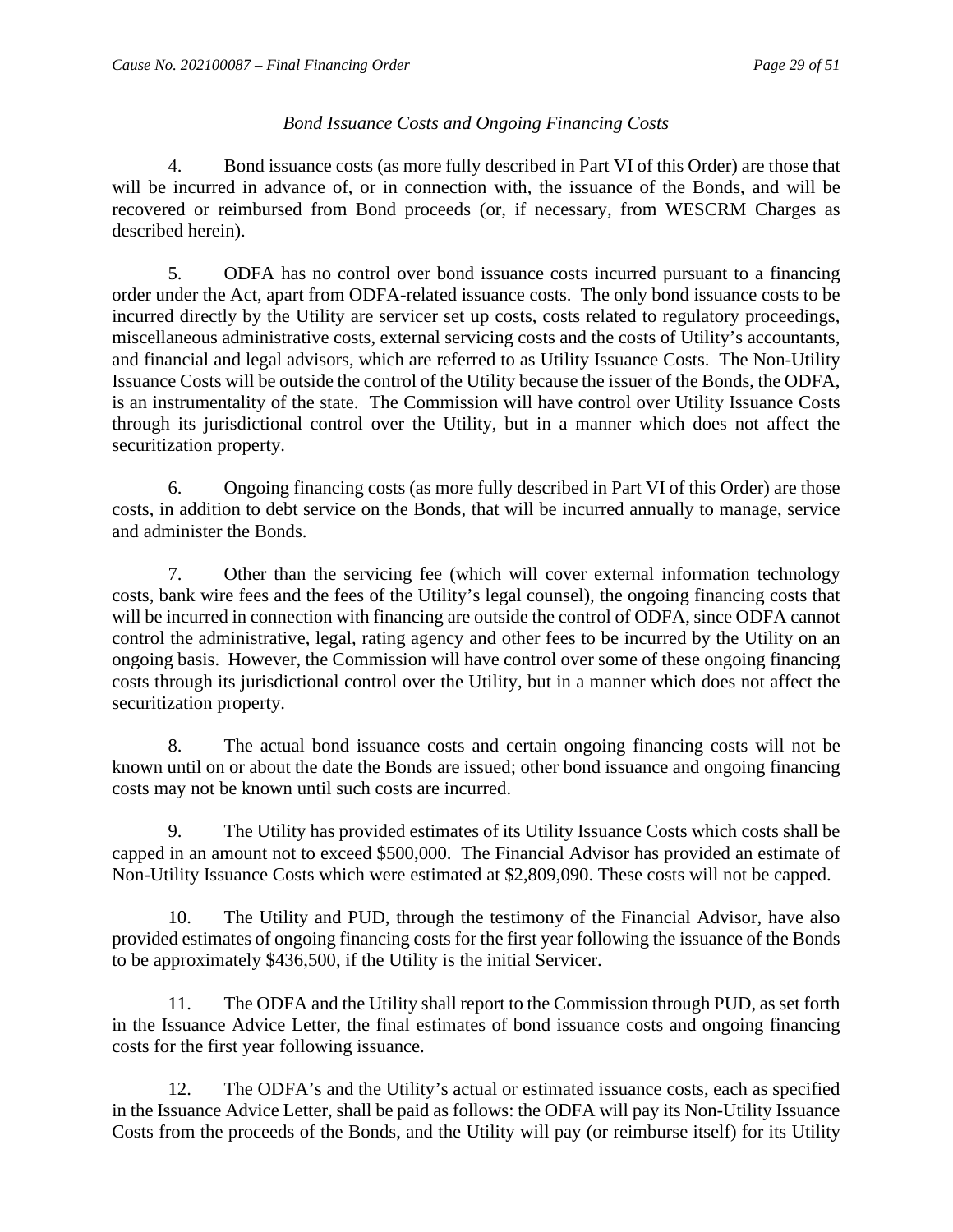Issuance Costs from the net proceeds of the Bonds paid for the purchase price of the securitization property, all at or shortly after the delivery of the Bonds.

13. Within 90 days of the issuance of the Bonds, the ODFA and the Utility will submit to the Commission, by submitting to PUD, a final accounting of their respective issuance costs. If the Utility's actual issuance costs are less than the issuance costs included in the principal amount financed, the revenue requirement for the first semi-annual true-up adjustment shall be reduced by the amount of such unused funds (together with income earned thereon) and the Utility's unused funds (together with income earned thereon) shall be applied to the Utility's ongoing financing costs. If the ODFA's actual issuance costs are less than those estimated, the amount will be recognized as a credit in the true-up adjustment as part of the WESCRM Mechanism. If ODFA's final issuance costs are more than the estimated issuance costs included in the principal amount financed, ODFA may recover the remaining issuance costs through a true-up adjustment. However, such recovery will be subordinate to the payment of debt service on the Bonds and related financing costs during the true-up period. The Utility's Issuance Costs are capped under this Order. A failure to provide such report will in no way affect the validity of or security for the Bonds.

## *Customer Benefits*

14. The Act requires the Commission to consider whether the recovery of 2021 Winter Weather Event Costs by the Utility through the issuance of the Bonds will result in substantial revenue requirement savings as compared to conventional financing methods, a longer amortization schedule to pay the Bonds than would ordinarily be practicable or feasible for the Utility for such recovery, and the ability to issue Bonds at a cost which would not exhaust the potential savings.

15. As described in the Utility testimony of Brett Jerasa and Amy Morris, and in this Order, the Commission is satisfied the Utility has demonstrated that the proposed financing will satisfy each of these criteria.

## <span id="page-31-0"></span>**M. Structure of the Proposed Financing.**

## *The Utility*

1. The Utility will enter into a sale agreement with the ODFA, under which the ODFA will purchase from the Utility the securitization property in consideration of the net proceeds of the Bonds.

2. The Utility shall not seek to recover the Approved Qualified Costs covered by this Order, except through the transfer of securitization property as provided in the Act in exchange for proceeds of a bond issuance, which shall offset and complete the recovery of these costs for the Utility.

3. The Utility will service the securitization property pursuant to a servicing agreement with the Authority.

## *ODFA/Authority*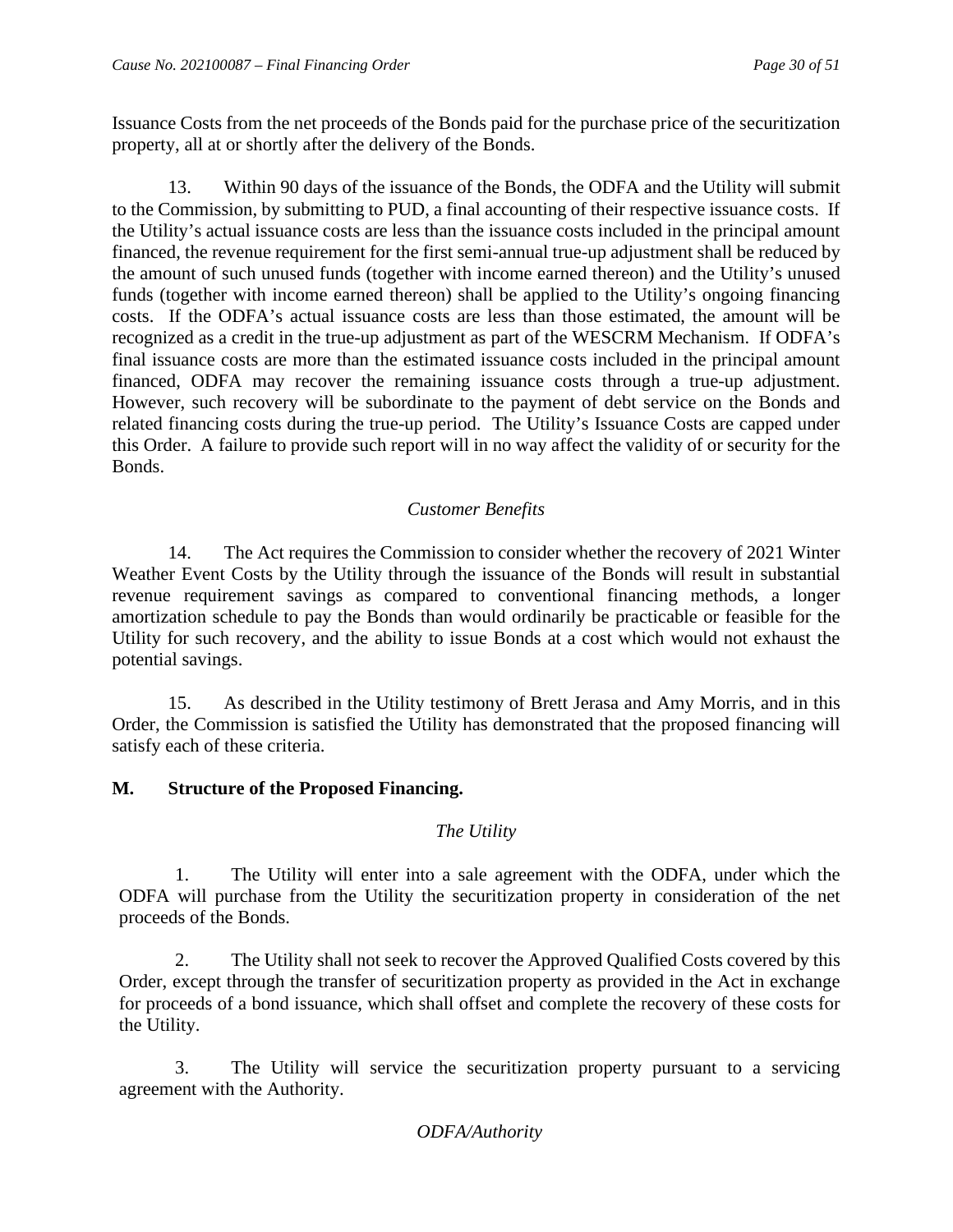4. ODFA is a public trust created by a Declaration of Trust, dated November 1, 1974, as amended, for the furtherance of public purposes and the benefit of the State of Oklahoma pursuant to the provisions of the Authority Act, as amended by the Act, and is authorized to issue ratepayer-backed bonds under the Act. The Authority is an instrumentality of the State of Oklahoma and operates to perform the essential government function of financing utility qualified costs with low-cost capital. The Authority is not an agent of the State and has a legal existence separate and distinct from the State of Oklahoma.

5. ODFA will issue the Bonds as described in this Order in an aggregate amount not to exceed the Authorized Amount, and ODFA will assign and pledge to the bond trustee, as collateral for payment of the Bonds, the securitization property, including ODFA's right to receive the WESCRM Charges as and when collected, and any other collateral under the indenture.

#### *Structure, Security and Documents*

6. The Bonds should be issued in one or more series, and in one or more tranches for each series, in an aggregate amount not to exceed the Authorized Amount.

7. Pursuant to the Act, as security to pay the principal of and interest on the Bonds and other ongoing financing costs – the ODFA will pledge its interest in the securitization property created by this Order, the Act and by certain other collateral, including its rights under the servicing agreement. The securitization property and other bond collateral will be sufficient to ensure the payment of the principal of and interest on the Bonds, together with ongoing financing costs on a timely basis.

8. Pursuant to the Act, the Bonds will be issued pursuant to the indenture administered by the bond trustee, as described in Part V of this Order. The provisions of the indenture, pursuant to which a collection account and its subaccounts, and such additional accounts as may be required in connection with any additional collateral, will be created in the manner described in Part V of this Order, are reasonable. The Commission is persuaded by the evidence in the record that the provisions of the indenture as further set forth in this Order will provide for lower risks to be associated with the financing and thus lower the costs to customers, and should, therefore, be approved.

9. Pursuant to the Act, the Authority will direct the State Treasurer to deposit all revenue received with respect to securitization property and required to be deposited by the State Treasurer into the Regulated Utility Consumer Protection Fund (the "Consumer Protection Fund") with the bond trustee and applied as provided in the indenture, in a manner consistent with obtaining the highest possible ratings on the Bonds.

10. Pursuant to the Act, ODFA will prepare, or cause to be prepared, a proposed form of an Indenture, an Administration Agreement (if requested by the Authority), a Sale Agreement and a Servicing Agreement (collectively, the "Transaction Documents"), which set out in substantial detail certain terms and conditions relating to the financing and security structure. Each of the Transaction Documents will be reviewed and approved by the Utility, the ODFA and the State Deputy Treasurer for Policy and Debt Management. The forms of the Transaction Documents will also be submitted to PUD for its review and comment.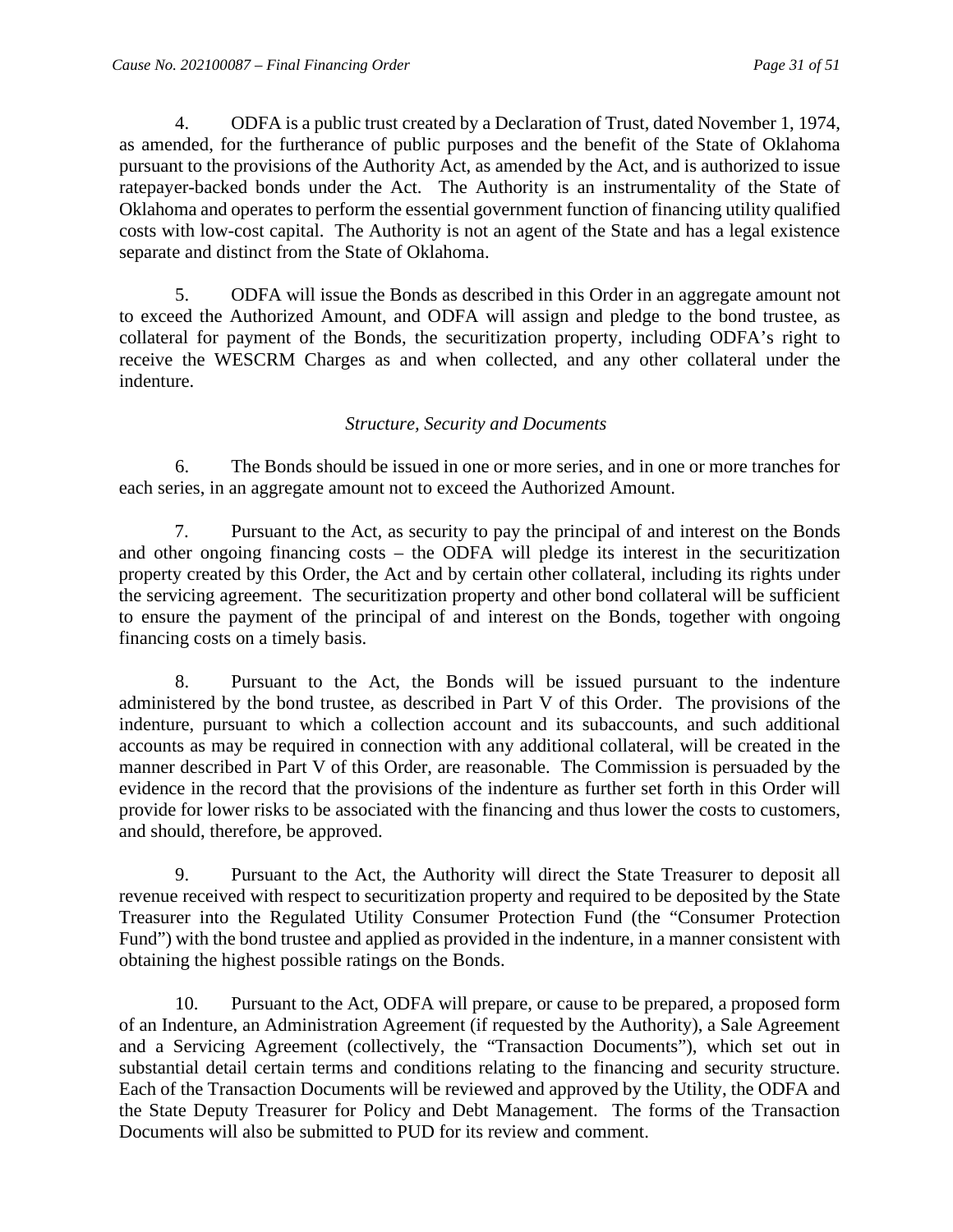11. Pursuant to the Act, ODFA will also prepare, or cause to be prepared, a preliminary official statement, substantially in the form of an official statement to be delivered on the date of pricing of the Bonds, omitting only such information as permitted by federal securities laws, rules and regulations, to be used by the Utility and the ODFA in connection with the offering and sale of the Bonds. The official statement will be reviewed and approved for use by the Utility, the ODFA and the State Deputy Treasurer for Policy and Debt Management. The Utility will cooperate with ODFA in the preparation of the official statement and provide all information to the ODFA required to comply with applicable federal securities laws and make representations with respect to the information provided to ODFA for inclusion in the preliminary official statement and final official statement.

## *Credit Enhancement and Arrangements to Enhance Marketability*

12. The Utility has not requested approval of floating rate bonds or any hedges or swaps which might be used in connection therewith.

13. The Financial Advisor has testified that in current market conditions, it is uncertain whether the benefits of an interest rate swap related to the Bonds will outweigh the costs and risks in this particular case of researching and preparing the swap that could result in lower WESCRM Charges.

14. An interest rate swap related to the Bonds could expose customers to greater risks in relation to the WESCRM Charges and the ability of the swap counterparty to meet its obligations.

15. The Commission agrees with the Financial Advisor that the use of floating rate debt and swaps or hedges is not advantageous or cost effective for customers.

16. The Utility has not requested that additional forms of credit enhancement (including letters of credit, overcollateralization accounts, surety bonds, or guarantees) and other mechanisms designed to promote the credit quality and marketability of the Bonds be used. The Financial Advisor has testified that the Authority should have the flexibility to utilize such additional credit enhancements if such arrangements are reasonably expected to result in net benefits to customers. The Financial Advisor has recommended that the costs of any credit enhancements as well as the costs of arrangements to enhance marketability be included in the amount of issuance costs to be financed.

17. ODFA should be permitted to use, and to recover the Bond issuance costs and ongoing financing costs associated with, credit enhancements and arrangements to enhance marketability, if it determines, with the advice of the Financial Advisor and with the approval of the State Deputy Treasurer for Policy and Debt Management, that such enhancements and arrangements provide benefits greater than their tangible and intangible costs. The use of such credit enhancement shall be described in the Issuance Advice Letter.

#### *Servicer and the Servicing Agreement*

18. The Utility will execute a servicing agreement with ODFA, as described in Part V of this Order. The servicing agreement may be amended, renewed or replaced by another servicing agreement, provided that any such amendment, renewal or replacement will not cause any of the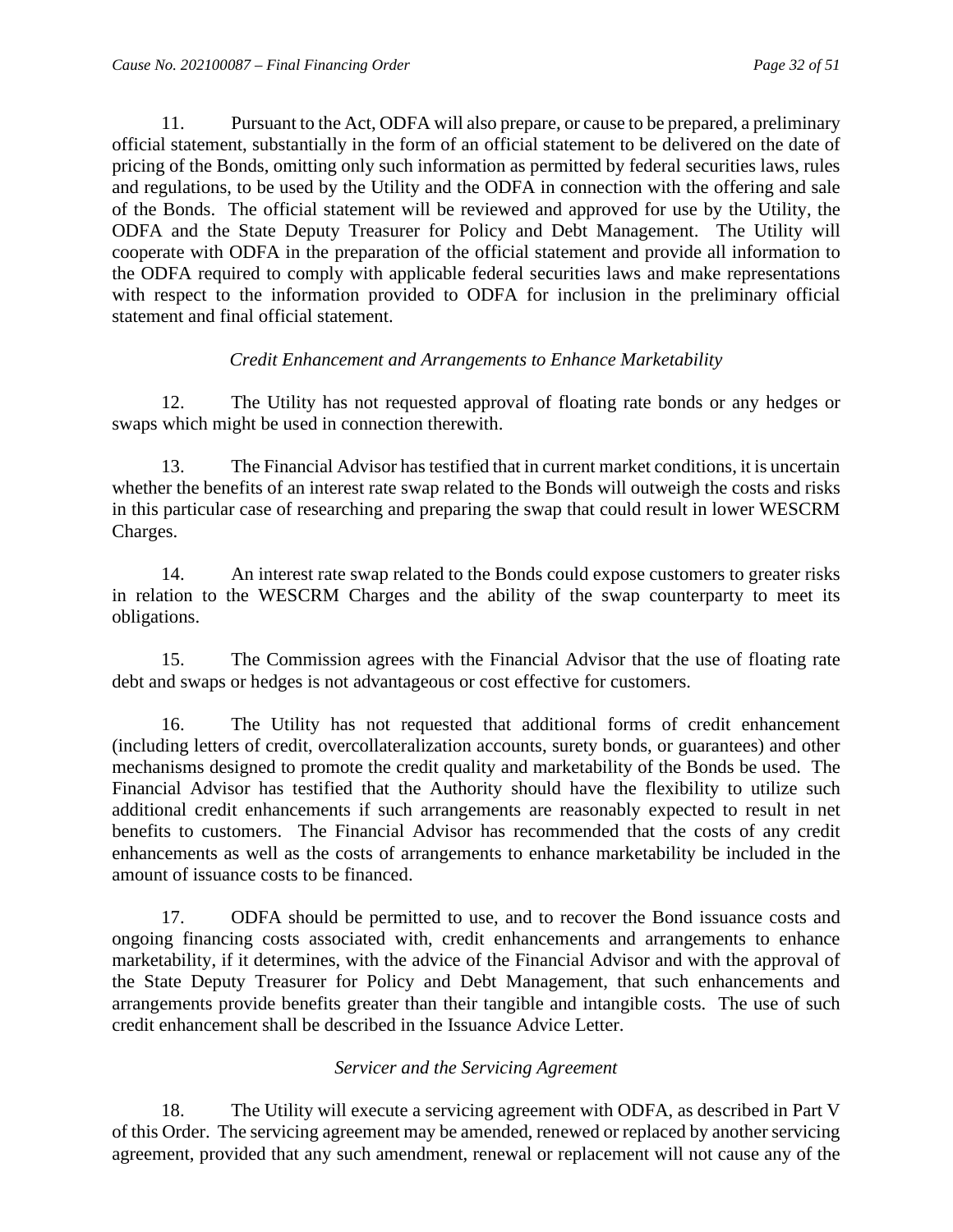then-current credit ratings of the Bonds to be suspended, withdrawn or downgraded. The Utility will be the initial servicer but may be succeeded as servicer by another entity under certain circumstances detailed in the servicing agreement. Pursuant to the servicing agreement, the servicer is required, among other things, to collect the applicable WESCRM Charges for the benefit and account of the ODFA or its pledgees, to make the true-up adjustments of WESCRM Charges required or allowed by this Order, and to account for and remit the applicable WESCRM Charges to or for the account of the ODFA or its pledgees in accordance with the remittance procedures contained in the servicing agreement without any charge, deduction or surcharge of any kind (other than the servicing fee specified in the servicing agreement). Under the terms of the servicing agreement, if any servicer fails to perform its servicing obligations in any material respect, the ODFA, or, the bond trustee upon the instruction of the requisite percentage of holders of the outstanding amount of the Bonds ("requisite bondholders"), shall be authorized to appoint an alternate party to replace the defaulting servicer, in which case the replacement servicer will perform the obligations of the Servicer under the servicing agreement. The obligations of the Servicer under the servicing agreement and the circumstances under which an alternate servicer may be appointed are more fully described in the servicing agreement. The rights of ODFA under the servicing agreement will be included in the collateral assigned and pledged to the bond trustee under the indenture for the benefit of holders of the Bonds.

19. The Servicer shall remit actual or estimated WESCRM Charges received to the bond trustee within two servicer business days of receipt according to the methodology described in the servicing agreement. If estimated charges are remitted, the Utility as Servicer will reconcile actual and estimated charges no less often than every six months, as described in this Order.

20. The Utility, as initial Servicer will be entitled to an annual servicing fee fixed at 0.05% of the initial principal amount of the Bonds. In addition, the Utility, as initial Servicer, shall be entitled to receive reimbursement for its out-of-pocket costs for external accounting services to the extent external accounting services are required by the servicing agreement, as well as for other items of cost (excluding external information technology costs, bank wire fees and legal fees, which are part of the servicing fee) that will be incurred annually to support and service the Bonds after issuance. The servicing fees collected by the Utility, or by any affiliate of the Utility acting as the Servicer, under the servicing agreement shall be included as an identified revenue credit and reduce revenue requirements for the benefit of the customers in its next rate proceeding following collection of said fees. The expenses of acting as the servicer shall likewise be included as a cost of service in any such utility rate proceeding. In this Order, the Commission approves the servicing fee as described herein. The Commission further approves, in the event of a default by the initial servicer resulting in the appointment of a successor servicer, a higher annual servicing fee of up to 0.60% of the initial principal balance of the Bonds conditioned upon the ODFA having justification for agreement of such servicing fee and satisfaction that the servicing fee will not adversely affect the then-current ratings on the related Bonds. The ODFA may request to pay a servicing fee higher than 0.60% if it can reasonably demonstrate to the Commission, in a subsequent proceeding, that the services cannot be obtained at a compensation level lower than 0.60% under the market conditions at that time. The obligations to continue to collect and account for WESCRM Charges will be binding upon the Utility, its assigns and successors and any other entity that provides natural gas services or, in the event that the distribution of natural gas service is not provided by a single entity, any other entity providing retail natural gas distribution service to the customers. The Commission will enforce the obligations imposed by this Order, its applicable substantive rules, and statutory provisions to ensure the nonbypassability of the WESCRM Charge.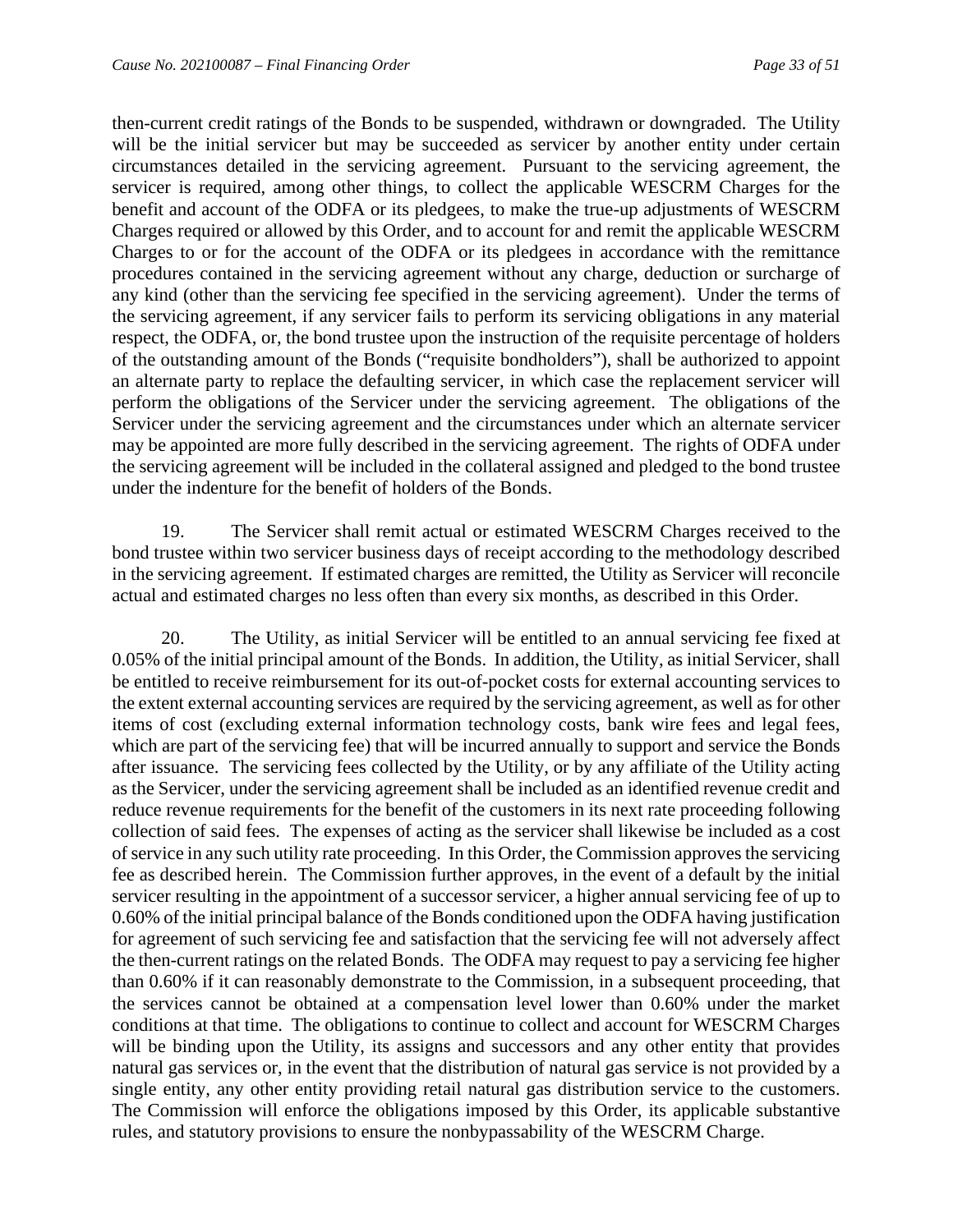21. No provision of this Order shall prohibit the Utility from selling, assigning or otherwise divesting any of its natural gas transportation or distribution system or any facilities providing service to the customers, by any method whatsoever pursuant to law, including those specified herein, pursuant to which an entity becomes a successor, so long as each entity acquiring such system or portion thereof agrees to continue operating the facilities to provide service to the customers and collect the WESCRM Charges under the existing servicing agreement, subject to ODFA approval.

22. The servicing arrangements described herein are reasonable, will contribute to the reduction of risk associated with the proposed financing and, based on the testimony of the Financing Advisor, should, therefore, result in lower WESCRM Charges and greater benefits to the customers and should be approved.

## *Ratepayer-Backed Bonds*

23. Pursuant to the Act, ODFA may issue and sell the Bonds in one or more series, and each series may be issued in one or more tranches in an aggregate principal amount not exceeding the Authorized Amount. ODFA, with the advice of the Financial Advisor and with the approval of the State Deputy Treasurer for Policy and Debt Management, will determine and approve the final terms of the Bonds consistent with the terms of this Order.

24. The scheduled final payment date of any series of the Bonds is not expected to exceed 15 years from the date of issuance of such Bonds. The scheduled final payment date and legal final maturity date of each series and tranche within a series and amounts in each series will be finally determined by the ODFA, consistent with market conditions and indications of the rating agencies and with the advice of the Financial Advisor and the State Deputy Treasurer for Policy and Debt Management, at the time the Bonds are priced.

25. The Bonds will be amortized using a substantially level annual debt service, mortgage-style structure.

26. The weighted average interest rate on the Bonds will not exceed 6.0% per annum.

27. The Utility may file a new request for a subsequent financing order under the Act for the Utility to retire or refund the Bonds approved in this Order, after proper notice and hearing, and upon a showing that the Customers would benefit and that such a financing is consistent with the terms of the outstanding Bonds as permitted by 74 OKLA. STAT. § 9077(D).

28. The Commission finds that the foregoing parameters for the Bonds will aid in the best efforts to allow customers to enjoy substantial revenue requirement savings and rate mitigation benefits as required by the Act.

## *WESCRM Charges – Imposition and Collection and Nonbypassability*

29. The Stipulating Parties seek to impose on and to collect from all customers, WESCRM Charges in an amount sufficient to provide for the timely recovery of its costs approved in this Order (including payment of scheduled principal of and interest on the Bonds and ongoing financing costs related to the Bonds on a timely basis). The Utility will seek to bill and collect the WESCRM Charges, as Servicer on behalf of ODFA, until the Bonds issued pursuant to this Order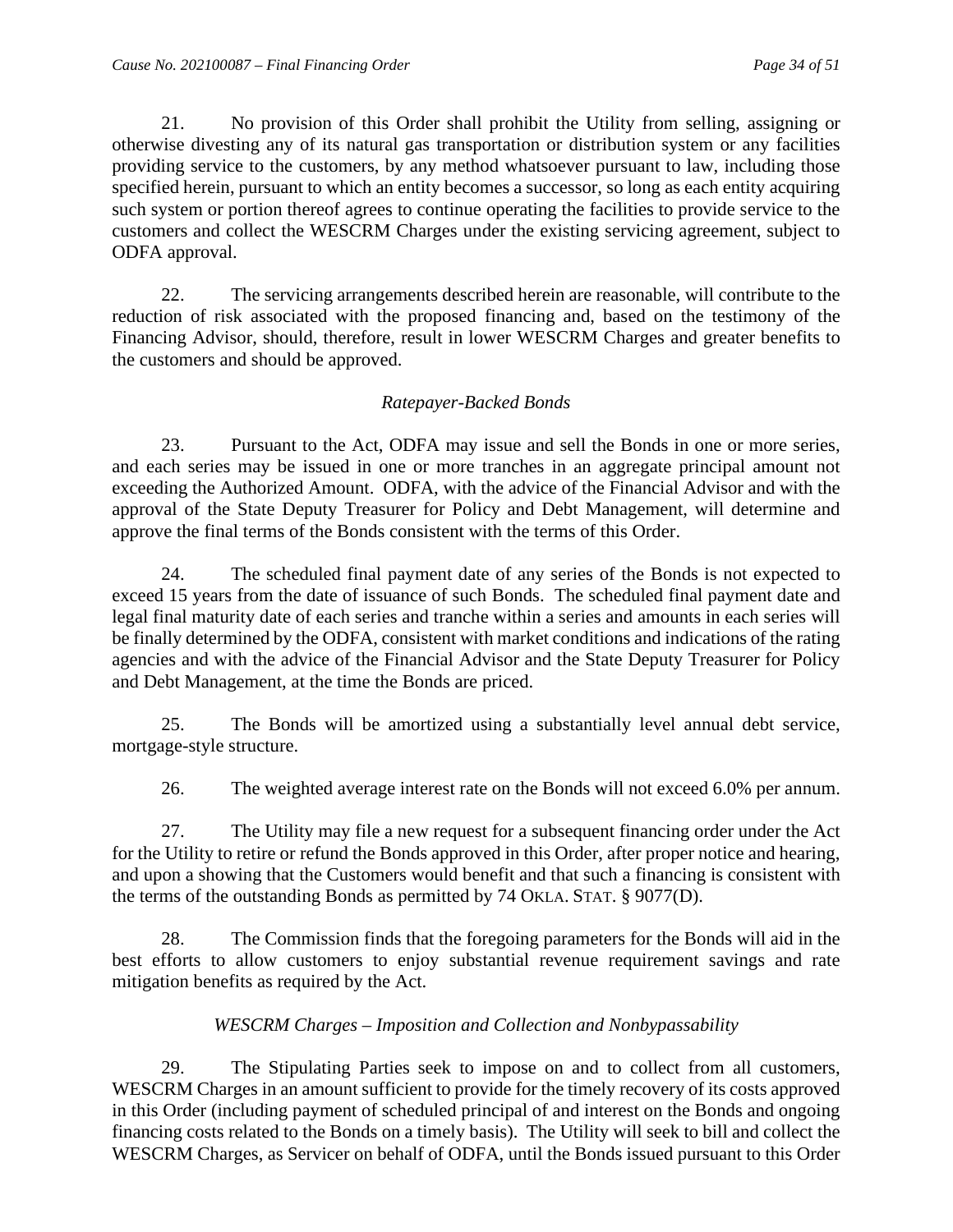are paid in full and all ongoing financing costs of the Bonds have been recovered in full.

30. WESCRM Charges collected pursuant to the WESCRM Rider shall be a separate line-item on the monthly bill of the customer.

31. If any customer does not pay the full amount of any bill, the amount paid by the customer to the Utility will be applied pro-rata by the Utility based upon the total amount of the bill and the total amount of the WESCRM Charge. The foregoing allocation will facilitate a proper balance between the competing claims to this source of revenue in an equitable manner.

32. The Utility, acting as Servicer, and any subsequent servicer, will collect WESCRM Charges from all current and future sales customers, with the exception of low income residential customers listed as eligible with the Company for the Low Income Energy Assistance Program ("LIHEAP")<sup>[37](#page-36-0)</sup> and customers taking service under the Voluntary Fixed Price Option or VFPO during February 2021 in the manner as described in the testimony of Amy Morris, <sup>[38](#page-36-1)</sup> except for the termination fee. The Commission finds that a termination fee is not preferable and is not required to ensure that the amount necessary to service, repay, and administer the ratepayer-backed bonds is collected from customers through the irrevocable and nonbypassable mechanism adopted herein.

33. As required by 74 OKLA. STAT. §9074(A)(3), the record also includes evidence that describes features demonstrating how the WESCRM Charge will be nonbypassable to customers. Features that contribute to the irrevocable and nonbypassable character of the recovery mechanisms of the WESCRM include: (1) the fixed monthly securitization charge mitigates against material changes in usage; (2) provisions of this Order mitigate against customer avoidance of the securitization charge by underpayment of a monthly bill by requiring allocation of any such underpayment between the securitization charge and the gas service bill; (3) the semi-annual trueup mechanism will adjust securitization charges based on changes in billing determinants among and within classes of customers; (4) the 15-year term for securitization mitigates against the longterm effects of customer attrition; (5) further mitigating the effects of customer attrition, new customers to the system will be subject to the securitization charge; (6) Oklahoma House Bill 3619 mitigates risk of fuel switching by prohibiting local government from adopting ordinances, rules or codes that restrict connections to a natural gas utility; (7) the cost of conversion from gas to electricity in existing structures mitigates the risk of fuel switching; (8) securitization charges imposed by electric utilities mitigate the risk of fuel switching from gas to electricity; and (9) market confidence in gas utilities is reflected in their high credit ratings. WESCRM Mechanism, Appendix B; Jerasa Rebuttal 8:1-14; Morris Stip. 8:22 – 10:15; 2Tr. 23:8-14, 28:9-18, 28:25- 30:21. In this Order, the Commission finds that this nonbypassable mechanism satisfies the requirements of the Act and is consistent with obtaining the highest possible ratings on the Bonds.

34. In the event that there is a fundamental change in the manner of regulation of public utilities, which allows third parties other than the servicer to bill and collect WESCRM Charges, the Commission shall to the utmost of its ability ensure that WESCRM Charges shall be billed, collected and remitted to the Servicer in a manner that will not cause any of the then-current credit ratings of the Bonds to be suspended, withdrawn or downgraded.

<span id="page-36-0"></span> $37$  2Tr. 23:25-24:10.

<span id="page-36-1"></span><sup>38</sup> 2Tr. 24:11-18.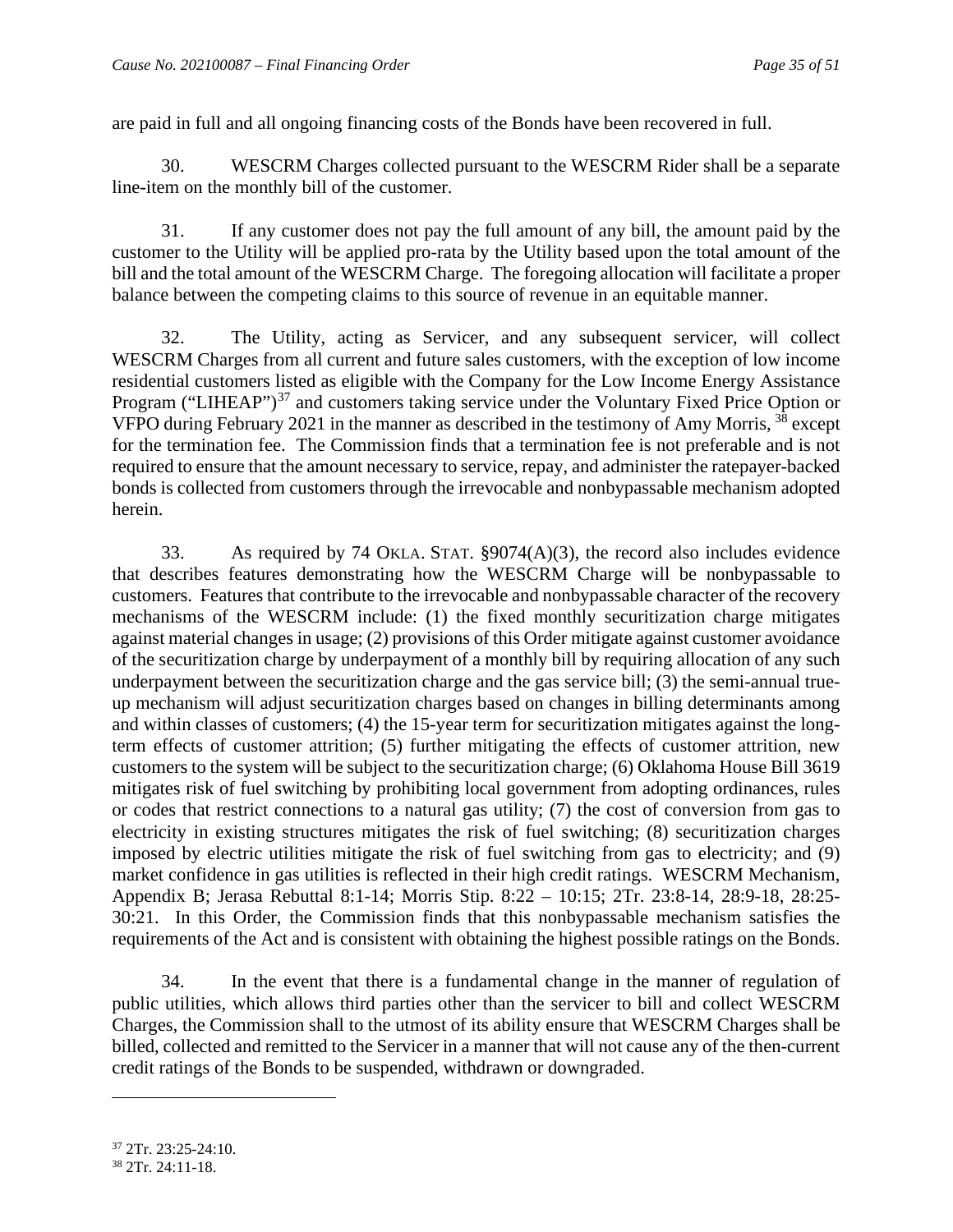35. The Utility's proposal related to the collection of WESCRM Charges, as Servicer on behalf of the ODFA, is reasonable and consistent with the nonbypassability mechanism contemplated by the Act, and should be approved.

36. The WESCRM Mechanism consistent with the terms of this Order is hereby approved. Such tariff provisions shall be filed before any Bonds are issued pursuant to this Order.

## *Periodic Payment Requirements ("PPR") and Allocation of Cost*

37. The PPR is the required periodic payment for a given period due under the Bonds. As to be more fully specified in the bond documents, each PPR includes: (a) the principal amortization of the Bonds in accordance with the expected amortization schedule (including deficiencies of previously scheduled principal for any reason); (b) periodic interest on the Bonds (including any accrued and unpaid interest); (c) ongoing financing costs as described herein and (d) any deficiency in the DSRS. The initial PPR for the Bonds issued pursuant to this Order will be updated in the Issuance Advice Letter.

38. The Periodic Billing Requirement ("PBR") represents the aggregate dollar amount of WESCRM Charges that must be billed during a given period so that the WESCRM Charge collections will be timely and sufficient to meet the PPR for that period, based upon: (i) customer count; (ii) forecast uncollectibles for the period; (iii) forecast lags in collection of billed WESCRM Charges for the period; and (iv) projected collections of WESCRM Charges pending the implementation of the true-up adjustment.

[39](#page-37-0). The proposed allocation<sup>39</sup> of the PBR among Customer Classes, and proposed method for re-allocation if the current customer count for any customer class changes by 10% from the customer count used to determine the billing rate is reasonable and should be approved, subject to the filing of a non-standard true-up adjustment to permit a reallocation among Customer Classes.

## *True-up of WESCRM Charges.*

40. The Stipulating Parties have proposed a true-up mechanism which is reasonable, consistent with the Act and is designed to obtain the highest possible ratings on the Bonds, and is approved as set forth in this Order.

41. The Servicer of the Bonds will be required to make mandatory semi-annual adjustments (*i.e*., every six months, except for the first true-up adjustment period, which may be longer or shorter than six months, but in any event no more than nine months, and must be completed thirty (30) days prior to a date on which the PPR is determined) to the WESCRM Charges to:

(a) Correct any under collections or over collections (both actual and projected), for any reason, during the period preceding the next true-up adjustment date and

<span id="page-37-0"></span><sup>39</sup> WESCRM Mechanism, §§ 4, 7.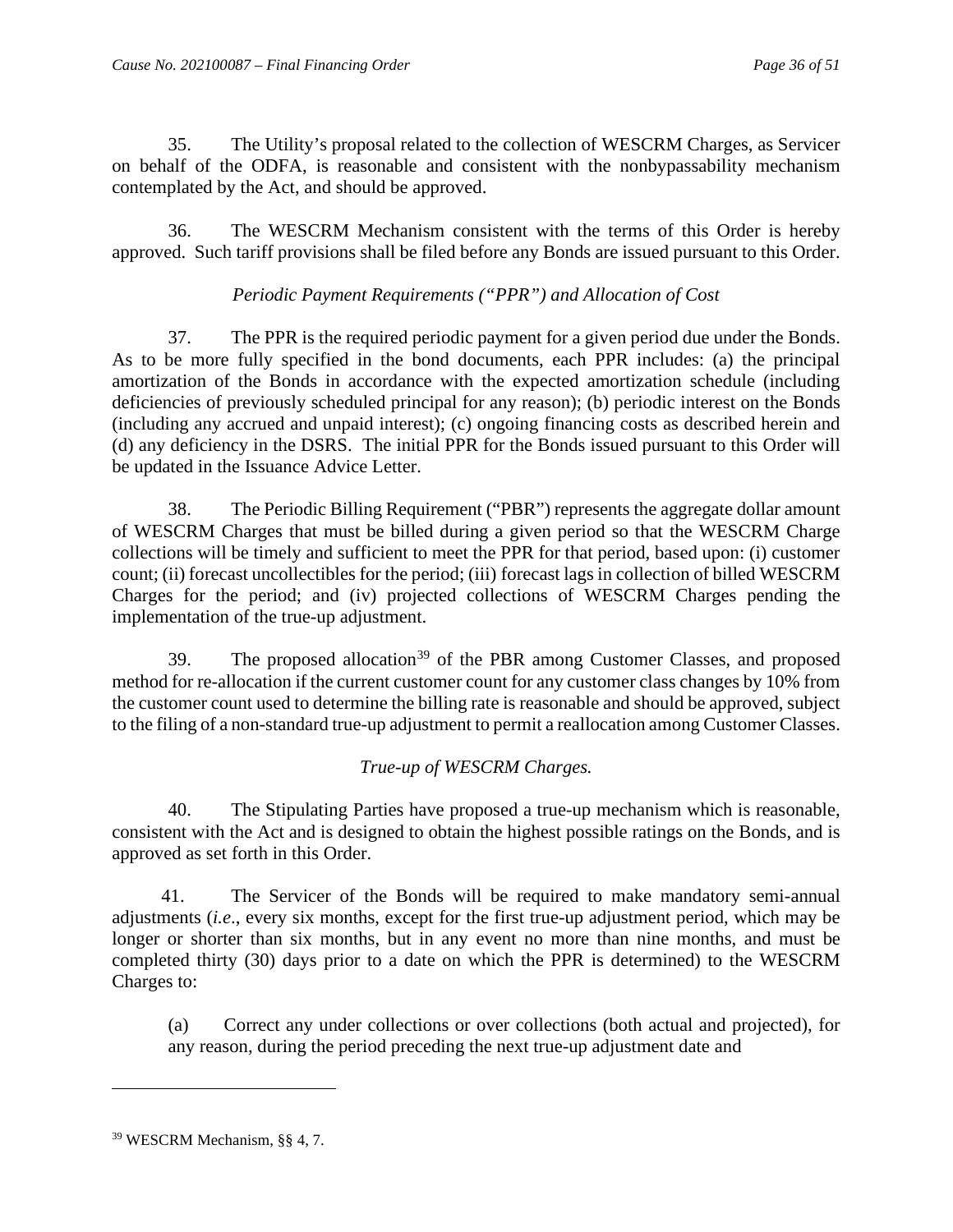(b) Ensure the projected recovery of amounts sufficient to provide timely payment of the scheduled principal of and interest on the Bonds and all ongoing financing costs (including any necessary replenishment of the DSRS) during the subsequent 12-month period (or in the case of quarterly true-up adjustments described below, the period ending the next Bond payment date). To the extent any Bonds remain outstanding after the scheduled maturity date of the last tranche of a series of Bonds, mandatory true-up adjustments shall be made quarterly until all Bonds and associated costs are paid in full.

42. The form of true-up letters attached as Appendix D and Appendix E to this Order are approved.

43. True-up submissions will take into account the cumulative differences, regardless of the reason, between the PPR (including scheduled principal and interest payments on the Bonds and ongoing financing costs) and the amount of WESCRM Charge remittances to the bond trustee. True-up procedures are necessary to ensure full recovery of amounts sufficient to meet on a timely basis the PPR over the scheduled life of the Bonds. In order to assure adequate WESCRM Charge revenues to fund the PPR and to avoid large over collections and under collections over time, the Servicer will reconcile the WESCRM Charges using Servicer's most recent customer count and the Authority's estimates of financing costs. The calculation of the WESCRM Charges will also reflect both a projection of uncollectible WESCRM Charges and a projection of payment lags between the billing and collection of WESCRM Charges based upon the Servicer's most recent experience regarding collection of WESCRM Charges.

44. The Servicer will set the initial WESCRM Charges and make true-up adjustments in WESCRM Charges based upon the methodology set out in the proposed WESCRM Mechanism.<sup>40</sup>

45. The Servicer may also make interim true-up adjustments more frequently at any time during the term of the Bonds: (i) if the Servicer projects that WESCRM Charge collections will be insufficient to make all scheduled payments of principal, interest and other financing costs in respect of the Bonds during the current or next succeeding payment period or (ii) to replenish any draws on the DSRS. Each such interim true-up shall use the methodology set forth in the WESCRM Mechanism applicable to the semi-annual true-up. The DSRS requirement may be adjusted above 0.50% of the original principal amount of the Bonds (or such higher level identified at the time of the initial issuance of the Bonds that benefits customers), as permitted in this Order

46. Semi-annual and quarterly true-up adjustments, if necessary, shall be submitted not less than 30 days prior to the first billing cycle of the month in which the revised WESCRM Charges will be in effect.

## *Additional True-up Provisions.*

47. The true-up adjustment submission will set forth the Servicer's calculation of the

<span id="page-38-0"></span><sup>40</sup> WESCRM Mechanism, Appendix B; Settlement Agreement ¶6.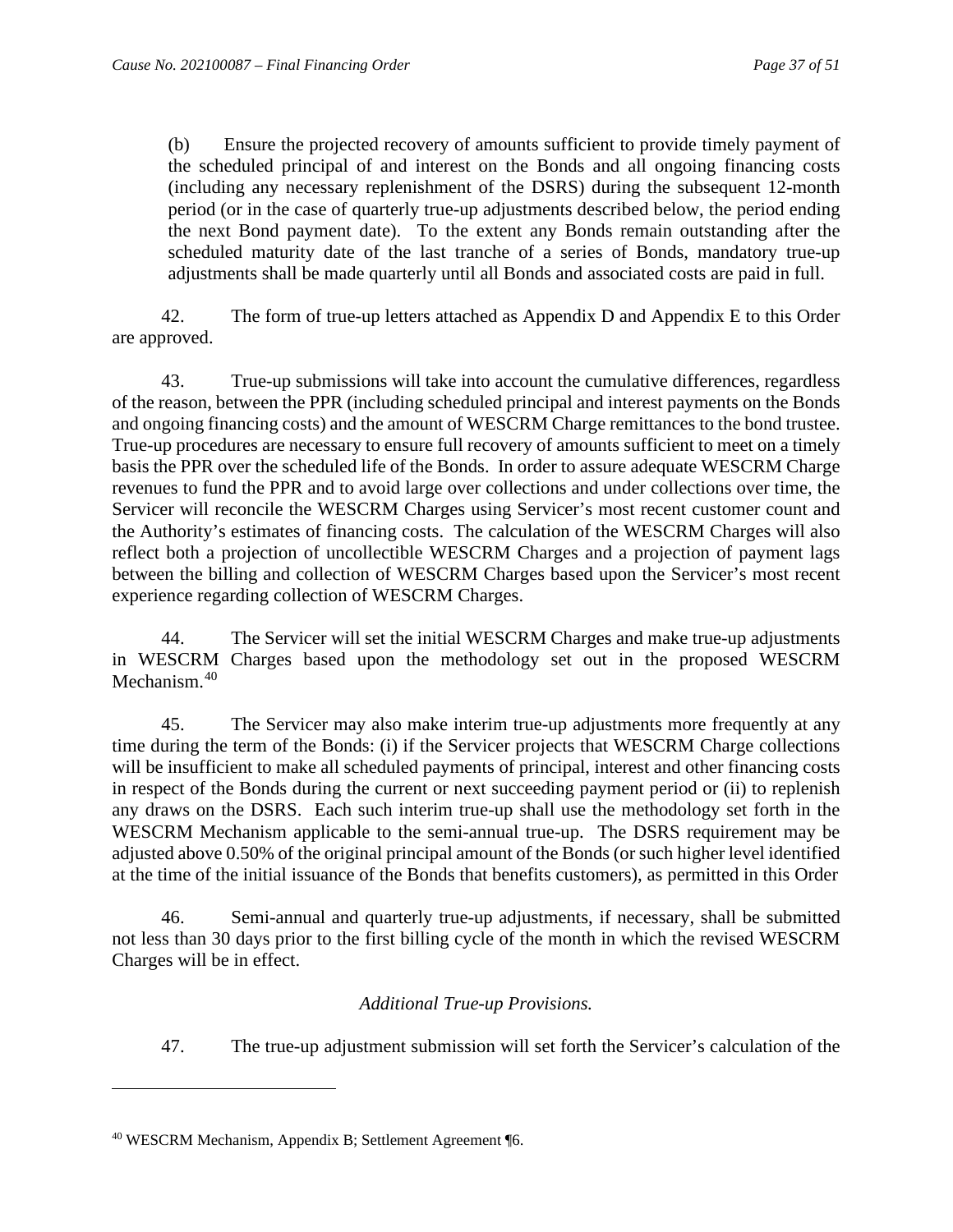true-up adjustment to the WESCRM Charges. Any necessary corrections to the true-up adjustment, due to mathematical errors in the calculation of such adjustment, will be made in future true-up adjustment submissions. Any interim true-up may take into account the PPR for the next succeeding 6 months if required by the servicing agreement.

48. The true-up mechanism described in this Order and contained in the WESCRM Mechanism is reasonable and designed to reduce risks related to the Bonds, and is believed to result in lower WESCRM Charges and greater benefits to customers and should be approved.

49. The Servicer shall request a non-standard true-up adjustment to address any material changes in customer count and to allow for a change in the Allocation Factors to address a 10% or greater change in the number of customers in one or more Customer Classes from the threshold, as and when provided in the WESCRM Mechanism. The Commission's scope of review, conducted by the PUD, of a Non-Standard True-Up is limited to the correction of mathematical errors.

## *Use of Proceeds*

50. Pursuant to the Act, the Authority will direct the State Treasurer to transfer all bond proceeds received from the sale of the Bonds, net of amounts required issuance costs, including amounts deposited to the DSRS, to the Utility to pay the purchase price of the securitization property, on behalf of and as agent of ODFA. The Utility will apply these net proceeds to reduce its Approved Qualified Costs as described in the testimony of Amy Morris.

51. In accordance with 74 OKLA. STAT. § 9074(G) of the Act, upon issuance of this Order, CERC will not seek to recover the Approved Qualified Costs from customers except through the transfer of securitization property in exchange for the proceeds of a bond issuance, which shall offset and complete the recovery of qualified costs for the regulated Utility. The use of proceeds from the sale of the Bonds in violation of this Order shall subject the Utility to proceedings pursuant to applicable statutes, orders and the rules and regulations of the Commission but shall not be grounds to rescind, alter, modify, or amend this Order and shall not affect the validity, finality and irrevocability of this Order, the securitization property irrevocably created hereby or the Bonds.

## **N. Customer Credits for Post Financing Order Insurance Proceeds or Government Grants and Alternative Funds**

Pursuant to 74 OKLA. STAT. § 9073(G), and as proposed by the Stipulating Parties in the Settlement Agreement, $41$  after the issuance of ratepayer-backed bonds pursuant to this Order, if CERC receives any funds to compensate it for Extreme Purchase Costs or Extraordinary Costs subject to this Order, or if actual amounts are determined to be lower than estimated amounts securitized by this Order, then as soon as practicable, these amounts shall be credited to customers through the Company's purchased gas cost recovery mechanism, Rider Schedule No. 1 *Gas Supply Rate* ("GSR"), with an amortization period, if any, to be determined at that time.

<span id="page-39-0"></span><sup>41</sup> Settlement Agreement ¶8.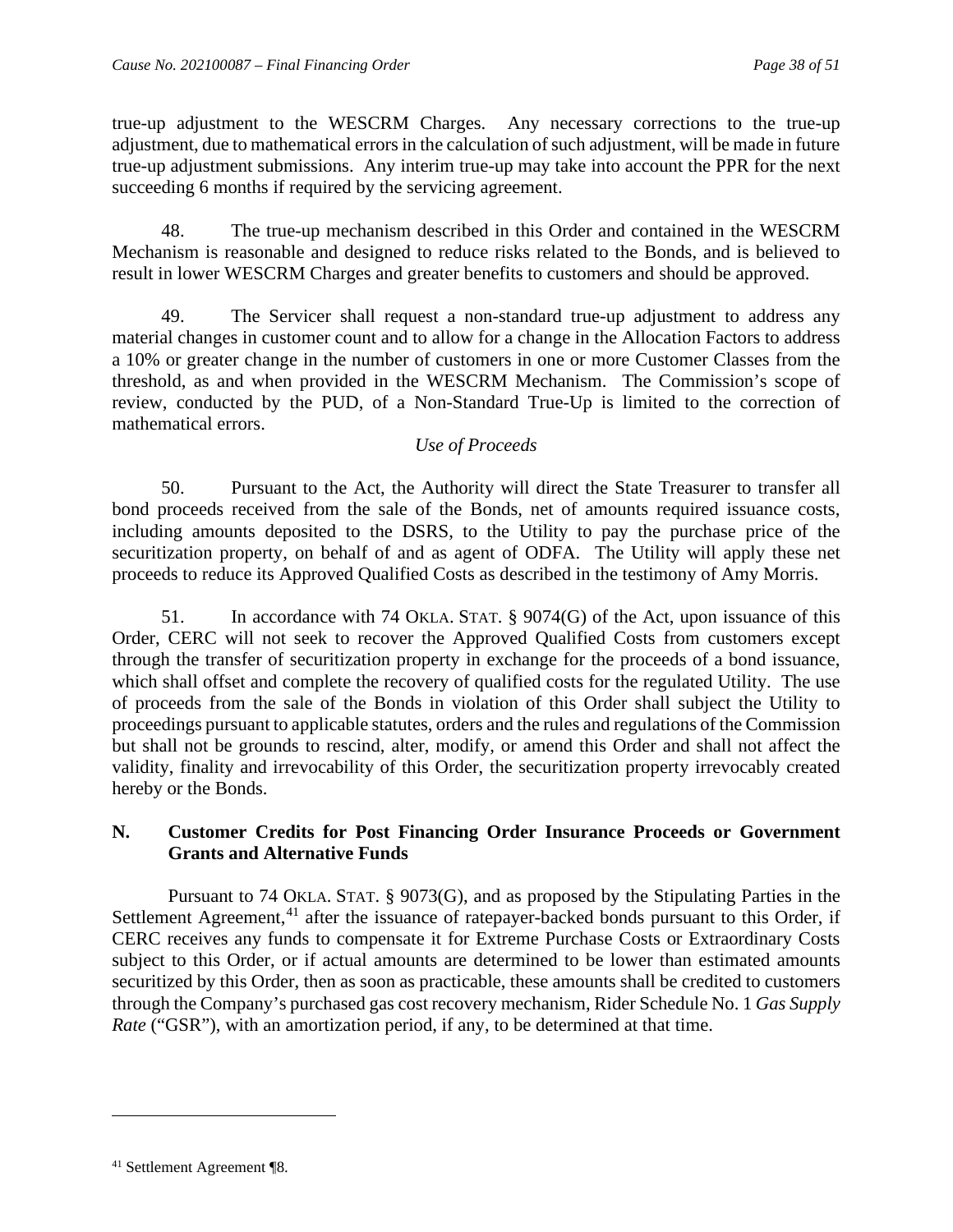## **VIII. CONCLUSIONS OF LAW**

1. The Commission is vested with jurisdiction in the present Cause pursuant to Article IX, section 18, 17 OKLA. STAT. §§ 151-152, *et seq*., 74 OKLA. STAT. §§ 9070, *et seq*., and Commission rules.

2. Notice in this Cause was properly provided in accordance with Commission Order No. 720479.

3. CERC is a regulated utility as defined in 74 OKLA. STAT. § 9072(9). The Utility is subject to the regulatory jurisdiction of the Commission with respect to its rates, charges and terms and conditions of service.

4. The Utility is entitled to file the Application, which constitutes, an application for a financing order, pursuant to 74 OKLA. STAT. § 9073.

5. The Commission has jurisdiction and authority over the Application pursuant to 74 OKLA. STAT. § 9073 and other applicable law.

6. The Commission has authority to approve this Order under 74 OKLA. STAT. § 9073(A) of the Act and the Commission's regulatory jurisdiction over the Utility.

7. The instant order complies with and satisfies the requirements of the Act, including the provisions of 74 OKLA. STAT. § 9074 pertaining to the irrevocable and nonbypassable WESRM Mechanism adopted herein.

8. The Bonds, including the rights embedded in the securitization property, pledged revenues, other Bond collateral and the State Pledge, must follow the process for validation by the Supreme Court of Oklahoma in compliance with 74 OKLA. STAT. § 9079.

9. The Bonds must be approved by the Council of Bond Oversight as provided in the Oklahoma Bond Oversight and Reform Act, 62 OKLA. STAT. § 695.8.

10. The final structure and terms of the Bonds, consistent with the provisions of this Order, will be approved by the Authority and the pricing of the Bonds will be approved by the State Deputy Treasurer for Policy and Debt Management<sup>[42](#page-40-0)</sup> pursuant to 62 OKLA. STAT. §695.7(C).

11. Pursuant to 74 OKLA. STAT. § 9077(I), the proceeds of the sale of the Bonds and revenues received with respect to the securitization property shall be deposited by the State Treasurer in the Consumer Protection Fund maintained with the bond trustee. The State Treasurer shall apply such moneys as provided in the Findings of Fact of this Order.

12. The use of proceeds from the sale of the Bonds in violation of this Order shall subject the Utility to proceedings pursuant to applicable statutes, orders and the rules and regulations of the Commission but shall not be grounds to rescind, alter, modify, or amend this

<span id="page-40-0"></span> $42$  Referred to in the Act as Deputy Treasurer for Policy and Debt Management and given the title of Deputy Treasurer for Debt Management in 62 O.S. § 695.7(A).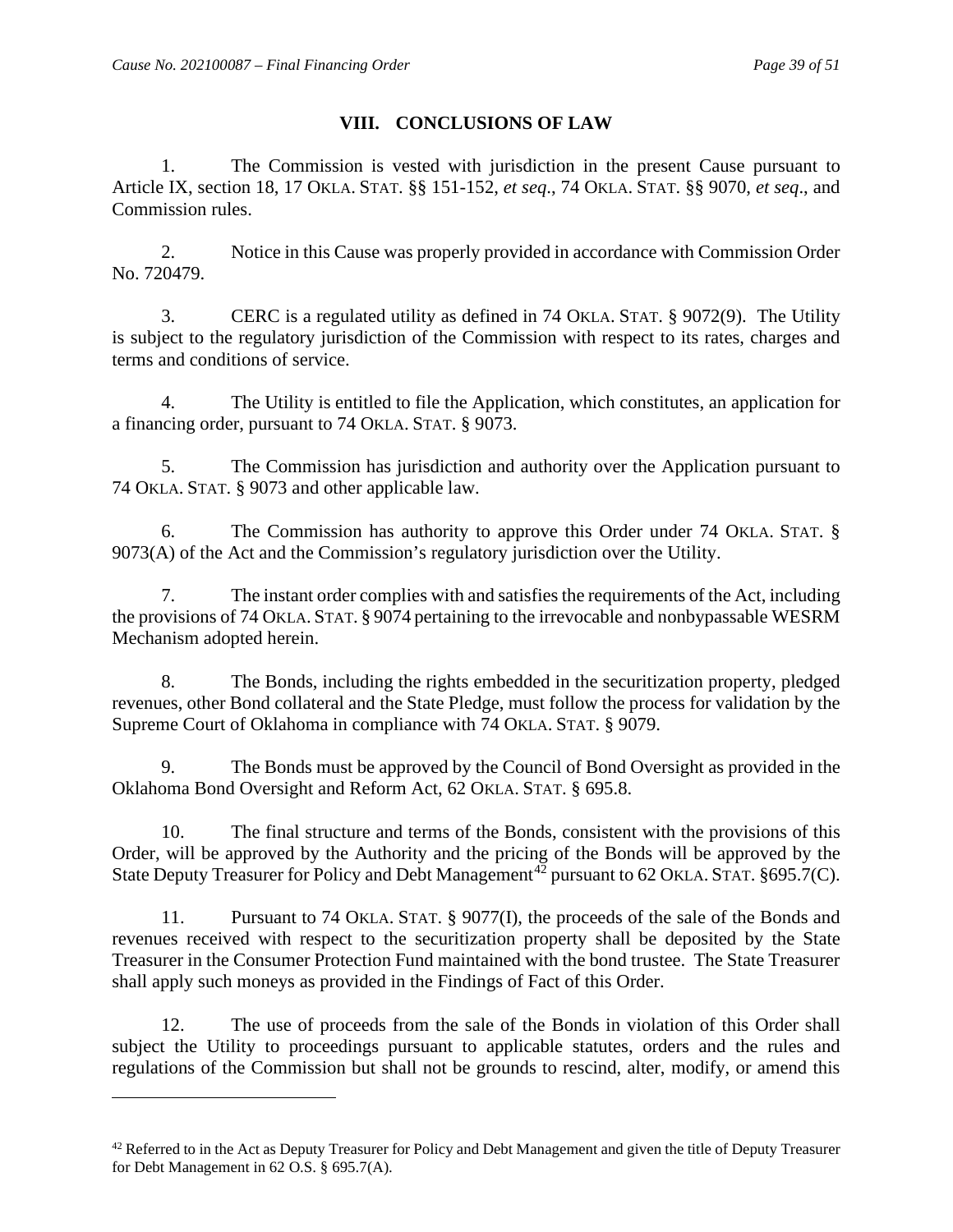Order and shall not affect the validity, finality, and irrevocability of this Order until the indefeasible payment in full of the Bonds and all financing costs related thereto.

13. The Commission may adopt a financing order providing for the retiring and refunding of the Bonds under 74 OKLA. STAT. § 9077(D).

14. The Commission may, under 74 OKLA. STAT. § 9078, require an audit of all amounts received from customers under the WESCRM Charge and paid to the Utility, and the amounts paid by the Utility to the ODFA. The audit shall be part of any general rate proceeding filed by the Utility, provided it is affected by a financing order with outstanding Bonds. The Utility shall provide a copy of any audit to the Governor, the Pro Tempore of the Senate, the Speaker of the House of Representatives and the Authority; provided, however, any part or parts of the audit deemed confidential pursuant to federal or state law or as determined by the Commission, shall be redacted and, provided, further, that the findings of any audit shall not affect the validity, finality and irrevocability of this Order until the indefeasible payment in full of the Bonds and all financing costs related thereto and shall not impact, or be included as part of, the true-up and reconciliation process approved in this Order.

15. The securitization approved in this Order satisfies the requirements of 74 OKLA. STAT. § 9073(C)(1) of the Act directing that the total amount of revenues to be collected under this Order result in substantial revenue requirement savings compared to conventional financing methods.

16. The securitization approved in this Order satisfies the requirement of 74 OKLA. STAT.  $\S 9073(C)(2)$  of the Act mandating that the securitization would mitigate the customer utility bill impact by mandating a longer amortization period for recovery than would otherwise be practicable or feasible.

17. The issuance of the Bonds approved in this Order in compliance with the provisions of this Order satisfies the requirement of 74 OKLA. STAT. § 9073(C)(3) that the issuance of Bonds be completed at a sufficiently low cost such that customer savings are not exhausted or offset.

18. The Commission has determined that the \$75,678,535 of qualified costs incurred by the Utility during the 2021 Winter Weather Event to be mitigated through securitization would otherwise be recoverable from customers as fair, just, and reasonable expenses and were prudently incurred. *See* 74 OKLA. STAT. § 9073(E).

19. Recovery of the carrying costs, including the approved rate of return, approved for recovery in this Order complies with 74 OKLA. STAT. § 9073(F) of the Act. The carrying costs shall begin accruing at the time of the issuance of the Order and continue until the date that the Bonds are issued.

20. The credits to be provided to customers pursuant to the Findings of Fact herein and the WESCRM Mechanism by which to return these amounts to customers is permitted by and satisfies the requirements of 74 OKLA. STAT. § 9073(G).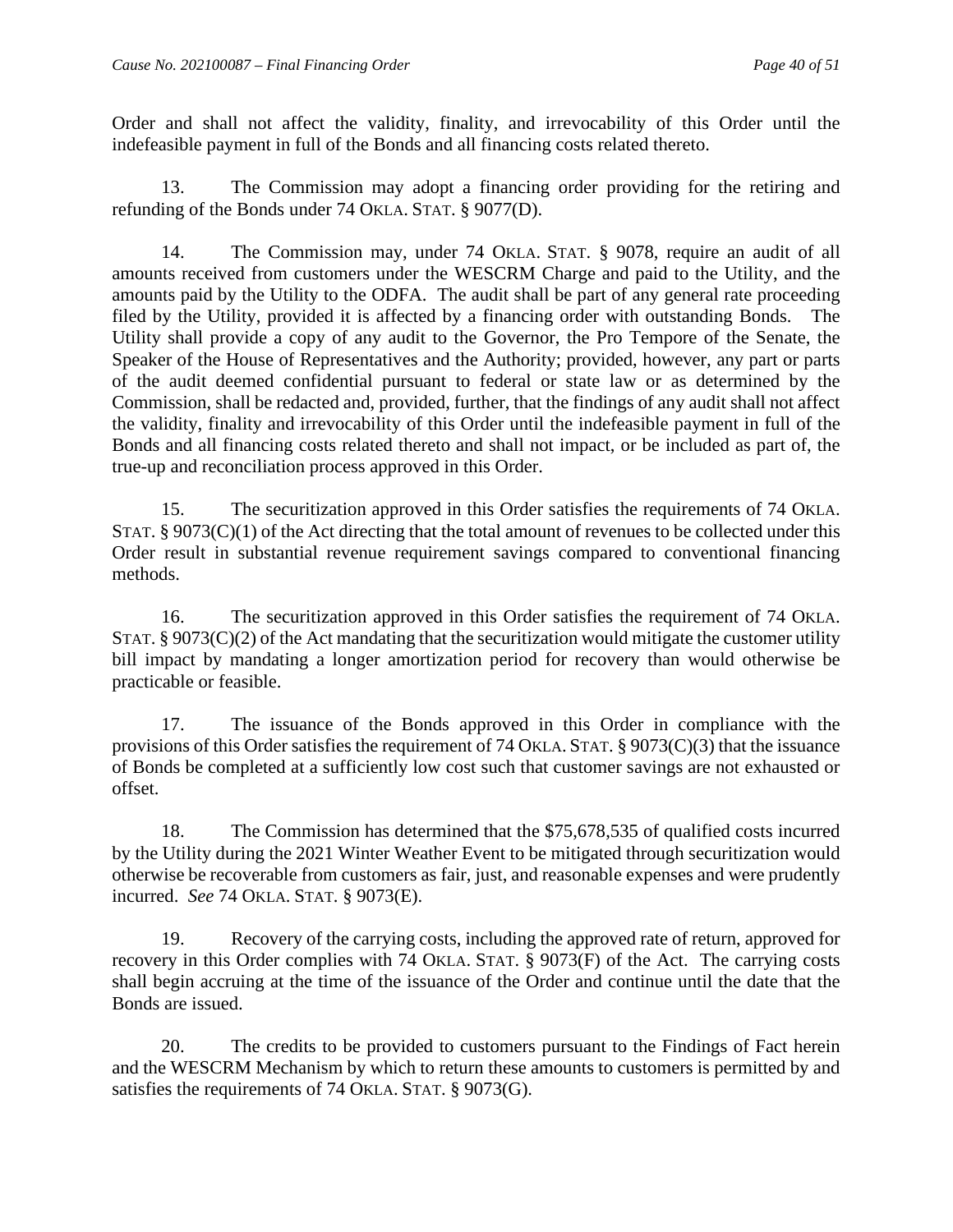21. Pursuant to 74 OKLA. STAT. § 9075(D) of the Act, this Order will remain in effect and unabated notwithstanding the reorganization, bankruptcy or other insolvency proceedings, or merger or sale of the Utility, its successors, or assignees.

22. This Order adequately details the amount to be recovered and the period over which the Utility will be permitted to recover nonbypassable WESCRM Charges in accordance with the requirements of 74 OKLA. STAT.  $\S$ § 9074(A)(1) and (2).

23. The method approved in this Order for collecting and allocating the WESCRM Charges is reasonable and satisfies the requirements of 74 OKLA. STAT. § 9073.

24. As provided in 74 OKLA. STAT. § 9075(B), this Order, together with the WESCRM Charges authorized by this Order, is irrevocable and not subject to reduction, impairment, or adjustment by further act of the Commission, except for the true-up procedures approved in this Order, as required by 74 OKLA. STAT. § 9074(H).

25. As provided in 74 OKLA. STAT. § 9075(A), the rights and interests of the Utility or its successor under this Order, including the right to impose, collect and receive the WESCRM Charges authorized in this Order, are assignable and must become securitization property at the time the Bonds are issued by ODFA.

26. The rights, interests and property conveyed to ODFA in the sale agreement and the related bill of sale, including the irrevocable right to impose, collect and receive WESCRM Charges and the revenues and collections from WESCRM Charges are securitization property within the meaning of 74 OKLA. STAT. § 9075.

27. Securitization property will constitute a present property right for purposes of contracts concerning the sale or pledge of property, even though the imposition and collection of the WESCRM Charges depend on further acts by the Utility, ODFA, the Commission or others that have not yet occurred, as provided by 74 OKLA. STAT. § 9075(B).

28. All revenues and collections resulting from the WESCRM Charges shall be the further property and right of the owner of the securitization property as provided by 74 OKLA. STAT. § 9075 (C).

29. Upon the transfer by the Utility of securitization property to ODFA, ODFA will have all of the rights, title and interest of the Utility with respect to such securitization property including the right to impose, collect and receive the WESCRM Charges authorized by this Order as provided by 74 OKLA. STAT. § 9075(F).

30. The Bonds issued under this Order will be ratepayer-backed bonds within the meaning of 74 OKLA. STAT. § 9072(8) and § 9077(A) and the Bonds and holders thereof are entitled to all of the protections provided under 74 OKLA. STAT. § 9077(B).

31. The procedure by which WESCRM Charges are required to be imposed and adjusted on customers and be paid to the Servicer under this Order or the tariffs approved hereby constitute a nonbypassable mechanism as defined in 74 OKLA. STAT. § 9072(5), and the amounts collected from customers with respect to such WESCRM Charges are securitization property as defined in 74 OKLA. STAT. § 9072(11).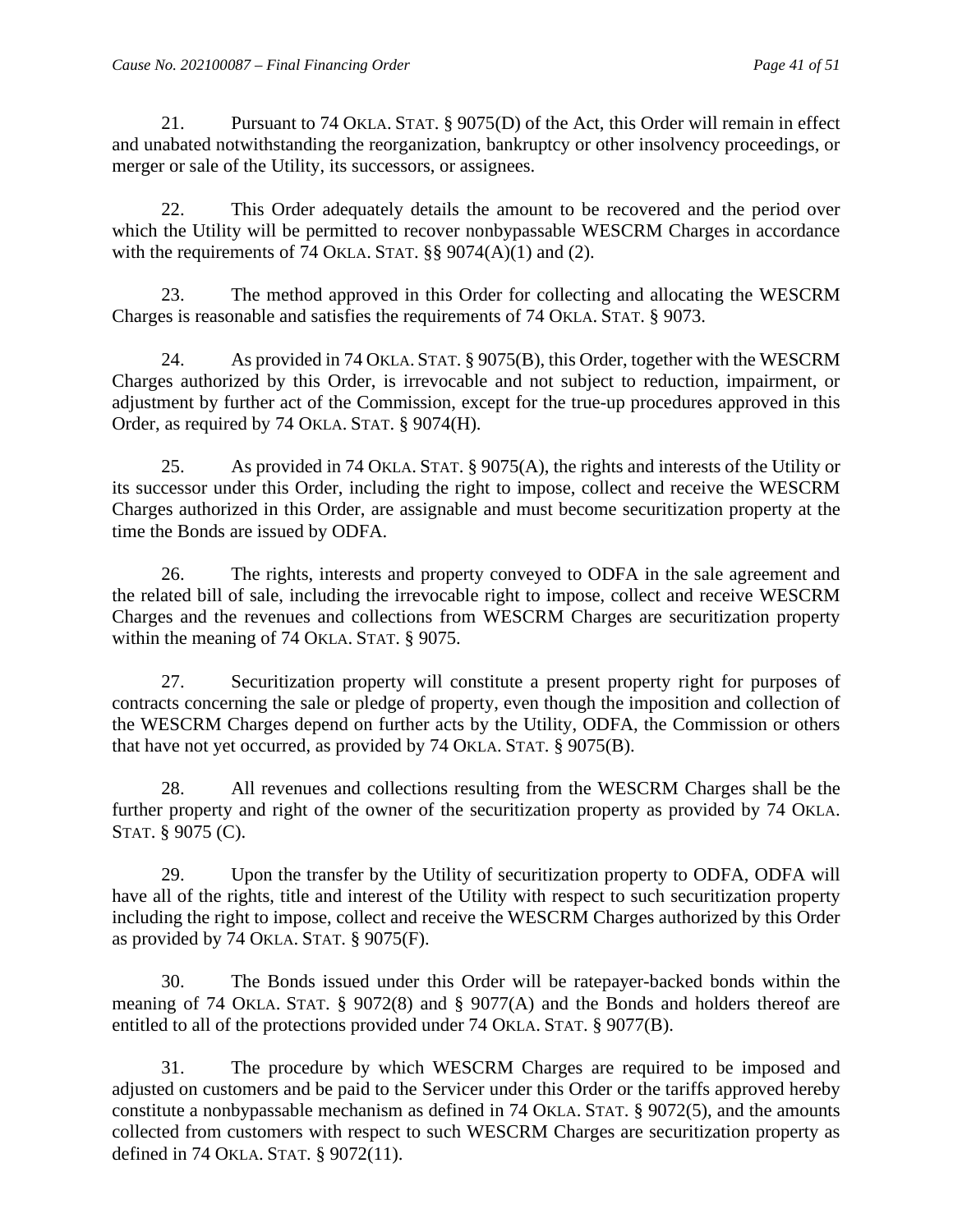32. As provided in 74 OKLA. STAT. § 9075(D), the interests of an assignee, the holders of Bonds, and the bond trustee in securitization property and in the revenues and collections arising from that property are not subject to setoff, counterclaim, surcharge, or defense by the Utility or any other person or in connection with the bankruptcy of the Utility or any other entity.

33. The methodology approved in this Order to true-up and adjust the WESCRM Charges constitutes a true-up and reconciliation process which satisfies the requirements of the Act.

34. If and when the Utility transfers to the ODFA the right to impose, collect, and receive the WESCRM Charges and ODFA issues the Bonds, the Servicer will be able to impose and collect the WESCRM Charges associated with such securitization property only for the benefit of the ODFA and the holders of the Bonds in accordance with the servicing agreement.

35. If and when the Utility transfers its rights under this Order to the ODFA under an agreement that expressly states that the transfer is a sale or other absolute transfer in accordance with the true-sale provisions of 74 OKLA. STAT. § 9075(F), then, in accordance with that statutory provision, that transfer will be a true sale of an interest in securitization property and not a secured transaction or other financing arrangement and title, legal and equitable, to the securitization property will pass to the ODFA. This true sale must apply regardless of whether the purchaser has any recourse against the seller, or any other term of the parties' agreement, including the Utility's role as the Servicer of WESCRM Charges relating to the securitization property, and including the bond trustee's obligation to remit any amounts remaining in the collection account after the Bonds and all financing costs have been paid in full to the Servicer acting solely on behalf of the ODFA, for payment to the Utility's customers, or the treatment of the transfer as a financing for tax, financial reporting, or other purposes.

36. As provided in 74 OKLA. STAT. § 9075(E), a valid and enforceable lien and security interest in the securitization property in favor of the holders of the Bonds or a trustee on their behalf will be created by this Order and the execution and delivery of a security agreement with the holders of the Bonds or a trustee on their behalf in connection with the issuance of the Bonds. The lien and security interest will attach automatically from the time that value is received by the Authority for the Bonds and, on perfection through the filing of notice with the Oklahoma Secretary of State, will be a continuously perfected lien and security interest in the securitization property and all proceeds of the securitization property will have priority in the order of filing and will take precedence over any subsequent judicial or other lien creditor.

37. As provided in 74 OKLA. STAT. § 9075(G), the transfer of an interest in securitization property to an assignee will be perfected against all third parties, including subsequent judicial or other lien creditors, when this Order becomes effective, transfer documents have been delivered to that assignee, and a notice of that transfer has been filed with the Oklahoma Secretary of State.

38. As provided in 74 OKLA. STAT. § 9075(H), the priority of a lien and security interest perfected in accordance with this section will not be impaired by any later modification of this Order or by the commingling of funds with other revenues paid by customers to the Utility, by utilities to the Authority or otherwise paid.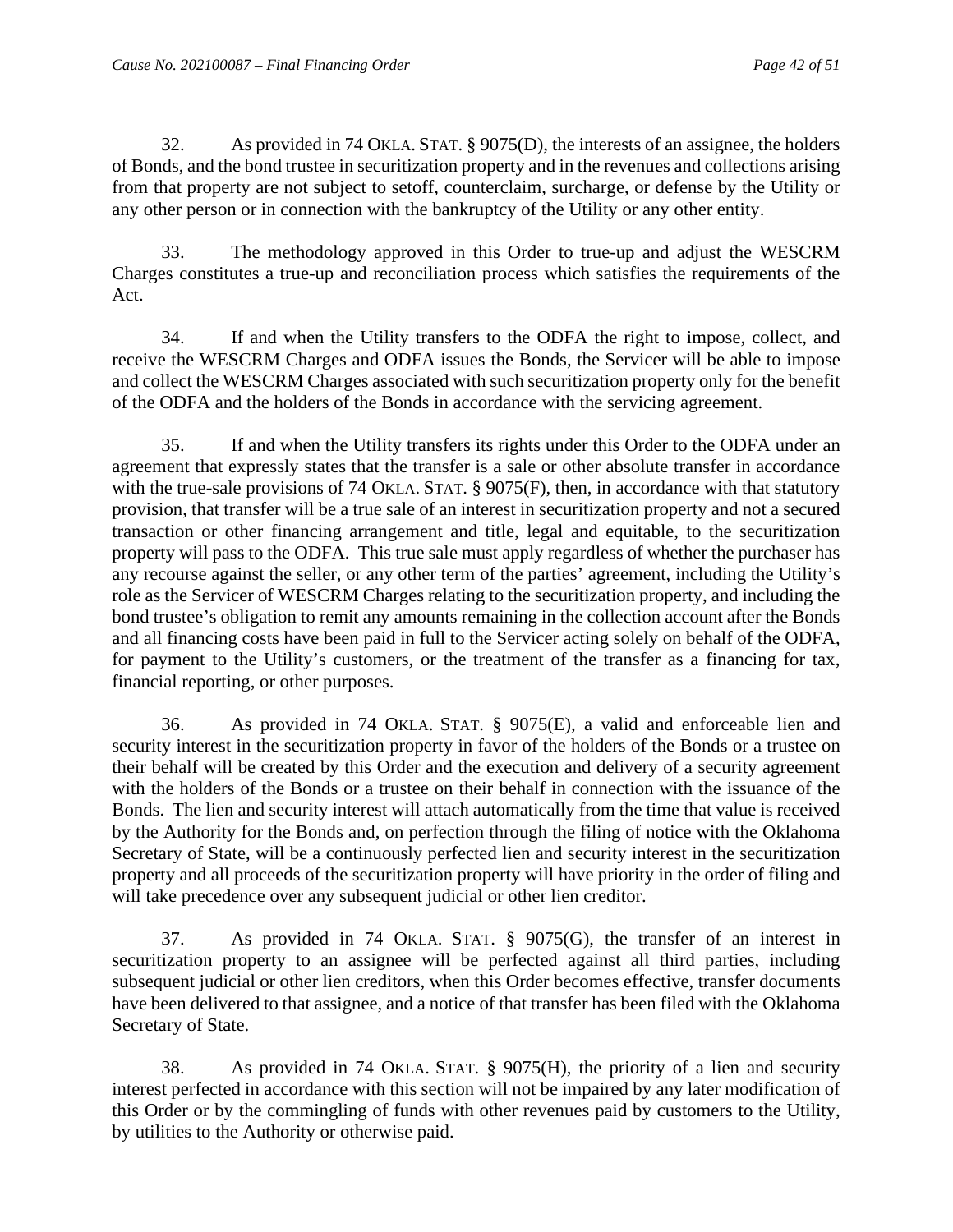39. As provided in 74 OKLA. STAT. § 9075(H), if securitization property is transferred to an assignee, any proceeds of the securitization property will be treated as held in trust for the assignee.

40. As provided in 74 OKLA. STAT. § 9075(I) of the Act, if a default or termination occurs under the Bonds, the holders of the Bonds or their representatives, including the bond trustee, may foreclose on or otherwise enforce their lien and security interest in the relevant securitization property, and the Commission may require any revenues received under the irrevocable and nonbypassable mechanism created by this Order be paid to a new holder of the securitization property.

41. As authorized by 74 OKLA. STAT. § 9075(I), revenues received under the irrevocable and nonbypassable mechanism created by this Order are to be paid to a new holder of the securitization property.

42. As provided by 74 OKLA. STAT. § 9077(F) of the Act, the Bonds authorized by this Order are not an indebtedness of the State or of the Authority, but shall be special obligations of the Authority payable solely from revenues received from the securitization property and other pledged collateral. The Bonds authorized by this Order are not an indebtedness of the Utility.

43. As provided in the Authority Act, the State of Oklahoma has pledged to and agreed with the owners of any bonds issued by the ODFA under the Authority Act, including any Bonds issued by the ODFA pursuant to this Order, that the State will not limit or alter the rights vested in the Authority to fulfill the terms of the Bonds, the terms of the Authority's resolution or resolutions authorizing the issuance of such Bonds, including the terms of the indenture, the servicing agreement, the sale agreement and any other agreements authorized by those resolutions, and any other agreements any agreements made with the owners of such Bonds, or in any way impair the rights and remedies of the owners of the Bonds until the Bonds, together with the interest thereon, with interest on any unpaid installments of interest, and all costs and expenses in connection with any action or proceeding by or on behalf of the owners, are fully met and discharged. For these purposes, "the rights hereby vested in the Authority" stated above include rights embedded in the securitization property and vested in the Authority, rights vested in owners of the Bonds or in the Commission under the Act and this Order to impose, adjust, collect and remit WESCRM Charges to or for the benefit of the Authority and owners of the Bonds. Upon the ODFA's issuance of Bonds pursuant to this Order, the State Pledge will give rise to a contract between owners of the Bonds and the State of Oklahoma for purposes of State of Oklahoma law, including the Contract Clause of the Oklahoma Constitution.<sup>[43](#page-44-0)</sup> This Order requires, as authorized by the Authority Act, that the Authority include in the Bonds a recitation of the State Pledge.

44. After the issuance of the Bonds authorized by this Order, this Order is irrevocable until the payment in full of the Bonds and the related ongoing financing costs. Except in connection with a retirement or refunding or implementing the true-up mechanism adopted by the Commission, the Commission may not amend, modify, or terminate this Order by any subsequent action or reduce, impair, postpone, terminate, or otherwise adjust WESCRM Charges approved in this Order.

<span id="page-44-0"></span><sup>43</sup> Okla. Const. Art. II, § 15.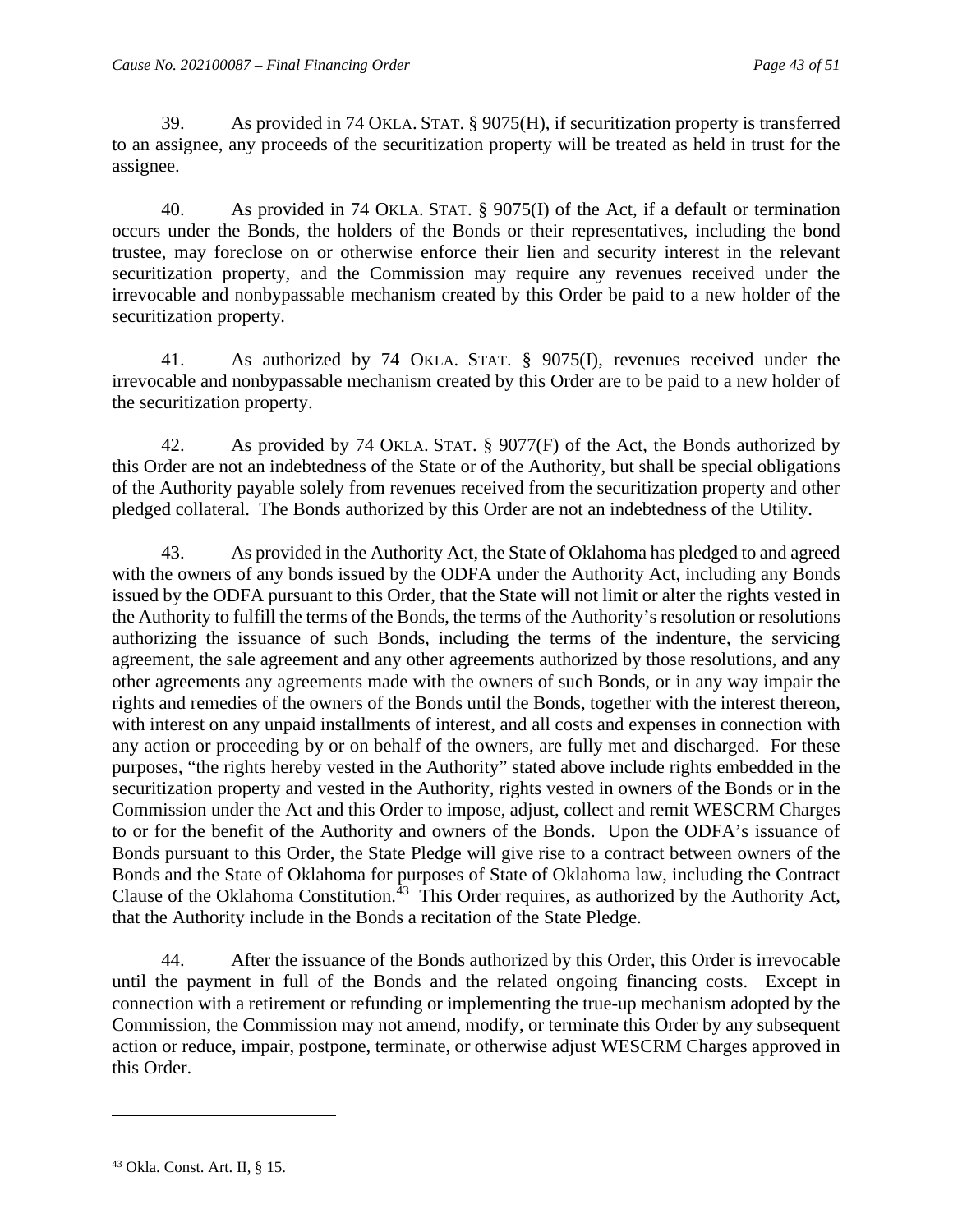45. As provided in 74 OKLA. STAT. § 9077(B), the Bonds and the interest earned on the Bonds shall not be subject to taxation by the State of Oklahoma, or by any county, municipality, or political subdivision therein.

46. The Authority is required, pursuant to 74 OKLA. STAT. § 9076(B)(1), to notify the Governor, President Pro Tempore of the Senate, the Speaker of the House of Representatives, and the Commission upon issuance of a ratepayer-backed bond. The notification shall be in writing and include the amount and terms of the Bonds.

47. The Authority is required, pursuant to 74 OKLA. STAT. § 9076(B)(2), to submit an annual report regarding the ratepayer-backed bonds issued pursuant to the Act to the Governor, the President Pro Tempore of the Senate, the Speaker of the House of Representatives, the Attorney General, and the Commission as of December 1 each year until the ratepayer-backed bonds, including the Bonds authorized by this Order, are retired.

48. As provided by 74 OKLA. STAT. § 9075(D) of the Act, this Order will remain in full force and effect and unabated notwithstanding the bankruptcy or sale of the Utility, its successors, or assignees.

49. The Utility retains sole discretion regarding whether or when to assign, sell or otherwise transfer the rights and interests created by this Order or any interest therein, or to cause the issuance of any Bonds authorized by this Order.

50. This Order is final, is not subject to rehearing by this Commission and is not subject to review or appeal except as expressly provided in 74 OKLA. STAT. § 9074(F).

51. This Order meets the requirements for a financing order under the Act.

52. The true-up and reconciliation mechanism, and all other obligations of the State of Oklahoma and the Commission set forth in this Order, are direct, explicit, irrevocable and unconditional upon issuance of the Bonds and are legally enforceable against the State and the Commission in accordance with Oklahoma law.

# **IX. ORDERING PARAGRAPHS**

Based upon the record, the Findings of Fact and Conclusions of Law set forth herein, and for the reasons stated above, this Commission orders:

## **A. Approval.**

1. **Approval of Application and Settlement Agreement.** The Application is approved as provided in this Order. Also, the Settlement Agreement, except as otherwise modified herein, is approved and the Findings of Fact related to the Settlement Agreement are adopted.

2. **Authority to Recover Qualified Costs through Securitization.** The Utility's request is granted to recover Extreme Purchase Costs of \$75,678,535, Extraordinary Costs of \$411,781 and carrying costs estimated to be \$1,083,941 through the date of issuance of ratepayerbacked bonds, together with bond issuance costs authorized for recovery, subject to change based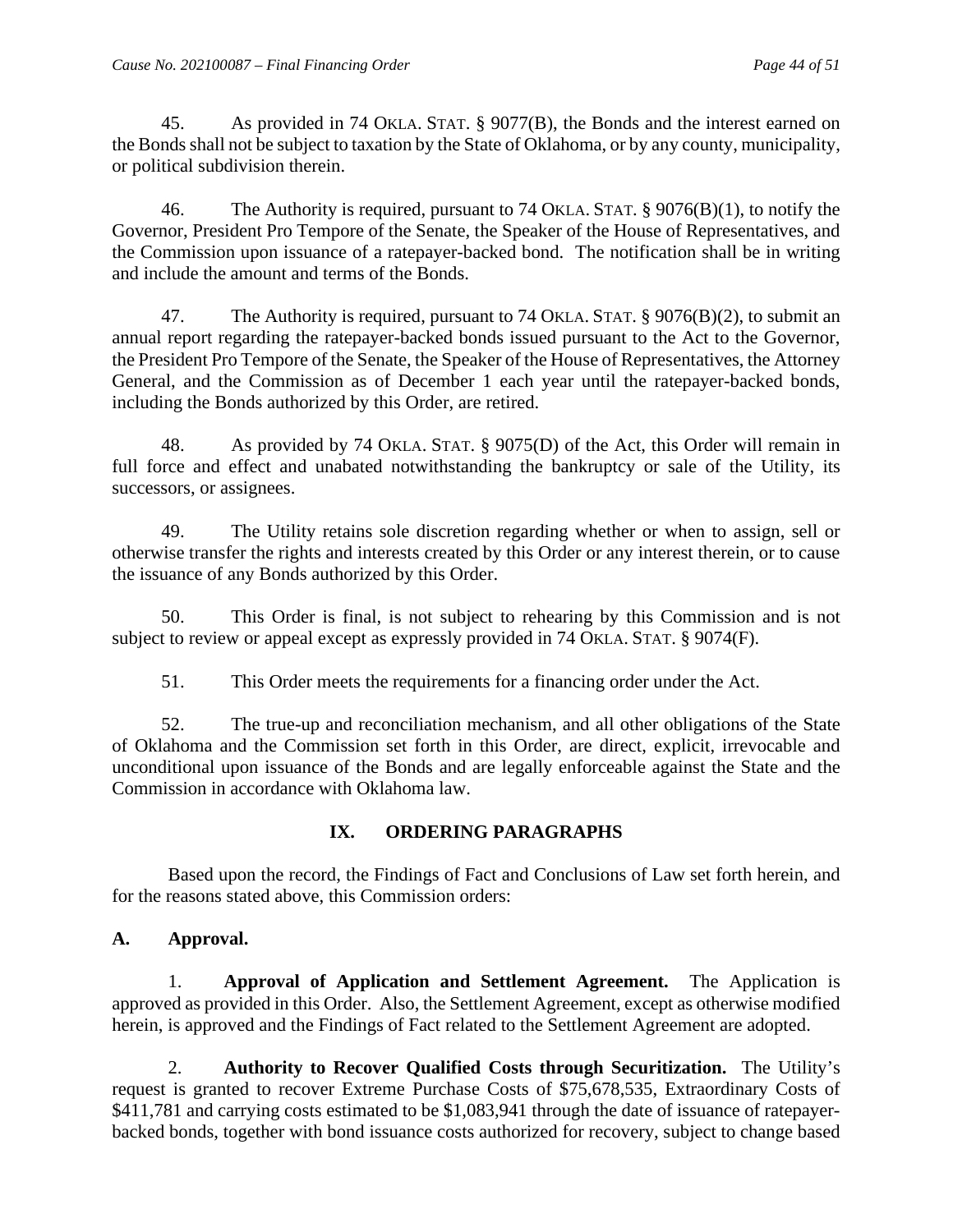on final issuance and carrying costs. The final amount of carrying costs shall be calculated by the Authority (with the assistance of PUD staff) as set forth in the Issuance Advice Letter.

3. **Authorization for Issuance.** ODFA is authorized to issue the Bonds in the amount equal to the Authorized Amount and with such other terms as are consistent with the terms of this Order approved by the Authority and the State Deputy Treasurer for Policy and Debt Management.

4. **Proceeds of the Bonds.** The proceeds of the Bonds shall be applied as provided in this Order.

5. **Effect of Securitization.** Upon the issuance of this Order, the Utility will not seek to recover the qualified costs identified and quantified in this Order from customers except through the transfer of securitization property in exchange for the proceeds of a bond issuance, which shall offset and complete the recovery of the qualified costs for the Utility. The use of proceeds from the sale of the Bonds in violation of this Order shall subject the Utility to proceedings pursuant to applicable statutes, orders and the rules and regulations of the Commission but shall not be grounds to rescind, alter, modify, or amend this Order and shall not affect the validity, finality and irrevocability of this Order, the securitization property irrevocably created hereby or the Bonds.

6. **Recovery of WESCRM Charges.** The Utility, as Servicer, and any successor servicer, must impose on and collect from all existing and future customers located at an address within the state and within the Utility's service area as it existed on the date of this Order and other entities which, under the terms of this Order or the tariff approved hereby, are required to bill, pay or collect WESCRM Charges, as provided in this Order, WESCRM Charges in an amount sufficient to provide for the timely payment of the scheduled principal of and interest on the Bonds, together with all ongoing financing costs.

7. **Provision of Information.** The Utility shall take all necessary steps to ensure that the Commission, through PUD, is provided sufficient and timely information relating to the proposed transaction as reasonably requested after the date of this Order.

8. **Approval of Tariffs.** The WESCRM Mechanism, as modified herein, is approved. Before the issuance of any Bonds under this Order, the Utility must file a tariff that conforms to the form of the WESCRM Mechanism tariff provisions attached to this Order, provided that the terms and conditions of the WESCRM Mechanism shall comply in all respects with, and be subject to, the terms and conditions of this Order, and if there is a conflict between the terms and conditions of the WESCRM Mechanism and those of this Order, the terms and conditions of this Order shall control.

# **B. WESCRM Charges.**

1. **Imposition and Collection.** The Utility, as Servicer, and any successor servicer is authorized to impose on, and the Servicer is authorized to collect from, all existing and future customers located at an address within this state and within the Utility's service area as it existed on the date this Order is issued WESCRM Charges in an amount sufficient to provide for the timely recovery of the scheduled principal of and interest on the Bonds, together with all ongoing financing costs, as approved in this Order.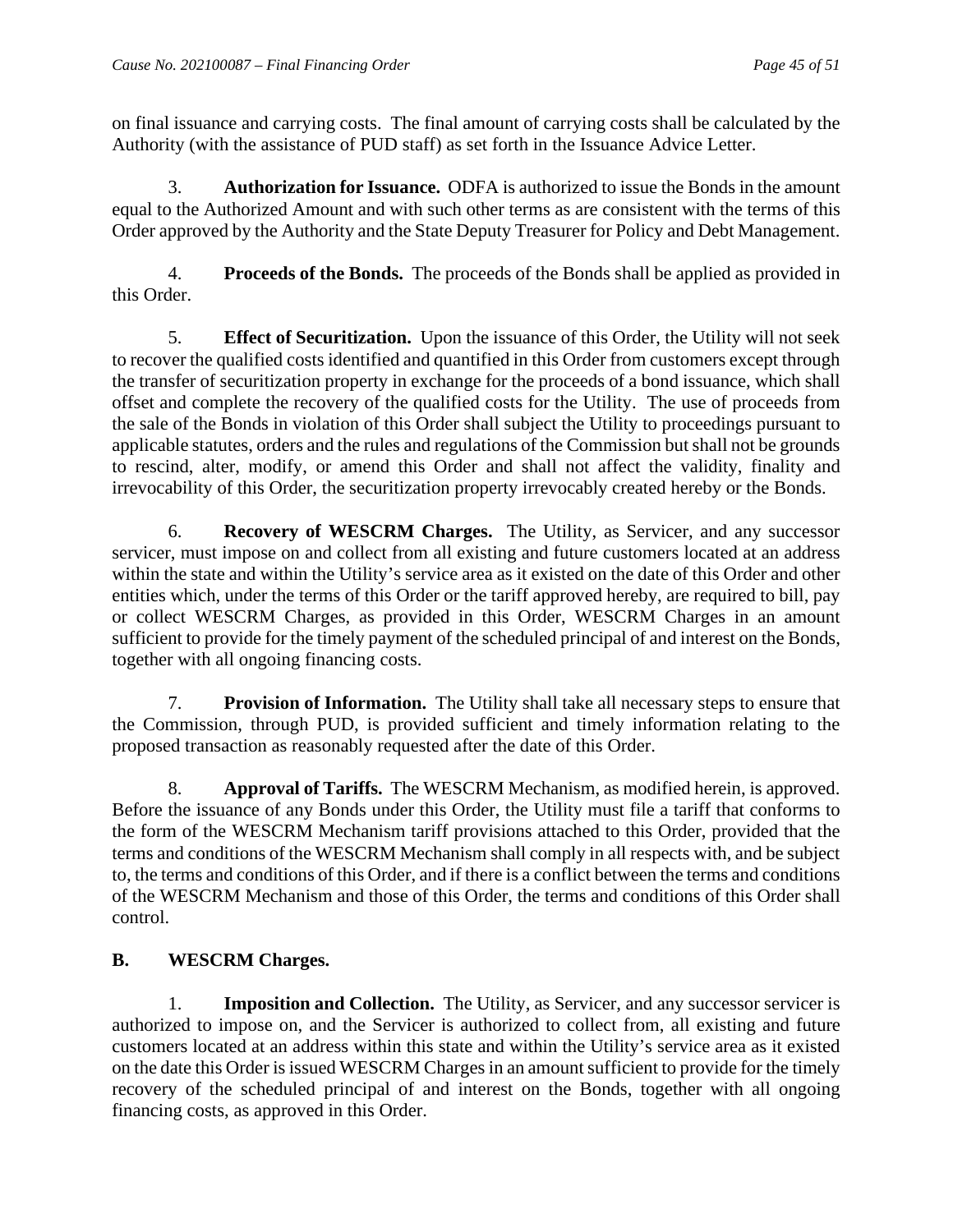2. **ODFA's Rights and Remedies.** Pursuant to the Act, upon the transfer by the Utility of the securitization property to ODFA, ODFA must have all of the rights, title and interest of the Utility with respect to such securitization property, including, without limitation, the right to exercise any and all rights and remedies with respect thereto, including the right to assess and collect any amounts payable by any customer in respect of the securitization property and to authorize the Utility (or its successor) to disconnect service pursuant to the provisions of the Servicing Agreement.

3. **Collector of WESCRM Charges.** The Utility as Servicer, including any successor to the Utility, or any subsequent servicer of the Bonds, or other entity which, under the terms of this Order or the tariffs approved hereby, is required to bill the WESCRM Charges, must bill and collect WESCRM Charges from customers.

4. **Collection Period.** The WESCRM Charges shall be imposed and collected until all Bonds and all ongoing financing costs are paid in full.

5. **Allocation.** The Utility, as Servicer, and any successor servicer, must allocate the WESCRM Charges among customer classes in the manner described in this Order.

6. **Nonbypassability.** The Utility and any other entity providing natural gas distribution services to any customer located at an address within this state and within the Utility's service area as it existed on the date this Order is issued are entitled to collect and must remit, in accordance with this Order, the applicable WESCRM Charges from such customers, and such customers are required to pay such WESCRM Charges. The Commission will do its utmost to ensure that such obligations are undertaken and performed by the Utility and any other entity providing natural gas transportation or distribution services within the Utility's service area as it exists on the date this Order is issued.

7. **True-Ups.** True-ups of the WESCRM Charges, including non-standard true-ups, must be undertaken and conducted as described in the WESCRM Mechanism and this Order, including forms of True-Up and Non-Standard True-up Letters set forth in Appendix D and Appendix E. Any necessary corrections to a true-up, due to mathematical errors in the calculation of such adjustment, will be made in future true-up adjustment filings. True-up adjustments will be posted on the Commission website after the PUD completes its review.

8. **Ownership Notification; Line Item.** The Utility, as Servicer, or any other entity that bills WESCRM Charges to customers must, at least annually, provide written notification to each customer for which the entity bills WESCRM Charges that the WESCRM Charges are the property of ODFA and not of the entity issuing such bill. The Utility, as Servicer, shall impose the WESCRM Charge as a separate line item on customer bills.

# **C. Ratepayer-backed Bonds.**

1. **Terms**. The final terms of the Bonds, including any credit enhancement, shall be consistent with this Order, and approved by the Authority and the State Deputy Treasurer for Policy and Debt Management.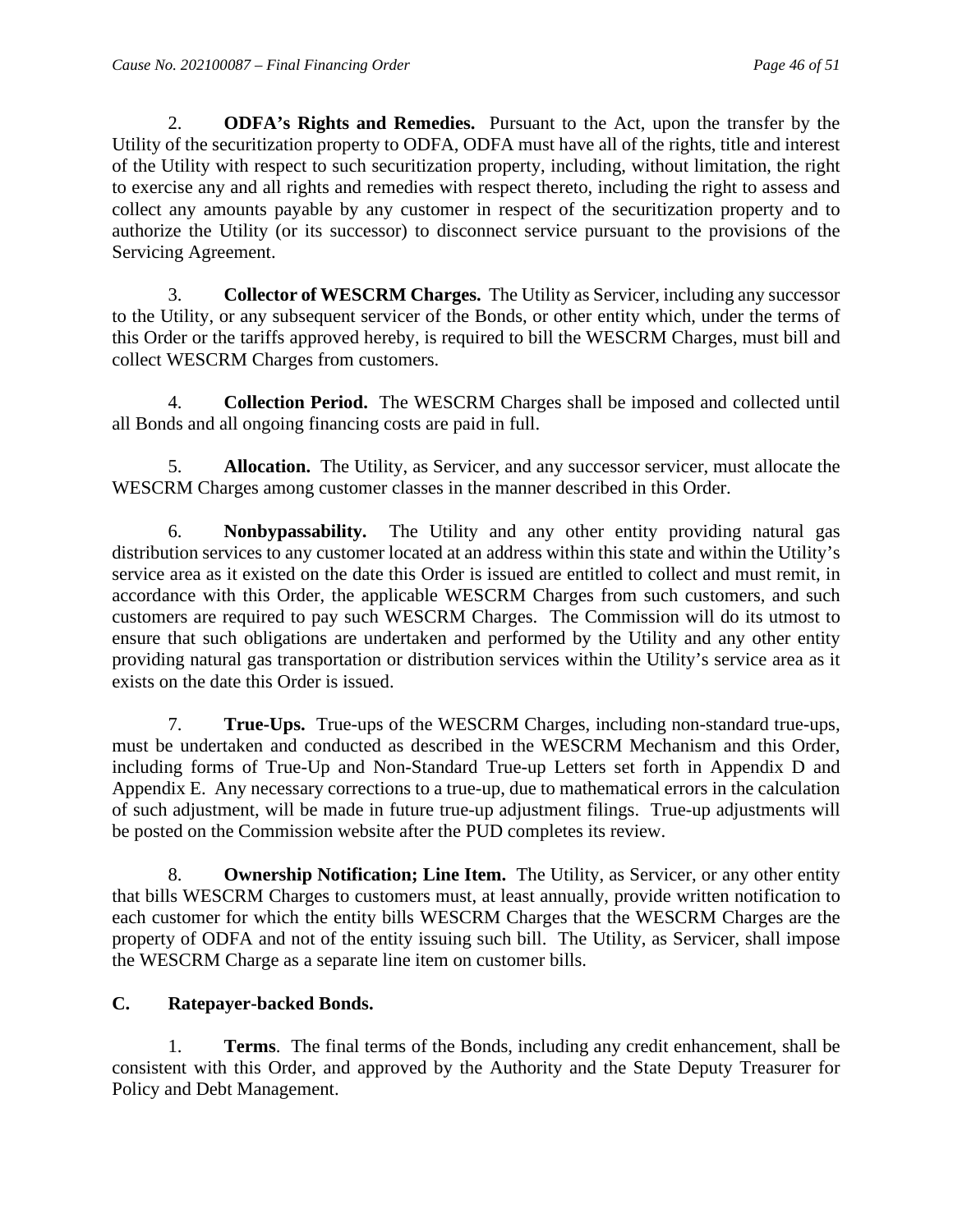2. **Bond Issuance Costs.** Bond issuance costs described will be recovered from the proceeds of the Bonds in accordance with this Order. The Utility Issuance Costs may not be paid or reimbursed in an amount exceeding \$500,000.

3. **Ongoing Financing Costs.** All ongoing financing costs shall be recovered through the WESCRM Charges. The estimated ongoing financing costs as described in the testimony of Michael Bartolotta are approved for recovery. As provided in this Order, a servicer, other than the Utility, may collect a servicing fee higher than that set forth herein, if such higher fee is subsequently approved by the Commission.

4. **Informational Issuance Advice Letter Filing.** Within three business days of the sale of the Bonds, ODFA and the Utility will jointly submit to PUD, for informational purposes only (with the exception of the Utility Certification included as Attachment 4 to Appendix A hereto), an Issuance Advice Letter, substantially in the form attached to this Order, evidencing the final terms of the Bonds, projected (or actual) costs of issuance and ongoing financing costs for the first year following issuance, projected customer savings, as well the initial WESCRM Charge. The final amount of carrying costs shall be calculated by the Authority (with the assistance of PUD) and set forth in the Issuance Advice Letter.

5. **Refinancing.** This Order does not preclude ODFA and the Utility from filing a request for a "financing order" to retire or refund the Bonds approved in this Order upon a showing that the customers would benefit and that such a financing is consistent with the terms of the outstanding Bonds, as permitted by 74 OKLA. STAT. § 9077(D).

6. **Collateral.** All securitization property and other collateral must be held and administered by the bond trustee under the indenture as described in this Order.

7. **Distribution Following Repayment.** Following repayment of the Bonds authorized in this Order and release of the funds held by the trustee, the Servicer, solely on behalf of ODFA, must distribute to current customers the final balance of the general, excess funds, and all other subaccounts, whether such balance is attributable to principal amounts deposited in such subaccounts or to interest thereon, remaining after all other qualified costs have been paid. The amounts must be distributed to each Customer Class that paid the WESCRM Charges during the last 12 months that the WESCRM Mechanism was in effect. The amount paid to each customer must be determined by multiplying the total amount available for distribution by a fraction, the numerator of which is the total WESCRM Charges paid by the WESCRM Customer Class during the last 12 months the WESCRM Charges were in effect and the denominator of which is the total WESCRM Charges paid by all WESCRM Customer Classes during the last 12 months the WESCRM Mechanism was in effect. The amount allocated by each Customer Class shall be divided by the forecasted billing units for the month in which the refund will take place in order to arrive at a per customer refund amount.

8. **Annual Weighted-Average Interest Rate of Bonds.** The effective weightedaverage interest rate of the Bonds must not exceed 6.0%.

9. **Life of Bonds.** The scheduled final payment date of the Bonds authorized by this Order must not exceed 15 years and a legal final maturity no later than five years after the scheduled final payment date.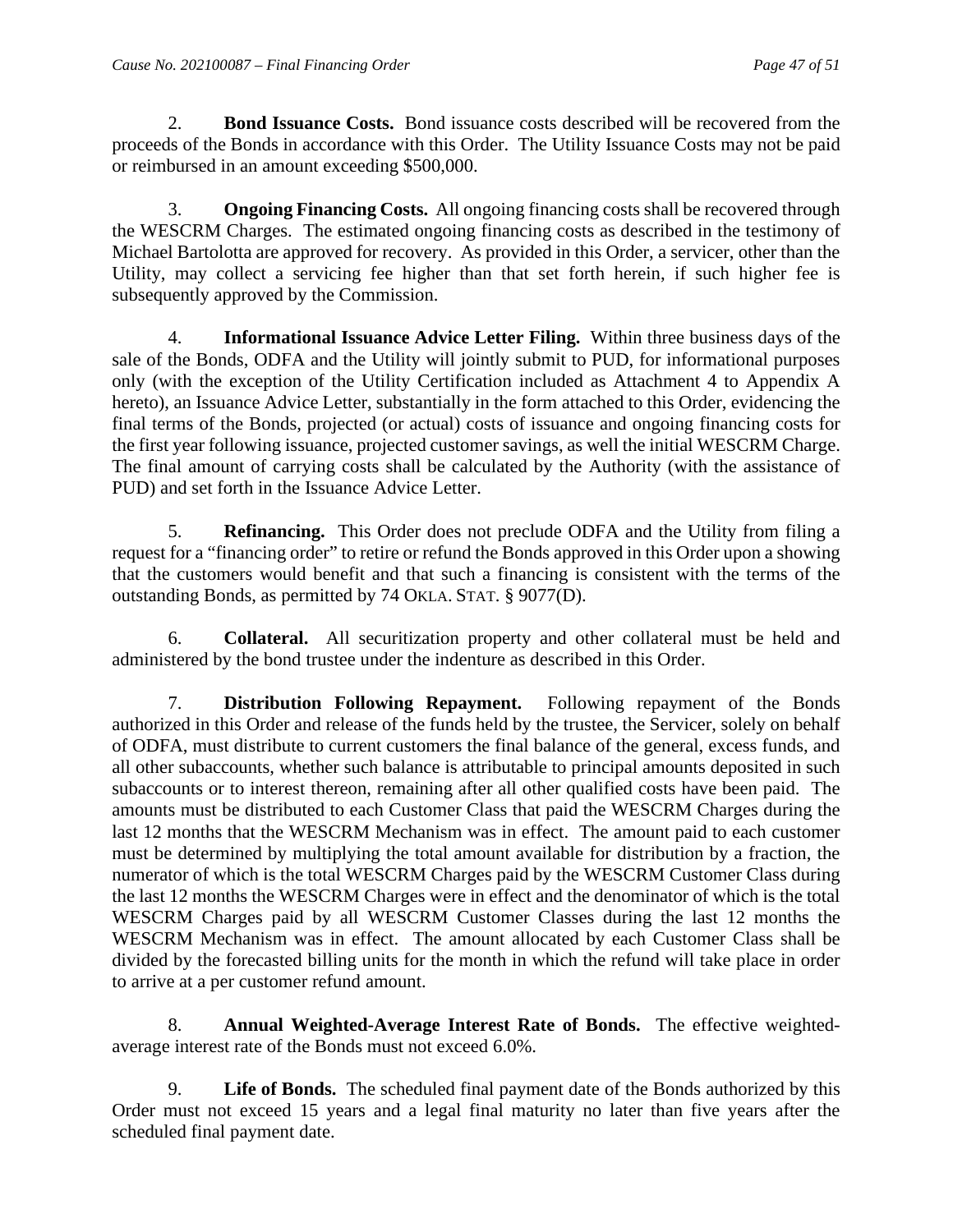10. **Amortization Schedule.** The Commission approves, and the Bonds must be structured, to provide a WESCRM Charge that is designed to produce substantially level annual debt service over the expected life of the Bonds.

## **D. Servicing.**

1. **Servicing Agreement.** The Commission authorizes the Utility to enter into the servicing agreement with ODFA and to perform the servicing duties approved in this Order. The Servicer must be entitled to collect servicing fees in accordance with the provisions of the servicing agreement, provided that the annual servicing fee payable to the Utility while it is serving as Servicer (or to any other servicer affiliated with the Utility) must not at any time exceed 0.05% of the initial aggregate principal amount of the Bonds, plus out-of-pocket costs as described herein. The annual servicing fee payable to any other servicer not affiliated with the Utility shall be subject to approval by the Commission, if required, pursuant to this Order.

2. **Servicing Revenues and Expenses.** The revenues collected by the Utility, or by any affiliate of the Utility acting as the Servicer shall be included as an identified revenue credit and reduce revenue requirements for the customers' benefit in the Utility's applicable general rate case. The expenses of acting as the servicer shall likewise be included as a cost of service in such general rate case, subject to the actual servicer fee.

3. **Replacement of the Utility as Servicer.** Upon the occurrence of an event of default under the servicing agreement relating to servicer's performance of its servicing functions with respect to the WESCRM Charges, the ODFA, or bond trustee acting at the direction of a majority of the bondholders, may replace the Utility as the servicer or as the successor servicer in accordance with the terms of the servicing agreement. In the event the successor servicer seeks a fee up to 0.60% of the initial balance of the Bonds, such request is conditioned upon the ODFA having justification for agreement of such servicing fee and satisfaction that the servicing fee will not adversely affect the then-current ratings on the related Bonds. If the servicing fee of the replacement servicer seeks a fee that exceeds 0.60% of the initial aggregate principal amount of the Bonds, the replacement servicer may not begin providing service until or unless the Commission approves the higher fee in a subsequent proceeding in which the ODFA reasonably demonstrates that the services cannot be obtained at a compensation level lower than 0.60% under the market conditions at that time. No entity may replace the Utility as the servicer or as the successor servicer in any of its servicing functions with respect to the WESCRM Charges and the securitization property authorized by this Order if the replacement would cause any of the then current credit ratings of the Bonds to be suspended, withdrawn, or downgraded.

4. **Collection Terms.** The Servicer must remit collections of the WESCRM Charges to the State Treasurer's Consumer Protection Fund, which shall be maintained by the bond trustee, for ODFA's account in accordance with the terms of the servicing agreement.

5. **Contract to Provide Service.** The Utility shall agree in the sale agreement and in the servicing agreement to continue to operate its transportation and distribution system (or, if by law, the Utility or its successor is no longer required to own and/or operate both the transportation and distribution systems, then the Utility's distribution system) in order to provide gas services to the Utility's customers; provided, however, that this provision must not prohibit the Utility from selling, assigning, or otherwise divesting its transportation and distribution systems or any part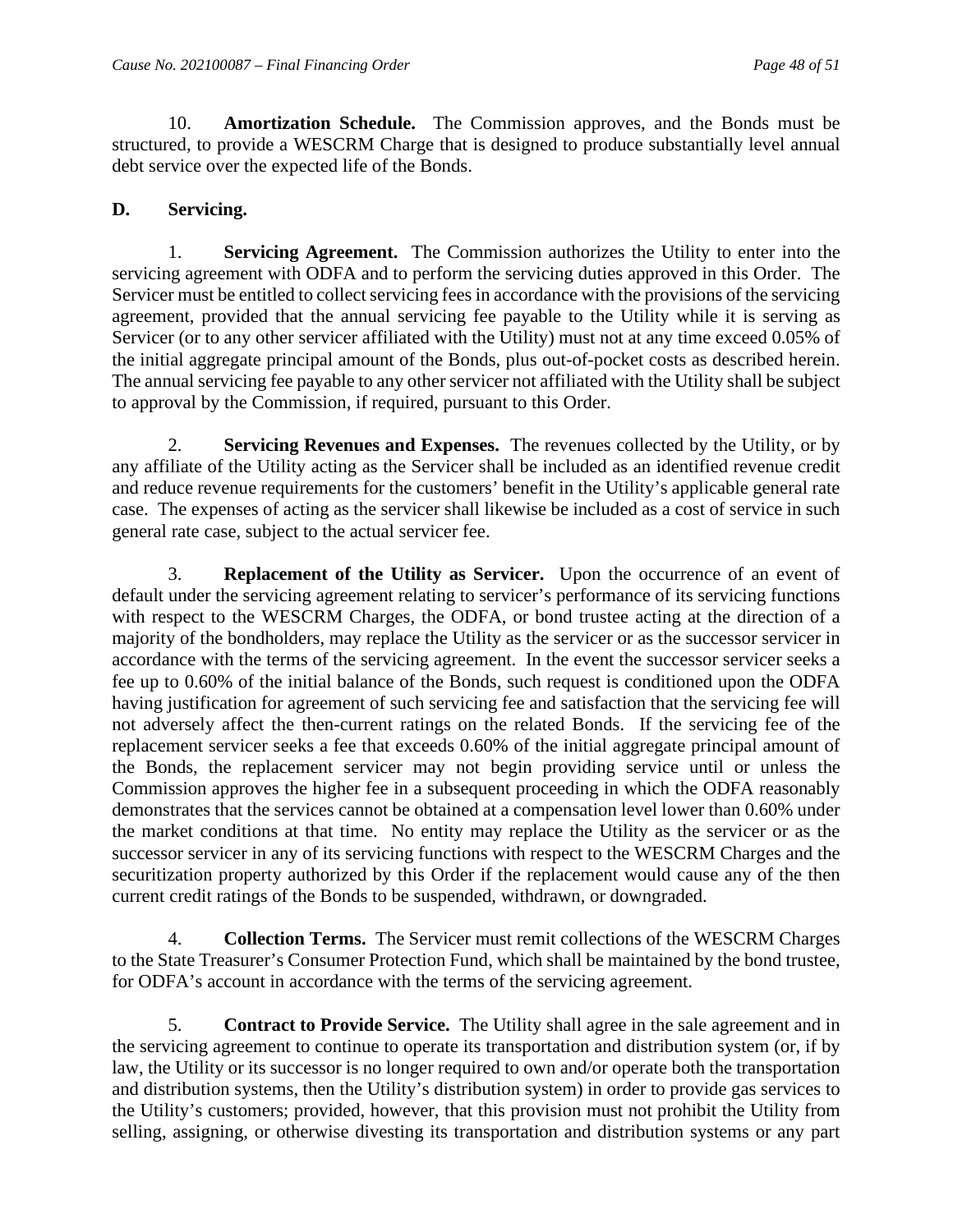thereof, pursuant to applicable law, so long as the entities acquiring such system agree to continue operating the facilities to provide gas service to the Utility's customers.

6. **Securities Reporting Requirements.** The Utility shall cooperate with ODFA and supply such information to ODFA as is reasonably consistent with information that would be required to comply with any federal securities law reporting obligations with respect to the Bonds and any other information required to comply with federal or state securities law reporting obligations.

7. **Service Termination.** In the event that the Servicer is billing customers for WESCRM Charges, the Servicer must have the right to terminate transportation and distribution service to the end-use customer for non-payment by end-use customers under applicable Commission rules.

## **E. Use of Proceeds.**

The proceeds of the Bonds will be applied as described herein.

## **F. Miscellaneous Provisions**

1. **Continuing Issuance Right.** The Utility has the continuing irrevocable right to cause the issuance of, and ODFA has the continuing right to issue, the Bonds in one or more series in accordance with this Order for a period commencing with the date of this Order and extending 24 months following the date on which this Order becomes final.

2. **Binding on Successors.** This Order, together with the WESCRM Charges authorized in it, must be binding on the Utility and any successor to the Utility that provides transportation and distribution service of natural gas directly to customers in the Utility's service area, and any other entity that provides transportation and distribution services of natural gas to customers within that service area. If, by law, the Utility or its successor is no longer required to own or operate both the transportation and distribution systems, then any entity that provides distribution service to customers in the service territory shall be bound by this Order.

3. **Flexibility.** Subject to compliance with the requirements of this Order, the Utility and ODFA must be afforded flexibility in establishing the terms and conditions of the Bonds, including repayment schedules, term, payment dates, collateral, credit enhancement, required debt service, reserves, interest rates, use of original issue discount, and other financing costs and the ability of the Utility, at its option, to cause one or more series of Bonds to be issued by the ODFA.

4. **Effectiveness of Order.** This Order is effective upon issuance and is not subject to rehearing by the Commission after 30 days from the issuance of the Order. The Order is subject to appeal pursuant to Section 20 of Article IX of the Oklahoma Constitution. Notwithstanding the foregoing, no securitization property must be created hereunder, and the Utility must not be authorized to impose, collect, and receive WESCRM Charges, until concurrently with the transfer of the Utility's rights hereunder to the ODFA in conjunction with the issuance of the Bonds.

5. **Regulatory Approvals.** All regulatory approvals within the jurisdiction of the Commission that are necessary for the securitization of the WESCRM Charges associated with the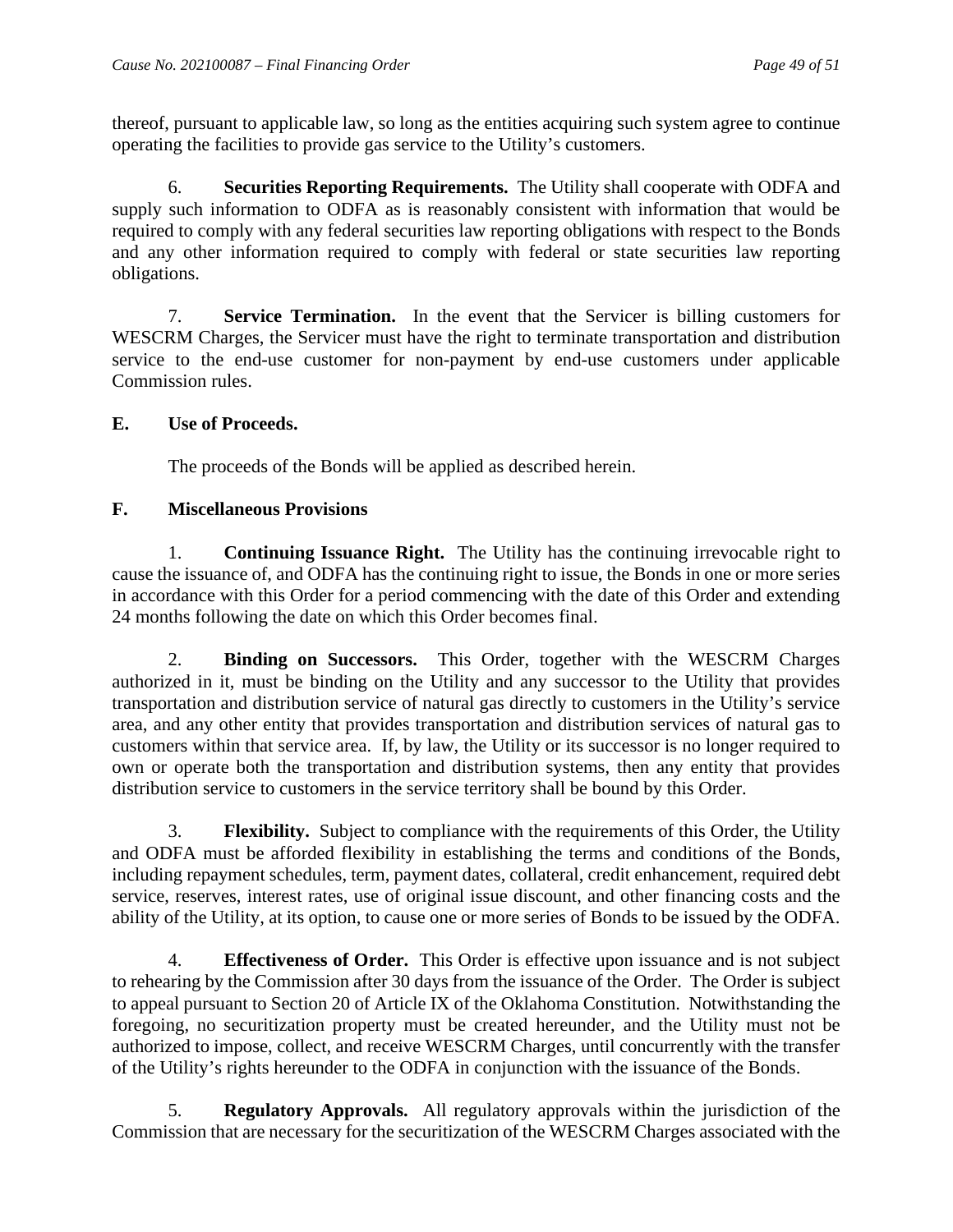costs that are the subject of the Application, and all related transactions contemplated in the application, are granted.

6. **Payment of Commission's Costs for Professional Services.** In accordance with 74 OKLA. STAT. § 9073(D), the ODFA must pay the costs to the Commission (including PUD) of acquiring professional services for the purpose of evaluating the Utility's proposed transaction, including, but not limited to, the Commission's outside attorneys' fees and financial advisor fees, in the amounts specified in the Issuance Advice Letter no later than 30 days after the issuance of any Bonds. Such Commission costs shall be non-Utility bond issuance costs and paid from Bond proceeds, or as otherwise provided in this Order.

7. **Compliance with 74 OKLA. STAT. § 9073(G).** To the extent the Utility receives insurance proceeds from private insurers, receives insurance proceeds or grants from the State of Oklahoma or the government of the United States of America, or any similar source of funding to compensate it for the Extreme Purchase Costs or Extraordinary Costs subject to the Financing Order, or if actual amounts are determined to be lower than estimated amounts securitized by the financing order, then as soon as practicable, these amounts shall be credited to customers through the Company's purchased gas cost recovery mechanism, Rider Schedule No. 1 *Gas Supply Rate* ("GSR"), with an amortization period, if any, to be determined at that time.

8. **Effect.** This Order constitutes a legal financing order for the Utility under the Act. The Commission finds this Order complies with the provisions of 74 OKLA. STAT. §§ 9073-74. An Order gives rise to rights, interests, obligations and duties as expressed in 74 OKLA. STAT. § 9075 and § 9077. It is the Commission's express intent to give rise to those rights, interests, obligations and duties by issuing this Order. The Utility and the Servicer are directed to take all actions as are required to effectuate the transactions approved in this Order, subject to compliance with the criteria established in this Order.

9. **Severability.** Any term or provision of this Agreement that is invalid or unenforceable in any situation in any jurisdiction will not affect the validity or enforceability of the remaining terms and provisions hereof or the validity or enforceability of the offending term or provision in any other situation or in any other jurisdiction.

10. **Further Commission Action.** The Commission will act under this Order as expressly authorized by the Act, and other applicable law, to do its utmost to ensure that expected WESCRM Charge revenues are sufficient to pay on a timely basis scheduled principal of and interest on the Bonds issued under this Order and other costs, including fees and expenses, in connection with the Bonds.

11. **All Other Motions, etc., Denied.** The Commission denies all other motions and any other request.

12. **Delivery of Financing Order.** On the date hereof, the Commission, through its Chairman, will deliver a copy of this Order to the Governor, the President Pro Tempore of the Senate, the Speaker of the House of Representatives, and the Authority in accordance with 74 OKLA. STAT. § 9074(D).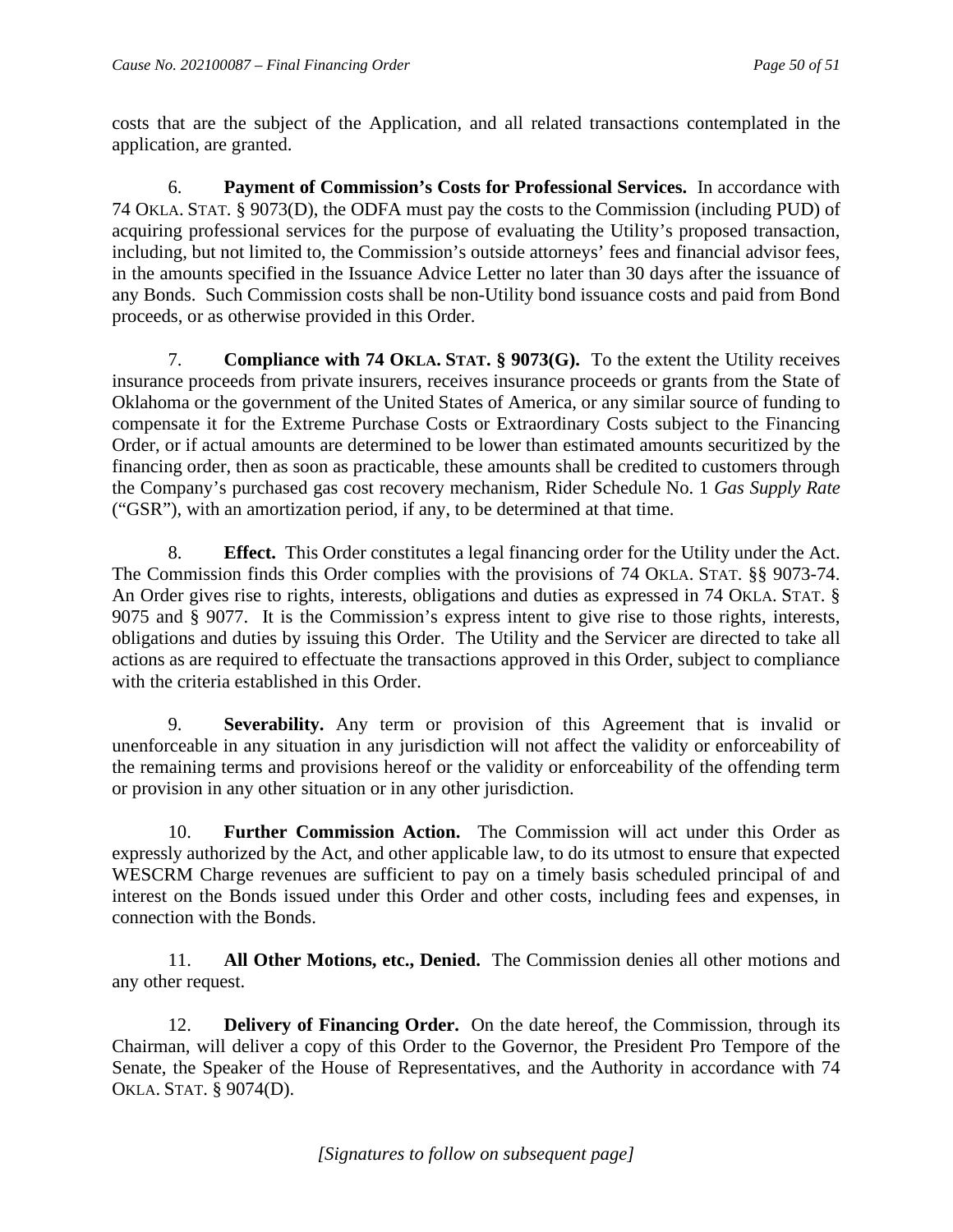CORPORATION COMMISSION OF OKLAHOMA

DANA L. MURPHY, CHAIRMAN

 $\overline{\text{ATEUOMV}}$   $\overline{\text{UGCF}}$   $\overline{\text{CULUDMAM}}$ BOB ANTHONY, VICE CHAIRMAN

 $\sim$ DD HIETT, COMMISSIONER

# **CERTIFICATION**

DONE AND PERFORMED by the Commissioners participating in the making of this Order, as wh by their signatures above, this  $10th$  day of February 3022.



BY ORDER OF THE COMMISSION:

\_\_\_\_\_\_\_\_\_\_\_\_\_\_\_\_\_\_\_\_\_\_\_\_\_\_\_\_\_\_\_\_\_\_\_\_

PEGGY MITCHELL, Commission Secretary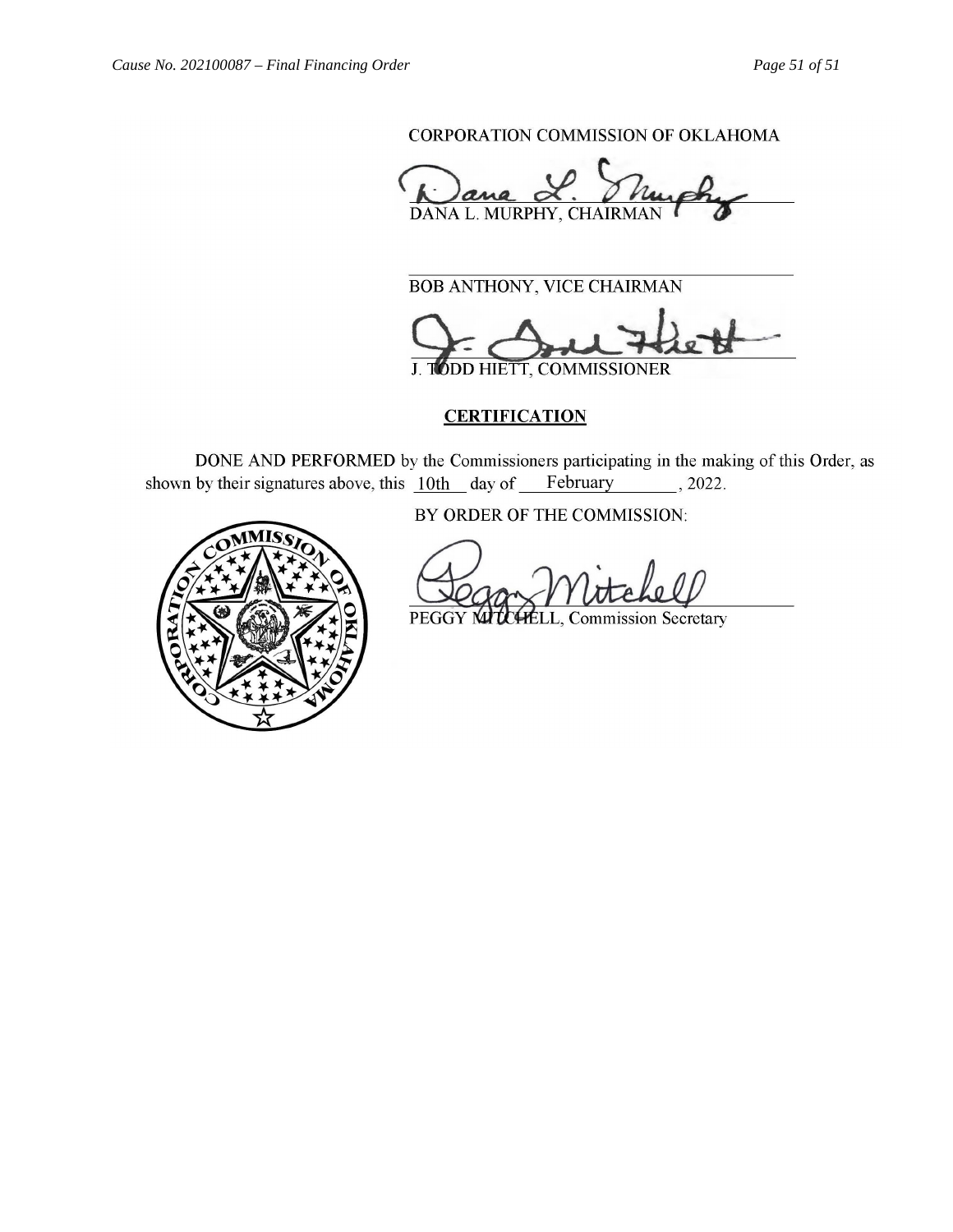**APPENDIX A FORM OF ISSUANCE ADVICE LETTER PAGE 1**

### **FORM OF ISSUANCE ADVICE LETTER**

### **[SUBMITTED FOR INFORMATION ONLY PURPOSES]**

**\_\_\_\_\_\_DAY, \_\_\_\_\_\_\_\_\_ \_\_, 202\_** 

### **THE OKLAHOMA CORPORATION COMMISSION**

ATTN: Chairman Jim Thorpe Building 2101 N. Lincoln Blvd. Oklahoma City, Oklahoma 73105

### **SUBJECT: ISSUANCE ADVICE LETTER FOR RATEPAYER-BACKED BONDS**

Pursuant to the Financing Order adopted on the \_\_\_\_\_ day of \_\_\_\_\_, 202\_ in *Application of CenterPoint Energy Resources Corp. D/B/A/ CenterPoint Energy Oklahoma Gas for a Financing Order Approving Securitization of Costs Arising from the February 2021 Winter Weather Event pursuant to the February 2021 Regulated Utility Consumer Protection Act*, Cause No. PUD 202100087 (the "Financing Order"), CENTERPOINT ENERGY RESOURCES CORP. (the "Utility" or the "Applicant") and OKLAHOMA DEVELOPMENT FINANCE AUTHORITY ("ODFA" or the "Authority") jointly submit, this Issuance Advice Letter to report certain terms and information related to the Ratepayer-Backed Bonds Series \_\_\_\_\_, Tranches \_\_\_\_\_\_\_\_\_. Any capitalized terms not defined in this letter shall have the meanings ascribed to them in the Financing Order or the February 2021 Regulated Utility Consumer Protection Act, 74 OKLA. STAT. §§ 9071-9081 (the "Act").

#### **PURPOSE**

This filing includes the following information:

- (1) Calculation of total principal amount of Bonds issued;
- (2) The final terms and structure of the Ratepayer-Backed Bonds, including a description of any credit enhancement, the final estimated bond issuance costs and the final estimates of ongoing financing costs for the first year following issuance;
- (3) A calculation of projected customer savings relative to conventional methods of financing resulting from the issuance of the Bonds
- (4) the initial WESCRM Charges.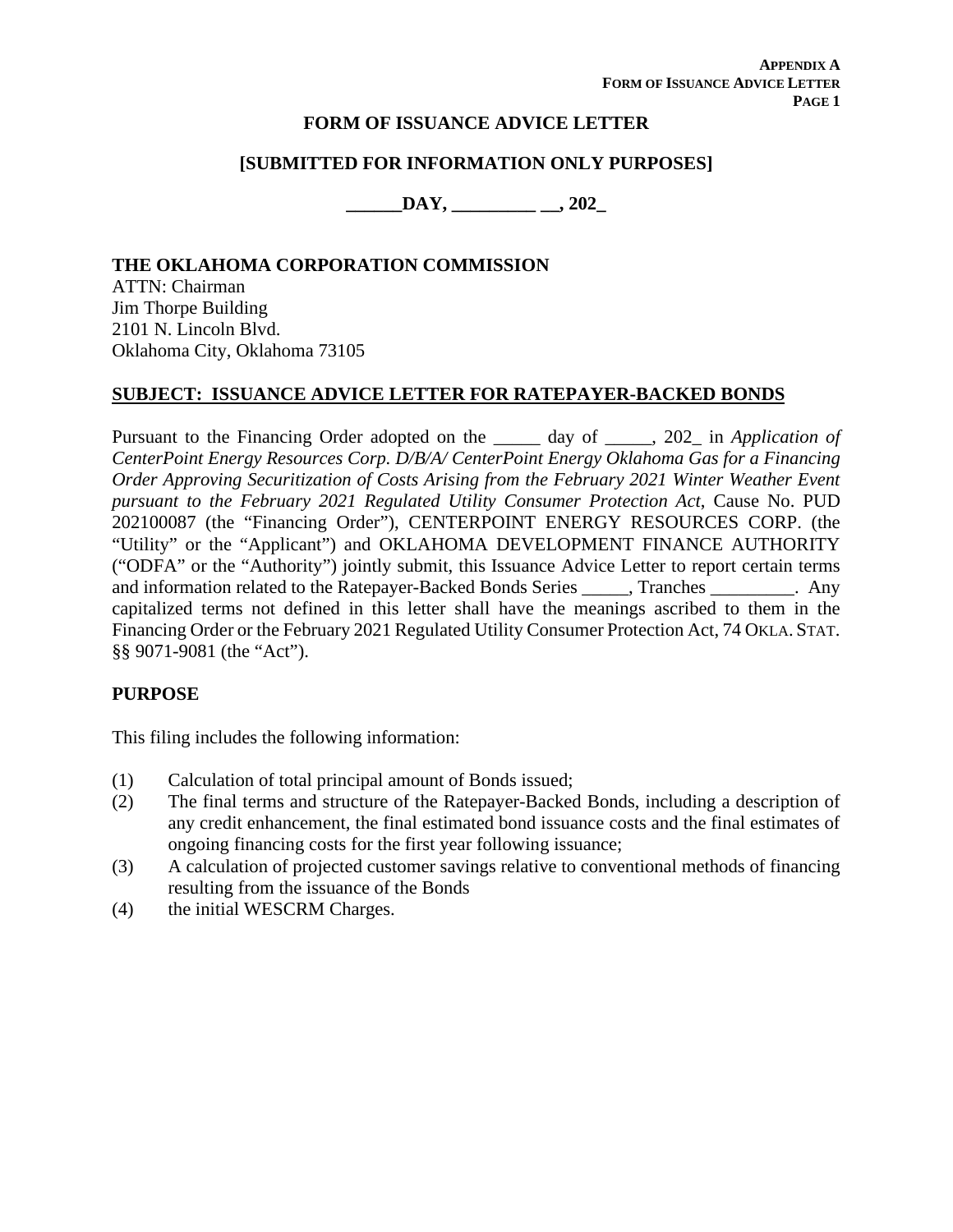### **1. PRINCIPAL AMOUNT OF BONDS ISSUED (AUTHORIZED AMOUNT)**

The total amount of qualified costs, carrying costs, and issuance costs being financed (the "Authorized Amount") is presented in Attachment 1.

### **2. DESCRIPTION OF FINAL TERMS OF BONDS**

Set forth below is a summary of the final terms of the Bond Issuance.

Ratepayer-Backed Bond Title and Series: \_\_\_\_\_\_

Trustee:

Closing Date: \_\_\_\_\_\_\_\_\_ \_\_, 202\_

Bond Ratings: [S&P \_\_\_; Moody's \_\_\_; Fitch \_\_\_]

Amount Issued (Authorized Amount): \$

Ratepayer-Backed Bond Issuance Costs: See Attachment 1, Schedule B.

Ratepayer-Backed Bond Ongoing Financing Costs: See Attachment 2, Schedule B.

|         |             | Scheduled | Legal<br>Final |
|---------|-------------|-----------|----------------|
|         |             | Final     |                |
| Tranche | Coupon Rate | Maturity  | Maturity       |
|         | $\%$        |           |                |
|         | $\%$        |           |                |
|         | ℅           |           |                |
|         |             |           |                |

| <b>Effective Annual Weighted Average Interest</b> |                               |
|---------------------------------------------------|-------------------------------|
| Rate of the Ratepayer-Backed Bonds:               | $\frac{0}{0}$                 |
| Weighted Average Life of Series:                  | vears                         |
| Call provisions (including premium, if any):      |                               |
| <b>Expected Sinking Fund Schedule:</b>            | Attachment 2, Schedule A      |
| Payments to Bondholders:                          | <b>Semiannually Beginning</b> |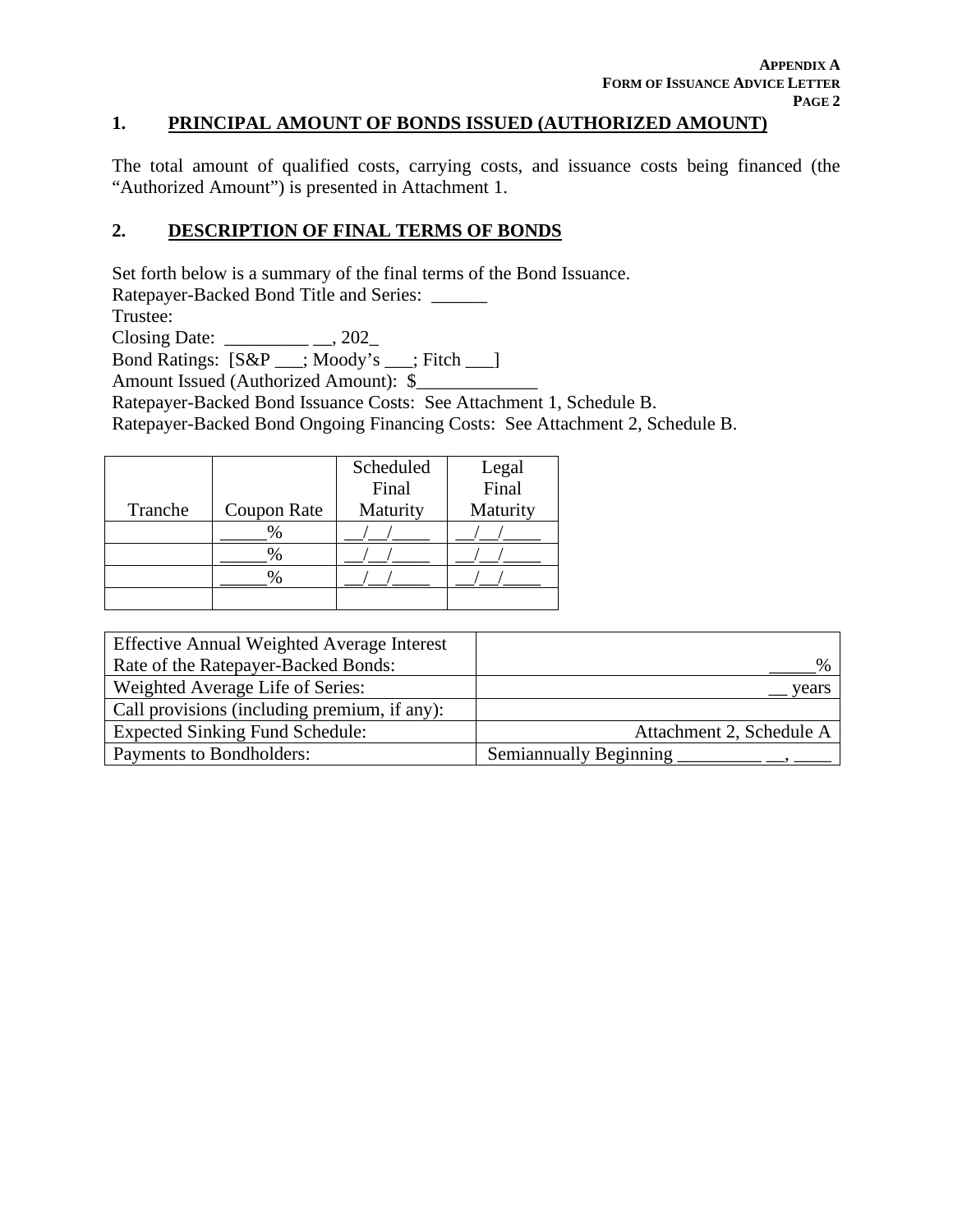### **3. CALCULATION OF PROJECTED SAVINGS**

The weighted average interest rate of the Ratepayer-Backed Bonds (excluding costs of issuance and ongoing financing costs) is less than [\_\_\_\_]%, accordingly, the proposed structuring, expected pricing, and financing costs of the Ratepayer-Backed Bonds are reasonably expected to result in substantial revenue requirement savings as compared to conventional methods of financing. The net present value of the savings, which will avoid or mitigate rate impacts as compared to conventional methods of financing the qualified costs, is estimated to be \$\_\_\_\_\_\_\_\_\_ (see Attachment 2, Schedule C), based on an effective annual weighted average interest rate of % for the Ratepayer-Backed Bonds.

## **4. INITIAL WESCRM CHARGE**

Table I below shows the current assumptions for each of the variables used in the calculation of the initial WESCRM Charges.

**TABLE I Input Values For Initial WESCRM Charges Applicable period: from \_\_\_\_\_\_\_\_\_ \_\_, \_\_\_\_ to \_\_\_\_\_\_\_\_\_ \_\_, \_\_\_\_**

| Customer count for each Customer Class for the applicable     |  |
|---------------------------------------------------------------|--|
| period:                                                       |  |
| Ratepayer-Backed Bond debt service for the applicable period: |  |
| Charge-off rate for each Customer classes:                    |  |
| Forecasted annual ongoing financing costs (See Attachment 2,  |  |
| Schedule B):                                                  |  |
| <b>Current Ratepayer-Backed Bond outstanding balance:</b>     |  |
| Target Ratepayer-Backed Bond outstanding balance as of        |  |
|                                                               |  |
| Total Periodic Billing Requirement for applicable period:     |  |
|                                                               |  |

Based on the foregoing, the initial WESCRM Charges calculated for each Customer classes are detailed in Attachment 3.

### **EFFECTIVE DATE**

[In accordance with the Financing Order, the WESCRM Charge shall be billed beginning on the first day of the first billing cycle of the next revenue month following the date of issuance of the ratepayer-backed bonds.]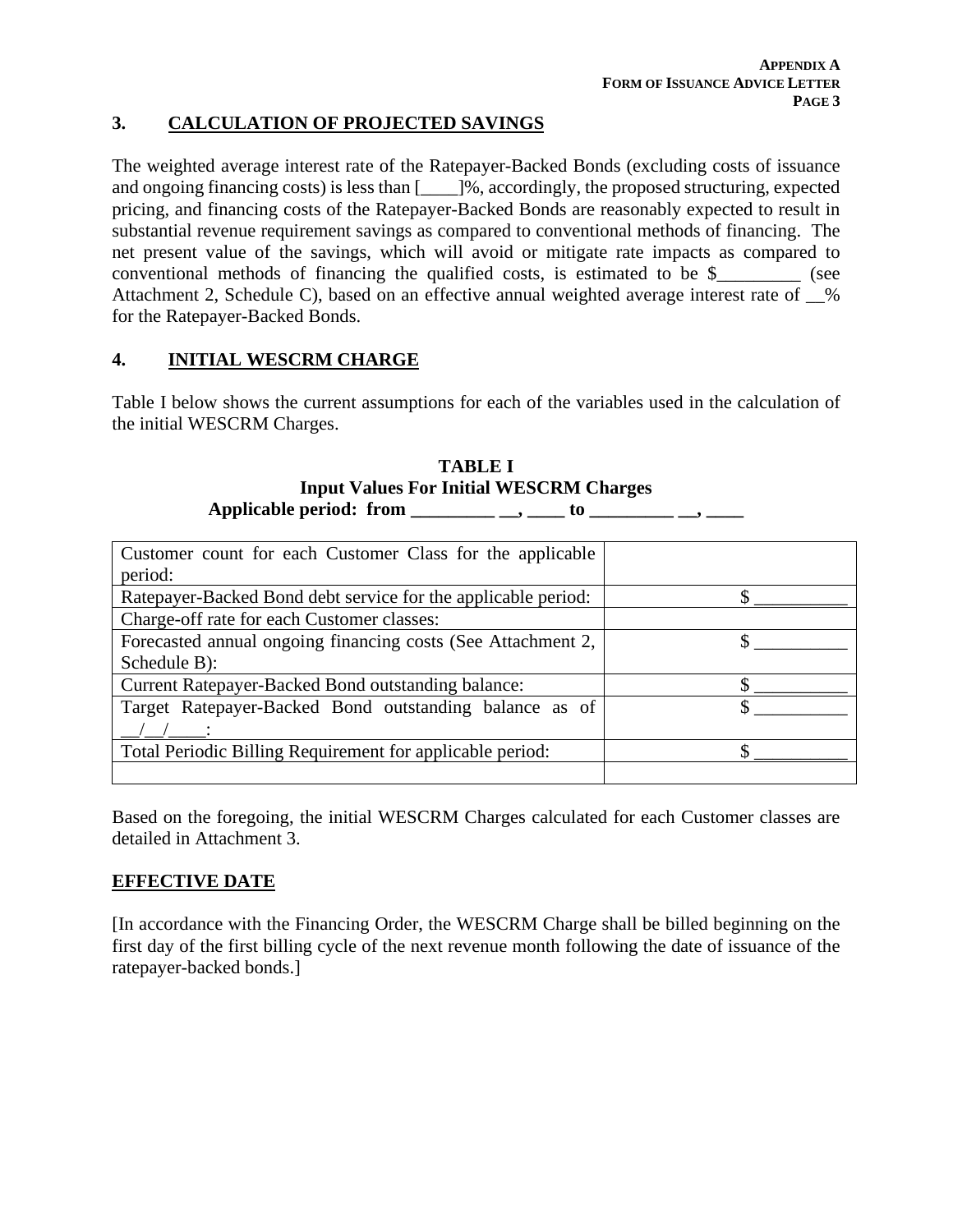## **AUTHORIZED OFFICER**

The undersigned are officers of Applicant and Authority, respectively, and authorized to deliver this Issuance Advice Letter on behalf of Applicant and Authority.

Respectfully submitted,

CENTERPOINT ENERGY RESOURCES CORP.

| By:    |  |
|--------|--|
| Name:  |  |
| Title: |  |

## OKLAHOMA DEVELOPMENT FINANCE **AUTHORITY**

| By:    |  |  |  |
|--------|--|--|--|
| Name:  |  |  |  |
| Title: |  |  |  |

cc: Director of the Public Utility Division, Oklahoma Corporation Commission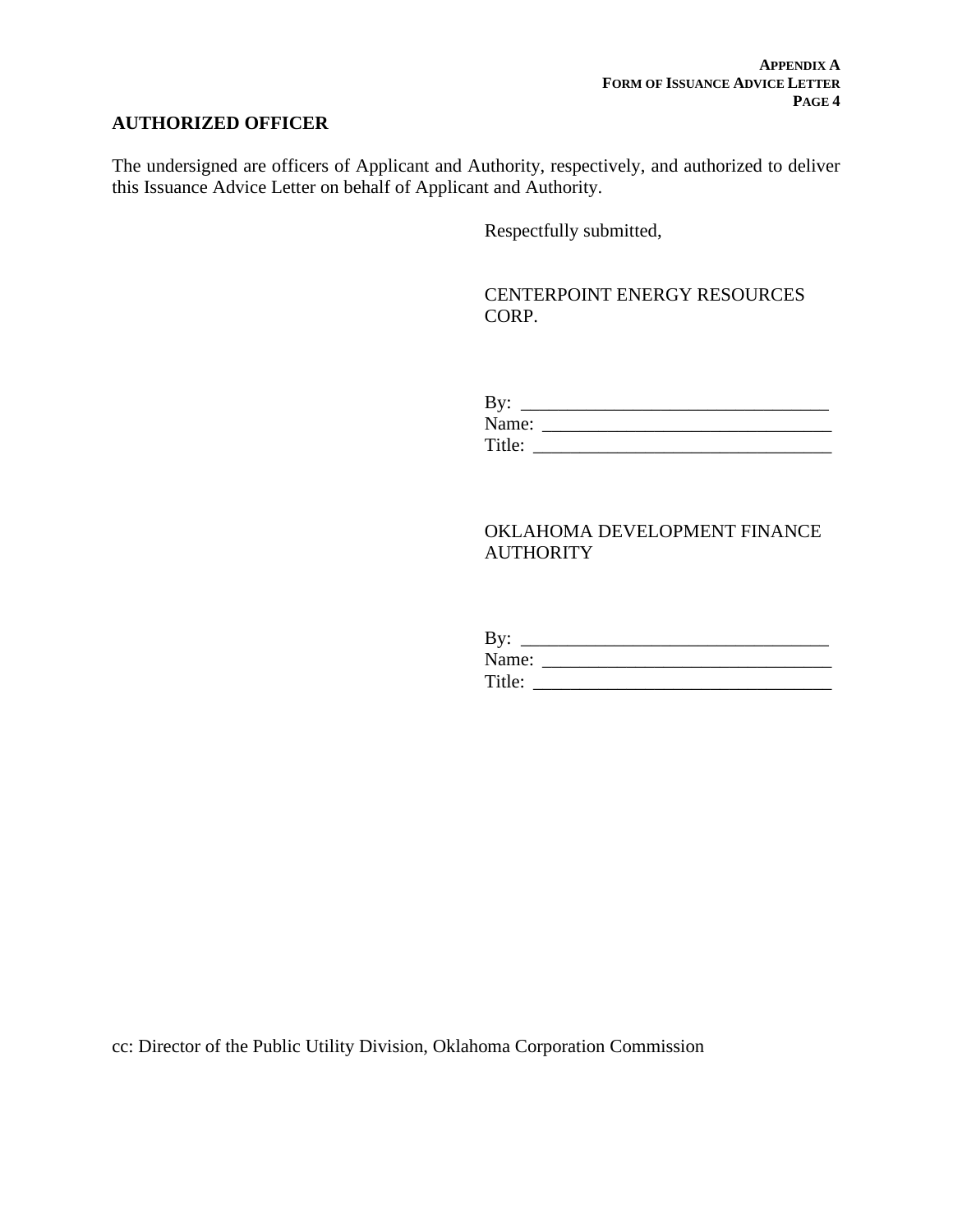# **SCHEDULE A CALCULATION OF AUTHORIZED AMOUNT**

| A. |                                                        |  |
|----|--------------------------------------------------------|--|
|    | 202100087 (including any adjustment to carrying costs) |  |
| B. | Estimated bond issuance costs (Attachment              |  |
|    | Schedule B)                                            |  |
|    | <b>TOTAL AUTHORIZED AMOUNT</b>                         |  |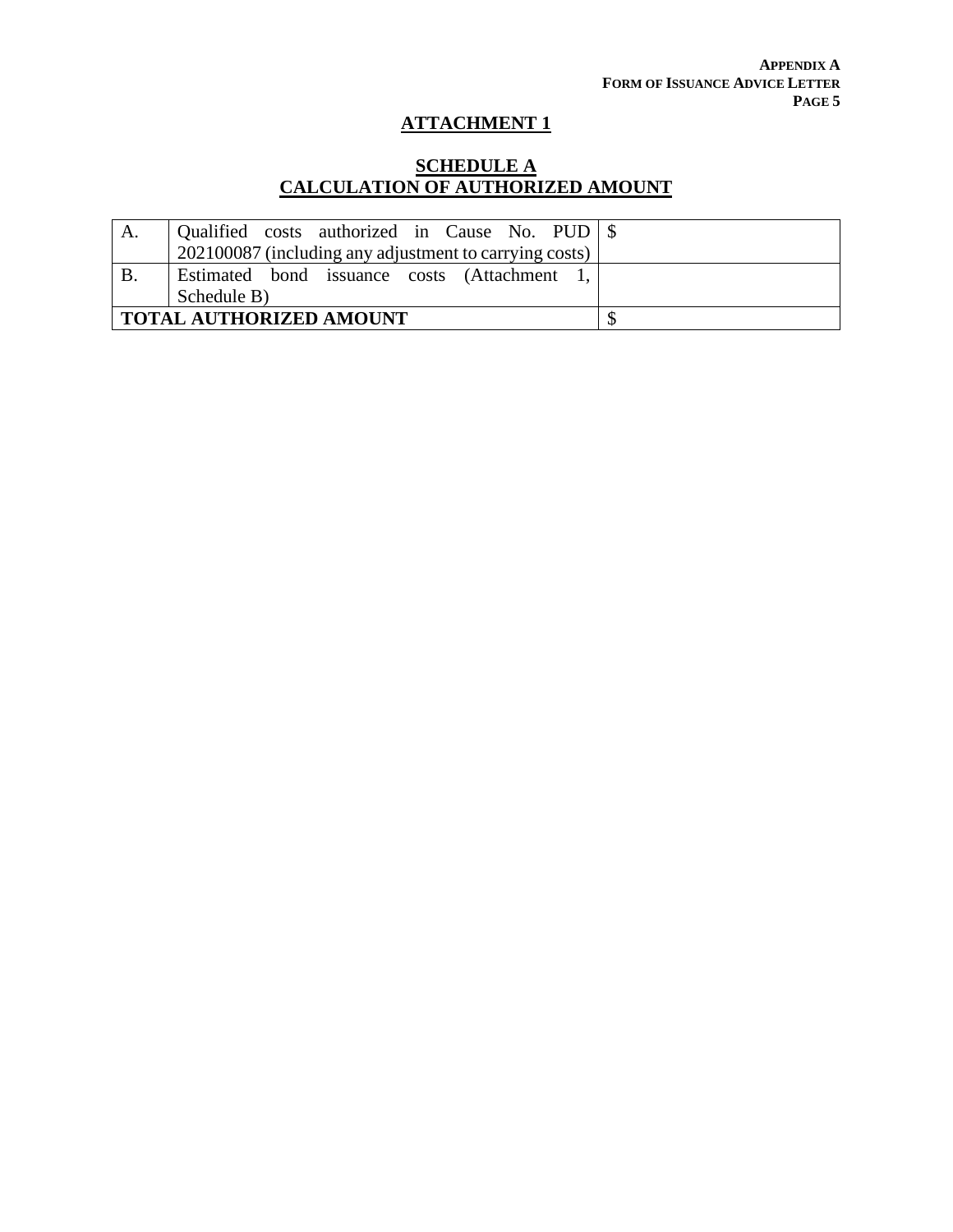### **SCHEDULE B**

## **ESTIMATED ISSUANCE COSTS**

|                                                                | <b>Issuance Costs</b> |
|----------------------------------------------------------------|-----------------------|
| Underwriters' Fees & Expenses                                  | $\$ -                 |
| Underwriters' Counsel Legal Fees & Expenses                    | $\sqrt[6]{\cdot}$     |
| ODFA Legal & Advisory Fees and Expenses                        | $\sqrt[6]{\cdot}$     |
| [ODFA Financing Acceptance Fee]                                | $\$ -                 |
| <b>State Treasurer Fees and Expenses</b>                       | $\sqrt{\ }$ -         |
| <b>Bond Counsel Fees</b>                                       | $\overline{\$}$ .     |
| Rating Agency Fees and Related Expenses                        | $\sqrt[6]{\cdot}$     |
| Printing                                                       | $\overline{\$}$ -     |
| Trustee's/Trustee Counsel's Fees & Expenses                    | $\sqrt[6]{}$          |
| <b>ODFA Legal and Advisory Fees</b>                            | $\sqrt{\ }$ .         |
| Original Issuance Discount                                     | $\$\,$                |
| <b>Commission Fees and Expenses</b>                            |                       |
|                                                                | $\$ -                 |
| Other Credit Enhancements (Overcollateralization Subaccount)   | $\$\,$                |
| Rounding/Contingency                                           | $\$\,$                |
| Debt Service Reserve Subaccount (DSRS)                         |                       |
| <b>Commission Fees and Expenses</b>                            | $\$\,$                |
| <b>Total Non-Utility External Issuance Costs</b>               | $\mathsf{\$}$ .       |
|                                                                |                       |
|                                                                |                       |
| Utility's Financial Advisor Fees & Expenses                    | $\$ -                 |
| Utility's Counsel Legal Fees & Expenses                        | $\$ -                 |
| Utility's Non-legal Securitization Proceeding Costs & Expenses | $\$ -                 |
| Utility's Miscellaneous Administrative Costs                   | $\$\,$                |
| Servicer's Set-Up Costs                                        | $\$ -                 |
| External Servicing Costs (Accountant's)                        | $\sqrt{$}$ -          |
| <b>Total Utility Issuance Costs</b>                            | $\$ -                 |
| <b>Total Estimated Issuance Costs</b>                          | $\$ -                 |
| <b>Rounded Amount</b>                                          | $\$ -                 |

**Note: Any difference between the Estimated Issuance Costs financed for, and the actual Issuance Costs incurred by, the ODFA and (except as capped) the Utility will be resolved, if estimates are more or less than actual, through The WESCRM Rider or pursuant to the Commission Order issued in this proceeding, as applicable.**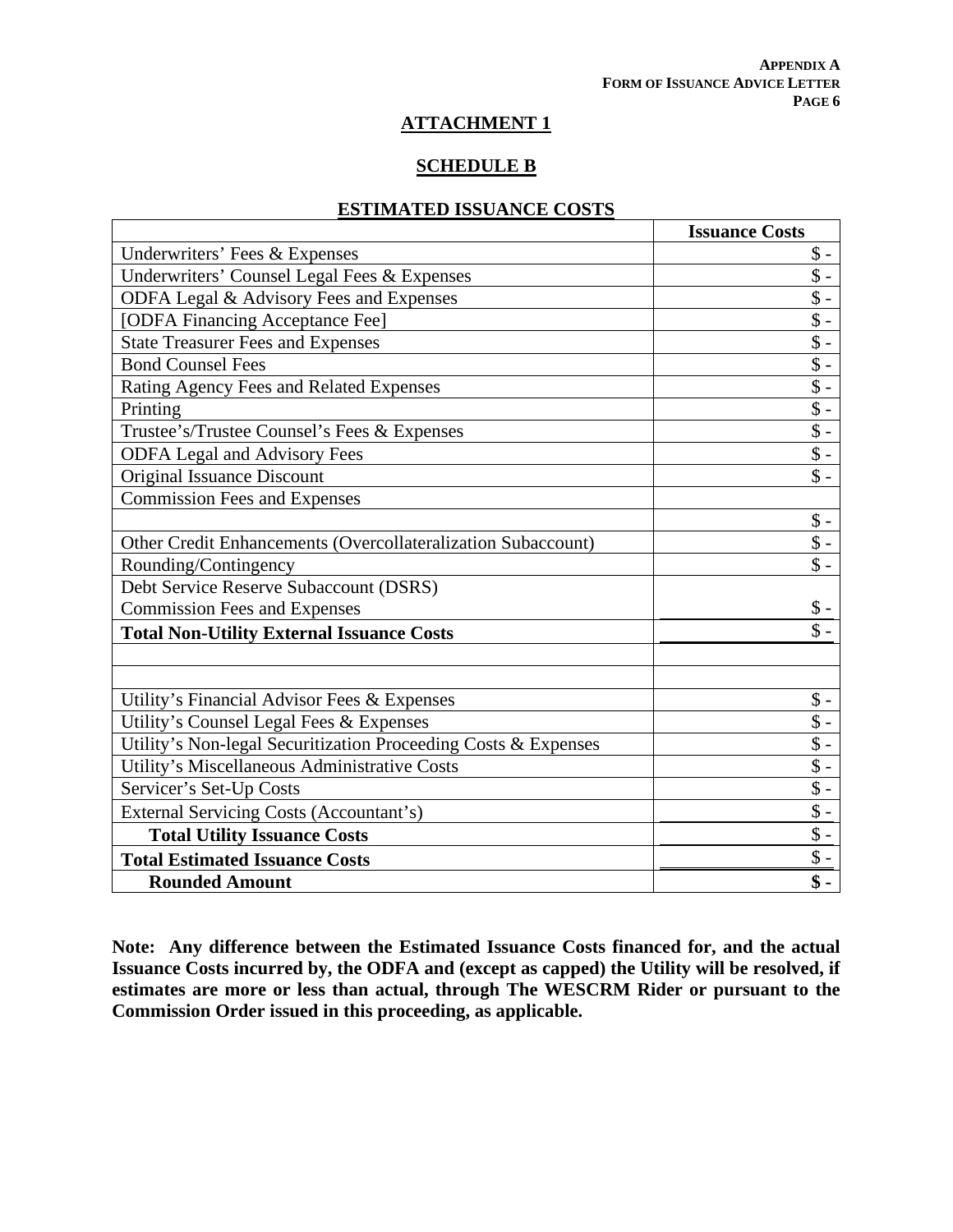### **SCHEDULE A**

# **RATEPAYER-BACKED BOND FUNDING REQUIREMENT INFORMATION EXPECTED SINKING FUND SCHEDULE**

| <b>SERIES</b><br>, TRANCHE |                             |          |           |                      |  |
|----------------------------|-----------------------------|----------|-----------|----------------------|--|
| Payment<br>Date            | Principal<br><b>Balance</b> | Interest | Principal | <b>Total Payment</b> |  |
|                            |                             |          | Φ<br>D    | Φ                    |  |
|                            |                             |          |           |                      |  |
|                            |                             |          |           |                      |  |
|                            |                             |          |           |                      |  |
|                            |                             |          |           |                      |  |
|                            |                             |          |           |                      |  |
|                            |                             |          |           |                      |  |
|                            |                             |          |           |                      |  |

| , TRANCHE<br><b>SERIES</b> |                             |          |           |                      |  |
|----------------------------|-----------------------------|----------|-----------|----------------------|--|
| Payment<br>Date            | Principal<br><b>Balance</b> | Interest | Principal | <b>Total Payment</b> |  |
|                            |                             | ₼        | ጦ         | \$                   |  |
|                            |                             |          |           |                      |  |
|                            |                             |          |           |                      |  |
|                            |                             |          |           |                      |  |
|                            |                             |          |           |                      |  |
|                            |                             |          |           |                      |  |
|                            |                             |          |           |                      |  |
|                            |                             |          |           |                      |  |

| <b>SERIES</b><br>, TRANCHE |                             |          |           |                      |  |
|----------------------------|-----------------------------|----------|-----------|----------------------|--|
| Payment                    | Principal<br><b>Balance</b> | Interest | Principal | <b>Total Payment</b> |  |
| Date                       |                             |          |           |                      |  |
|                            |                             |          | ¢<br>J    | Φ                    |  |
|                            |                             |          |           |                      |  |
|                            |                             |          |           |                      |  |
|                            |                             |          |           |                      |  |
|                            |                             |          |           |                      |  |
|                            |                             |          |           |                      |  |
|                            |                             |          |           |                      |  |
|                            |                             |          |           |                      |  |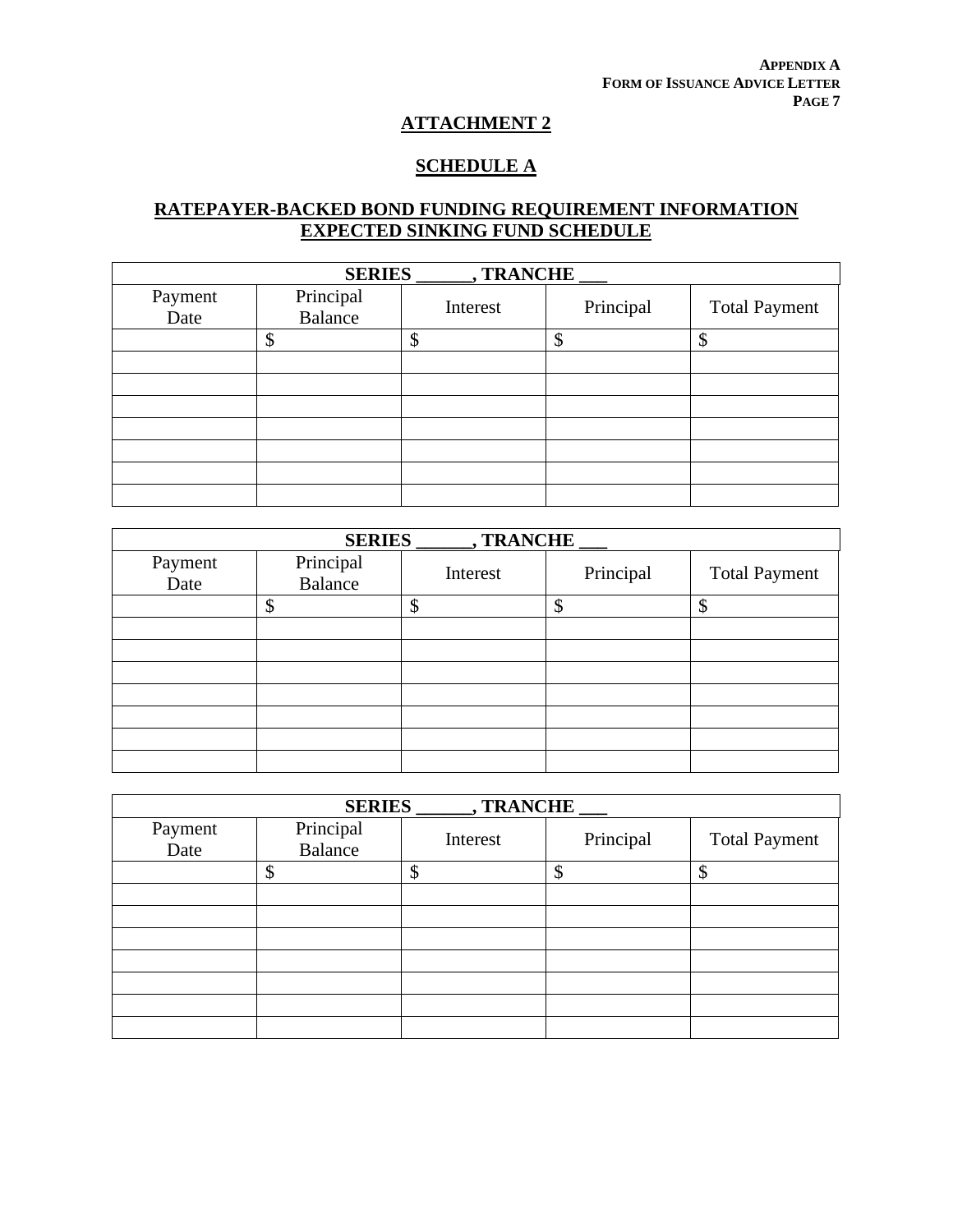### **SCHEDULE B**

## **ESTIMATED ONGOING FINANCING COSTS**

|                                                                        | <b>Itemized Annual</b><br><b>Ongoing Financing</b> |
|------------------------------------------------------------------------|----------------------------------------------------|
|                                                                        | <b>Costs</b>                                       |
| True-Up Administration Fees ^                                          | $\$ -                                              |
| ODFA Administration Fees ^                                             | $\$ -                                              |
| $\Lambda$                                                              | $\$ -                                              |
| ODFA Administration Fees^                                              | $\sqrt{$}$ -                                       |
| ODFA Legal Fees & Expenses^                                            | $\sqrt{$}$ -                                       |
| ODFA Accounting Fees^                                                  | $\sqrt[6]{\frac{1}{2}}$                            |
| Trustee's/Trustee's Counsel Fees & Expenses ^                          | $\sqrt{$}$ -                                       |
| Rating Agency Fees and Related Expenses^                               | $\sqrt[6]{}$ -                                     |
| Miscellaneous ^                                                        | $\sqrt[6]{\cdot}$                                  |
| Cost of Swaps & Hedges^                                                | $\sqrt[6]{\cdot}$                                  |
| Other Credit Enhancements <sup>^</sup>                                 | $\sqrt{$}$ -                                       |
| <b>Total Non-Utility External Annual Ongoing Financing Costs</b>       | $\$\$ -                                            |
|                                                                        |                                                    |
|                                                                        |                                                    |
| Ongoing Servicer Fees (Utility as Servicer)                            | $\$ -                                              |
| Accounting Costs (External)^                                           | $\$\$ -                                            |
| <b>Total (Utility as Servicer) Estimated Annual Ongoing Financing</b>  |                                                    |
| <b>Costs</b>                                                           | \$ -                                               |
| Ongoing Servicer Fees as % of original principal amount                | $\%$                                               |
|                                                                        |                                                    |
| Ongoing Servicer Fees (Third-Party as Servicer - []% of principal)     | $\$ -                                              |
| Other External Ongoing Fees (total of lines marked with a $\land$ mark |                                                    |
| above)                                                                 | $\$ -                                              |
| Total (Third-Party as Servicer) Estimated Ongoing Financing            |                                                    |
| Costs                                                                  | $\$ -                                              |

**Note: The amounts shown for each category of ongoing financing costs on this attachment are the expected costs for the first year of the Ratepayer-Backed Bonds. Winter event securitization charges will be adjusted at least semi-annually to reflect the actual Ongoing Financing Costs through the true-up process described in the Financing Order, except that the servicing fee is fixed as long as the Utility (or any affiliate) is servicer.**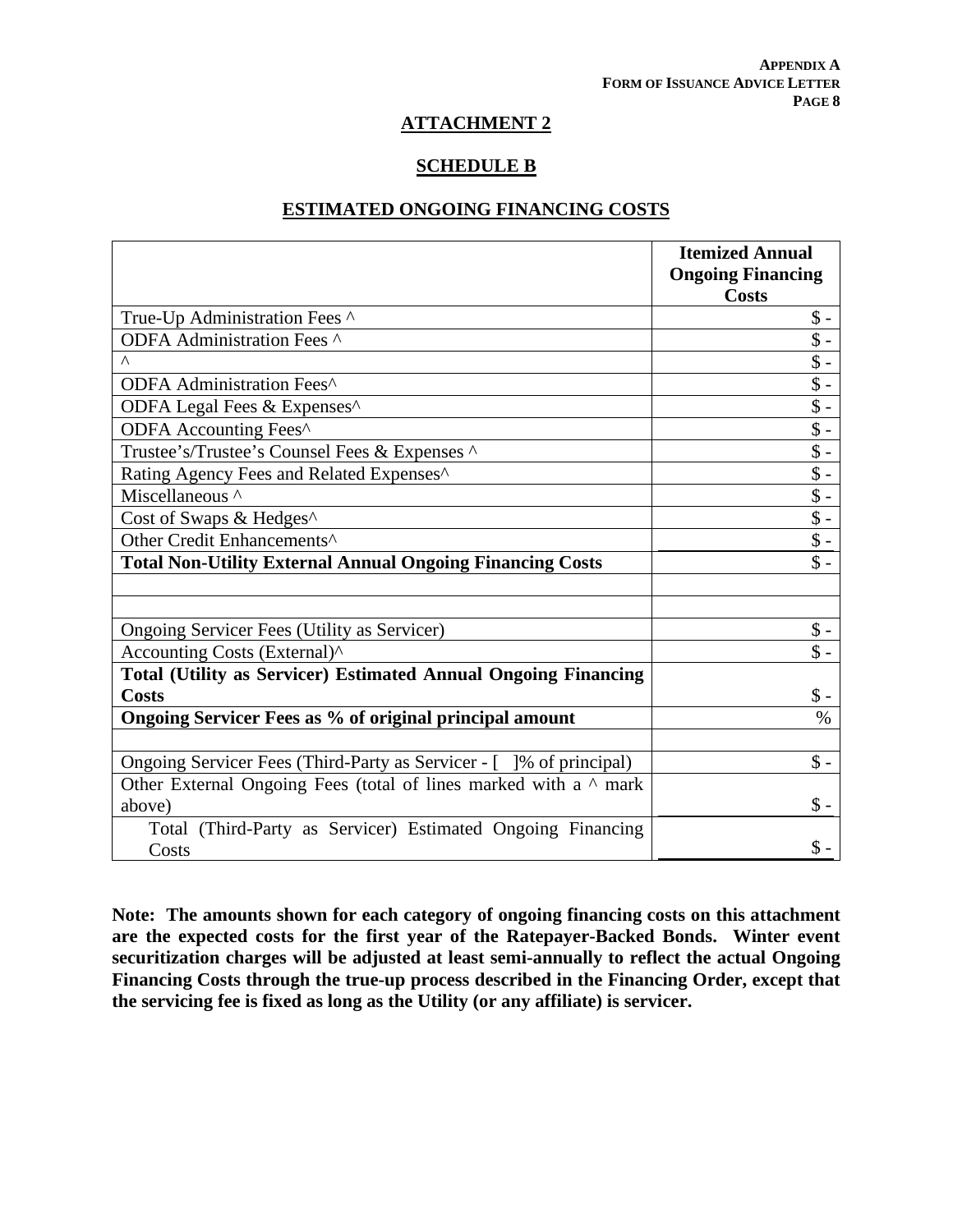## **SCHEDULE C**

# **BENEFITS VERSUS CONVENTIONAL FINANCING**

|                      | Conventional<br>Financing | Ratepayer-Backed<br><b>Bond Financing</b> | Savings/(Cost) of<br>Ratepayer-Backed |
|----------------------|---------------------------|-------------------------------------------|---------------------------------------|
|                      |                           |                                           | <b>Bond Financing</b>                 |
| <b>Present Value</b> |                           |                                           |                                       |

The present value discount factor shall be the rate needed to discount future debt service payments on the Bonds to the net proceeds of Bonds, including accrued interest, DSRS and any contingency retained by the trustee.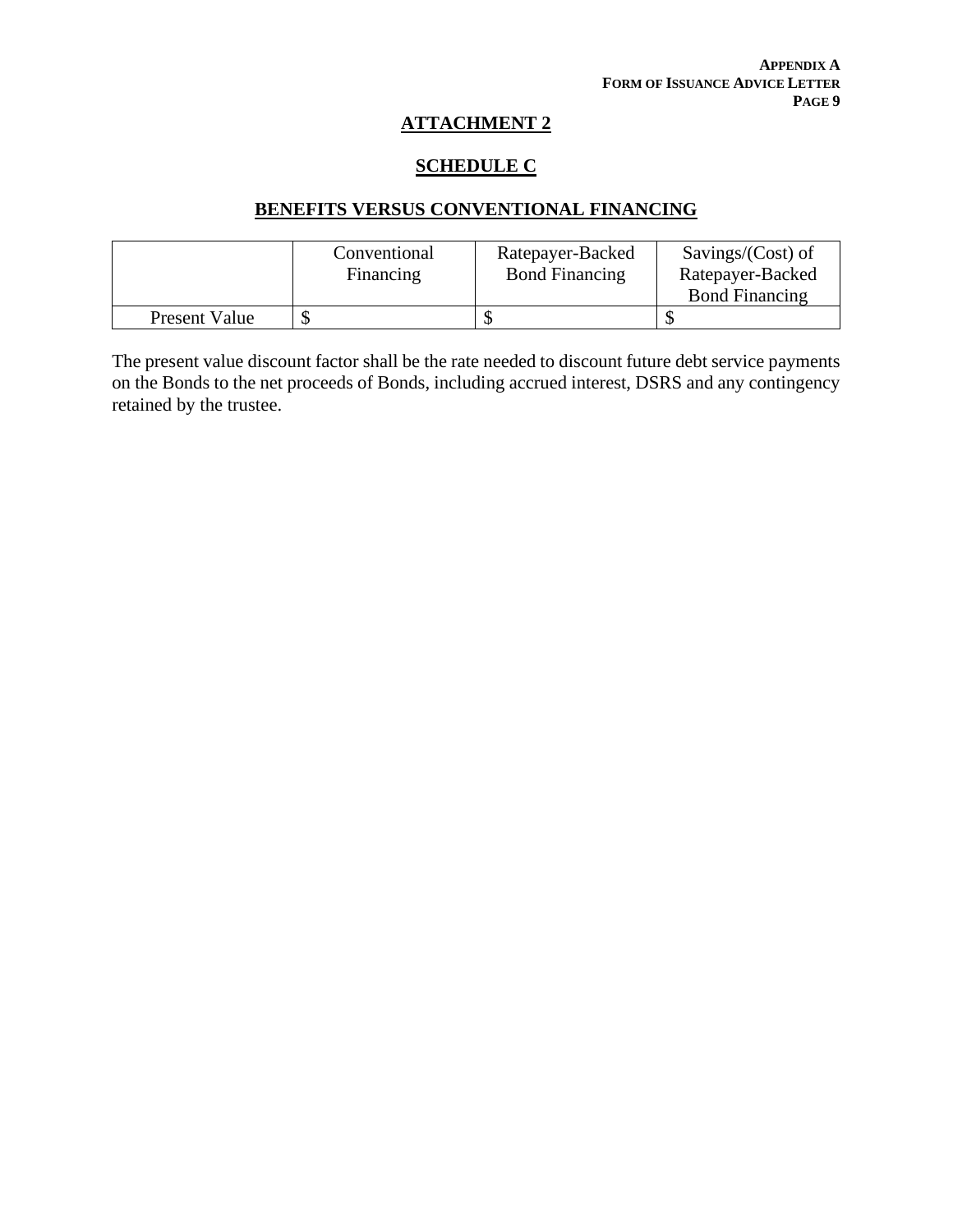# **INITIAL ALLOCATION OF COSTS TO CUSTOMER CLASSES**

| $\mathbf{1}$          | (2)                                   |  |
|-----------------------|---------------------------------------|--|
| <b>Customer Class</b> | Energy Allocation Factor <sup>1</sup> |  |
| Residential           | $\%$                                  |  |
| GS1                   | $\%$                                  |  |
| CS <sub>1</sub>       | $\%$                                  |  |
| <b>LCS</b>            | $\%$                                  |  |
|                       | $\%$                                  |  |
| Total                 | 100.0000%                             |  |

<span id="page-62-0"></span><sup>&</sup>lt;sup>1</sup> Determined in accordance with the methodology in Appendix B to the Financing Order.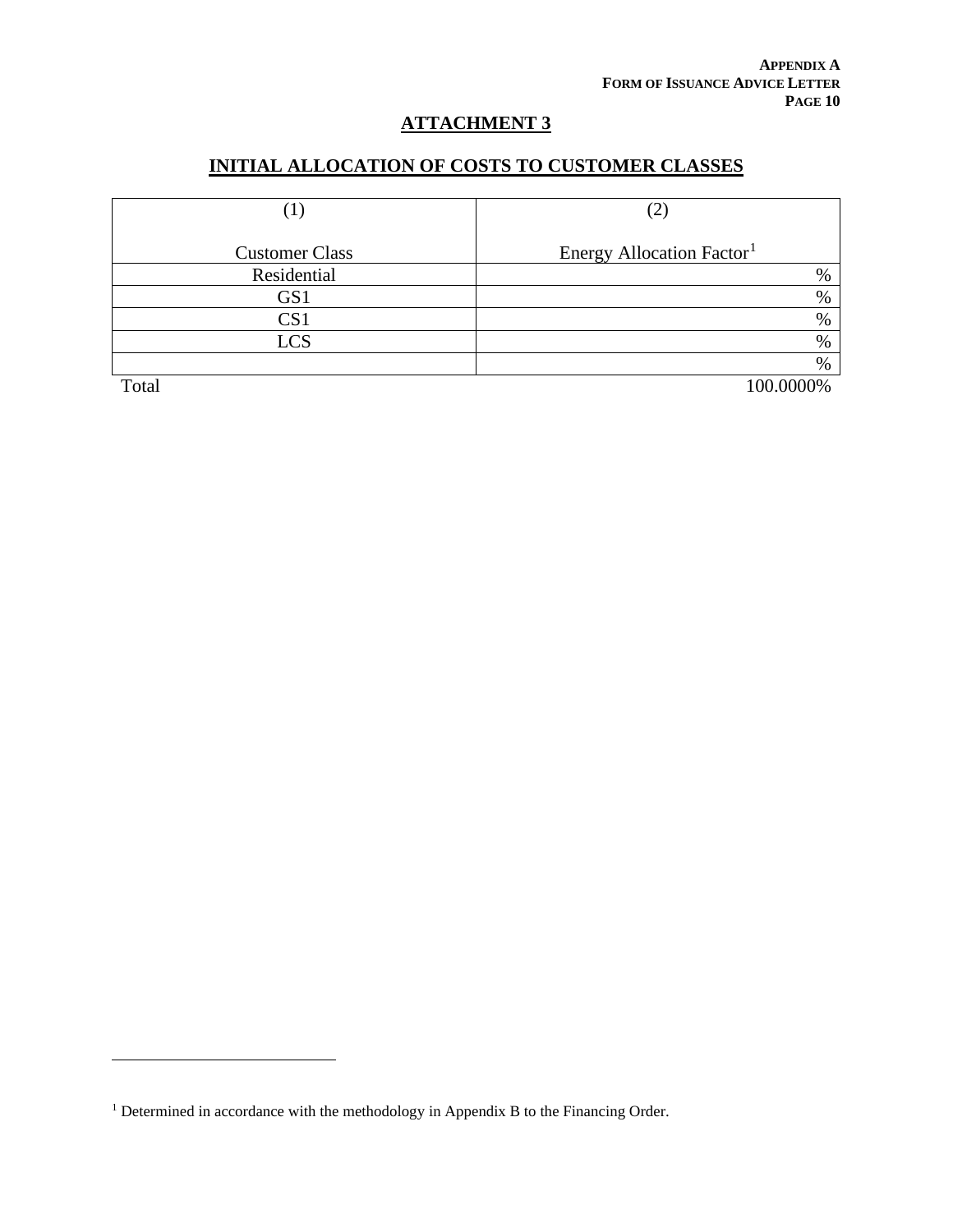### **UTILITY CERTIFICATION**

THE OKLAHOMA CORPORATION COMMISSION ATTN: Chairman Jim Thorpe Building 2101 N. Lincoln Blvd. Oklahoma City, Oklahoma 73105

Pursuant to the Financing Order adopted on the \_\_\_\_\_ day of \_\_\_\_\_, 202\_ in *Application of CenterPoint Energy Resources Corp. D/B/A/ CenterPoint Energy Oklahoma Gas for a Financing Order Approving Securitization of Costs Arising from the February 2021 Winter Weather Event pursuant to the February 2021 Regulated Utility Consumer Protection Act*, Cause No. PUD 202100087, CENTERPOINT ENERGY RESOURCES CORP. (the "Utility" or the "Applicant") certifies that the calculation of the WESCRM Charges included in the Issuance Advice Letter were calculated in accordance with the Financing Order. If the Commission determines that the calculation of the WESCRM Charges contained any mathematical error, such error will be corrected upon the next implementation of the true-up and reconciliation process.

Any capitalized terms not defined in this certification shall have the meanings ascribed to them in the Financing Order or the February 2021 Regulated Utility Consumer Protection Act, 74 OKLA. STAT. §§ 9071-9081.

Respectfully submitted,

CENTERPOINT ENERGY RESOURCES CORP.

| By:    |  |
|--------|--|
| Name:  |  |
| Title: |  |

cc: Director of the Public Utility Division, Oklahoma Corporation Commission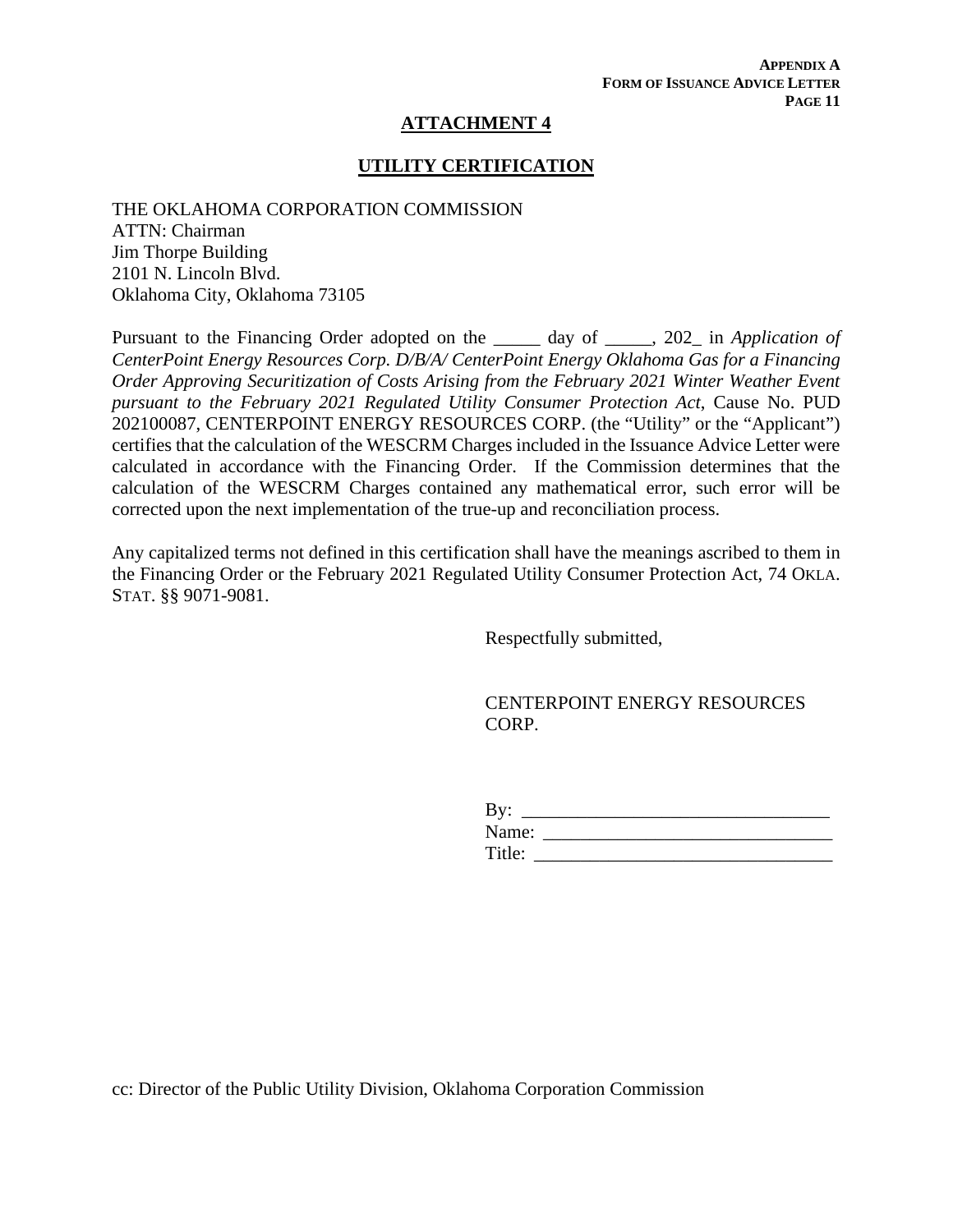### **WINTER EVENT SECURITIZED COST RECOVERY MECHANISM ("WESCRM")**

### **1. APPLICABILITY**

The WESCRM is applicable to and becomes a part of each Oklahoma retail rate schedule listed in Section 5 of this tariff and shall be applicable to the usage of each respective Oklahoma retail rate schedule. The WESCRM is irrevocable and nonbypassable.

### **2. PURPOSE**

To recover from customers the amounts necessary to service, repay, and administer customer-backed bonds associated with the February 2021 Winter Weather Event and issued by the Oklahoma Development Finance Authority pursuant to Senate Bill No. 1050.

#### **3. TERM**

The WESCRM shall become effective the first billing cycle of the month following a final financing order in Cause No. PUD 202100087 and the issuance of ratepayer-backed bonds ("bonds") and the Company's receipt of the net bond proceeds pursuant to Senate Bill 1050. The WESCRM shall remain in effect until the complete repayment and retirement of the bonds.

### **4. ALLOCATION**

The WESCRM shall be allocated to gas sales customer tariffs as shown below. The allocation percentages below are based on the actual usage for each retail class excluding the Voluntary Fixed Price Option ("VFPO") and Low-Income Energy Assistance Program ("LIHEAP") customers during February 2021. This allocation, as approved in Cause No. PUD 202100087, shall only change subject to the true up set forth in Section 6 or a change in rate structure ordered in a general rate case. Active VFPO and eligible LIHEAP customers during the February 2021 Winter Weather Event are excluded from this tariff.

| <b>Rate Category</b> | % Allocation |
|----------------------|--------------|
| Residential          | 65.51%       |
| GS <sub>1</sub>      | 15.67%       |
| CS <sub>1</sub>      | 18.08%       |
| <b>LCS</b>           | 0.74%        |
| <b>Total</b>         | 100.00%      |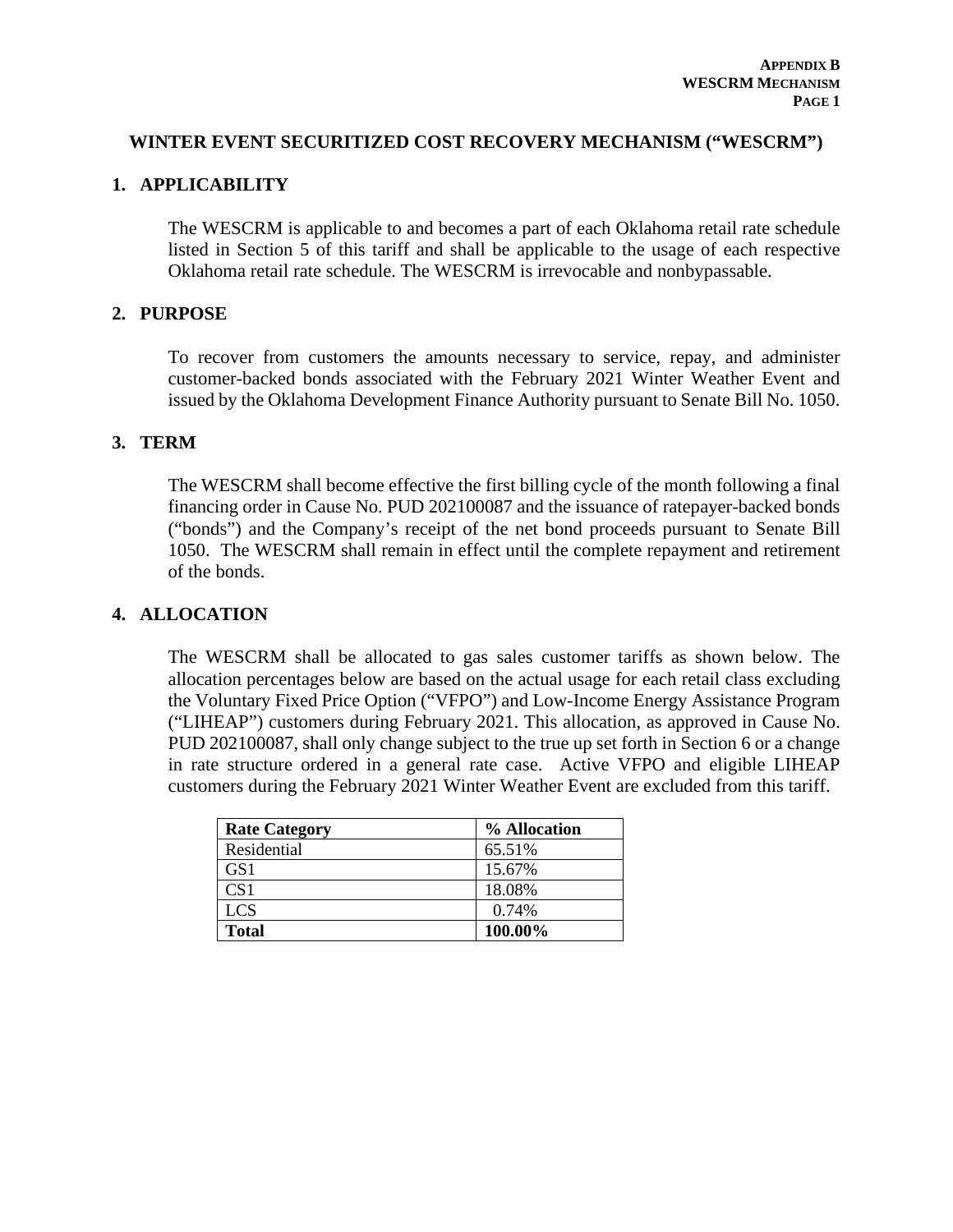### **5. BILLING RATES**

The WESCRM billing rates below shall show as a separate line item on the customer's bill. Active VFPO customers and residential customers listed with the Company as eligible for the LIHEAP during the February 2021 Winter Weather Event are exempt from this charge.

| <b>Rate Category</b> | <b>Fixed Monthly Rate</b> |
|----------------------|---------------------------|
| Residential          |                           |
|                      |                           |
|                      |                           |
|                      |                           |

## **6. TRUE-UP**

The WESCRM shall be trued-up and reconciled at least semi-annually, through a submission to the Public Utility Division (PUD) of the Oklahoma Corporation Commission. The Company shall receive periodic information from the Oklahoma Development Finance Authority (ODFA) in order to perform this true-up and reconciliation. The Company will provide the updated rates as well as supporting calculations by March 31 and September 30 of each year, with rates to be effective the first billing cycle in May and November, respectively. Submission dates and timing of applicable rates may change subject to the timing of information from the ODFA. If the current customer count for any customer class changes by 10% from the customer count used to determine the billing rates as shown in Section 5, then the allocation of both the WESCRM allocation and fixed billing rate will be redetermined using twelve months of projected usage. The WESCRM can also be trued-up and reconciled at any time if the servicer forecasts that WESCRM charge collections will be insufficient to make all scheduled payments of principal, interest and other financing costs in respect of the Bonds during the current or next succeeding payment period or (ii) to replenish any draws on the debt service reserve subaccount.

A final true-up will occur at the end of the Term to ensure that only the amount of bond proceeds the Company received, as well as related interest and ongoing financing costs, have been collected from those customers identified in Section 4. This final true-up may occur through the Company's Gas Supply Rate (GSR) or as a line item on the customers' bills.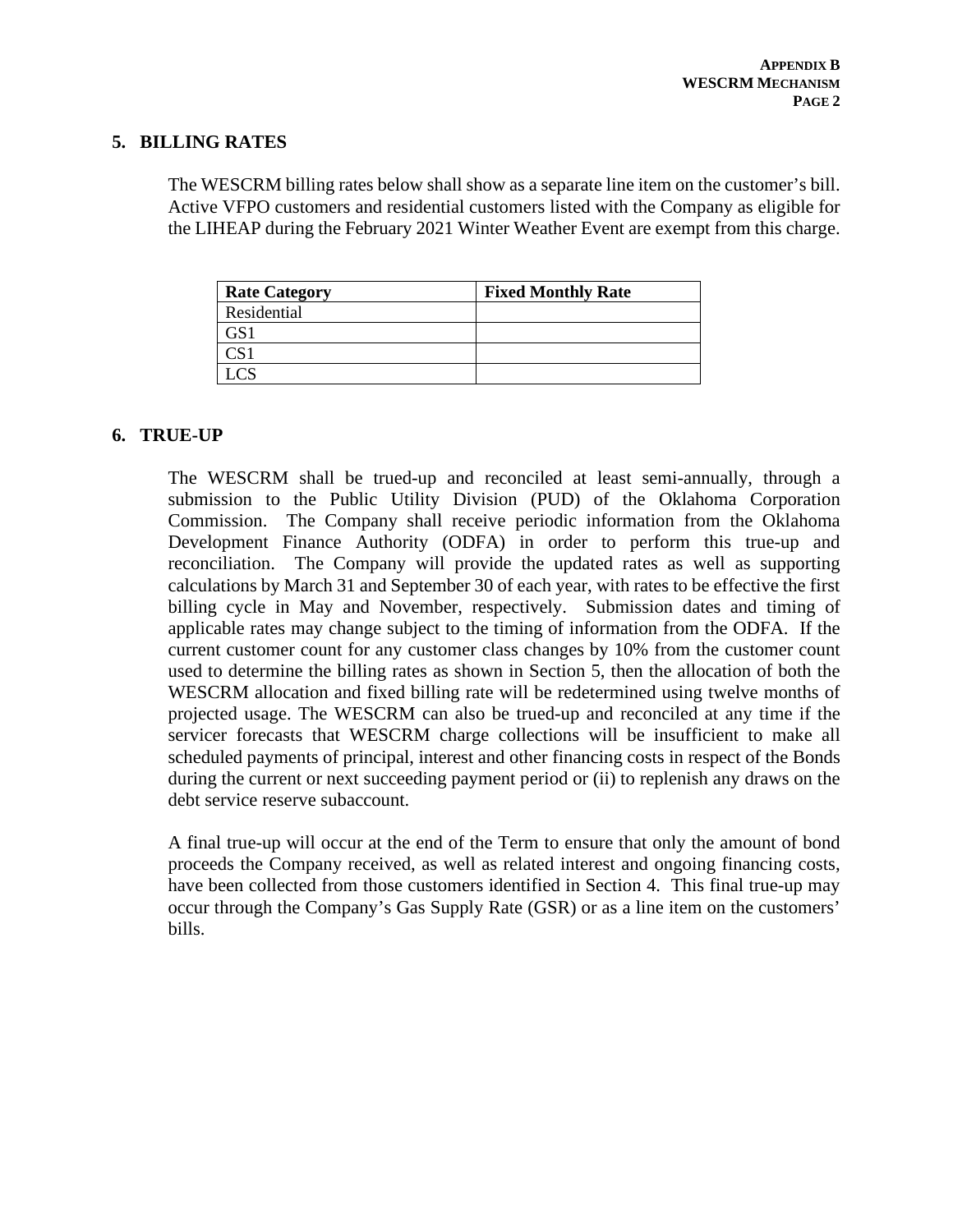# **ESTIMATED ISSUANCE COSTS**

|                                                                | <b>Issuance Costs</b> |
|----------------------------------------------------------------|-----------------------|
| Underwriters' Fees & Expenses                                  |                       |
| Underwriters' Counsel Legal Fees & Expenses                    |                       |
| ODFA Legal & Advisory Fees and Expenses                        |                       |
| <b>ODFA Financing Acceptance Fee</b>                           |                       |
| <b>State Treasurer Fees and Expenses</b>                       |                       |
| <b>Bond Counsel Fees</b>                                       |                       |
| Rating Agency Fees and Expenses                                |                       |
| <b>Commission Fees and Expenses</b>                            |                       |
| Printing                                                       |                       |
| Trustee's/Trustee Counsel's Fees & Expenses                    |                       |
| Original Issuance Discount                                     |                       |
| Cost of Swaps & Hedges                                         |                       |
| Other Credit Enhancements (Overcollateralization Subaccount)   |                       |
| Rounding/Contingency                                           |                       |
| Debt Service Reserve Subaccount (DSRS)                         |                       |
| <b>Total Non-Utility External Issuance Costs</b>               |                       |
|                                                                |                       |
| Utility's Financial Advisor Fees & Expenses                    |                       |
| Utility's Counsel Legal Fees & Expenses                        |                       |
| Utility's Non-legal Securitization Proceeding Costs & Expenses |                       |
| Utility's Miscellaneous Administrative Costs                   |                       |
| Servicer's Set-Up Costs                                        |                       |
| <b>External Servicing Costs (Accountant's)</b>                 |                       |
| <b>Total Utility Issuance Costs</b>                            |                       |
| <b>Total Estimated Issuance Costs</b>                          |                       |
|                                                                |                       |

**Note: Any difference between the Estimated Issuance Costs financed for, and the actual Issuance Costs incurred by, the Authority, the Commission and (except as capped) the Utility will be resolved, if estimates are more or less than actual, through the WESCRM Rider or as otherwise authorized by the Financing Order.**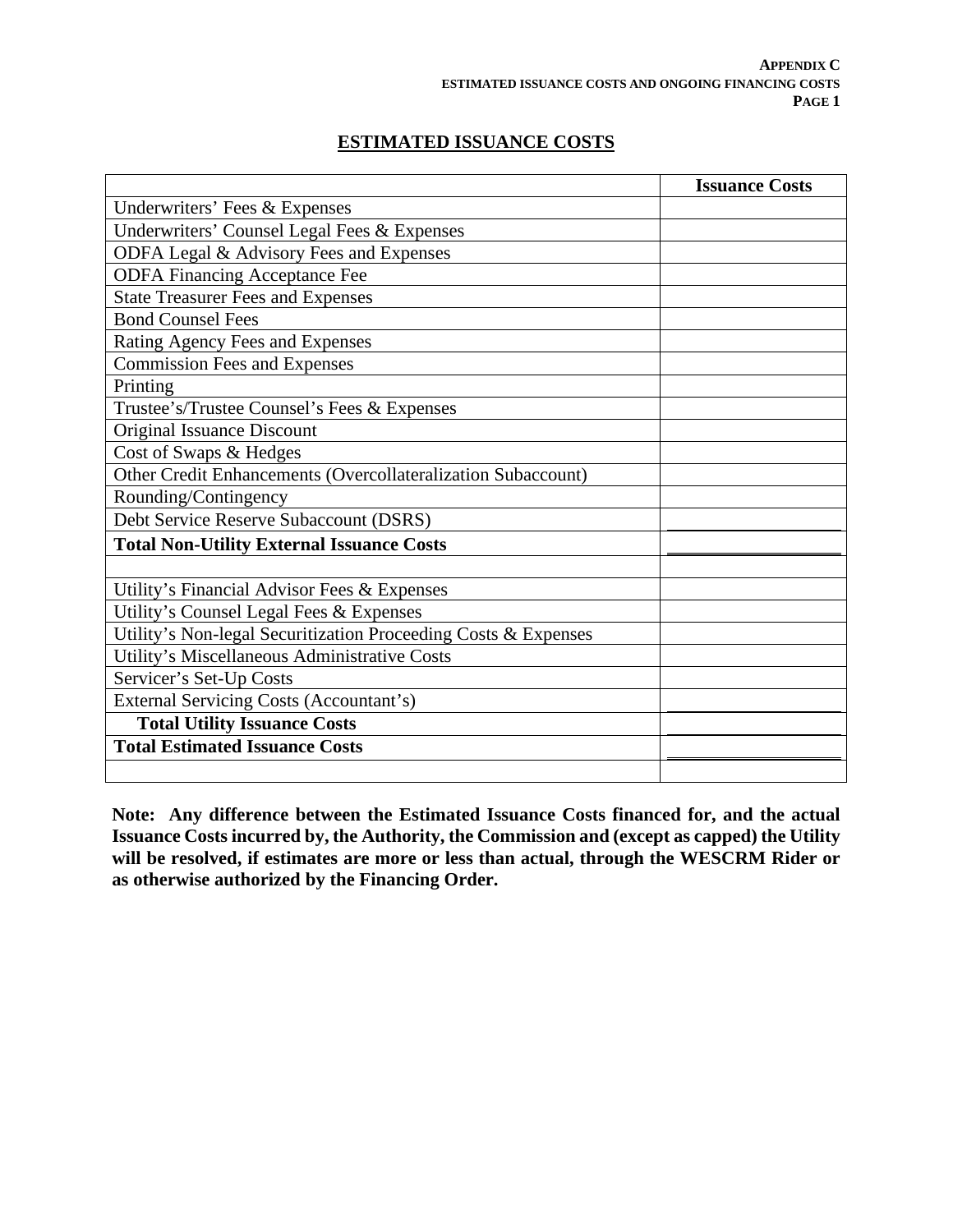## **ESTIMATED ONGOING FINANCING COSTS**

|                                                                               | <b>Itemized Annual</b>   |
|-------------------------------------------------------------------------------|--------------------------|
|                                                                               | <b>Ongoing Financing</b> |
|                                                                               | <b>Costs</b>             |
| True-Up Administration Fees ^                                                 |                          |
| ODFA Administration Fees ^                                                    |                          |
| ODFA Legal Fees ^                                                             |                          |
| Trustee's/Trustee's Counsel Fees & Expenses ^                                 |                          |
| Rating Agency Fees and Related Expenses^                                      |                          |
| Miscellaneous ^                                                               |                          |
| Λ                                                                             |                          |
| Other Credit Enhancements ^                                                   |                          |
| <b>Total Non-Utility External Annual Ongoing Financing Costs</b>              |                          |
|                                                                               |                          |
|                                                                               |                          |
| Ongoing Servicer Fees (Utility as Servicer) *                                 |                          |
| Accounting Costs (External) ^                                                 |                          |
| <b>Total Utility Annual Ongoing Financing Costs</b>                           |                          |
| <b>Total (Utility as Servicer) Estimated Ongoing Financing Costs</b>          |                          |
|                                                                               |                          |
| Ongoing Servicer Fees (Third-Party as Servicer - 0.60% of principal)          |                          |
| Other External Ongoing Fees (total of lines marked with a $\land$ mark above) |                          |
| Total (Third Party as Servicer) Estimated Ongoing Financing Costs             |                          |

**Note: The amounts shown for each category of ongoing financing costs on this attachment are the expected costs for the first year of the Ratepayer-Backed Bonds. Winter event securitization charges will be adjusted at least semi-annually to reflect the actual Ongoing Financing Costs through the true-up process described in the Financing Order, except that the servicing fee is fixed as long as the Utility (or its affiliate) is servicer.**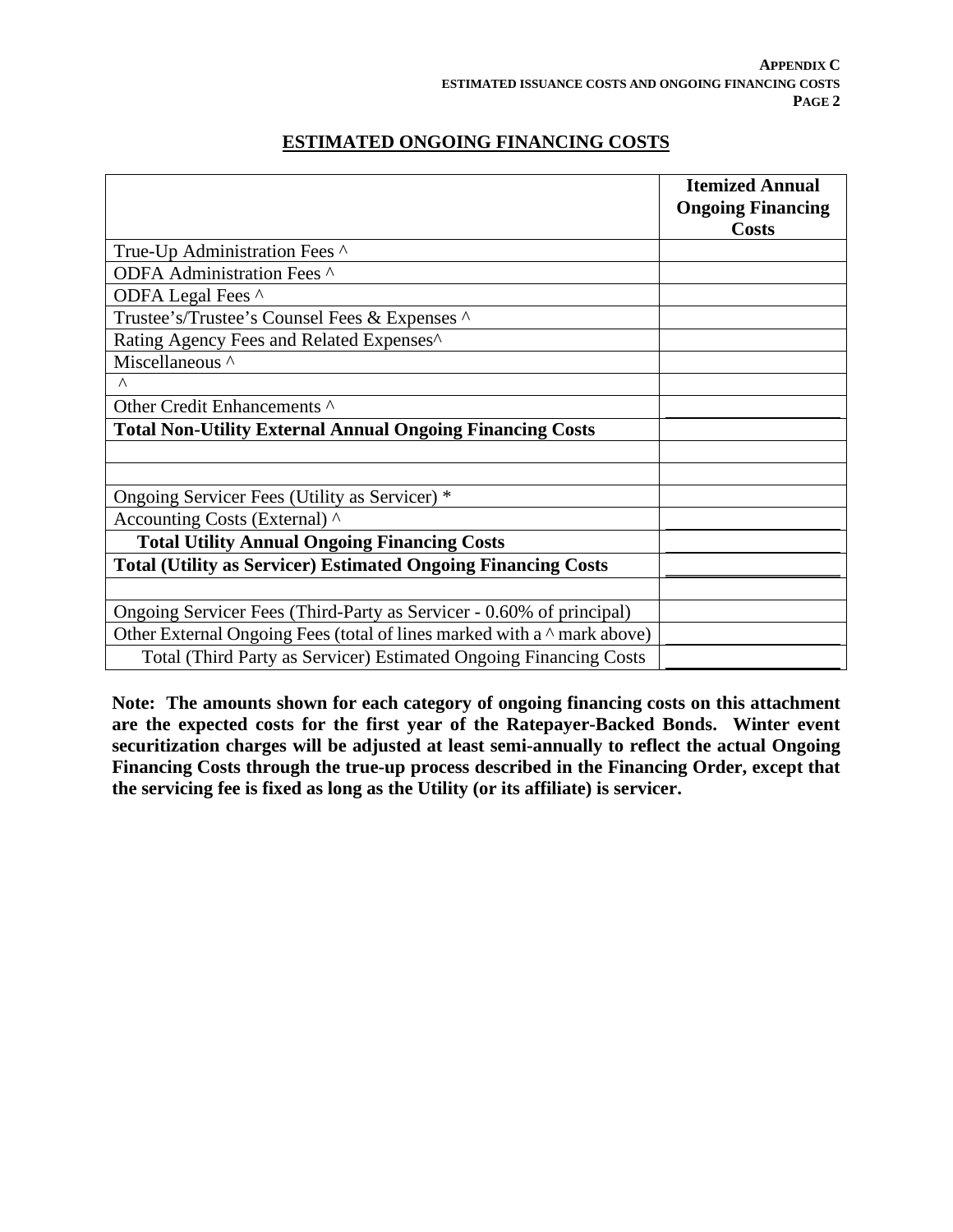#### **TRUE-UP LETTER**

Date: \_\_\_\_\_\_\_\_\_\_\_\_\_\_, 202\_

Oklahoma Corporation Commission ATTN: Chairman Jim Thorpe Office Building 2101 N Lincoln Blvd #129 Oklahoma City, OK 73105

> Re: Application of CenterPoint Energy Resources Corp. D/B/A/ CenterPoint Energy Oklahoma Gas for a Financing Order Approving Securitization of Costs Arising from the February 2021 Winter Weather Event pursuant to the February 2021 Regulated Utility Consumer Protection Act, Cause No. PUD 202100087

Dear\_\_\_\_\_\_\_\_\_\_\_\_\_:

Pursuant to the Financing Order adopted on the \_\_\_\_\_ day of \_\_\_\_\_, 202\_ in *Application of CenterPoint Energy Resources Corp. D/B/A/ CenterPoint Energy Oklahoma Gas for a Financing Order Approving Securitization of Costs Arising from the February 2021 Winter Weather Event pursuant to the February 2021 Regulated Utility Consumer Protection Act*, Cause No. PUD 202100087 (the "Financing Order"), CenterPoint Energy Resources Corp., d/b/a CenterPoint Energy Oklahoma Gas (the "Utility"), as Servicer of the Ratepayer-Backed Bonds, or any successor Servicer on behalf of bond trustee as assignee of the ODFA shall apply [semi-annually] for a mandatory periodic adjustment to the WESCRM Charge. The Utility may apply for more frequent periodic adjustments in accordance with the Financing Order. Any capitalized terms not defined herein shall have the meanings ascribed thereto in the Financing Order or the February 2021 Regulated Utility Consumer Protection Act, 74 OKLA. STAT. §§ 9071-9081 (the "Act").

Each true-up adjustment shall be filed with the Commission not later than [March 31 or September 30, as applicable, with the WESCRM Charge to be effective the first billing cycle of May or November, as applicable][not less than 30 days prior to the first billing cycle of the month in which the revised WESCRM Charges will be in effect]. The Commission staff will have 30 days after the date of the true-up adjustment filing in which to confirm the mathematical accuracy of the servicer's adjustment. However, any mathematical correction not made prior to the effective date of the WESCRM Charge will be made in future true-up adjustment filings and will not delay the effectiveness of the WESCRM Charge.

Using the formula approved by the Commission in the Financing Order, this filing modifies the variables used in the WESCRM Charge calculation and provides the resulting modified WESCRM Charge. Attachments 1, 2 and 3 show the resulting values of the WESCRM Charge for each Customer class, as calculated in accordance with the Financing Order. The assumptions underlying the current WESCRM Charge were filed by the Utility and the ODFA in an [Issuance Advice]/True-up Letter dated  $\qquad \qquad$ .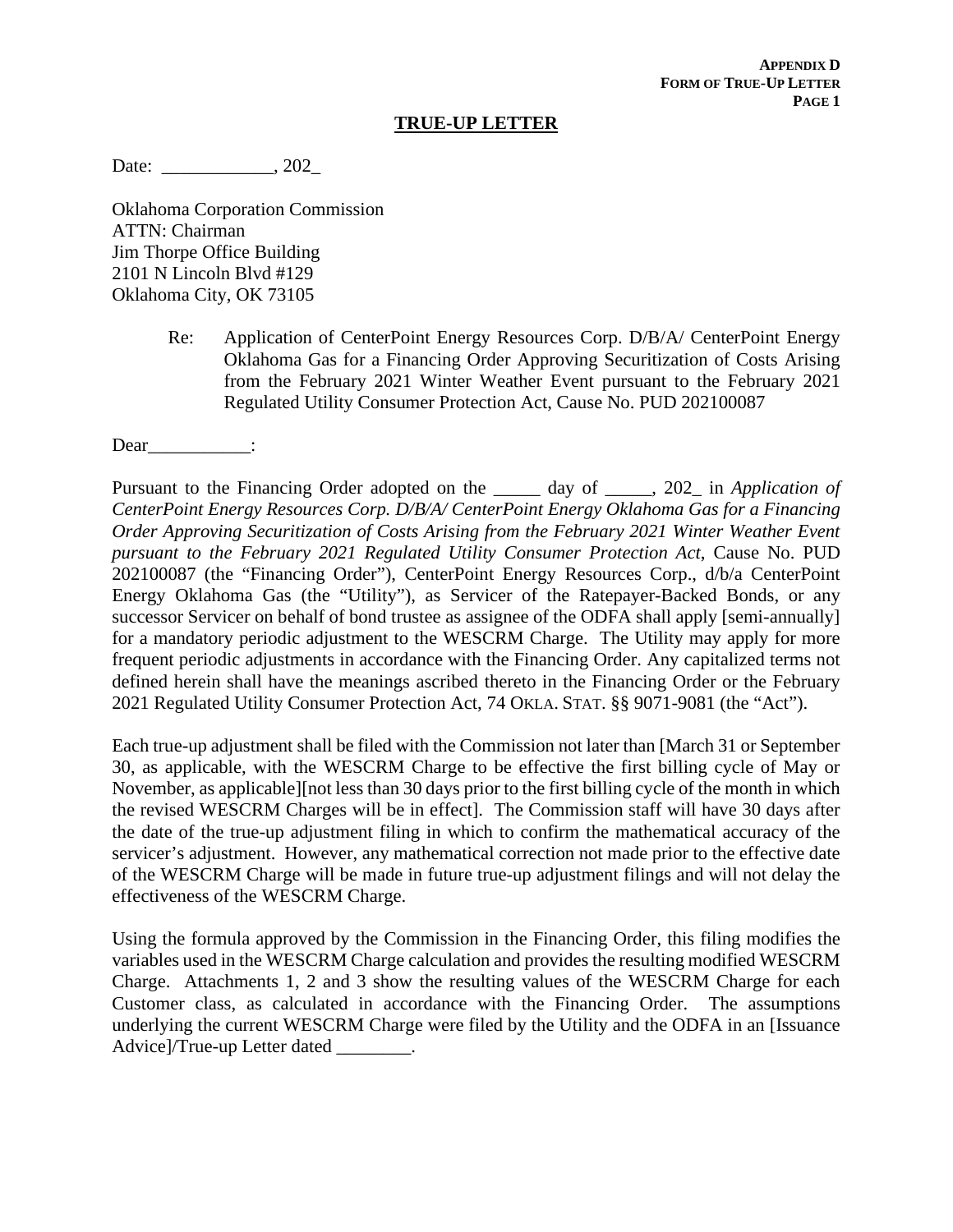# Respectfully submitted,

[Utility]

| By:    |  |  |
|--------|--|--|
| Name:  |  |  |
| Title: |  |  |

Attachments

cc: Director of the Public Utility Division, Oklahoma Corporation Commission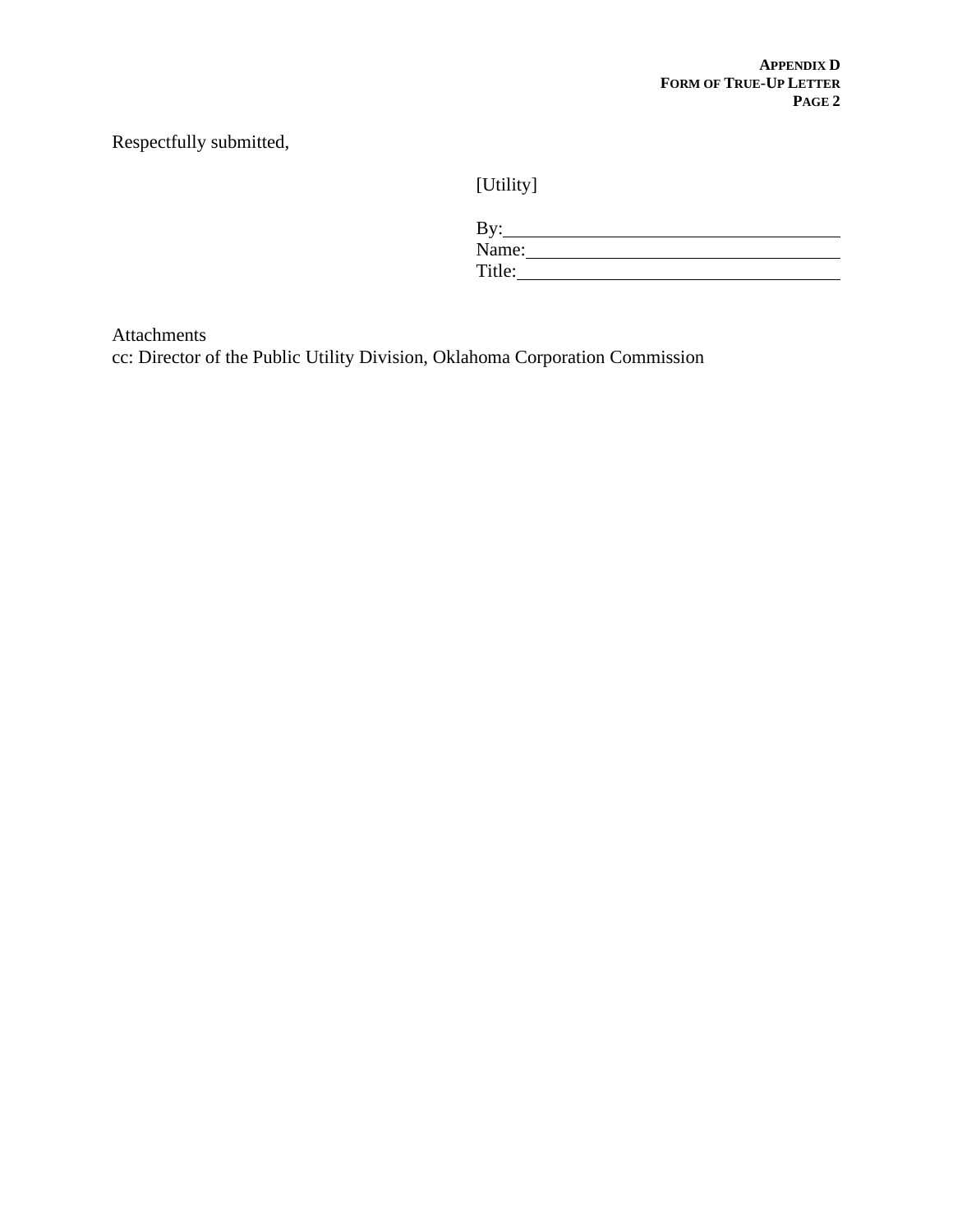# **CALCULATION OF WESCRM CHARGES**

| <b>Estimated Ongoing Financing Costs</b>                                         |  |  |
|----------------------------------------------------------------------------------|--|--|
| True-Up Administration Fees ^                                                    |  |  |
| ODFA Administration Fees ^                                                       |  |  |
| ODFA Legal Fees ^                                                                |  |  |
| Trustee's/Trustee's Counsel Fees & Expenses ^                                    |  |  |
| Rating Agency Fees and Related Expenses <sup>^</sup>                             |  |  |
| Miscellaneous ^                                                                  |  |  |
| Λ                                                                                |  |  |
| Other Credit Enhancements ^                                                      |  |  |
| <b>Total Non-Utility External Annual Ongoing Financing Costs</b>                 |  |  |
|                                                                                  |  |  |
|                                                                                  |  |  |
| Ongoing Servicer Fees (Utility as Servicer) *                                    |  |  |
| Accounting Costs (External) ^                                                    |  |  |
| <b>Total Utility Annual Ongoing Financing Costs</b>                              |  |  |
| <b>Total (Utility as Servicer) Estimated Ongoing Financing</b><br><b>Costs</b>   |  |  |
|                                                                                  |  |  |
| Ongoing Servicer Fees (Third-Party as Servicer - 0.60% of<br>principal)          |  |  |
| Other External Ongoing Fees (total of lines marked with a $\land$ mark<br>above) |  |  |
| Total (Third Party as Servicer) Estimated Ongoing Financing<br>Costs             |  |  |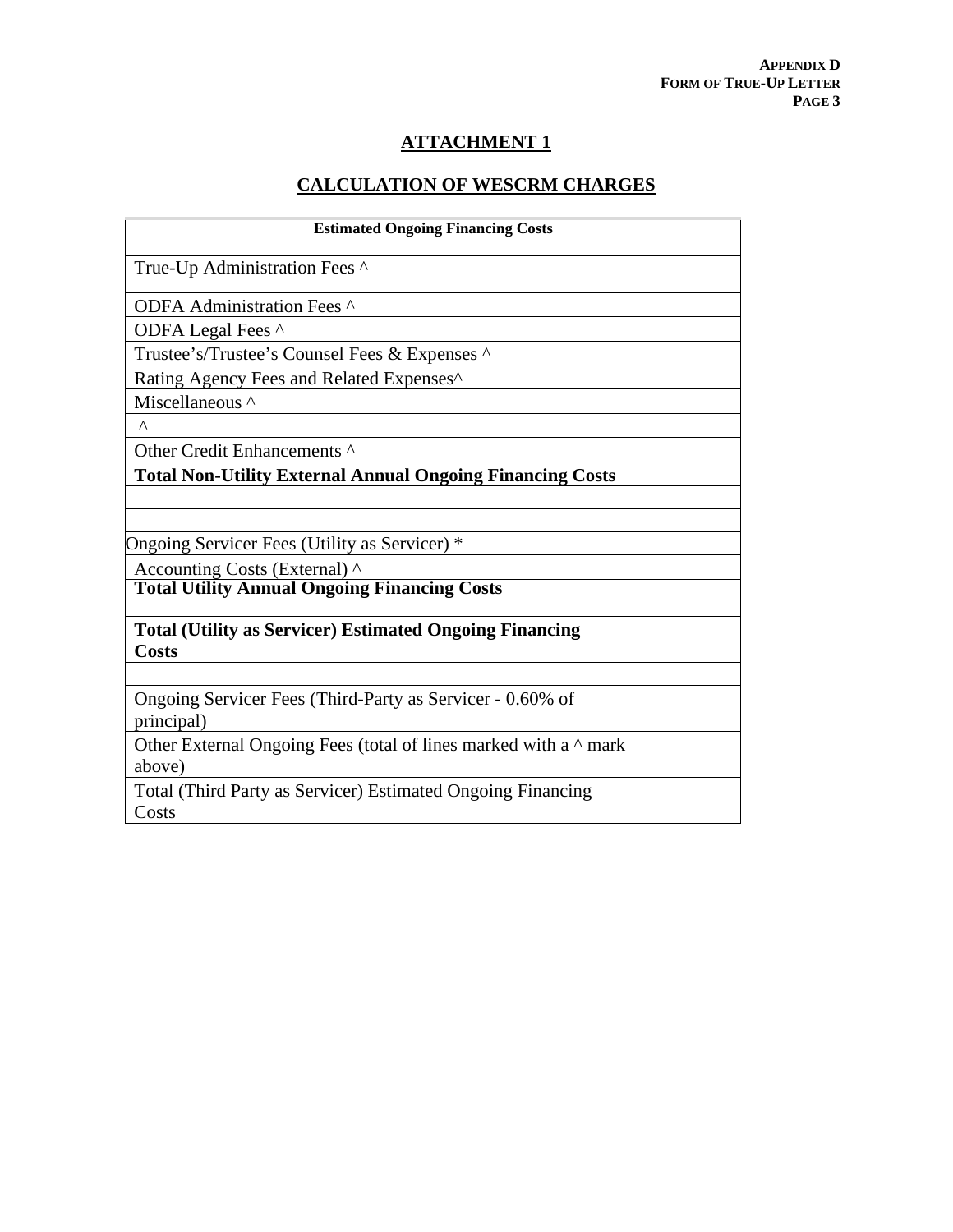| <b>Input Values for WESCRM Charges</b>                                  |  |
|-------------------------------------------------------------------------|--|
| Projected revenues for payment period (See Attachment 3)                |  |
| Forecast uncollectibles for payment period                              |  |
| <b>Average Days Sales Outstanding</b>                                   |  |
| Balance of Collection Account (Net of Capital Subaccount) (As of xx/xx, |  |
| which is the Calculation Cut-off Date)                                  |  |
| Projected WESCRM Charges Between Calculation Cut-off Date and           |  |
| Proposed Effective Date of True-Up Adjustment                           |  |
| A. Ratepayer-Backed Bond Principal                                      |  |
| <b>B.</b> Ratepayer-Backed Recovery Bond Interest                       |  |
| C. Ongoing Financing Costs for the applicable payment period (See Table |  |
| 1 above)                                                                |  |
| Periodic Payment Requirement (Sum of A, B and C)                        |  |
| Periodic Billing Requirement (See Attachment 2)                         |  |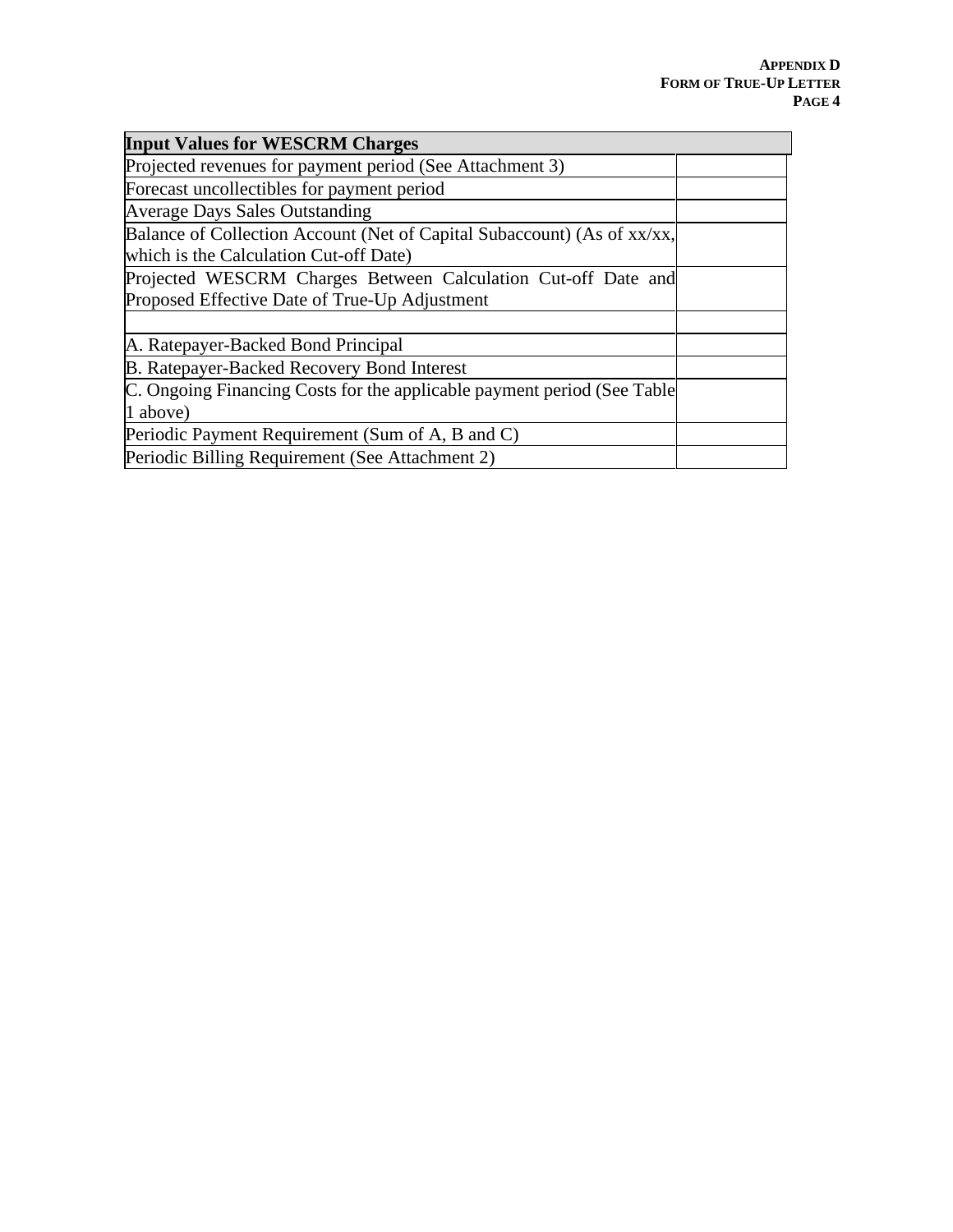**APPENDIX D FORM OF TRUE-UP LETTER PAGE 5**

## **ATTACHMENT 2**

## **WESCRM CHARGE CALCULATIONS**

**[Calculation Workpapers to be included.]**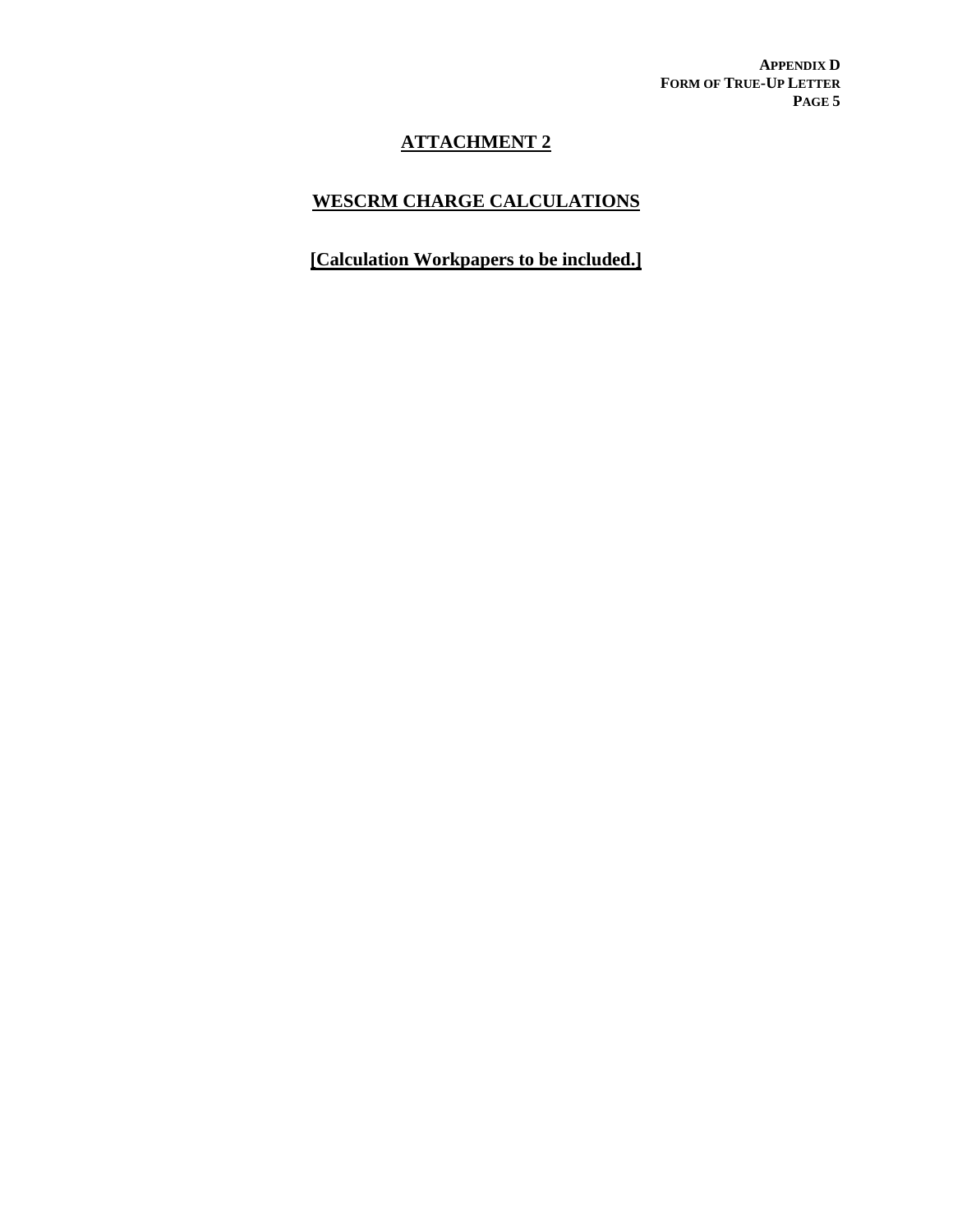# **ATTACHMENT 3**

### **WESCRM CHARGE FOR PAYMENT PERIOD**

| <b>Customer Class</b>    | <b>WESCRM</b> Charge |
|--------------------------|----------------------|
| Residential              |                      |
| GS1                      |                      |
| CS1                      |                      |
| $\Gamma$ $\cap$ $\Gamma$ |                      |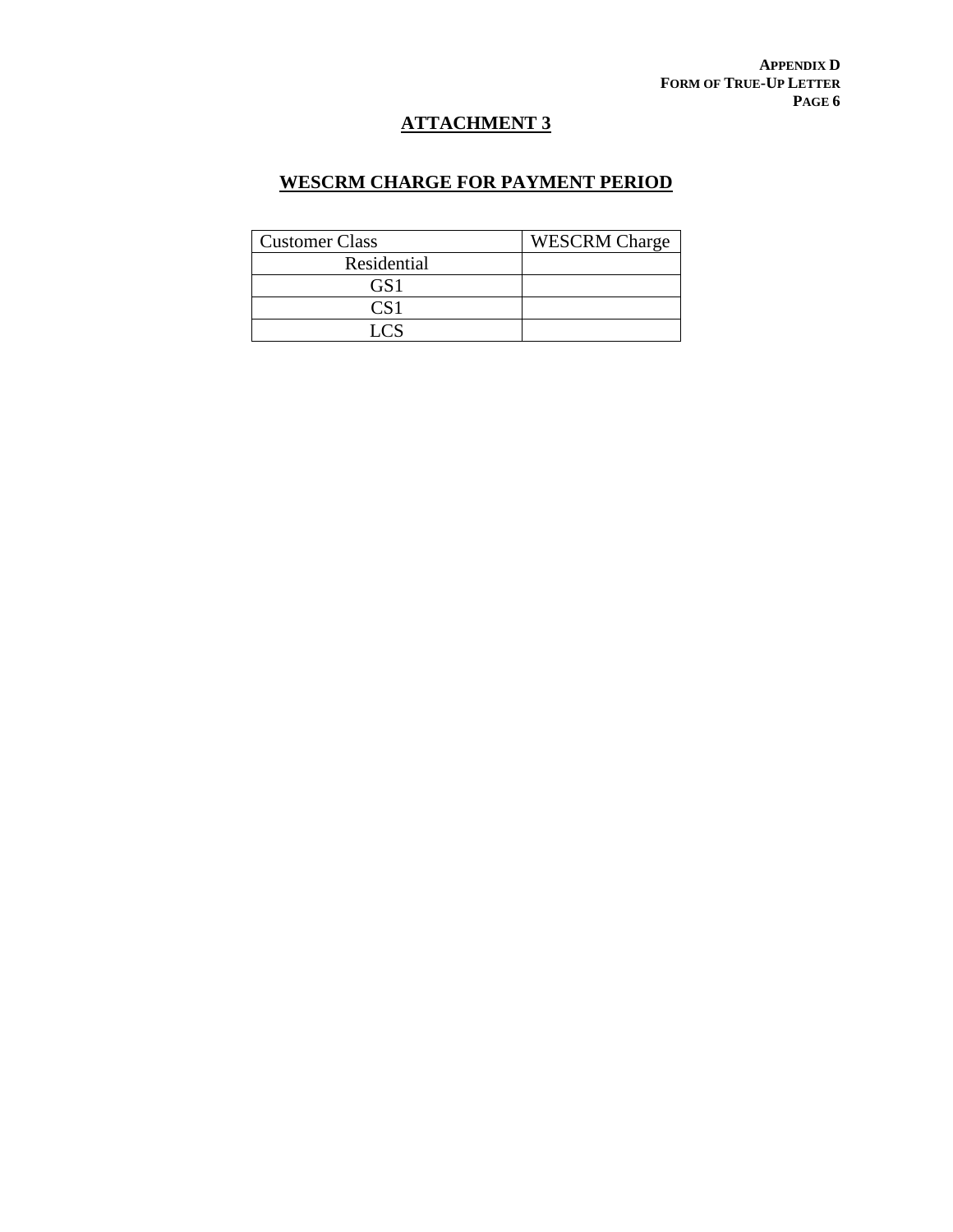### **FORM OF NON-STANDARD TRUE-UP LETTER**

[ODFA Letterhead]

Date: 202

Oklahoma Corporation Commission ATTN: Chairman Jim Thorpe Office Building 2101 N Lincoln Blvd #129 Oklahoma City, OK 73105

Re: Application of CenterPoint Energy Resources Corp. D/B/A/ CenterPoint Energy Oklahoma Gas for a Financing Order Approving Securitization of Costs Arising from the February 2021 Winter Weather Event pursuant to the February 2021 Regulated Utility Consumer Protection Act, Cause No. PUD 202100087

Dear :

Pursuant to the Financing Order adopted on the \_\_\_\_\_ day of \_\_\_\_\_, 202\_ in *Application of CenterPoint Energy Resources Corp. D/B/A/ CenterPoint Energy Oklahoma Gas for a Financing Order Approving Securitization of Costs Arising from the February 2021 Winter Weather Event pursuant to the February 2021 Regulated Utility Consumer Protection Act*, Cause No. PUD 202100087 (the "Financing Order"), CenterPoint Energy Resources Corp., d/b/b CenterPoint Energy Oklahoma Gas (the "Utility"), as Servicer of the Ratepayer-Backed Bonds, or any successor Servicer on behalf of bond trustee as assignee of the ODFA, shall apply for a Non-Standard True-Up to the WESCRM Charge to reallocate costs among the Customer Classes if there is a significant change in the number of customers within one or more Customer Class. If the current customer count for any customer class changes by 10% or more from the customer count most recently used to determine the billing rates as shown in Section 5 of the WESCRM Mechanism, then the allocation of both the Energy Allocation Factors and fixed billing rate will be re-determined using twelve months of projected usage. Any capitalized terms not defined herein shall have the meanings ascribed thereto in the Financing Order or the February 2021 Regulated Utility Consumer Protection Act, 74 OKLA. STAT. §§ 9071-9081 (the "Act").

Each Non-Standard True-up shall be filed with the Oklahoma Corporation Commission not less than [xx] days prior to the first billing cycle of the month in which the revised methodology for calculating WESCRM Charges will be in effect. [The Commission staff will have [xx] days after the date of the true-up adjustment filing in which to confirm the mathematical accuracy of the servicer's adjustment. [[However, any mathematical correction not made prior to the effective date of the WESCRM Charge will be made in future true-up adjustment filings and will not delay the effectiveness of the WESCRM Charge.]

Attachments [\_\_\_\_\_\_\_\_\_\_\_] show the revised methodology for calculating the WESCRM Charges.